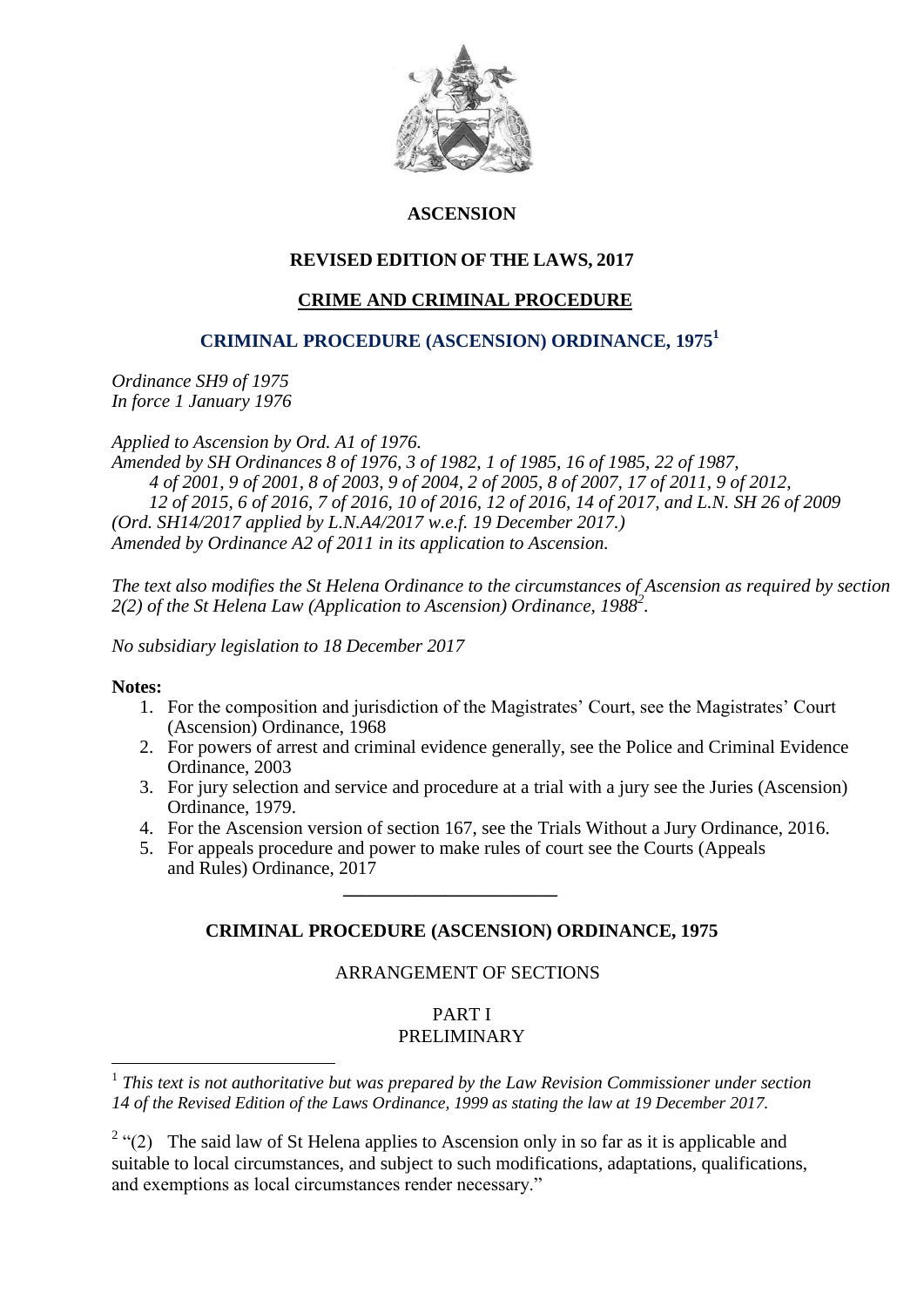- 
- 1. Short title<br>2. Interpretat
- 2. Interpretation<br>3. Trial of offence Trial of offences

### PART II

# POWERS OF COURTS

- 4. Powers of Supreme Court<br>5. Powers of Magistrates' Co
- 5. Powers of Magistrates' Court<br>6. Combination of sentences
- 6. Combination of sentences<br>7 Sentences in cases of conv
- Sentences in cases of conviction of several offences at one trial

### PART III

### GENERAL PROVISIONS

#### *Arrest, escape and retaking*

- 8. Arrest
- 9. Search of place entered by person sought to be arrested 10. Power to break out for purposes of liberation
- Power to break out for purposes of liberation
- 11. No unnecessary restraint
- 12 to 25. *Repealed*
- 26. Recapture of person escaping<br>27. Provisions of sections 9 and 1
- Provisions of sections 9 and 10 to apply to arrests under section 26
- 28. Assistance to magistrate or police officer

### *Prevention of offences*

- 29. Summons or warrant to prevent breach of the peace
- 30. Recognisance to be of good behaviour
- 31. Breach of recognisance
- 32 to 41. *Repealed*

#### *Preventive action of the police*

- 42. Police to prevent offences<br>43. Information of design to c
- 43. Information of design to commit offences<br>44. Prevention of injury to public property
- Prevention of injury to public property

### PART IV

### PROVISIONS RELATING TO ALL CRIMINAL TRIALS AND INQUIRIES

#### *Place of inquiry or trial*

- 45. General authority of courts<br>46. Powers of Supreme Court
- 46. Powers of Supreme Court<br>47. Place and date of sessions
- 47. Place and date of sessions of Supreme Court<br>48. Supreme Court to decide in cases of doubt
- 48. Supreme Court to decide in cases of doubt<br>49. Court to be open
- Court to be open

### *Control by the Attorney General*

- 50. Power to enter *nolle prosequi*
- 51. Application by Crown Prosecutor for committal proceedings
- 51A. Appointment of Crown Prosecutor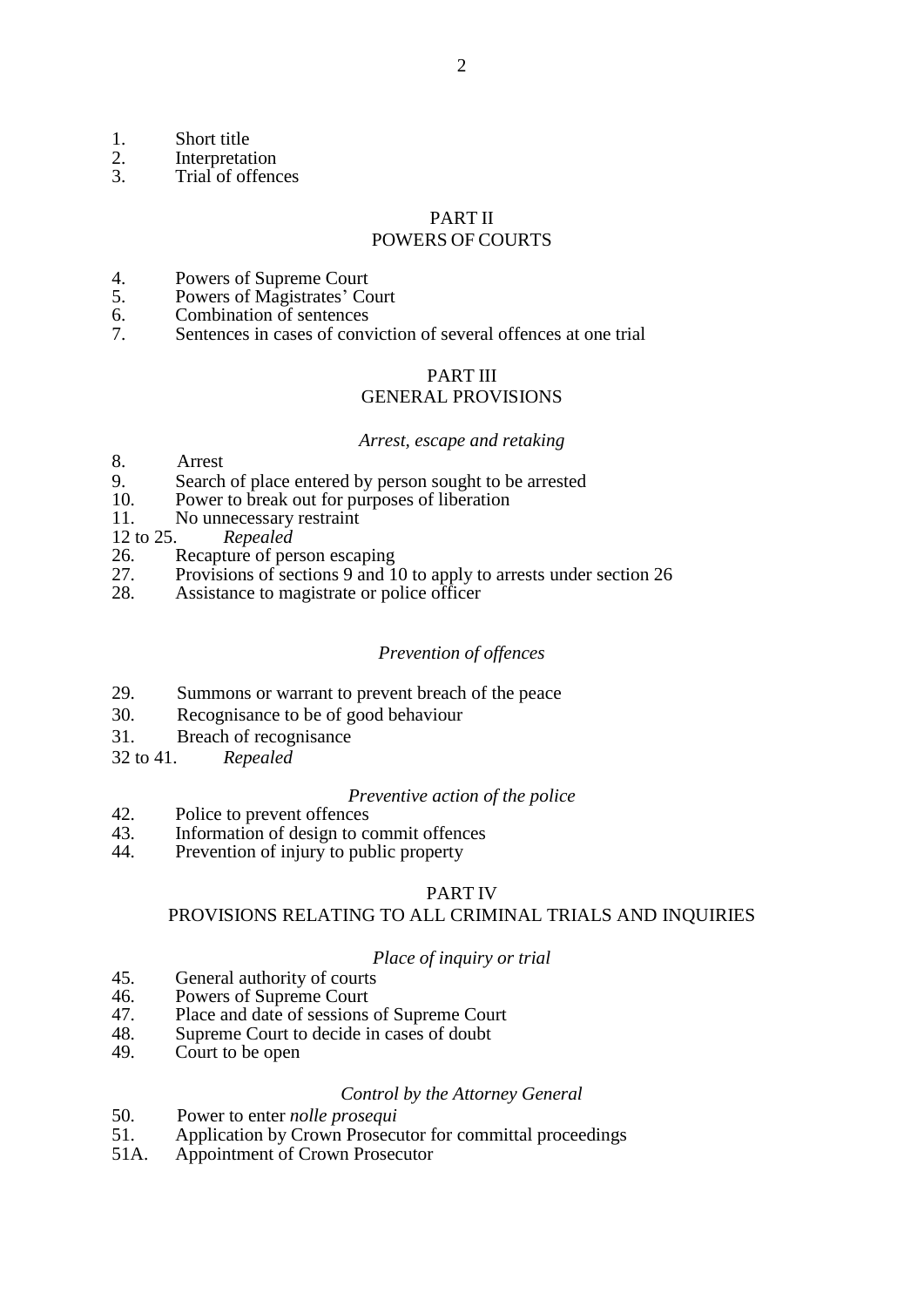### *Appointment of public prosecutors and conduct of prosecutions*

- 52. Power to appoint prosecutors<br>53. Powers of prosecutors
- 53. Powers of prosecutors<br>54. Withdrawal from prose
- 54. Withdrawal from prosecution in trials before Magistrates' Court
- 55. Conduct of public prosecutions

#### *Institution of proceedings*

- 56. Institution of proceedings
- 57. Powers of Attorney General

#### *Summons to accused persons*

- 58. Form and contents of summons
- 59. Service of summons<br>60. Procedure when serve
- Procedure when service cannot be effected
- 61. *Repealed*
- 62. Service on a company<br>63. Proof of service
- 63. Proof of service<br>64 Meaning of "sur
- Meaning of "summons"

#### *Warrant of arrest*

- 65. Warrant after issue of summons
- 66. Disobedience of summons
- 67. Form, contents and duration of warrant of arrest
- 68. *Repealed*
- 69. Warrants, to whom directed<br>70. Notification of substance of
- Notification of substance of warrant
- 71. Person arrested to be brought before the court without delay
- 72. Irregularities in warrant

#### *Miscellaneous provisions regarding process*

- 73. Power to take bond for appearance
- 74. Arrest for breach of bond for appearance<br>75. Power of court to order prisoner to be bro
- Power of court to order prisoner to be brought before it
- 76. Warrants, etc, reciprocal provisions
- 77. Provisions in relation to summonses and warrants to be generally applicable

#### *Searches and search warrants*

- 78. Search of premises of arrested persons
- 79. Power to issue search warrant<br>80 Execution of search warrant
- 80. Execution of search warrant<br>81. Persons in charge of closed r
- 81. Persons in charge of closed place to allow entry<br>82. Detention of property seized
- 82. Detention of property seized<br>83. Provisions applicable to search
- Provisions applicable to search warrants

#### *Provisions as to bail*

- 84. Release on bail
- 85. Discharge from custody<br>86. Deposit instead of bond
- 86. Deposit instead of bond<br>87. Power to order sufficien
- Power to order sufficient bail when that first taken is insufficient
- 88. Discharge of sureties<br>89. Death of surety
- 89. Death of surety<br>90. Repealed
- 90. *Repealed*
- 91. Forfeiture of bond<br>92. Appeals from order
- 92. Appeals from orders<br>93. Power to direct levy
- Power to direct levy of amount due on certain bonds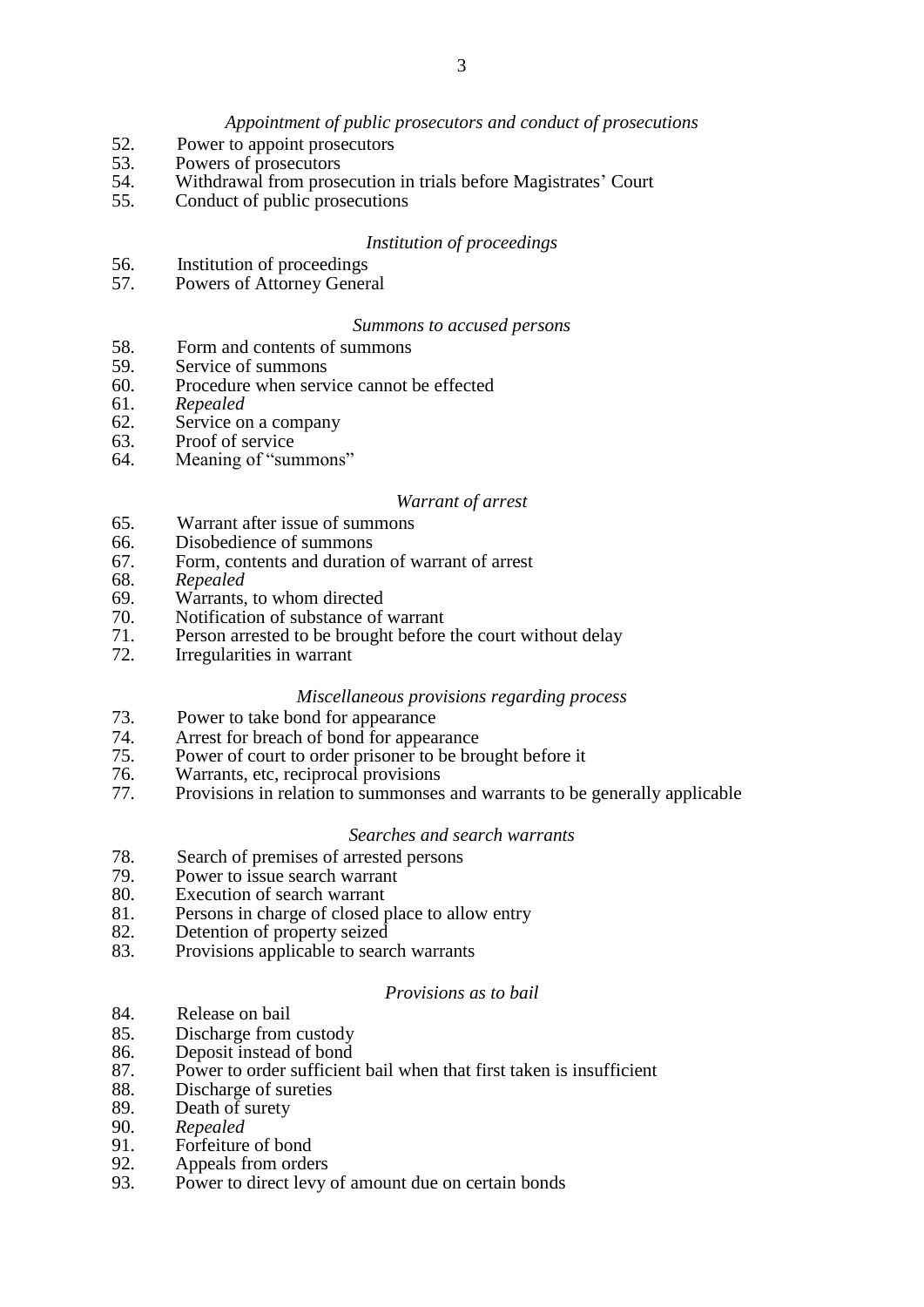- 93A. Incidents of bail in criminal proceedings<br>93B. Presumption in favour of granting bail
- 93B. Presumption in favour of granting bail<br>93C. Supplementary provisions about decisi
- 93C. Supplementary provisions about decisions on bail<br>93D. Offence of absconding by person released on bail
- 93D. Offence of absconding by person released on bail<br>93E. Liability to arrest for absconding or breaking cond
- 93E. Liability to arrest for absconding or breaking conditions of bail 93F. Warrant of arrest may be endorsed for bail
- Warrant of arrest may be endorsed for bail

# *Charges and indictments*

- 94. Contents of charge or indictment<br>95. Joinder of counts
- 95. Joinder of counts<br>96. Joinder of persons
- 96. Joinder of persons<br>97. Rules for the frami
- Rules for the framing of charges and indictments: Schedule 1

### *Previous conviction or acquittal*

- 98. Persons convicted or acquitted not to be tried again for same offence<br>99 Person may be tried again for separate offence
- 99. Person may be tried again for separate offence<br>100. Consequences supervening or not known at tin
- 100. Consequences supervening or not known at time of former trial<br>101. If original court was not competent to try subsequent charge
- 101. If original court was not competent to try subsequent charge<br>102. Previous conviction or acquittal, how proved
- Previous conviction or acquittal, how proved

### *Compelling attendance of witnesses*

- 103. Summons for witness<br>104. Warrant for witness w
- Warrant for witness who disobeys summons
- 105. Warrant for witness in first instance
- 106. Mode of dealing with witness arrested under warrant
- 107. Power of court to order prisoner to be brought up for examination
- 108. Penalty for nonattendance of witness

# *Examination of witnesses*

- 109. Power to summon material witnesses, or examine person present
- 110. Evidence to be given on oath
- 110A. Effect of defendant's failure to mention facts when questioned or charged
- 
- 110B. Effect of defendant's silence at trial<br>110C. Effect of defendant's failure or refus 110C. Effect of defendant's failure or refusal to account for objects, substances or marks 110D. Effect of defendant's failure or refusal to account for presence at a particular place
- 110D. Effect of defendant's failure or refusal to account for presence at a particular place 111. Refractory witnesses
- 111. Refractory witnesses<br>112. Reports by experts
- 112. Reports by experts<br>112A. Proof by written sta
- 112A. Proof by written statement<br>113. Taking evidence of witness
- Taking evidence of witnesses in absence of the defendant

# *Evidence for the defence*

- 114. *Repealed*
- 115. Procedure where person charged is the only witness called
- 116. Right of reply
- 116A. Abolition of right of defendant to make unsworn statement

# *Procedure in case of mental disorder or other incapacity of the defendant*

- 117. Inquiry by court as to mental disorder of defendant
- 118. Procedure when defendant certified as capable of making his or her defence
- 119. Resumption of trial or investigation
- 120. Defence of mental disorder at committal proceedings
- 121. Defence of mental disorder on trial
- 122. Procedure when defendant does not understand proceedings

*Costs and compensation*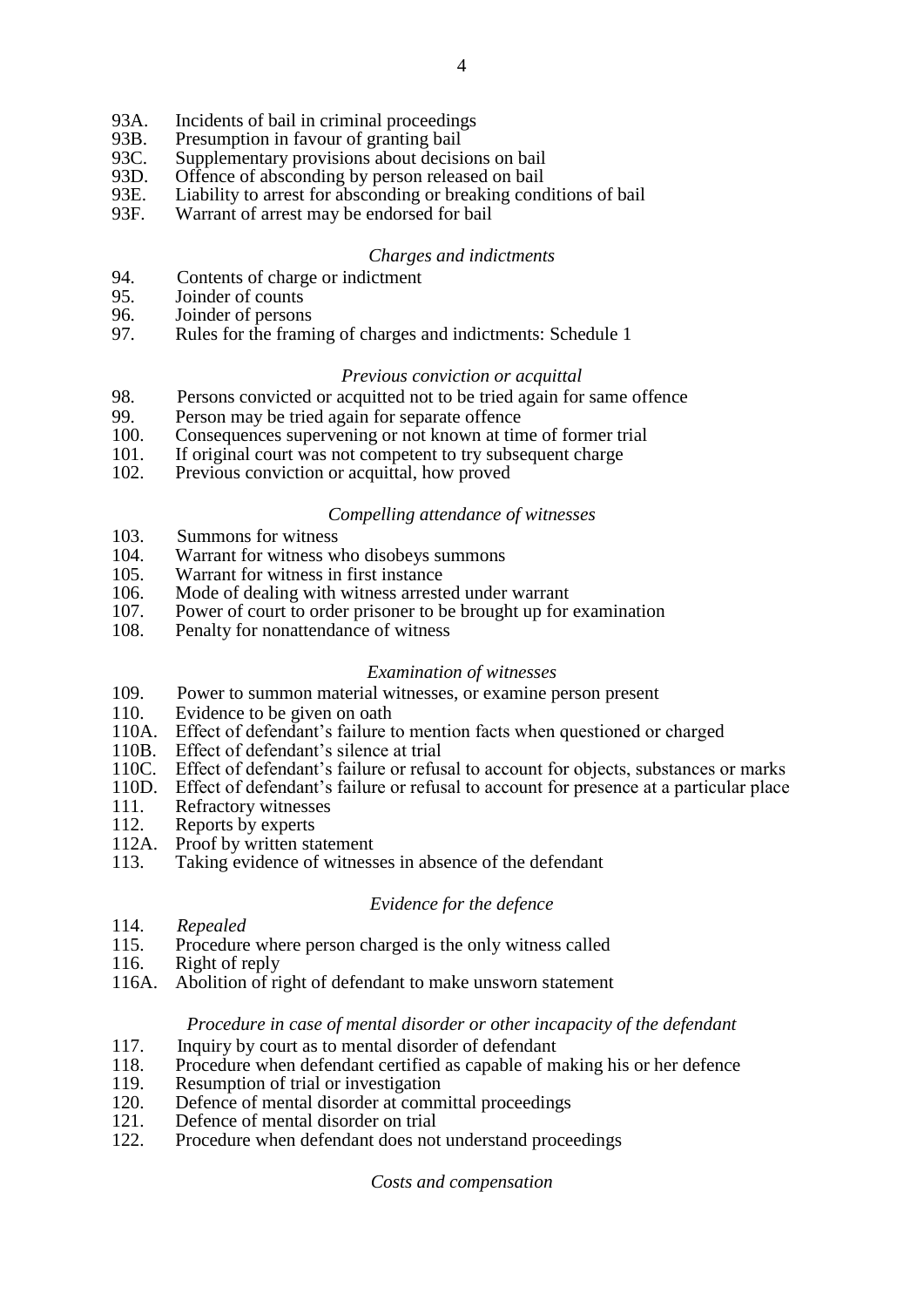- 123. Award of costs
- 124. Compensation in case of frivolous or vexatious charge 125. Power to order convicted person to pay compensation
- 125. Power to order convicted person to pay compensation<br>126. Recovery of costs and compensation and imprisonmen
- Recovery of costs and compensation and imprisonment in default

### *Restitution of property*

- 127. Property found on accused person
- 128. Property stolen, etc.

### *Conviction for offences other than those charged*

- 129. Person charged may be convicted of a minor offence
- 130. Conviction for attempt or being an accessory after the fact
- 131. Convictions in respect of charges relating to death of child
- 132. Person charged with manslaughter may be convicted of reckless driving, etc
- 133. Person charged with rape may be convicted of indecent assault, etc 134. Person charged with incest may be convicted of alternative offence
- 134. Person charged with incest may be convicted of alternative offence<br>135. Person charged with unlawful sexual intercourse of a girl under 16
- Person charged with unlawful sexual intercourse of a girl under 16 years of age can be convicted of indecent assault
- 136. Alternative convictions on charge of theft 137. Alternative conviction on charge of obtain
- 137. Alternative conviction on charge of obtaining by deception 138. Construction of sections 129 to 137
- 138. Construction of sections 129 to 137

### PART V

### MODE OF TAKING AND RECORDING EVIDENCE IN INQUIRIES AND TRIALS

### *General*

139. Evidence to be taken in presence of defendant

### *The Magistrates' Court*

- 140. Record of evidence in Magistrates' Court
- 141. Interpretation of evidence to defendant or advocate
- 142. Interpretation of documents

#### *The Supreme Court*

143. Record of evidence in Supreme Court

# PART VI

# PROCEDURE IN TRIALS BEFORE THE MAGISTRATES' COURT

#### *Provisions relating to the hearing and determination of cases*

- 144. Nonappearance of prosecutor at hearing
- 145. Appearance of both parties
- 146. Adjournment<br>147. Nonappearance
- 147. Nonappearance of parties after adjournment<br>148. Defendant to be called upon to plead
- 148. Defendant to be called upon to plead<br>149. Nonappearance of defendant in petty
- 149. Nonappearance of defendant in petty cases<br>150 Plea of quilty in writing
- 150. Plea of guilty in writing<br>151. Procedure on plea of not
- 151. Procedure on plea of not guilty<br>152. Discharge of defendant when no
- 152. Discharge of defendant when no case to answer<br>152. Renly to claim of no case to answer
- 152A. Reply to claim of no case to answer<br>153. Defence
- 153. Defence<br>154. Evidence
- Evidence in reply
- 155. Opening and close of case for prosecution and defence
- 156. Amendment of charges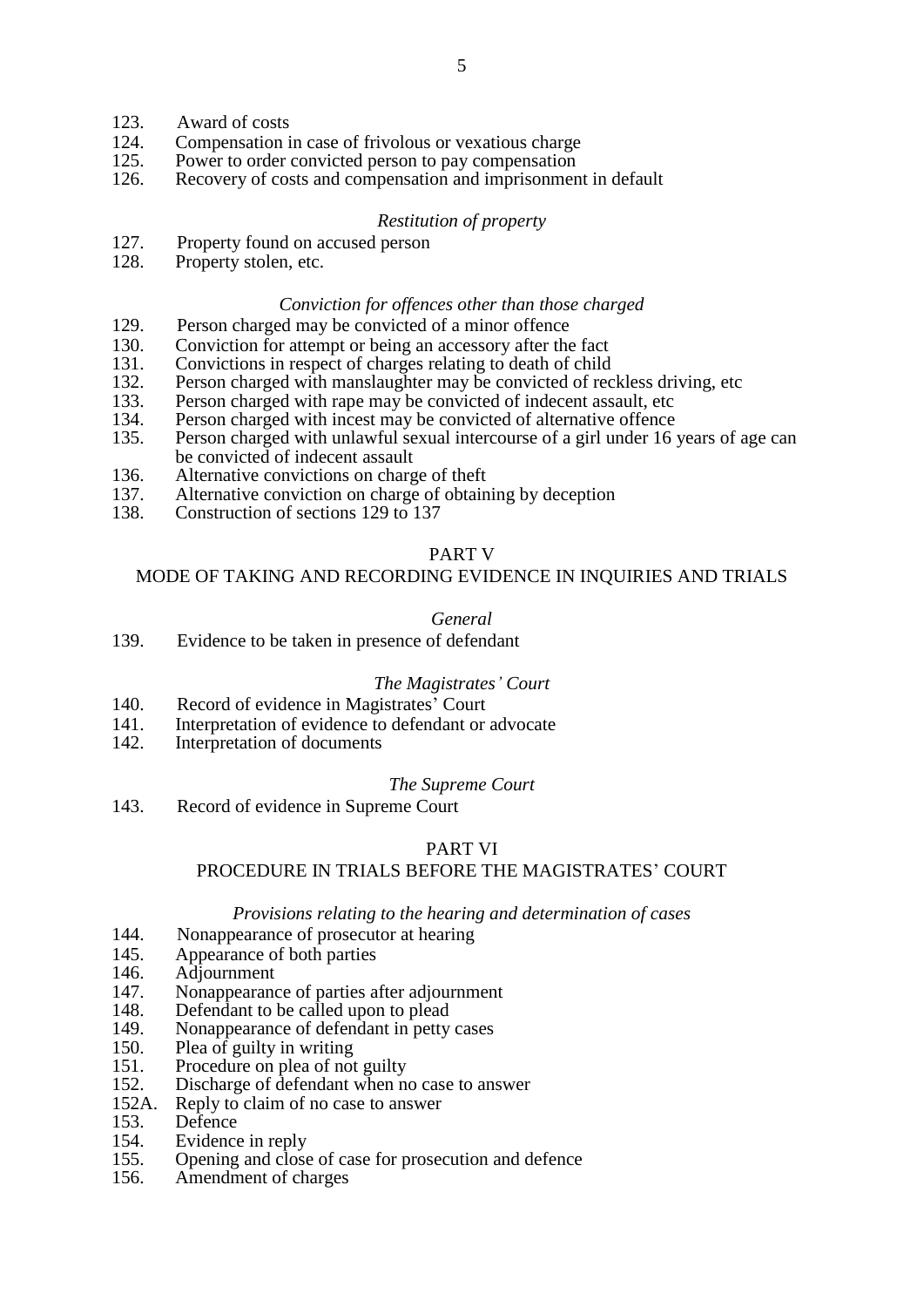- 157. Judgment<br>158. Contents of
- 158. Contents of judgment<br>159. Antecedents and other
- 159. Antecedents and other offences<br>160. Drawing up conviction or order
- 160. Drawing up conviction or order<br>161. Order of acquittal bar to further
- Order of acquittal bar to further proceedings

### *Miscellaneous provisions relating to trials before the Magistrates' Court*

- 162. Limitation of time in certain cases
- 163. Procedure in case of offence proving unsuitable for summary trial

### PART VII

# PROVISIONS RELATING TO THE COMMITTAL OF DEFENDANTS FOR TRIAL BEFORE THE SUPREME COURT

### *Committal proceedings in the Magistrates' Court*

- 164. Power to commit for trial
- 164A. Offences triable summarily or on indictment
- 165. Mode of trial of 'either way' offences
- 166. Procedure in relation to offences triable only upon indictment
- 167. Election for trial by jury or by judge alone<br>168. Remand
- Remand

#### *Preservation of testimony in certain cases*

- 169. Taking the depositions of witnesses
- 170. Use of statement in evidence

#### *Proceedings after committal for trial*

- 171. Filing of indictment and evidence
- 172. Submission to Chief Justice<br>173. Notice of trial
- Notice of trial
- 174. Copy of indictment and notice of trial to be served<br>175. Return of service
- 175. Return of service<br>176. Postponement of
- Postponement of trial
- 177. Indictment to be in name of Attorney General
- 178 to 183. *Repealed*

### PART VIII

# PROCEDURE IN TRIALS BEFORE THE SUPREME COURT

### *General*

- 184. Practice of Supreme Court in its criminal jurisdiction<br>185 Mode of trial
- Mode of trial

#### *Arraignment*

- 186. Pleading to indictment
- 187. Orders for amendment of indictment, separate trial, and postponement of trial
- 188. Quashing of indictment
- 189. Procedure in case of previous convictions
- 190. Plea of not guilty
- 191. Plea of *autrefois acquit* and *autrefois convict*
- 192. Refusal to plead
- 193. Plea of guilty
- 194. Plea of guilty to offence other than charged
- 195. *Repealed*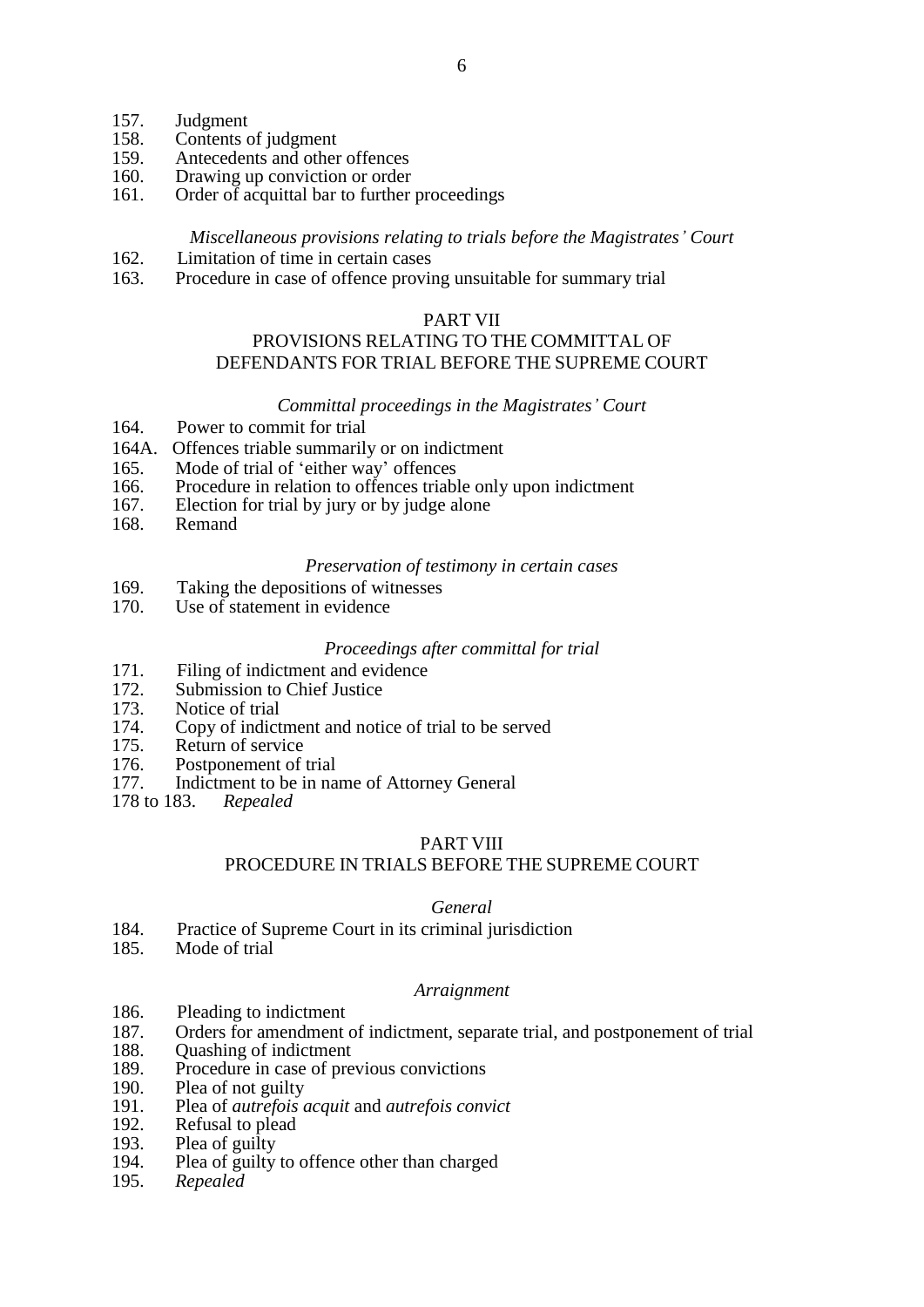# *Empanelling and instruction of jury*

- 197. Selection of jury<br>198. Peremptory chall
- 198. Peremptory challenge and challenges for cause<br>199. Jury to be sworn, etc.
- 199. Jury to be sworn, etc.<br>200. Adjourned trial
- Adjourned trial

# *Case for the prosecution*

- 201. Opening of case for prosecution
- 202. Additional witnesses for prosecution<br>203. Cross examination of witnesses for th
- Cross examination of witnesses for the prosecution
- 204. Evidence in committal proceedings may be read as evidence in certain cases
- 205. Evidence of medical witness<br>206. Statement or evidence of def-
- 206. Statement or evidence of defendant 207. Close of case for prosecution
- Close of case for prosecution

# *Case for the defence*

- 208. Defence<br>209. Addition
- Additional witnesses for the defence
- 210. Evidence in reply

#### *Verdict*

- 211. Summing up to the jury
- 212. Retirement of jury<br>213. Verdict of jury
- 213. Verdict of jury<br>214. Reconsideratio
- 214. Reconsideration of verdict<br>215. Recording verdict
- Recording verdict

### *Judgment*

215A. Judgment

### *Passing sentence*

- 216. Calling upon the defendant
- 217. Motion in arrest of judgment
- 218. Sentence<br>219. Objection
- 219. Objections cured by verdict 220. Inquiry may be made prior t
- Inquiry may be made prior to passing sentence

### PART IX

# SENTENCES AND THEIR EXECUTION

### *Custodial sentences*

- 221. Warrant in case of sentence of imprisonment<br>222. Prisons in which sentences are to be served
- 222. Prisons in which sentences are to be served<br>223. Imprisonment: discretionary powers
- 223. Imprisonment: discretionary powers<br>224. Detention of young offenders
- Detention of young offenders
- 224A. Suspended sentences of imprisonment
- 224B. Power of court on conviction of further offence to deal with suspended sentence
- 224C. Court by which suspended sentence may be dealt with
- 224D. Procedure if court convicting of further offence does not deal with suspended sentence

### *Community service orders*

224E. Community service orders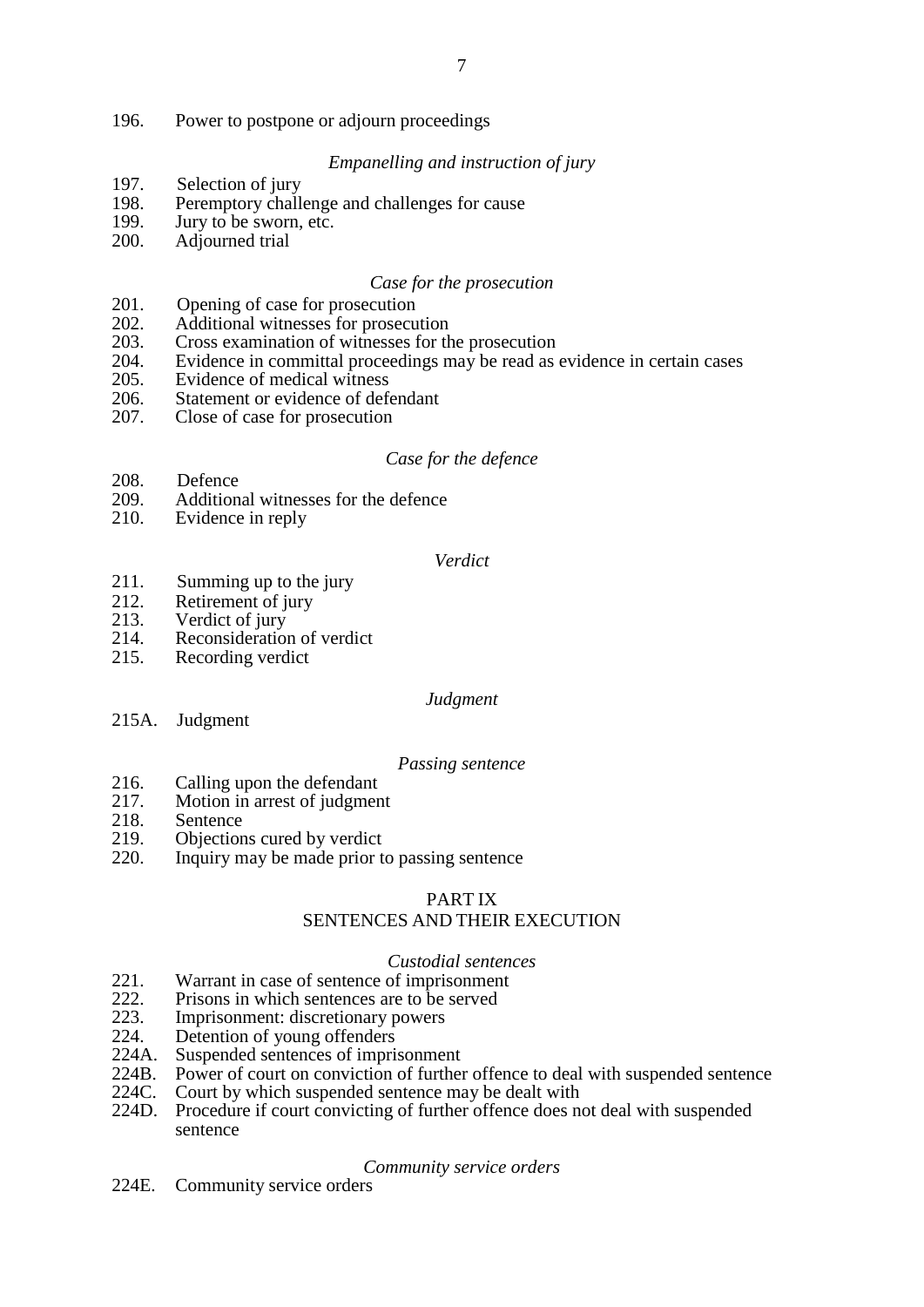- 224F. Obligations of person subject to community service order<br>224G. Breach of community service order
- Breach of community service order
- 224H. Alteration of community service orders

#### *Monetary penalties*

- 225. Fines: Schedule 2<br>226 Order for disposal
- 226. Order for disposal of property regarding which offence committed 227. Non-payment of fine. etc.
- 227. Non-payment of fine, etc.<br>227A. Attachment of earnings
- 227A. Attachment of earnings<br>228. Renealed
- 228. *Repealed*
- 229. Payment in full after commitment<br>230. Part payment after commitment
- Part payment after commitment
- 231. *Repealed*
- 232. Power to allow time for payment of money adjudged to be paid 233. Objections to attachment
- 233. Objections to attachment<br>234. Repealed
- 234. *Repealed*

#### *Probation orders*

- 235. Power of court to permit conditional release of offenders on probation 236. Misconduct by probationers
- Misconduct by probationers
- 236A. Appointment, selection and duties of probation officers 237. Probation of offenders rules
- Probation of offenders rules

#### *Miscellaneous sentencing provisions*

- 238. Discharge of an offender without punishment<br>239. Sentences cumulative unless otherwise ordere
- 239. Sentences cumulative unless otherwise ordered<br>240. Escaped convicts to serve unexpired sentences y
- Escaped convicts to serve unexpired sentences when recaptured
- 241. Penalties on conviction

# PART X

# APPEALS, ETC

#### *Appeals from Magistrates' Court*

- 
- 242. Appeal to Supreme Court<br>243. No appeal on plea of guilt
- 243. No appeal on plea of guilty<br>244. Right of appeal against acqu 244. Right of appeal against acquittal 245. Petition of appeal
- 245. Petition of appeal<br>246. Appellant in priso
- 246. Appellant in prison<br>247. Application for exte
- Application for extension of time, and abandonment of appeal
- 248. Summary dismissal of appeal<br>249. Notice of hearing
- 249. Notice of hearing<br>250. Powers of Suprem
- 250. Powers of Supreme Court on appeal against conviction<br>251. Powers of Supreme Court on appeal against acquittal
- 251. Powers of Supreme Court on appeal against acquittal 252. Powers of Supreme Court on appeal against other ord
- 252. Powers of Supreme Court on appeal against other orders<br>253. Appellant's right to be present at appeal
- 253. Appellant's right to be present at appeal<br>254. Delivery of judgment
- 254. Delivery of judgment<br>255. Supreme Court to make
- 255. Supreme Court to make orders conformable with judgment 256. Admission of appellant to bail pending appeal
- 256. Admission of appellant to bail pending appeal<br>257. Further evidence
- 257. Further evidence<br>258. Abatement of apr
- 258. Abatement of appeals<br>259. Second appeal
- Second appeal
- 260. Admission to bail pending second appeal

#### *Revision*

- 261. Power of courts to call for records
- 262. Powers of Supreme Court on revision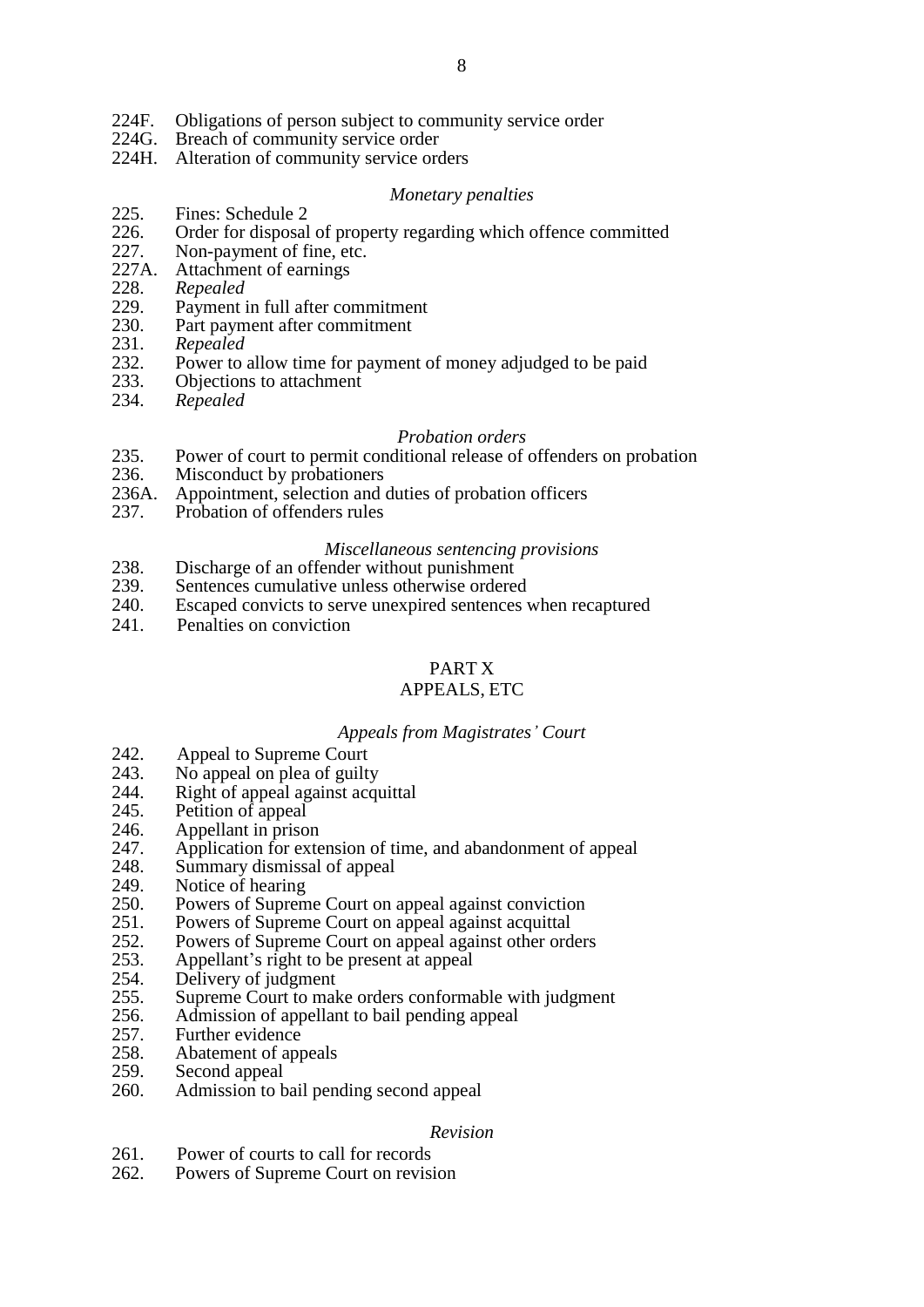- 263. Discretion of court as to hearing parties<br>264. Supreme Court order to be certified to lo
- Supreme Court order to be certified to lower court
	- *Appeals from Supreme Court*
- 265. Appeals from Supreme Court to Court of Appeal

# PART XI SUPPLEMENTARY PROVISIONS

# *Irregular proceedings*

- 266. Finding or sentence when reversible by reason of error or other proceedings
- 267. Distress not illegal nor distrainer a trespasser for defect or want of form in proceedings
- 267A. Errors and omissions in orders and warrants

# *Directions in the nature of habeas corpus*

268. Power to issue directions in the nature of *habeas corpus*

# *Miscellaneous*

- 269. Appearances and representation<br>270 Affidavits
- 270. Affidavits<br>271. Copies of
- 271. Copies of proceedings<br>272. Forms
- 272. Forms<br>273 Power
- Power to make rules, etc.

Schedule 1: Rules for the framing of charges and indictments Schedule 2: Periods of imprisonment in default of a fine AN ORDINANCE to make provision for the procedure to be followed in criminal cases.

# **PART I PRELIMINARY**

# **Short title**

**1.** This Ordinance may be cited as the Criminal Procedure (Ascension) Ordinance, 1975.

# **Interpretation**

2. In this Ordinance, unless the context otherwise requires—

**"appearing before a court"** in relation to bail, means surrendering into the custody of the court;

**"appropriate officer"** of the court is—

- *(a)* in the case of the Magistrates' Court the Clerk of the Court or some other officer authorised by him or her to act for the purpose;
- *(b)* in the case of the Supreme Court the Registrar;

# **"bail in criminal proceedings"** means—

- *(a)* bail grantable in or in connection with proceedings for an offence to a person who is accused or convicted of the offence; or
- *(b)* bail grantable in connection with an offence to a person who is under arrest for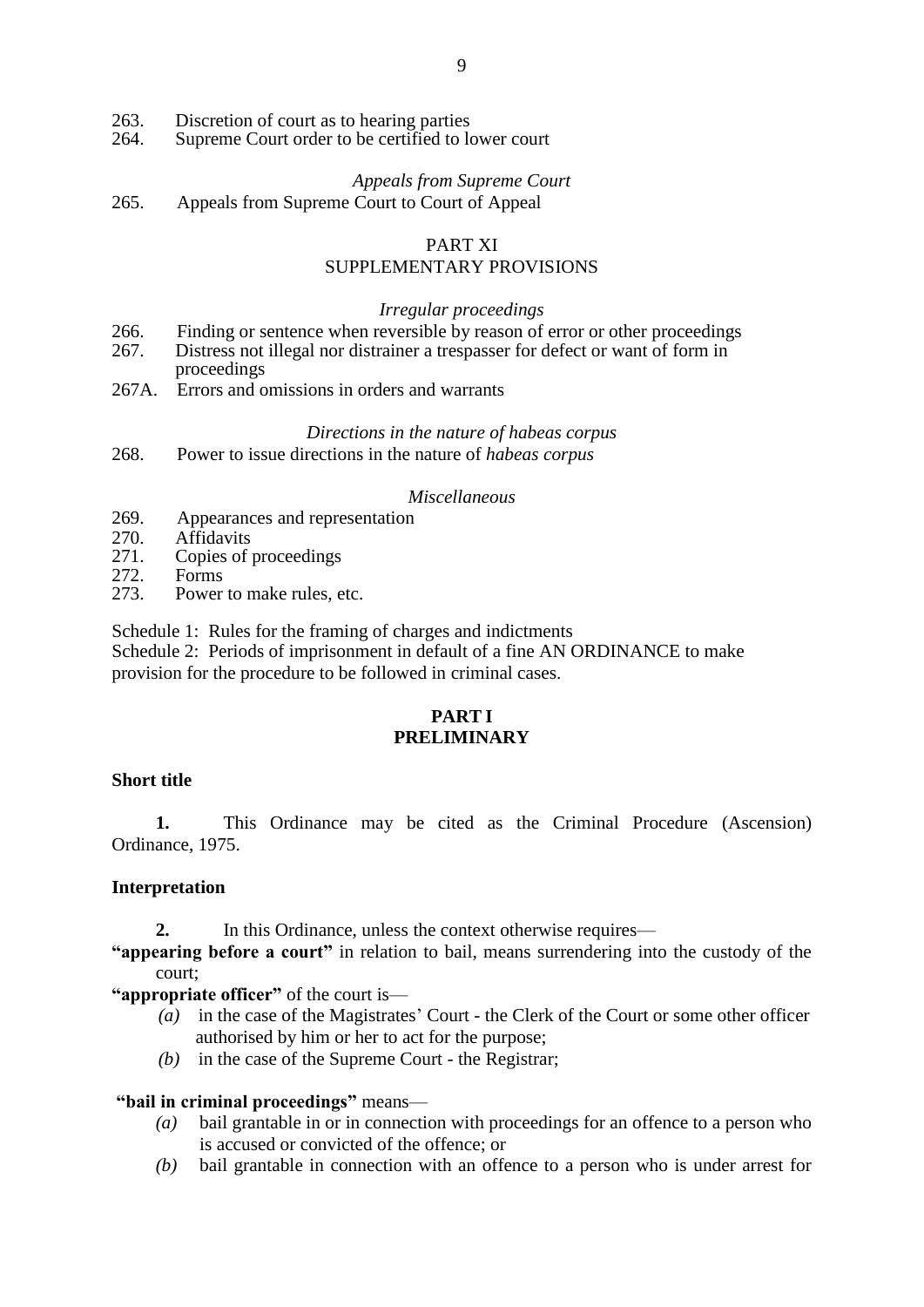the offence or for whose arrest for the offence a warrant (endorsed for bail) is being issued;

**"committal proceedings"** means proceedings held by the Magistrates' Court under Part VII; **"complaint"** means an allegation that some person known or unknown has committed or is

guilty of an offence, and **"complainant"** is to be construed accordingly;

**"conviction"** includes—

- *(a)* a finding of guilt;
- *(b)* a finding that a person is not guilty by reason of mental disorder;
- *(c)* a conviction of an offence for which an order is made placing the offender on probation or discharging him or her absolutely or conditionally,
- and **"convicted"** is to be construed accordingly;
- **"court"** includes a judge of a court, a justice of the peace or a coroner and, in the case of a specified court, includes a judge or (as the case may be) justice having powers to act in connection with proceedings before that court;
- **"Crown Prosecutor"** has the meaning given in section 51A;
- **"magistrate"** means a justice of the peace;
- **"Magistrates' Court"** means the Magistrates' Court established under the Magistrates' Court (Ascension) Ordinance, 1968;
- **"mental disorder"** has the meaning given to that term by the Mental Health and Mental Capacity Ordinance, 2015;
- **"police officer"** means any member of the St Helena Police Service other than a police cadet;
- **"public prosecutor"** means the Crown Prosecutor and any person appointed under section 52;
- **"Registrar"** means the Registrar of the Supreme Court, and includes a deputy registrar;
- **"summary trial"** means a trial held by the Magistrates' Court under Part VI of this Ordinance;
- **"surrender to custody"** means, in relation to a person released on bail, surrendering himself or herself into the custody of the court or of the police officer (according to the requirements of the grant of bail) at the time and place for the time being appointed for person to do so;
- **"Trial Judge"** means any person authorised by law to hold the Supreme Court, and includes the Chief Justice when the Chief Justice is conducting the trial;
- **"vary"**, in relation to bail, means imposing further conditions after bail is granted, or varying or rescinding conditions;
- **"young person"** in relation to bail, means a person who has attained the age of 14 and is under the age of 17.

# **Trial of offences**

**3. (1)** All criminal offences must be inquired into, tried, and otherwise dealt with according to this Ordinance, subject to subsection (2), and to any written law for the time being in force regulating the manner or place of inquiring into, trying or otherwise dealing with such offences.

**(2)** A court may, subject to any law in force in Ascension, in exercising its criminal jurisdiction in respect of any matter or thing to which the procedure prescribed by this Ordinance is inapplicable, or for which no provision is made, exercise such jurisdiction according to the course of procedure and practice observed by and before courts of justice in England.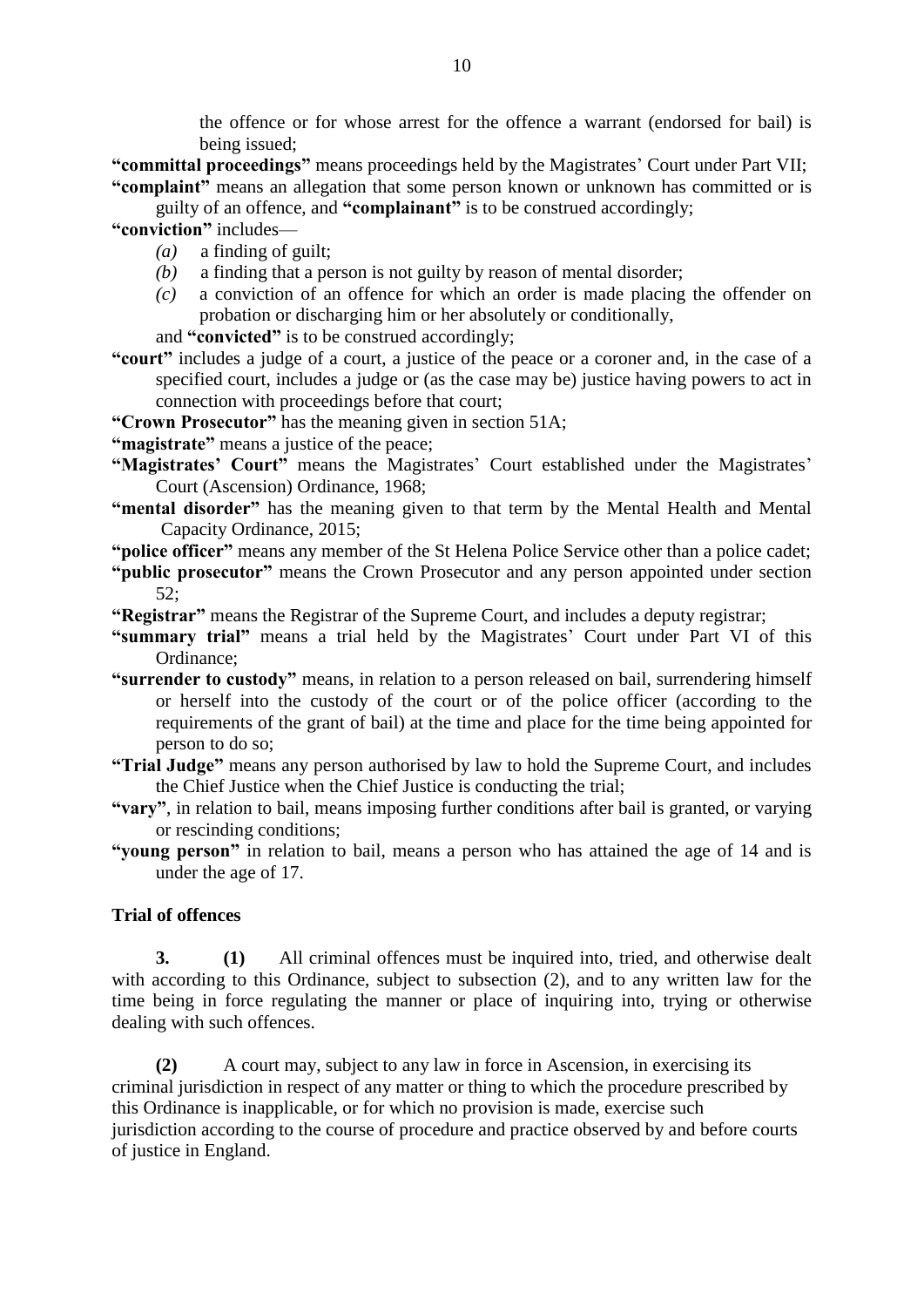### **PART II POWERS OF COURTS**

### **Powers of Supreme Court**

**4.** The Supreme Court may try any offence under any law and may pass any sentence authorised by law.

### **Powers of Magistrates' Court**

**5.** The jurisdiction of the Magistrates' Court in respect of the trial of offences is that for which provision is made by the Magistrates' Court (Ascension) Ordinance, 1968 or by any other written law in force in Ascension.

### **Combination of sentences**

**6.** Any court may pass any lawful sentence combining any of the sentences which it is authorised by law to pass.

### **Sentences in cases of conviction of several offences at one trial**

- **7. (1)** When a person is convicted at one trial of 2 or more distinct offences –
- *(a)* the court may sentence the person for such offences to the several punishments prescribed for them which the court is competent to impose; and
- *(b)* such punishments when consisting of imprisonment must commence the one after the expiration of the other in the order the court directs, unless the court directs that such punishments are to run concurrently.

**(2)** For the purposes of an appeal, the aggregate of consecutive sentences imposed under this section in case of convictions for several offences at one trial is deemed to be a single sentence.

# **PART III GENERAL PROVISIONS**

*Arrest, escape and retaking*

# **Arrest**

**8. (1)** A police officer or other person making an arrest must touch or confine the body of the person to be arrested, unless the person submits to custody by word or action.

**(2)** If the person to be arrested forcibly resists the endeavour to arrest him or her, or attempts to evade the arrest, the police officer or other person making the arrest may use all means necessary to effect the arrest: but this section does not justify the use of greater force than is reasonable in the particular circumstances in which it is employed or is necessary for the arrest of the offender.

# **Search of place entered by person sought to be arrested**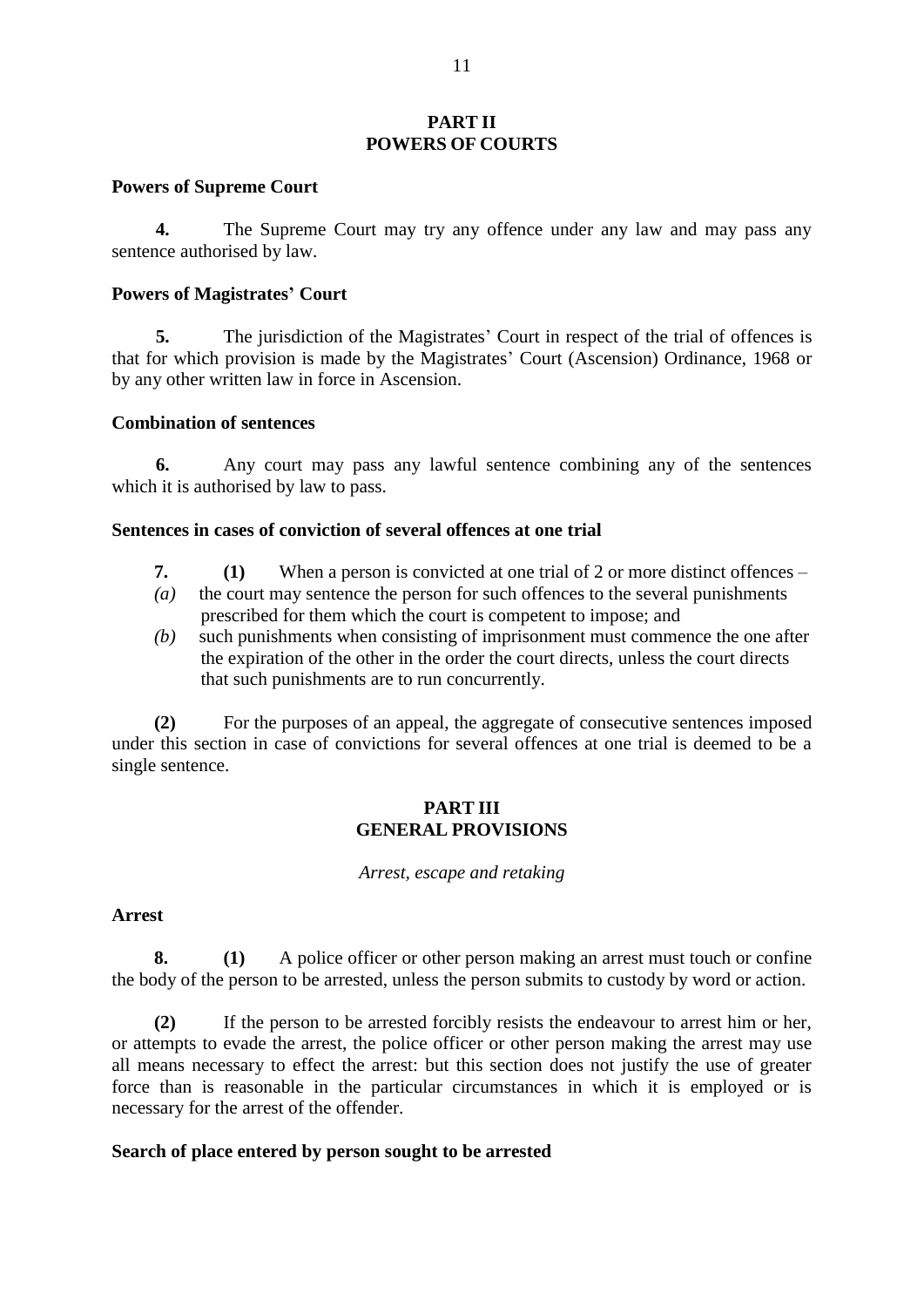**9. (1)** If any person acting under a warrant of arrest, or any police officer having authority to arrest, has reason to believe that the person to be arrested has entered into or is within any place, the person who resides in or is in charge of the place must, on demand of the person acting as aforesaid or of the police officer, allow him or her free entry to the place and afford all reasonable facilities for a search in it.

**(2)** If entry to a place cannot be obtained under subsection (1), a person acting under a warrant, or (in a case in which a warrant may issue, but cannot be obtained without affording the person to be arrested an opportunity to escape) a police officer, may enter the place and search in it.

**(3)** In order to effect an entrance into a place pursuant to subsection (2), a person acting under a warrant, or a police officer as there mentioned may break open any outer or inner door or window of any house or place, whether that of the person to be arrested or of any other person, if after notification of his or her authority and purpose, and demand of admittance duly made, he or she cannot otherwise obtain admittance.

# **Power to break out for purposes of liberation**

**10.** Any police officer or other person authorised to make an arrest may break out of any house or place in order to liberate himself or herself or any other person who, having lawfully entered for the purpose of making an arrest, is detained therein.

### **No unnecessary restraint**

**11.** A person arrested must not be subjected to more restraint than is necessary to prevent his or her escape.

**12 to 25.** *Repealed.* 

# **Recapture of person escaping**

**26.** If a person in lawful custody escapes or is rescued, the person from whose custody he or she escapes or is rescued may immediately pursue and arrest him or her.

# **Provisions of sections 9 and 10 to apply to arrests under section 26**

**27.** Sections 9 and 10 apply to an arrest under section 26, even though the person making any such arrest is not acting under a warrant and is not a police officer having authority to arrest.

# **Assistance to magistrate or police officer**

**28.** Every person is bound to assist a magistrate or police officer reasonably demanding his or her aid—

- *(a)* in taking, or preventing the escape of, any other person whom such magistrate or police officer is authorised to arrest;
- *(b)* in the prevention or suppression of a breach of the peace, or in the prevention of any injury attempted to be committed to any public property.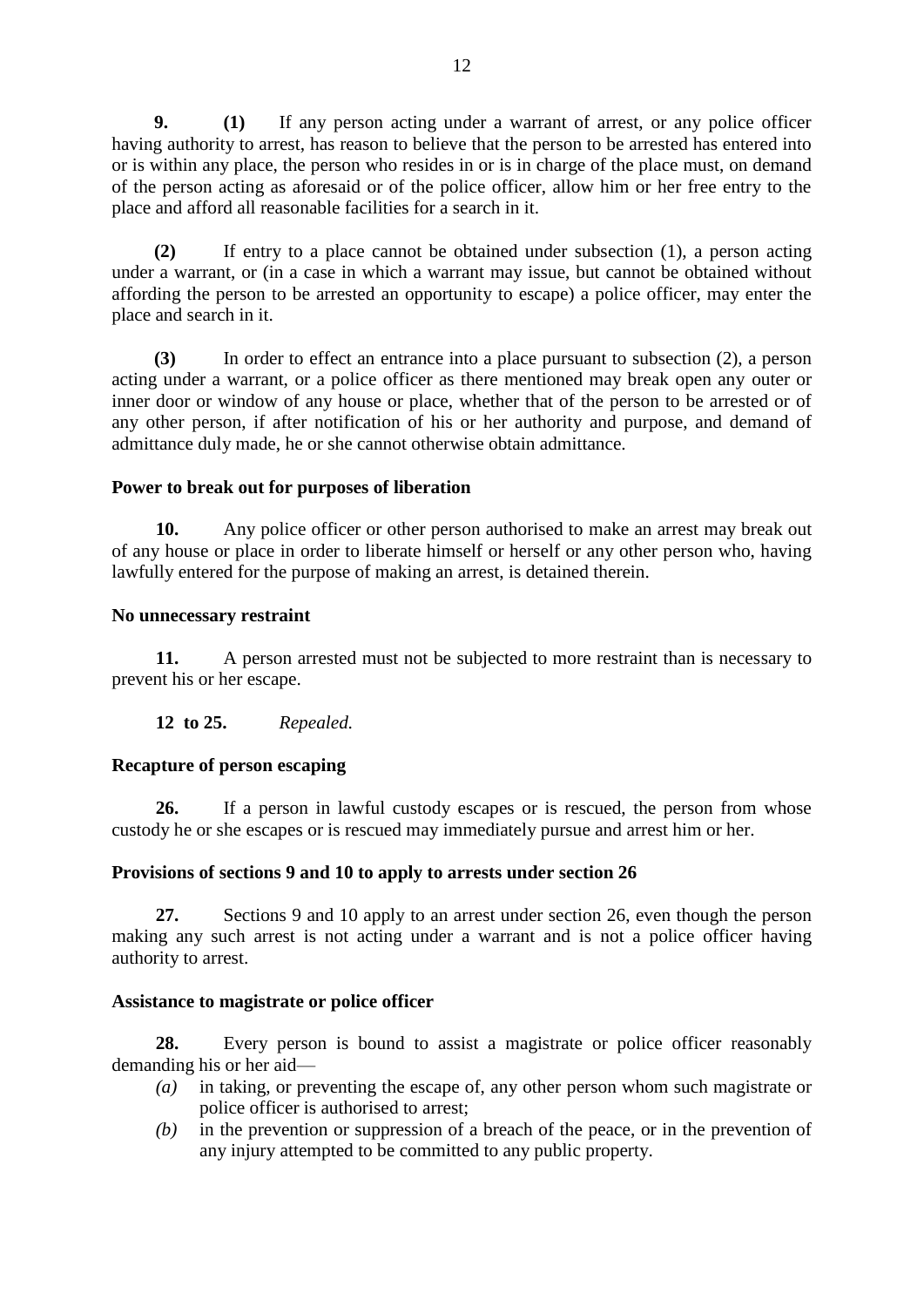# *Prevention of offences*

### **Summons or warrant to prevent breach of the peace**

**29. (1)** If it appears to a magistrate, on consideration of any written complaint, that any person has committed a breach of the peace and that there is reason to believe that the person is likely to commit a further breach of the peace, or to do any act whereby a breach of the peace is likely to be occasioned, the magistrate may issue a summons requiring the person to appear before the Magistrates' Court to show cause why an order should not be made under section 30.

**(2)** If a complaint as mentioned in subsection (1) is substantiated on oath, and it appears to the magistrate that the commission of a breach of the peace or of such an act as is described in subsection (1) cannot be prevented otherwise than by detaining the person complained against, the magistrate may issue a warrant for the arrest of that person.

**(3)** A warrant issued under subsection (2) must require the person arrested to be brought before the first available sitting of the Magistrates' Court, there to show cause why an order should not be made under section 30.

### **Recognisance to be of good behaviour**

**30. (1)** If it appears to the Magistrates' Court that a person before the court (whether before the court as a party to proceedings, a witness, or otherwise, and whether or not a summons or warrant has previously been issued under section 29) is likely to commit a breach of the peace, or to do any act whereby a breach of the peace may be occasioned, the court may order the person to enter into a recognisance, in a sum and for a period of time not exceeding 2 years that the court directs, to keep the peace and be of good behaviour.

**(2)** An order must not be made under subsection (1), upon a complaint made under subsection (1) unless—

- *(a)* the defendant admits the complaint; or
- *(b)* the court, having followed as nearly as may be the procedure applicable to a charge alleging an offence to which a plea of not guilty has been entered, finds the complaint proved.

**(3)** If a person ordered to enter into a recognisance in accordance with subsection (1) fails to execute such recognisance within a time prescribed in the order, the Magistrates' Court may commit the person to prison for a period not exceeding 6 months that the court thinks fit.

**(4)** A warrant of commitment issued under subsection (3) must direct that the prisoner be forthwith released upon his or her executing the recognisance referred to in the original order.

### **Breach of recognisance**

**31. (1)** Every recognisance executed under section 30 must be a recognisance to keep the peace and be of good behaviour; and the recognisance is breached if the person executing it commits any breach of the peace, or commits, aids, abets, counsels, procures or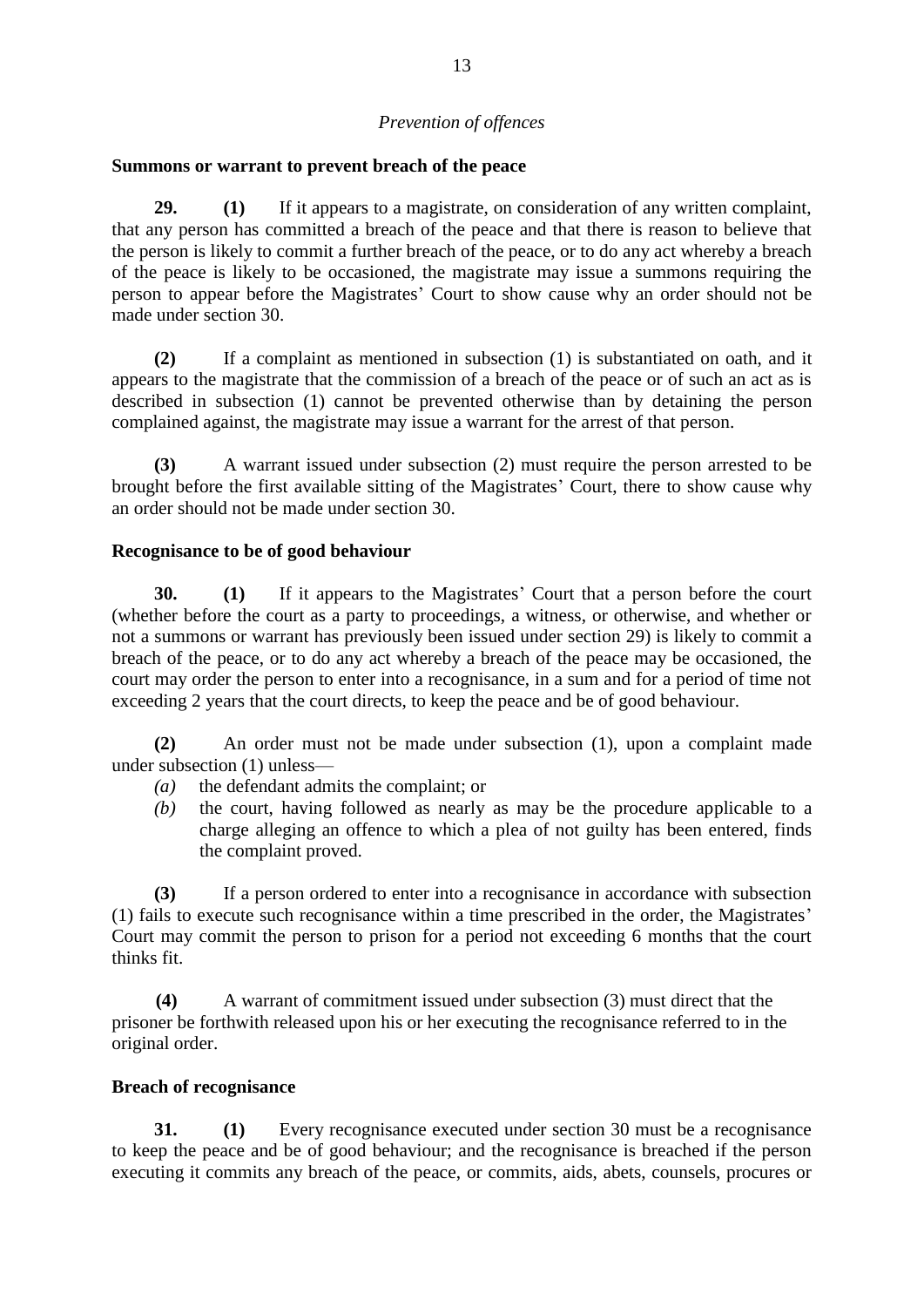incites any criminal offence.

**(2)** An allegation that a person is in breach of the terms of a recognisance must be made by way of complaint, which (for procedural purposes) is to be treated as a complaint alleging a criminal offence.

**(3)** If it appears to the Magistrates' Court, either upon inquiring into a complaint under subsection (2) or upon convicting a person of any criminal offence, that a person is in breach of a recognisance, the court must, subject to subsection (4), order the whole amount of the recognisance to be forfeit, and may proceed to enforce payment of it in all respects as if a fine of the same amount had been imposed on conviction for an offence.

**(4)** The court may, for special reasons which must be recorded in writing, order the forfeiture of less than the whole amount of the recognisance (or make no order at all), in which event the recognisance remains in force to the extent that the amount thereof has not been forfeit.

**32 to 41.** *Repealed.*

# *Preventive action of the police*

# **Police to prevent offences**

**42.** Every police officer may intervene for the purpose of preventing, and must to the best of his or her ability prevent, the commission of any offence.

# **Information of design to commit offences**

**43.** Every police officer receiving information of a design to commit any offence must communicate the information to the police officer to whom he or she is subordinate, and to any other officer whose duty it is to prevent or take cognisance of the commission of any such offence.

# **Prevention of injury or damage to public property, landmark or navigation aid**

**44.** A police officer may on his or her own authority intervene to prevent any injury or damage attempted to be committed in his or her view to, or the removal, damage or injury of, any—

- *(a)* public property, movable or immovable;
- *(b)* public landmark; or
- *(c)* buoy, aid, equipment or other mark used for navigation.

# **PART IV PROVISIONS RELATING TO ALL CRIMINAL TRIALS AND INQUIRIES**

*Place of inquiry or trial*

# **General authority of courts**

**45.** Every court has authority to cause to be brought before it any person who is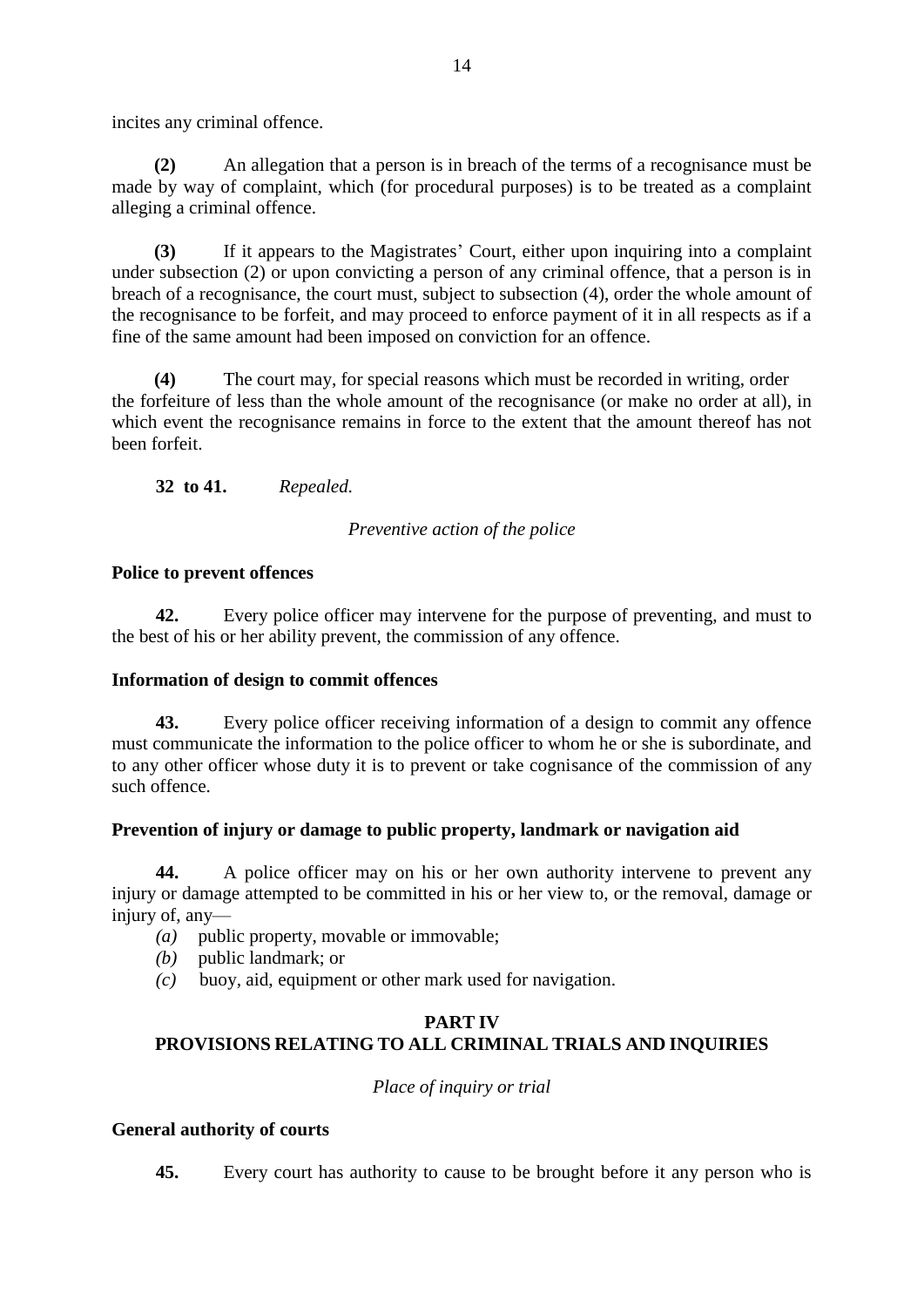within the limits of its jurisdiction and is charged with an offence committed within Ascension, or which according to law may be dealt with as if it had been committed within Ascension, and to deal with the accused person according to its jurisdiction.

# **Powers of Supreme Court**

**46.** The Supreme Court may inquire into and try any offence subject to its jurisdiction.

# **Place and date of sessions of Supreme Court**

**47. (1)** For the exercise of its original criminal jurisdiction the Supreme Court must hold sittings at places and on days that the Chief Justice or Trial Judge directs.

**(2)** The Registrar must normally give public notice beforehand of all sittings of the Supreme Court.

# **Supreme Court to decide in cases of doubt**

**48. (1)** Whenever any doubt arises in the Magistrates' Court whether it has jurisdiction to inquire into or try an offence it may, in its discretion, report the circumstances to the Supreme Court, and the Supreme Court must decide by which court the offence is to be inquired into or tried.

**(2)** A decision of the Supreme Court under subsection (1) is final and conclusive: but an accused person may show that no court in Ascension has jurisdiction in the case.

# **Court to be open**

**49. (1)** Subject to subsection (1A), **t**he place in which any court is held for the purpose of inquiring into or trying any criminal offence must be an open court to which the public generally may have access, so far as such place can conveniently contain them.

**(1A)** The Chief Justice, the Trial Judge or the presiding magistrate, as the case may be, may, if he or she thinks fit, order at any stage of the inquiry into or trial of any particular case that the public generally or any particular person is not to have access to or be or remain in the room or building used by the court.

**(2)** Subject to subsection (3), any court may sit for the purpose of inquiring into or trying any offence on a Sunday or a public holiday, and no finding, sentence or order made or passed by a court of competent jurisdiction may be reversed or altered by reason only of the fact that it was made or passed on a Sunday or a public holiday.

**(3)** A court must not sit on a Sunday or a public holiday unless in the opinion of the court the omission to do so would cause an amount of delay, expense, or inconvenience which in the circumstances of the case would be unreasonable.

*Control by the Attorney General*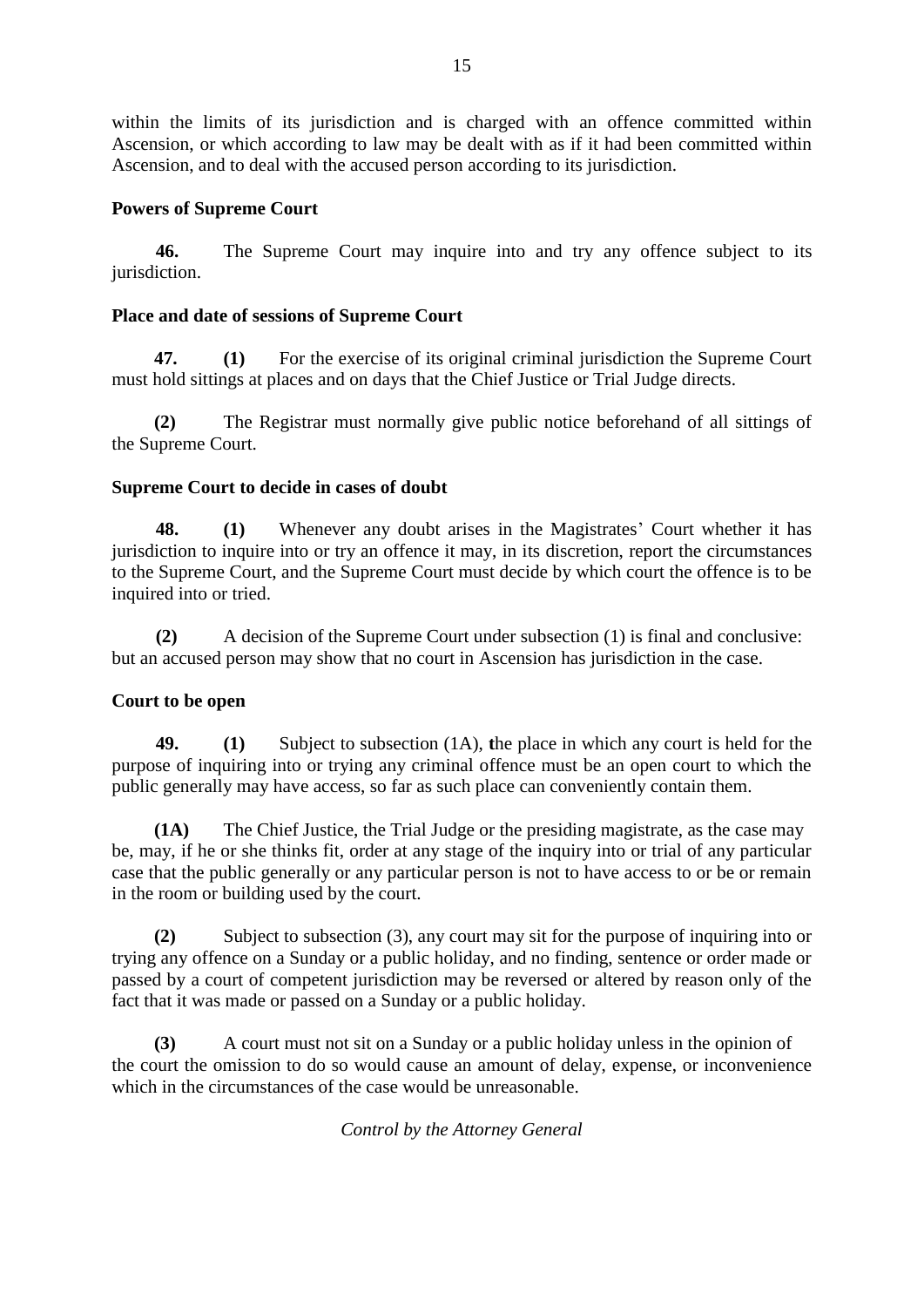# **Power to enter** *nolle prosequi*

**50. (1)** In any case committed for trial to the Supreme Court, and at any stage thereof before judgment, the Attorney General may enter a *nolle prosequi*, either by stating in court or by informing the court in writing that the Crown intends that the proceedings are not to continue, and thereupon the accused person must be at once discharged in respect of the charge for which the *nolle prosequi* is entered. If—

- *(a)* the person has been committed to prison he or she must be released;
- *(b)* the person has been released on bail his or her recognisances must be discharged,

but such discharge of a defendant does not operate as a bar to any subsequent proceedings against him or her on account of the same facts.

- **(2)** If the defendant is not before the court when the *nolle prosequi* is entered –
- *(a)* the Registrar must forthwith cause notice in writing of the entry of the *nolle prosequi* to be given to the Superintendent of Prisons, if the defendant is in the prison, and also to the Magistrates' Court by which he or she was committed; and
- *(b)* the Magistrates' Court must forthwith cause a notice in writing to be given to any witnesses bound over to give evidence and to their sureties, if any, and also to the defendant and his or her sureties in case he or she has been admitted to bail.

### **Application by Crown Prosecutor for committal proceedings**

**51.** If in the course of a trial before the Magistrates' Court it appears to the Crown Prosecutor that the case is one which ought to be tried by the Supreme Court, the Magistrates' Court, on application made by the Crown Prosecutor before the close of the prosecution case, must stay further proceedings and must hold committal proceedings in accordance with Part VII of this Ordinance.

# **Appointment of Crown Prosecutor**

**51A. (1)** The Governor may, by notice in the Gazette, appoint a person to be the Crown Prosecutor.

**(2)** Until such time as a person is appointed under subsection (1), and at any time when there is no such appointment subsisting, the Director of Police is deemed to be the Crown Prosecutor.

*Appointment of public prosecutors and conduct of prosecutions*

### **Power to appoint prosecutors**

**52. (1)** The Crown Prosecutor by writing under his or her hand may appoint generally, or in any case, or for any specified class of cases, any person, whether employed in the public service or not, to be a public prosecutor.

**(2)** Every public prosecutor is subject to the express directions of the Crown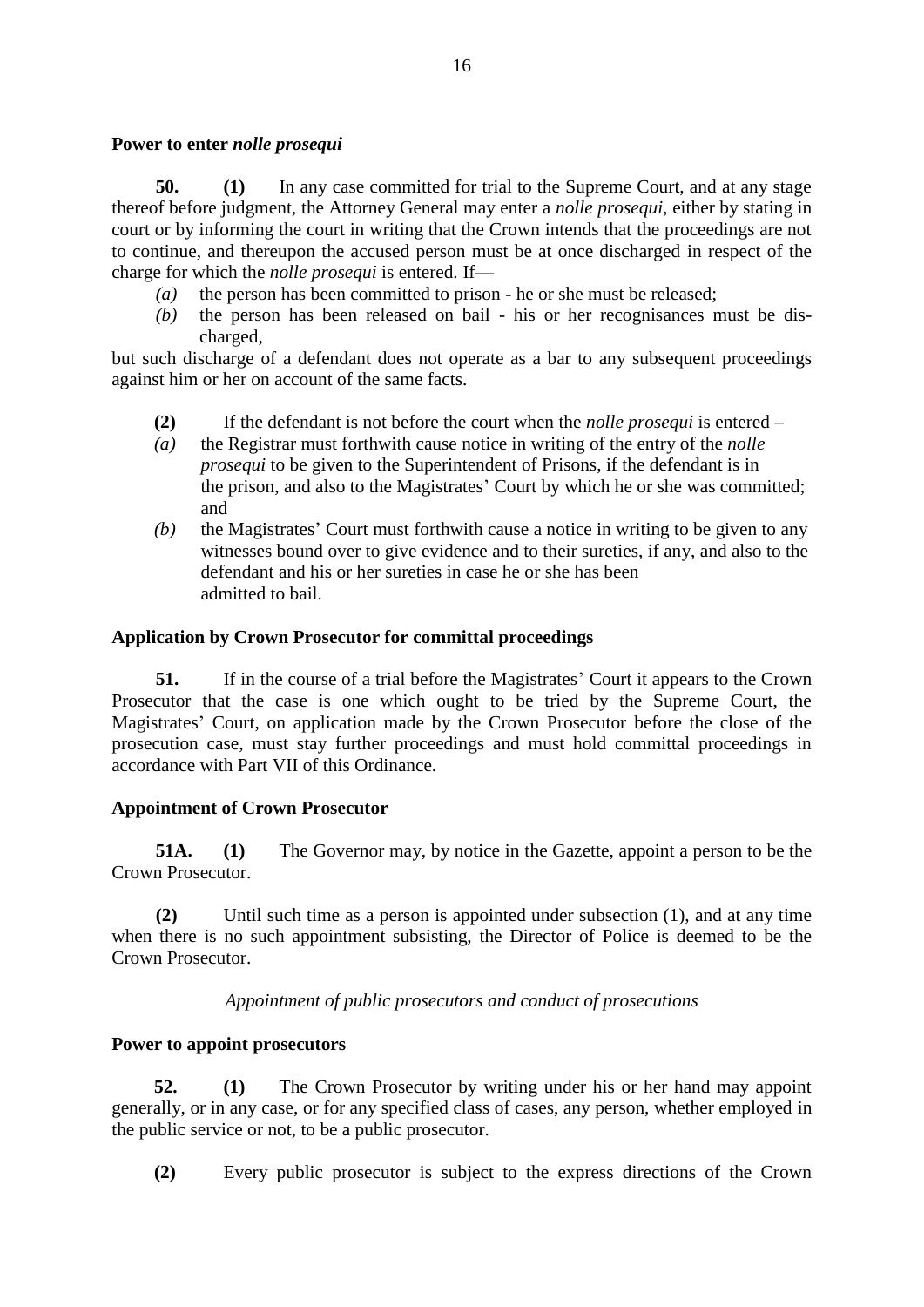Prosecutor.

# **Powers of prosecutors**

**53.** A public prosecutor may appear and plead without any written authority before any court in which any case of which he or she has charge is under inquiry, trial or appeal; and if any private person instructs an advocate to prosecute in any such case the public prosecutor may conduct the prosecution, and the advocate so instructed must act on the prosecution under his or her directions.

# **Withdrawal from prosecution in trials before Magistrates' Court**

**54.** In any proceeding before the Magistrates' Court any public prosecutor may, with the consent of the court or on the instructions of the Crown Prosecutor, at any time before judgment is pronounced, withdraw from the prosecution of any person; and if such withdrawal is made—

- *(a)* before the accused person is called upon to make a defence the person must be discharged, but such discharge does not operate as a bar to subsequent proceedings against that person on account of the same facts;
- *(b)* after the accused person is called upon to make a defence the person must be acquitted.

# **Conduct of public prosecutions**

**55. (1)** No person other than the Crown Prosecutor or any person authorised by him or her may conduct a public prosecution before the Magistrates' Court.

**(2)** The prosecutor has the like power of withdrawing from the prosecution as is provided by section 54, and that section applies to any such withdrawal by a person authorised under subsection (1).

**(3)** Any person conducting the prosecution may do so personally or by an advocate.

# *Institution of proceedings*

# **Institution of proceedings**

**56. (1)** Criminal proceedings may be instituted—

- *(a)* by a police officer bringing a person arrested with or without a warrant of arrest before a magistrate upon a charge;
- *(b)* by a public prosecutor or a police officer laying a charge against a person before a magistrate and requesting the issue of a warrant of arrest or a summons; or
- *(c)* by any person, other than a public prosecutor or a police officer, making a complaint as provided in subsection (3) and applying for the issue of a warrant of arrest or a summons in the manner hereinafter mentioned.

**(2)** The validity of any proceedings instituted or purporting to be instituted pursuant to subsection (1) is not affected by any defect in the charge or complaint or by the fact that a summons or warrant of arrest was issued without any complaint or charge or, in the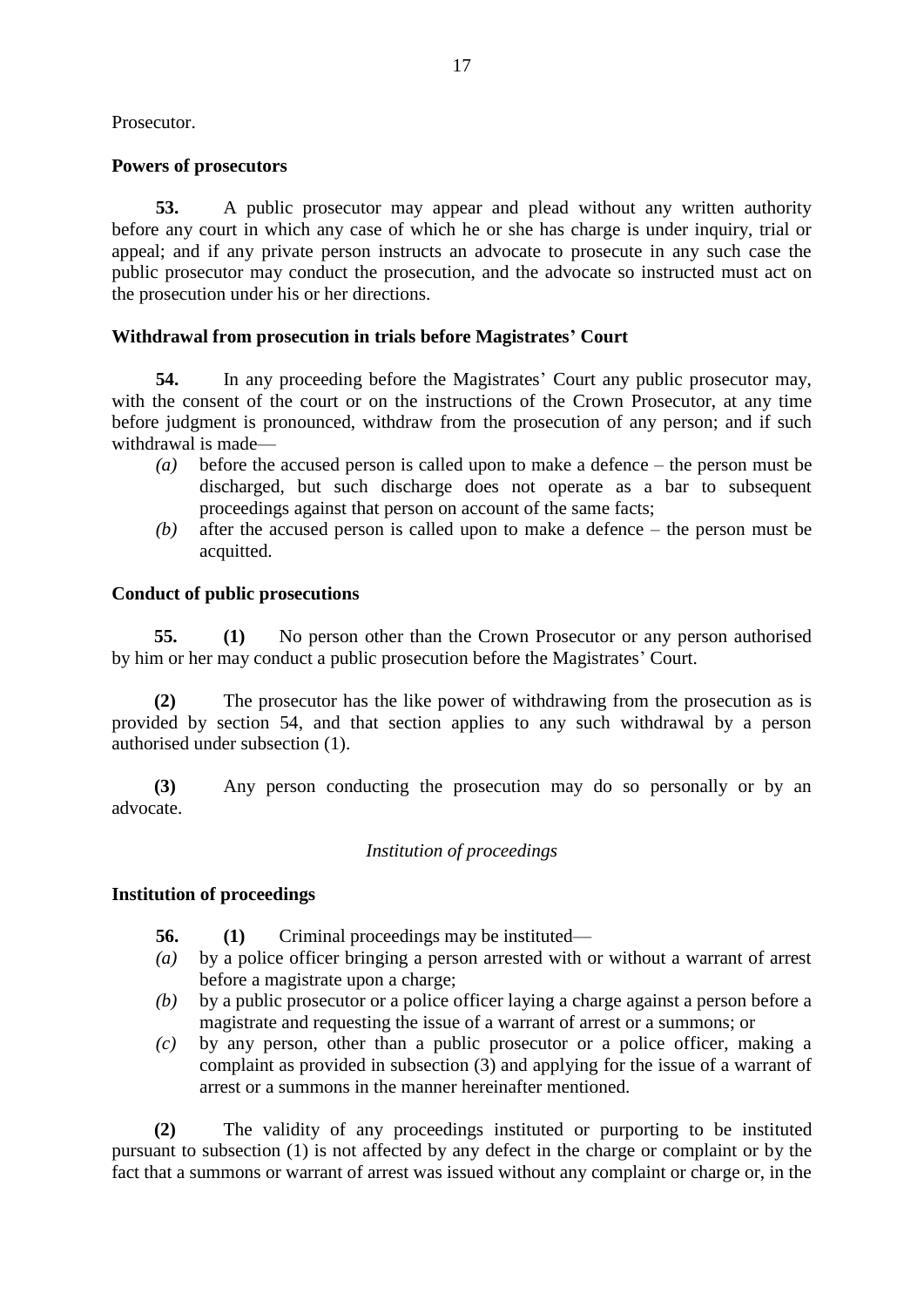case of a warrant, without a complaint on oath.

**(3)** Any person, other than a public prosecutor or a police officer, who has reasonable and probable cause to believe that an offence has been committed by any person, may make a complaint thereof to a magistrate. Every such complaint may be made orally or in writing signed by the complainant, but if made orally must be reduced into writing by the magistrate and when so reduced must be signed by the complainant.

**(4)** If a magistrate, upon receiving a complaint under subsection (3), is satisfied that *prima facie* the commission of an offence has been disclosed and that the complaint is not frivolous or vexatious, the magistrate must draw up or cause to be drawn up and must sign a formal charge containing a statement of the offence or offences alleged to have been committed by the accused.

- **(5)** When a charge has been—
- *(a)* laid under subsection (1)(b); or
- *(b)* drawn up under subsection (4),

the magistrate must issue either a summons or a warrant of arrest, as he or she thinks fit, to compel the attendance of the accused person before the Magistrates' Court: but a warrant must not be issued in the first instance unless the charge is supported by evidence on oath, either oral or by affidavit.

- **(6)** Notwithstanding subsection (5) –
- *(a)* a magistrate who receives a charge or complaint may, if he or she thinks fit for reasons to be recorded in writing, postpone the issuing of a summons or warrant, and may direct an investigation, or further investigation, to be made by a police officer into the charge or complaint; and
- *(b)* a police officer receiving such a direction must investigate or further investigate the charge or complaint and report to the magistrate who issued the direction.

**(7)** Subsection (5) does not authorise a police officer to make an arrest without a warrant except as provided by section 16 or by any other law.

**(8)** A summons or warrant of arrest may be issued on a Sunday.

# **Powers of Attorney General**

**57. (1)** This Ordinance does not affect the powers of the Attorney General under section 46 of the Constitution, and for the purposes of exercising those powers, the Attorney General may do or perform any act or thing which the Crown Prosecutor may or is required to do or perform under this Ordinance.

**(2)** If the prosecution of any proceedings has been discontinued under section  $46(4)(c)$  of the Constitution, section 54 of this Ordinance applies as if there had been a withdrawal from the prosecution under that section.

*Summons to accused persons*

# **Form and contents of summons**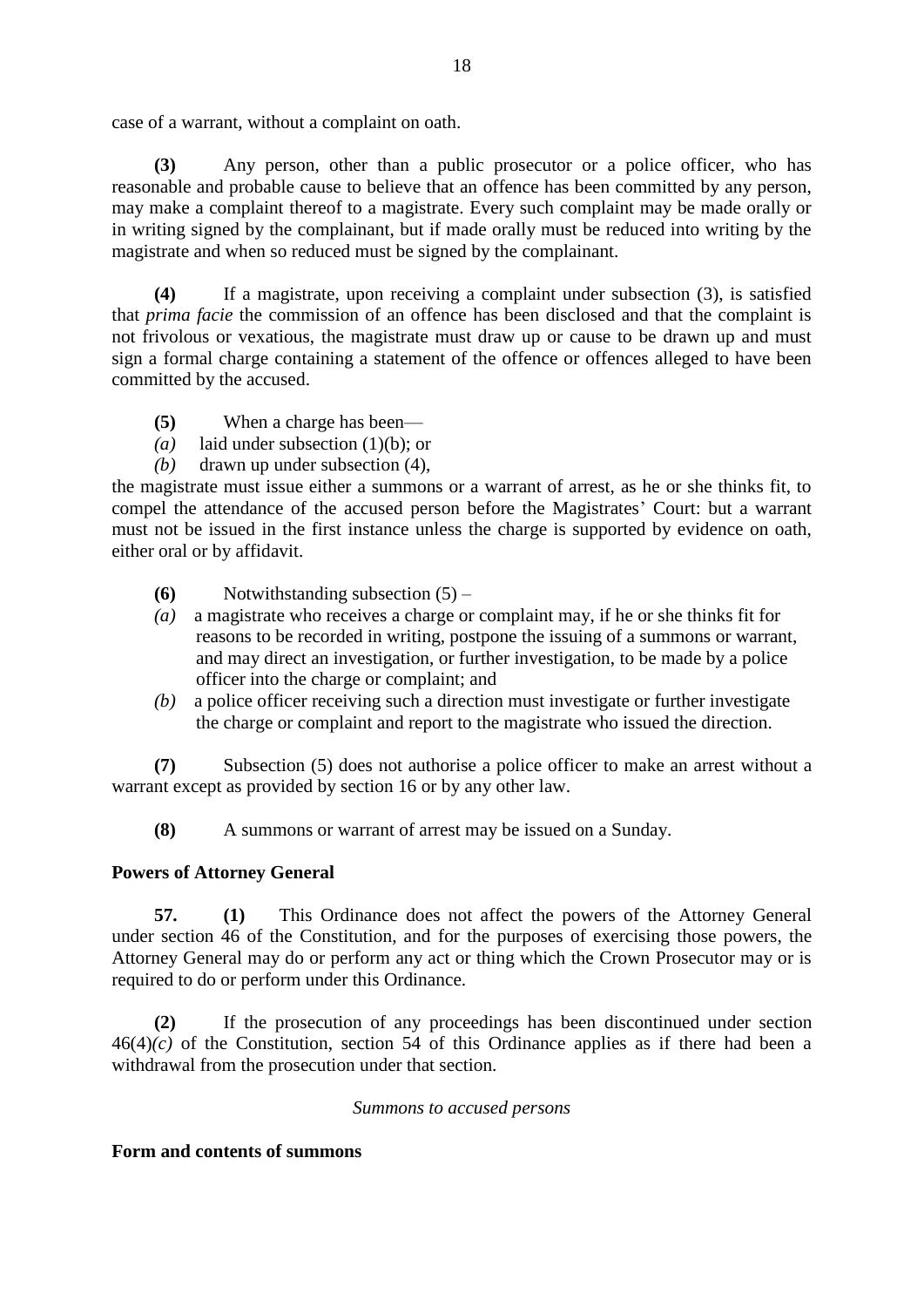**58. (1)** Every summons issued by a court under this Ordinance must be in writing, in duplicate, signed by a magistrate or by an officer of the court as the Chief Justice directs.

**(2)** Every summons must be directed to the person summoned and require the person to appear at a time and place appointed in the summons before a court having jurisdiction to inquire into and deal with the complaint or charge. A summons must state shortly the offence with which the person against whom it is issued is charged.

# **Service of summons**

- **59. (1)** Every summons must –
- *(a)* be served by a police officer or by an officer of the court issuing it or other public servant; and
- *(b)* if practicable, be served personally on the person summoned by delivering or tendering to the person one of the duplicates of the summons.

**(2)** Every person on whom a summons is served under subsection (1) must, if so required by the serving officer, sign a receipt for it on the back of the other duplicate.

# **Procedure when service cannot be effected**

**60.** If service of a summons on an individual in the manner provided by section 59 cannot be effected by the exercise of due diligence, the summons may be served—

- *(a)* by leaving one of the duplicates for the person summoned with some adult member of his or her family, or with his or her servant residing with him or her or with his or her employer; and the person with whom the summons is so left must, if so required by the serving officer, sign a receipt for it on the back of the other duplicate; or
- *(b)* by affixing one of the duplicates of the summons to some conspicuous part of the house in which the person summoned ordinarily resides,

and thereupon the summons is deemed to have been duly served.

# **61.** *Repealed.*

# **Service on a company**

**62.** Service of a summons on an incorporated company or other corporate body may be effected by serving it personally on the secretary, local manager or other principal servant of the corporation in Ascension.

# **Proof of service**

**63. (1)** If a person summoned is not present at the place and time appointed in a summons, an affidavit purporting to be made before a magistrate that the summons has been served, and a duplicate of the summons purporting to be endorsed in the manner hereinbefore provided by the person to whom it was delivered or tendered or with whom it was left, is admissible in evidence and the statements made in it are deemed to be correct unless and until the contrary is proved.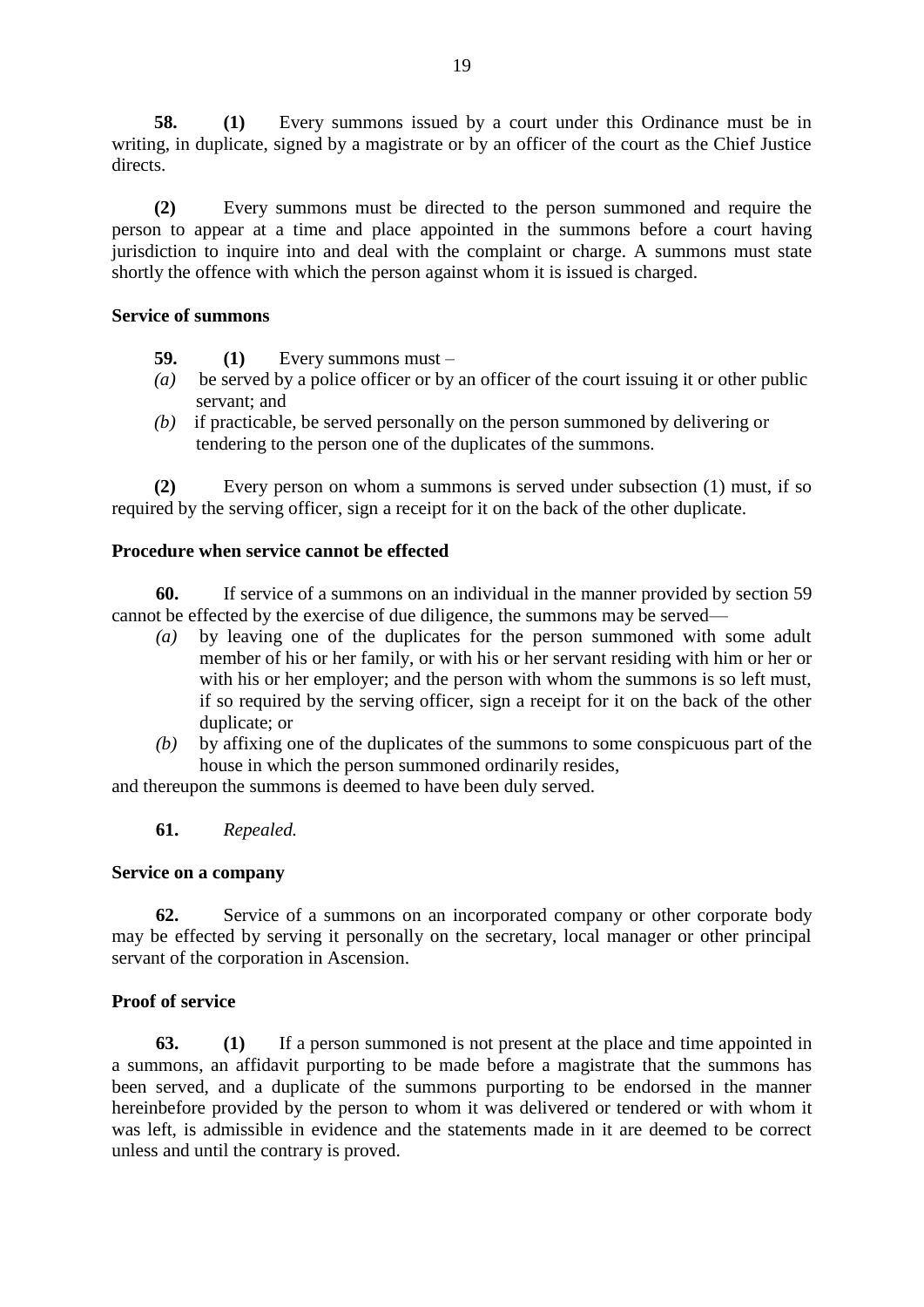**(1A)** If the duplicate of a summons is not endorsed in the manner hereinbefore provided, the affidavit mentioned in subsection (1) is admissible in evidence if the court is satisfied from the statements made in it that service of the summons has been effected in accordance with the foregoing provisions.

**(2)** The affidavit mentioned in this section may be attached to the duplicate of the summons and returned to the court.

**(3)** Notwithstanding subsection (1), the service of a summons may be proved by the oral evidence of the person who effected service.

### **Meaning of "summons"**

**64.** For the purposes of sections 58 to 63, **"summons"** means a summons to the accused person.

### *Warrant of arrest*

### **Warrant after issue of summons**

**65.** Notwithstanding the issue of a summons to an accused person, a warrant of arrest may be issued at any time before or after the time appointed in the summons for the appearance of the accused person.

### **Disobedience of summons**

**66. (1)** If an accused person, other than a corporation, does not appear at the time and place appointed in and by the summons, the court may issue a warrant to arrest him or her and cause him or her to be brought before the court.

**(2)** If an accused person, being a corporation, does not appear in the manner for which provision is made by this Ordinance, the court may cause any officer of it to be summoned before it in the manner for which provision is made by this Ordinance for compelling the attendance of witnesses and if the officer fails to attend he or she may be dealt with under subsection  $(1)$ .

**(3)** In this section and section 269, **"officer"**, in relation to a corporation, means any director, any member of the board of management, by whatsoever name or style designated, the secretary, and the local manager or other principal servant of the corporation in Ascension.

**(4)** A warrant must not be issued under this section for the arrest of any person unless the court is satisfied by evidence on oath that the summons directed to that person was duly served.

**(5)** This section does not affect the power of a court to deal with a case in the absence of the accused person, whether an individual or a corporation, in the manner for which provision is made by sections 147 and 149.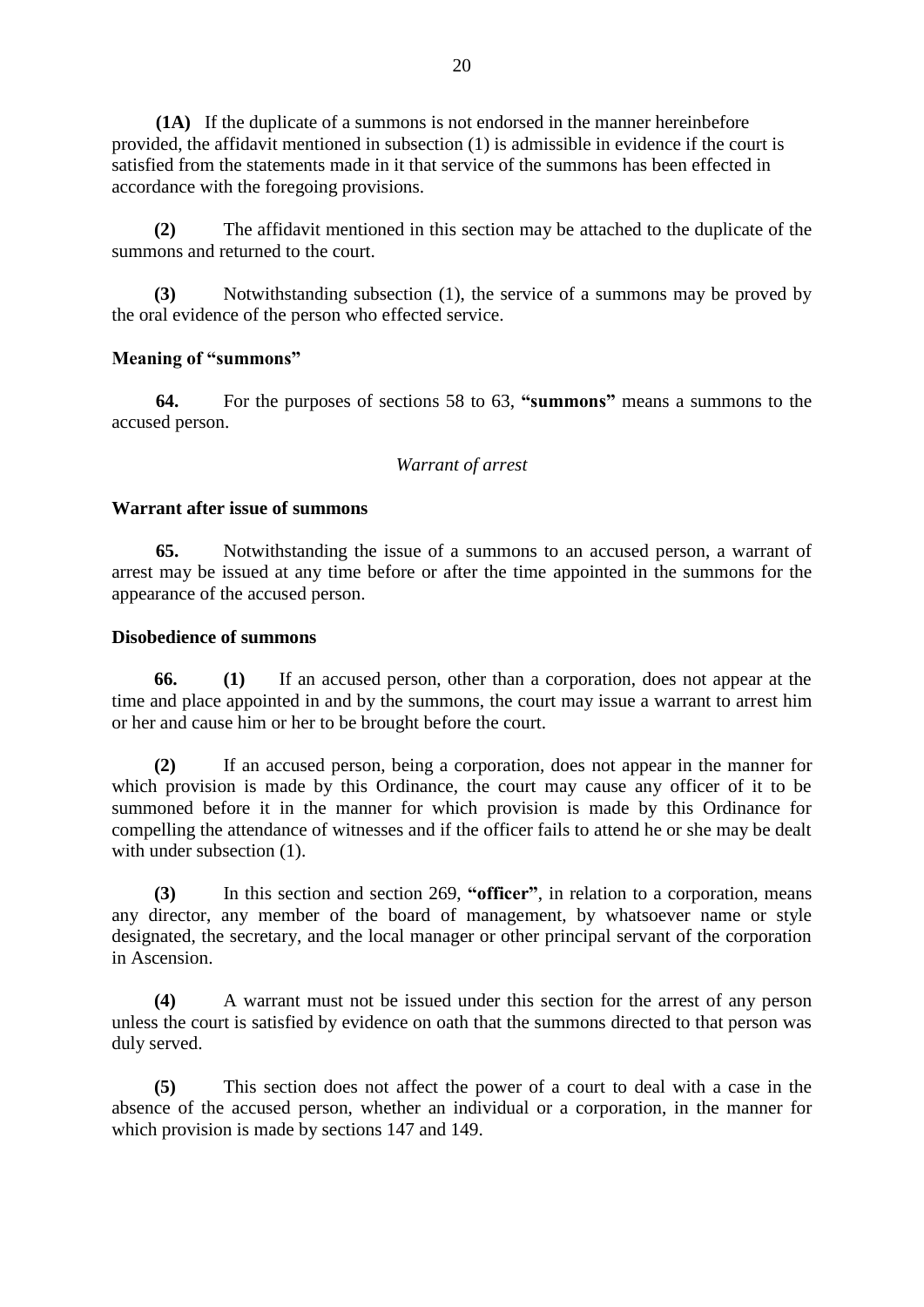# **Form, contents and duration of warrant of arrest**

**67. (1)** Every warrant of arrest must be under the hand of the Chief Justice, a Trial Judge or a magistrate.

- **(2)** Every warrant of arrest must –
- *(a)* state shortly the offence with which the person against whom it is issued is charged;
- *(b)* name or otherwise describe the person; and
- *(c)* order the person or persons to whom it is directed to arrest the person against whom it is issued and bring him or her before the court issuing the warrant, or before some other court having jurisdiction in the case, to answer to the charge mentioned in the warrant and further to be dealt with according to law.

**(3)** Every warrant of arrest remains in force until it is executed or until it is cancelled by the court which issued it.

**68.** *Repealed.*

### **Warrants, to whom directed**

- **69. (1)** A warrant of arrest may be directed –
- *(a)* to one or more police officers named in it;
- *(b)* generally to all police officers; or
- *(c)* if no police officer is immediately available, and its immediate execution is necessary, to any other person, who must then execute it.

**(2)** When a warrant of arrest is directed to more officers or persons than one, it may be executed by all or by any one or more of them.

### **Notification of substance of warrant**

**70.** The police officer or other person executing a warrant of arrest must notify the substance of it to the person to be arrested, and, if so required, must show him or her the warrant.

### **Person arrested to be brought before the court without delay**

**71.** The police officer or other person executing a warrant of arrest must without unnecessary delay (but subject to Part V of the Police and Criminal Evidence Ordinance, 2003 as to detention) bring the person arrested before the court before which he or she is required by law to produce such person.

### **Irregularities in warrant**

**72.** Any irregularity or defect in the substance or form of a warrant, and any variance between it and the written complaint or information, or between either and the evidence produced on the part of the prosecution at any inquiry or trial, does not affect the validity of any proceedings at or subsequent to the hearing of the case; but if any such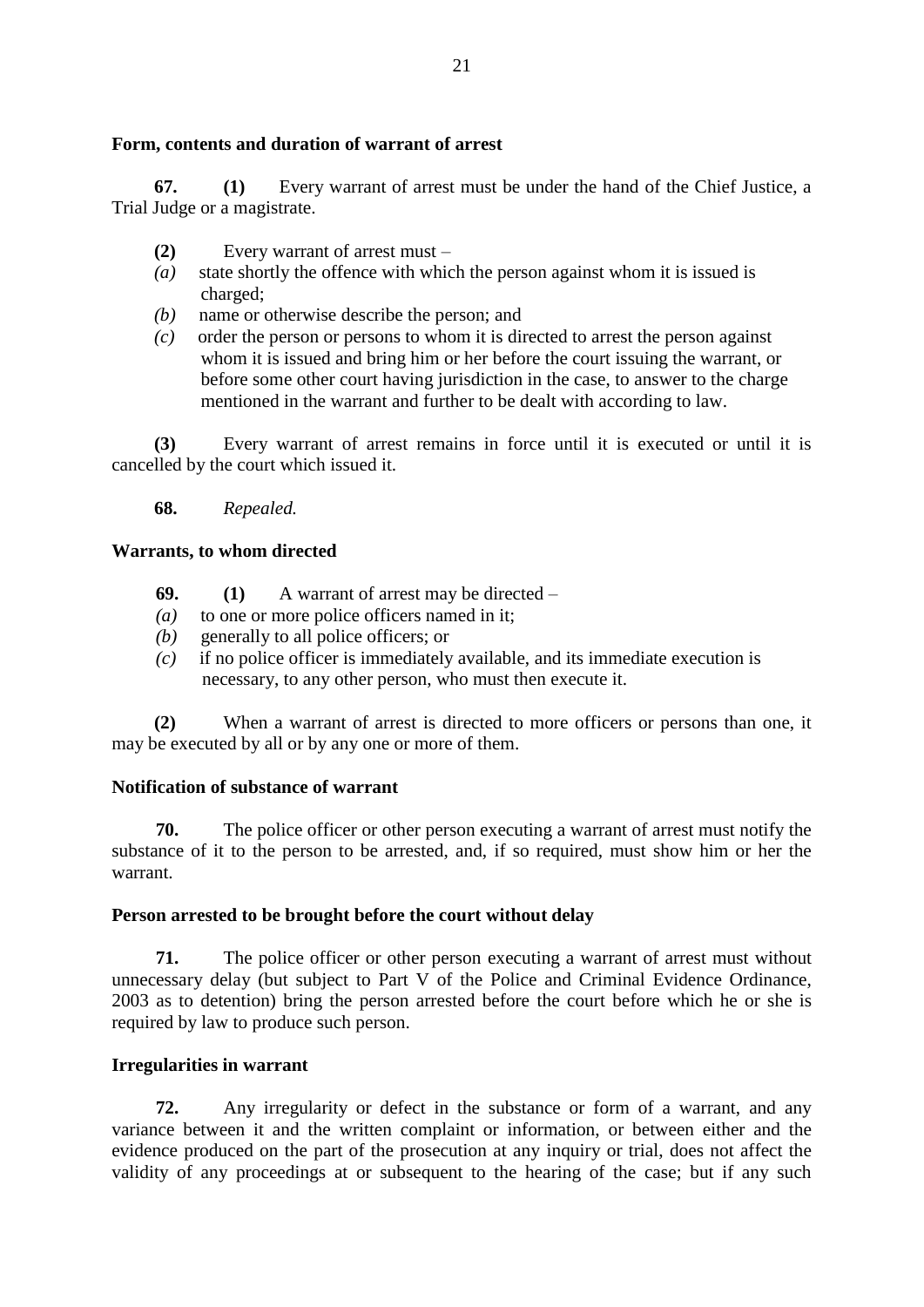variance appears to the court to be such that the accused has been thereby deceived or misled, the court may, at the request of the accused, adjourn the hearing of the case to some future date, and in the meantime remand the accused or admit him or her to bail.

# *Miscellaneous provisions regarding processes*

# **Power to take bond for appearance**

**73.** If a person for whose appearance or arrest the Chief Justice, a Trial Judge or the magistrate presiding in the Magistrates' Court, as the case may be, is empowered to issue a summons or warrant is present in court, the Chief Justice, Trial Judge or magistrate, as the case may be, may require the person to execute a bond, with or without sureties, for his or her appearance in court at a time specified in the bond.

# **Arrest for breach of bond for appearance**

**74.** If a person who is bound by any bond taken under this Ordinance to appear before a court does not so appear, the Chief Justice, the Trial Judge or the magistrate presiding in the court, as the case may be, may issue a warrant directing the person to be arrested and produced before the court.

# **Power of court to order prisoner to be brought before it**

**75. (1)** If a person for whose appearance or arrest a summons or warrant may be issued is confined in any prison, the court may issue an order to the officer in charge of the prison requiring him or her to bring the prisoner in proper custody, at a time specified in the order, before the court.

**(2)** The officer to whom an order under subsection (1) is directed must act in accordance with it, and provide for the safe custody of the prisoner during his or her absence from the prison for the purpose aforesaid.

# **Warrants, etc, reciprocal provisions**

**76. (1)** Any warrant, summons, charge, indictment, notice or other process in connection with any criminal cause or matter issued by a magistrate or court in Ascension which is required to be executed or served in relation to or upon a person residing in St Helena or Tristan da Cunha may be forwarded by the Registrar to a court having jurisdiction in that territory with a request for the execution of it in relation to or upon the person: but a warrant for the arrest of any person must not be so forwarded without the consent of the Chief Justice or a Trial Judge.

**(2)** If the Magistrates' Court receives any warrant, summons, charge, indictment, notice or other process in connection with any criminal cause or matter issued by a magistrate or court exercising jurisdiction in St Helena Tristan da Cunha, with a request for the execution or service of it in relation to or upon a person residing in Ascension –

- *(a)* the court must, subject as hereinafter in this section provided, proceed as if the warrant, summons, charge, indictment, notice or other process had been issued by a magistrate exercising jurisdiction in Ascension or by itself; and
- *(c)* must subsequently make a return of execution or service to the magistrate who, or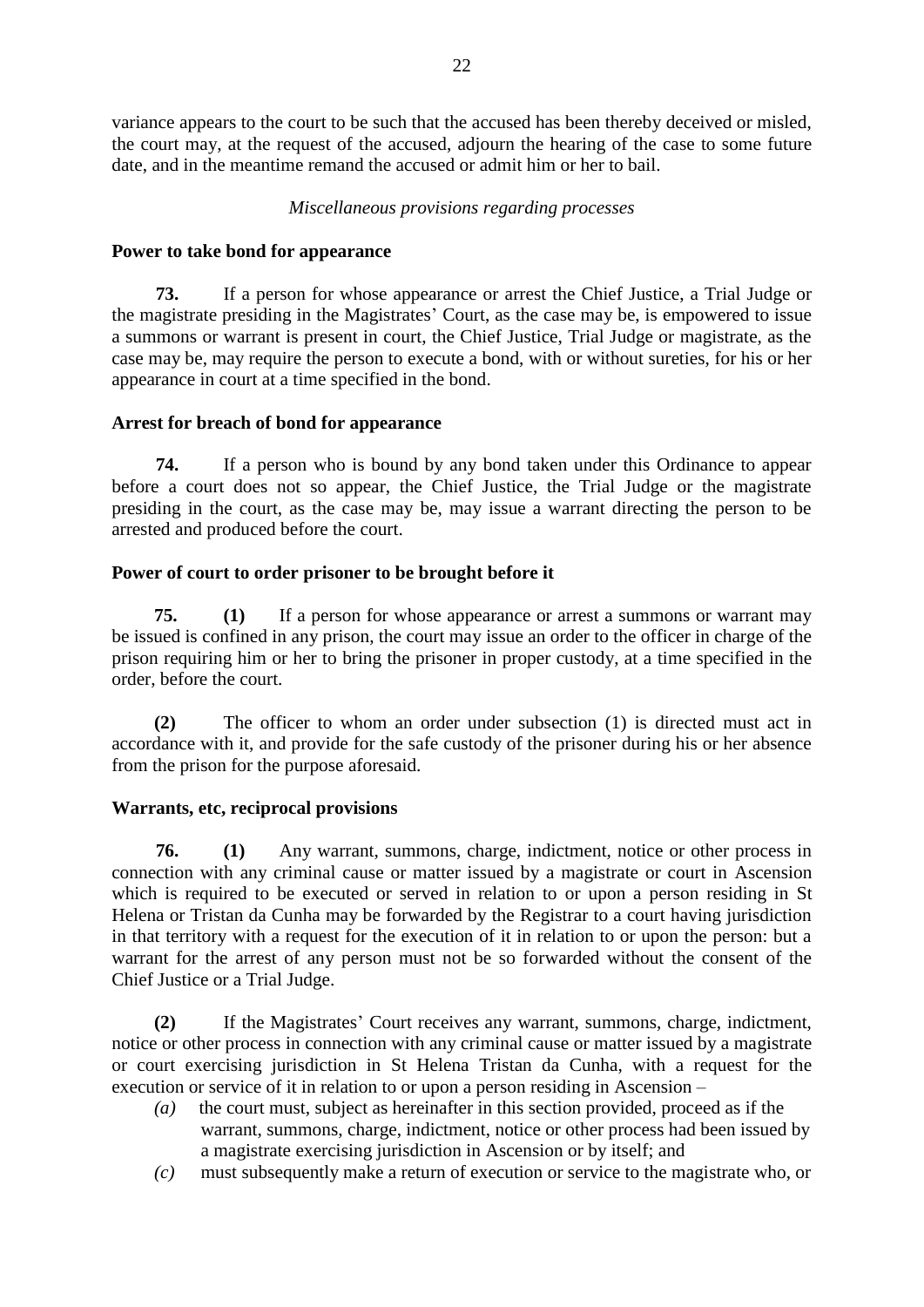court which issued the process together with a record of all proceedings, if any, in relation to it.

**(2A)** A warrant of arrest of a person charged with the commission of an offence must not be executed unless the court to which the request is addressed receives a copy of the charge against the person together with a summary of the evidence which is proposed to be adduced at the inquiry into or trial of that offence.

**(3)** If, in the exercise of the powers conferred upon it by subsection (2), the Magistrates' Court has caused to be executed a warrant of arrest of any person charged with the commission of an offence –

- *(a)* the court must forward to the Chief Justice or Trial Judge a report of the arrest together with a copy of the charge and a summary of evidence referred to in subsection (2);
- *(b)* if the Chief Justice or Trial Judge is satisfied, after reading the copy and summary, and after any further inquiry he or she thinks fit to make, that the evidence is such that, if it is believed, a *prima facie* case may be established against the person arrested, the Chief Justice or Trial Judge may direct that the person be sent in custody to the court by which the warrant was issued; and
- *(c)* thereupon the Registrar must endorse the warrant pursuant to the direction.

**(4)** If the Chief Justice or Trial Judge does not issue a direction under subsection (3), the person arrested under the warrant of arrest referred to in that subsection must be released forthwith.

**(5)** A warrant of arrest endorsed by the Registrar under subsection (3) is sufficient authority to any person named in the endorsement to receive and detain the person named in the warrant and to carry him or her and deliver him or her up to the court which issued the warrant.

# **Provisions in relation to summonses and warrants to be generally applicable**

**77.** The provisions in this Part of this Ordinance relating to a summons and warrant, and their issue, service and execution, apply, so far as practicable, to every summons and every warrant of arrest issued under this Ordinance.

# *Searches and search warrants*

# **Search of premises of arrested persons**

**78.** If a police officer has reason to believe that material evidence can be obtained in connection with an offence for which an arrest has been made, whether with or without warrant, or for which an arrest has been authorised by warrant, any police officer may search the dwelling or place of business of the person so arrested or for whom the warrant of arrest has been issued, and may take possession of anything which might reasonably be used as evidence in any criminal proceedings.

# **Power to issue search warrant**

**79.** If it is proved on oath to a court that in fact or according to reasonable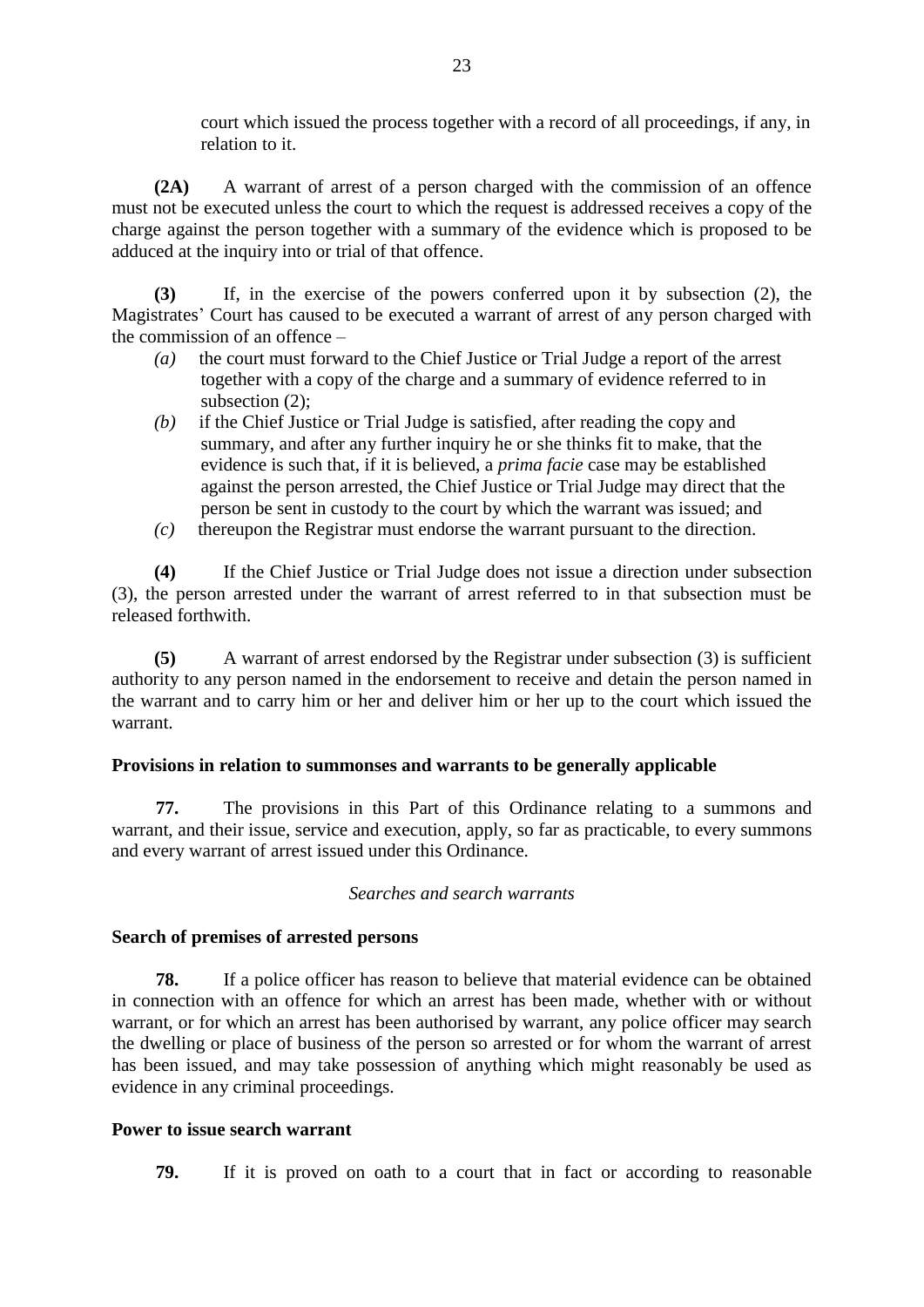suspicion anything upon, by or in respect of which an offence has been committed, or anything which is necessary to the conduct of an investigation into any offence is in any building, vessel, aircraft, carriage, box, receptacle or place, the court may by warrant (called a **"search warrant"**) authorise the person to whom the warrant is addressed –

- *(a)* to search the building, vessel, aircraft, carriage, box, receptacle or place (which must be named or described in the warrant) for any such thing; and
- *(b)* if anything searched for is found, to seize it and carry it before the court issuing the warrant or some other court to be dealt with according to law.

# **Execution of search warrant**

**80.** A search warrant may be issued and executed on any day, including a Sunday or public holiday, and must be executed between the hours of sunrise and sunset, but the court may, by the warrant, in its discretion, authorise the police officer or other person to whom it is addressed to execute it at any hour.

# **Persons in charge of closed place to allow entry**

**81. (1)** Whenever any building or other place liable to search is closed, any person who resides in or is charge of the building or place must, on demand of the police officer or other person executing the search warrant, and on production of the warrant, allow him or her freely to enter and leave it and afford all reasonable facilities for a search in it.

**(2)** If entry to or exit from the building or other place cannot be so obtained by virtue of subsection (1), the police officer or other person executing the search warrant may proceed in the manner prescribed by section 9 or 10.

**(3)** Any person in or about the building or place who is reasonably suspected of concealing about his or her person any article for which search is made may be searched: but if the person is a female, section 14 must be observed.

# **Detention of property seized**

**82. (1)** Anything seized or of which possession is taken under section 78 or 79 may be detained until the conclusion of the case or the investigation, reasonable care being taken for its preservation.

**(2)** If an appeal is made, or if any person is committed for trial, the court may order the thing referred to in subsection (1) to be detained for the purpose of the appeal or the trial.

**(3)** If no appeal is made, or if no person is committed for trial, the court must direct the thing to be restored to the person from whom it was taken, unless the court sees fit or is authorised or required by law to dispose of it otherwise.

# **Provisions applicable to search warrants**

**83.** Section 67(1) and (3) and section 69 apply, so far as may be, to all search warrants issued under section 79.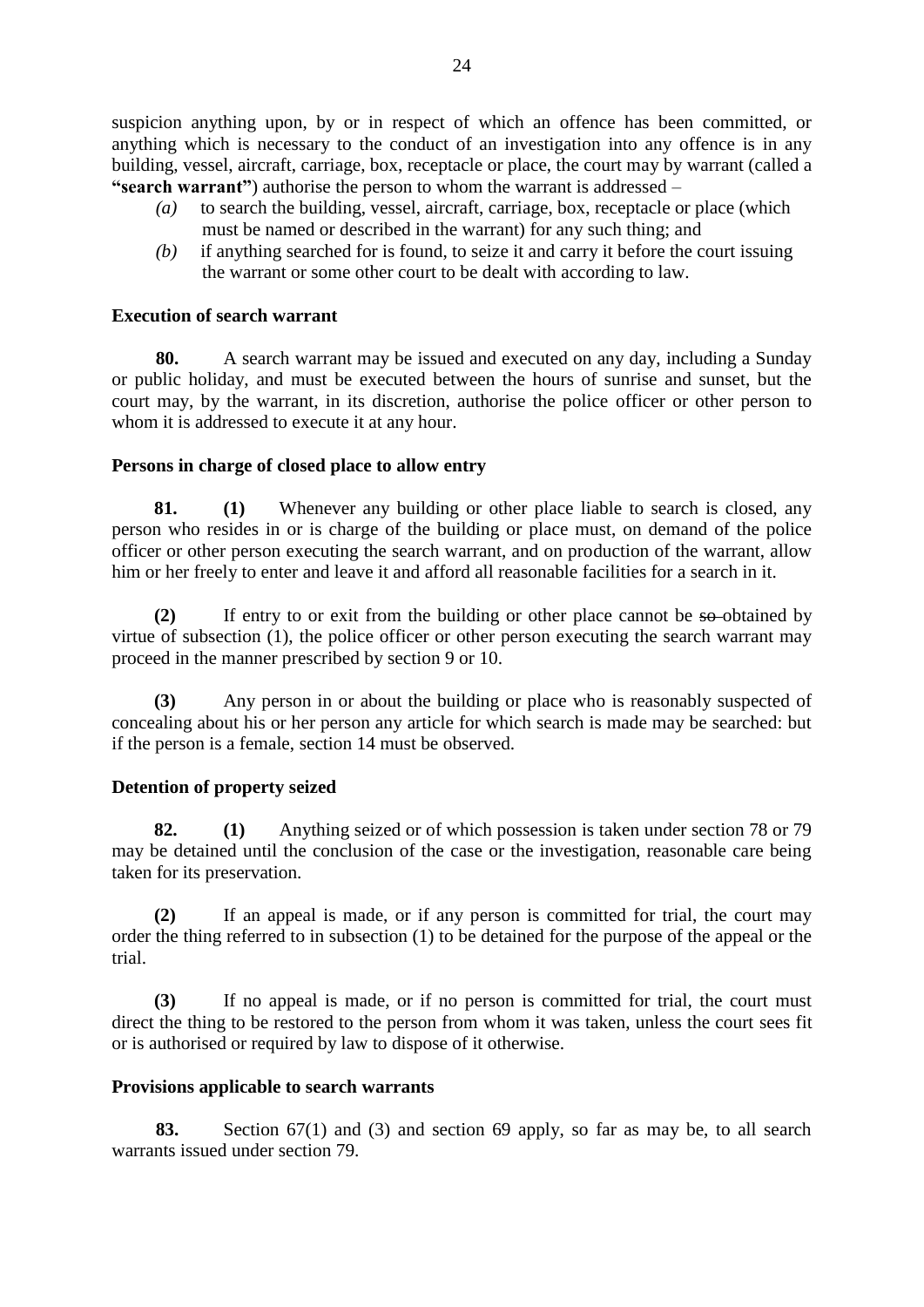# *Provisions as to bail*

# **Release on bail**

**84. (1)** Any court before which an accused person appears or is brought may at any stage in the proceedings release the person on bail.

# **Discharge from custody**

**85. (1)** Every person to whom bail is granted must be released as soon as is practicable after bail is granted (or, where the grant of bail is subject to compliance with conditions prior to release, as soon as is practicable after such conditions have been complied with); and, if the person is in prison, the court which grants bail must cause notice of the grant of bail to be given to the officer in charge of the prison.

**(2)** Neither this section nor section 84 requires the release of any person liable to be detained for some matter other than that in respect of which bail was granted.

# **Deposit instead of bond**

**86.** When any person is required by any court or officer to execute a bond, with or without sureties, the court or officer may, except in the case of a bond for good behaviour, permit the person to deposit a sum of money or any specific property, to an amount or of a value the court or officer fixes, *in lieu* of executing such a bond.

# **Power to order sufficient bail when that first taken is insufficient**

**87.** If, through mistake, fraud or otherwise, insufficient sureties have been accepted, or if they afterwards become insufficient, the court may issue a warrant of arrest directing that the person released on bail be brought before it and thereupon may order the person to find sufficient sureties, and if the person fails to do so may commit the person to prison.

# **Discharge of sureties**

**88. (1)** All or any of the sureties for the appearance and attendance of a person released on bail may at any time apply to the Magistrates' Court to discharge the bond either wholly or so far as it relates to the applicant or applicants.

**(2)** On such an application being made the court must issue a warrant of arrest directing that the person so released be brought before it.

**(3)** On the appearance of a person pursuant to a warrant issued under subsection (2), or on his or her voluntary surrender, the court must direct the bond to be discharged either wholly or so far as it relates to the applicant or applicants, and must call upon the person to find other sufficient sureties, and if the person fails to do so may commit the person to prison.

# **Death of surety**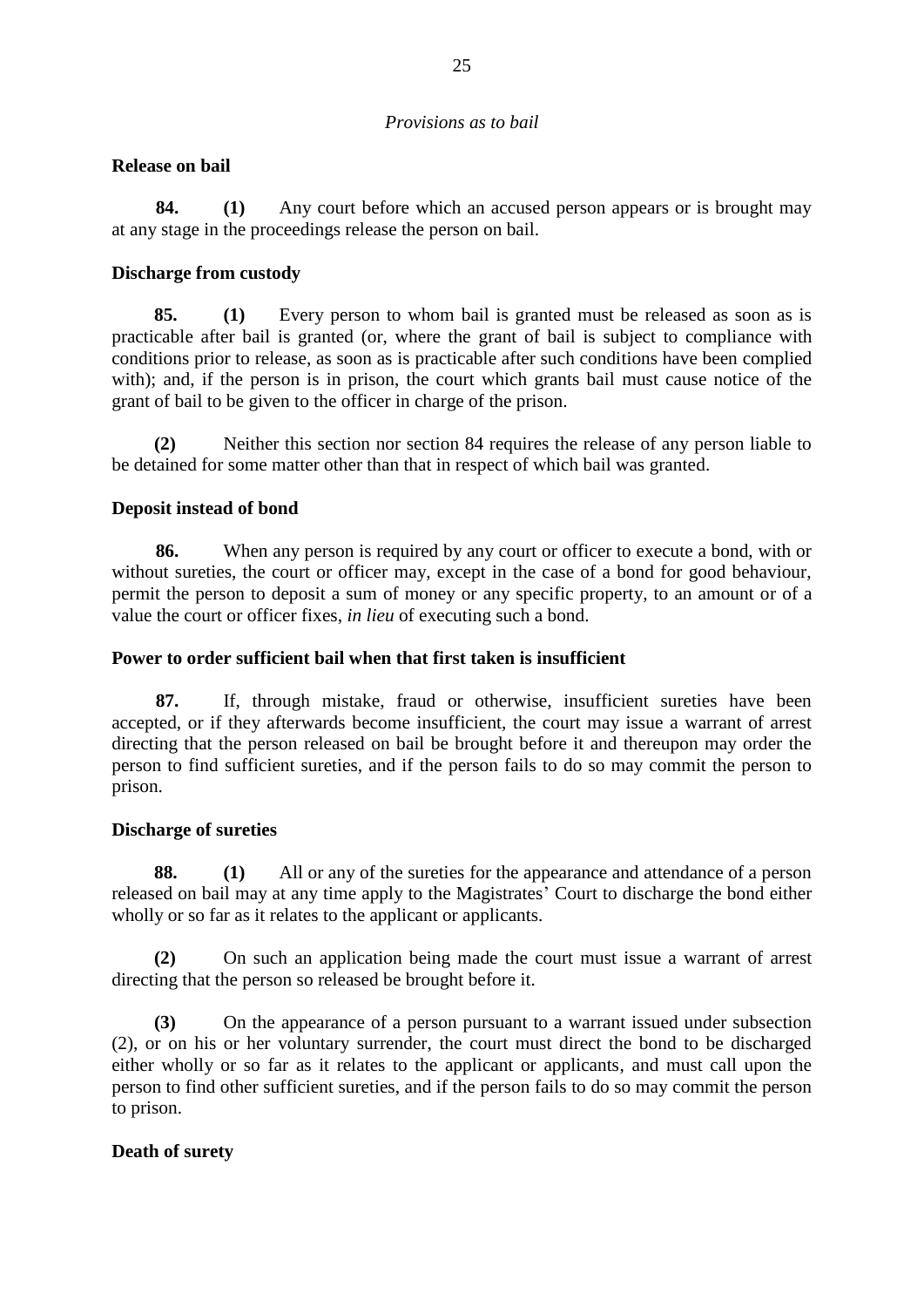**89.** If a surety to a bond dies before the bond is forfeited, his or her estate is discharged from all liability in respect of the bond, but the party who gave the bond may be required to find a new surety.

**90.** *Repealed.*

# **Forfeiture of bond**

**91. (1)** Whenever it is proved to the satisfaction of—

*(a)* the court by which a bond has been taken; or

*(b)* the court before which a person has engaged by bond to appear,

that the bond has been forfeited, the court must record the grounds of such proof, and may call upon any person bound by the bond to pay the penalty of it, or to show cause why the penalty should not be paid.

**(2)** If sufficient cause is not shown and the penalty is not paid, the court may proceed to recover the penalty by issuing a warrant for the attachment and sale of the movable property belonging to the person bound by the bond.

**(3)** A warrant issued under subsection (2) may be executed within the limits of the jurisdiction of the court which issued it.

**(4)** If a penalty on a bond is not paid and cannot be recovered by attachment and sale as contemplated by subsection (2), the person bound is liable, by order of the court which issued the warrant, to imprisonment for up to 6 months or until the penalty is paid, whichever period is the less.

**(5)** The court may, in its discretion, remit any portion of the penalty and enforce payment in part only.

**(6)** When any person who has furnished security is convicted of an offence the commission of which constitutes a breach of the conditions of the bond –

- *(a)* a certified copy of the judgment of the court by which he or she was convicted of the offence may be used as evidence in proceedings under this section against his or her surety or sureties; and
- *(b)* if such certified copy is so used, the court must presume that such offence was committed by him or her unless the contrary is proved.

# **Appeals from orders**

**92.** A person aggrieved by an order made by the Magistrates' Court under section 91 may appeal to the Supreme Court and Part X applies to every such appeal.

# **Power to direct levy of amount due on certain bonds**

**93.** The Supreme Court may direct the Magistrates' Court to levy the amount due on a bond to appear and attend before the Supreme Court.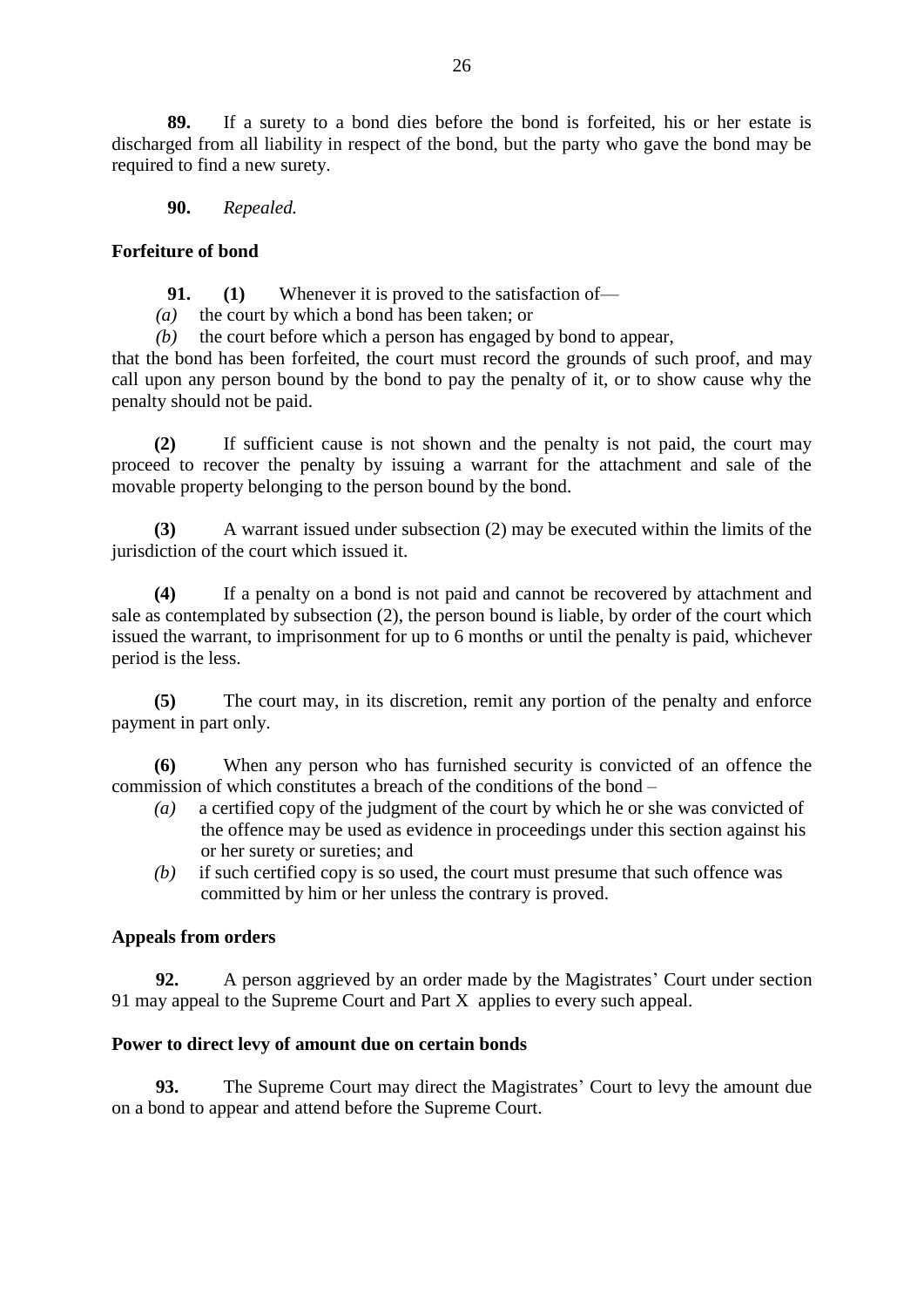# **Incidents of bail in criminal proceedings**

**93A. (1)** In this section **"person"** means a person granted bail in criminal proceedings.

**(2)** A person is under a duty to surrender to custody; that duty is enforceable in accordance with section 93D, and (except as provided by this section)—

- *(a)* no security for the person's surrender to custody may be taken from him or her;
- *(b)* the person must not be required to provide a surety or sureties for his or her surrender to custody; and
- *(c)* no other requirement may be imposed on the person as a condition of bail.

**(3)** A person may be required, before release on bail, to provide a surety or sureties to secure his or her surrender to custody.

**(4)** If it appears that a person is unlikely to remain in Ascension until the time appointed for him or her to surrender to custody, the person may be required, before release on bail, to give security for his or her surrender to custody. Such security may be given by the person or on his or her behalf.

**(5)** A person may be required (but only by a court) to comply, before release on bail or later, with any requirements that appear to the court to be necessary to secure that the person—

- *(a)* surrenders to custody;
- *(b)* does not commit an offence while on bail;
- *(c)* does not interfere with witnesses or otherwise obstruct the course of justice whether in relation to himself or herself or any other person;
- *(d)* makes himself or herself available for the purpose of enabling inquiries or a report to be made to assist the court in dealing with him or her for the offence.

**(6)** If a parent or guardian of a child under the age of 14 or young person consents to be surety for the child or young person for the purposes of this subsection, the parent or guardian may be required to secure that the child or young person complies with any requirement imposed on him or her by virtue of subsection (5); but—

- *(a)* no requirement may be imposed on the parent or the guardian of a young person by virtue of this subsection if it appears that the young person will attain the age of 17 before the time to be appointed for him or her to surrender to custody; and
- *(b)* the parent or guardian must not be required to secure compliance with any requirement to which his or her consent does not extend and must not, in respect of those requirements to which his or her consent does extend, be bound in a sum greater than £100.
- **(7)** If a court has granted bail in criminal proceedings it may on application—
- *(a)* by or on behalf of the person to whom it was granted; or
- *(b)* by the prosecutor or a police officer,

vary the conditions of bail or (subject to this section) impose conditions in respect of bail which it has granted unconditionally.

**(8)** Notwithstanding the words in brackets in subsection (5), a police officer acting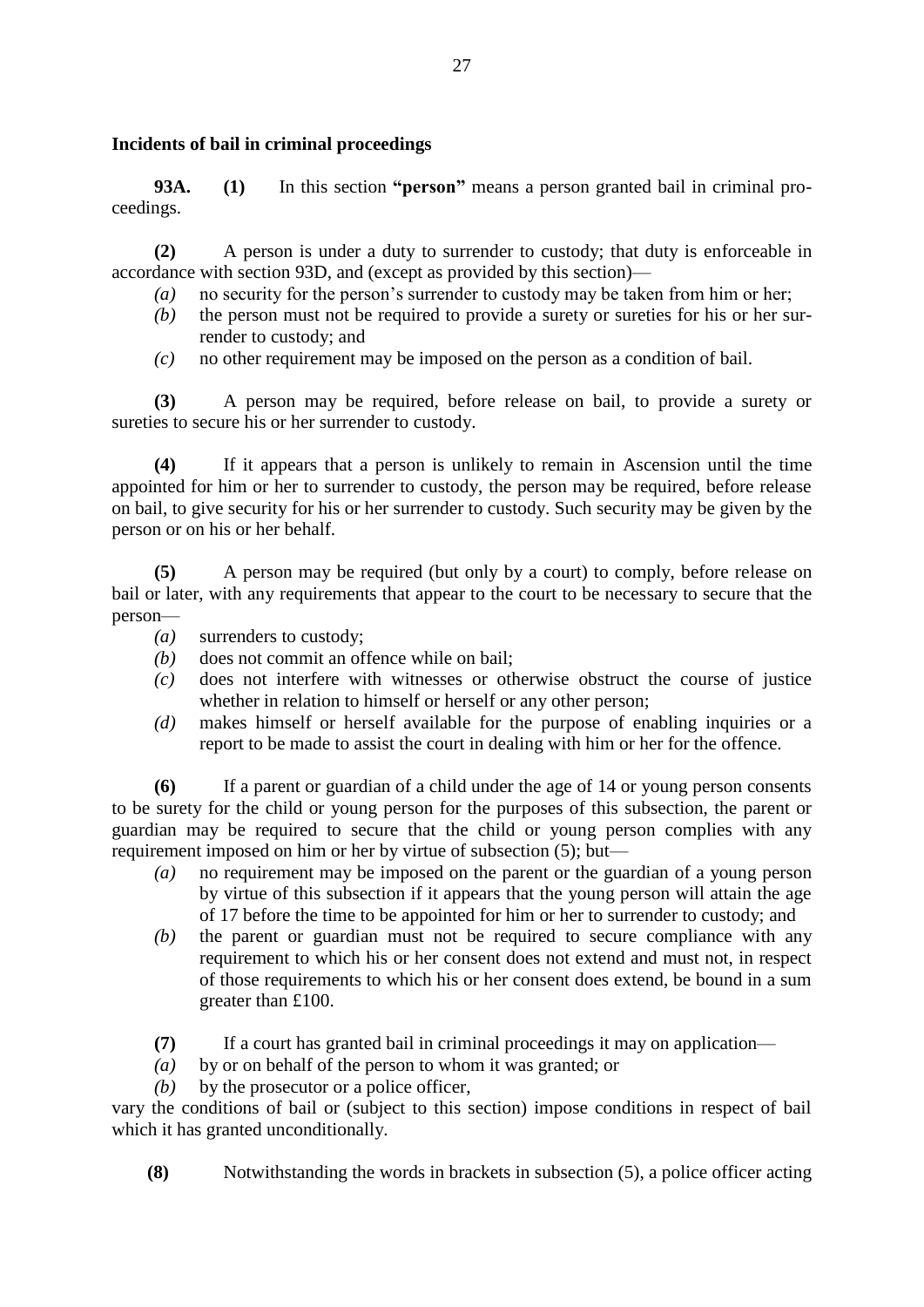as a custody officer under the Police and Criminal Evidence Ordinance, 2003, who is satisfied that he or she would refuse bail if the provisions of this subsection were not available to him or her, may, with the consent of the detained person, grant bail subject to any conditions which a court could lawfully impose: but subsection (7) applies to a person to whom bail has been granted under this subsection as if such bail had been granted by the Magistrates' Court.

# **Presumption in favour of granting bail**

**93B. (1)** This section applies to a person who appears or is brought before a court –

- *(a)* during the course of criminal proceedings for an offence or offences alleged to have been committed by the person, but for which he or she has not been convicted; or
- *(b)* in connection with an allegation that the person has failed to pay a fine or compensation or has failed to comply with a probation order or a community service order.

**(2)** Subject to subsection (3) and sections 93E and section 84(1), a person to whom this section applies must, on every occasion when the proceedings are adjourned, be granted unconditional bail.

**(3)** Bail need not be granted, or may be granted with conditions, if the court is satisfied that—

- *(a)* there are substantial grounds for believing that the defendant, if released on bail (whether subject to conditions or not) would—
	- (i) fail to surrender to custody;
	- (ii) commit an offence while on bail; or
	- (iii) interfere with witnesses or otherwise obstruct the course of justice, whether in relation to himself or herself or any other person;
- *(b)* the defendant should be kept in custody for his or her own protection or, if he or she is a child under the age of 14 or young person, for his or her own welfare;
- *(c)* he or she is in custody in pursuance of the sentence of a court; or
- *(d)* it has not been practicable to obtain sufficient information for the purpose of taking the decisions required by this section for want of time since the institution of the proceedings against him or her.

# **Supplementary provisions about decisions on bail**

**93C. (1)** Subject to subsection (2), when—

- *(a)* a court or police officer grants bail in criminal proceedings;
- *(b)* a court withholds bail in criminal proceedings from a person to whom section 93B applies;
- *(c)* a court, officer of a court or police officer appoints a time or place, or a court or officer of a court appoints a different time or place, for a person granted bail in criminal proceedings to surrender to custody; or
- *(d)* a court varies any conditions of bail or imposes conditions in respect of bail in criminal proceedings,

that court, officer or police officer must make a record of the decision in the prescribed manner and containing the prescribed particulars and, if requested to do so by the person in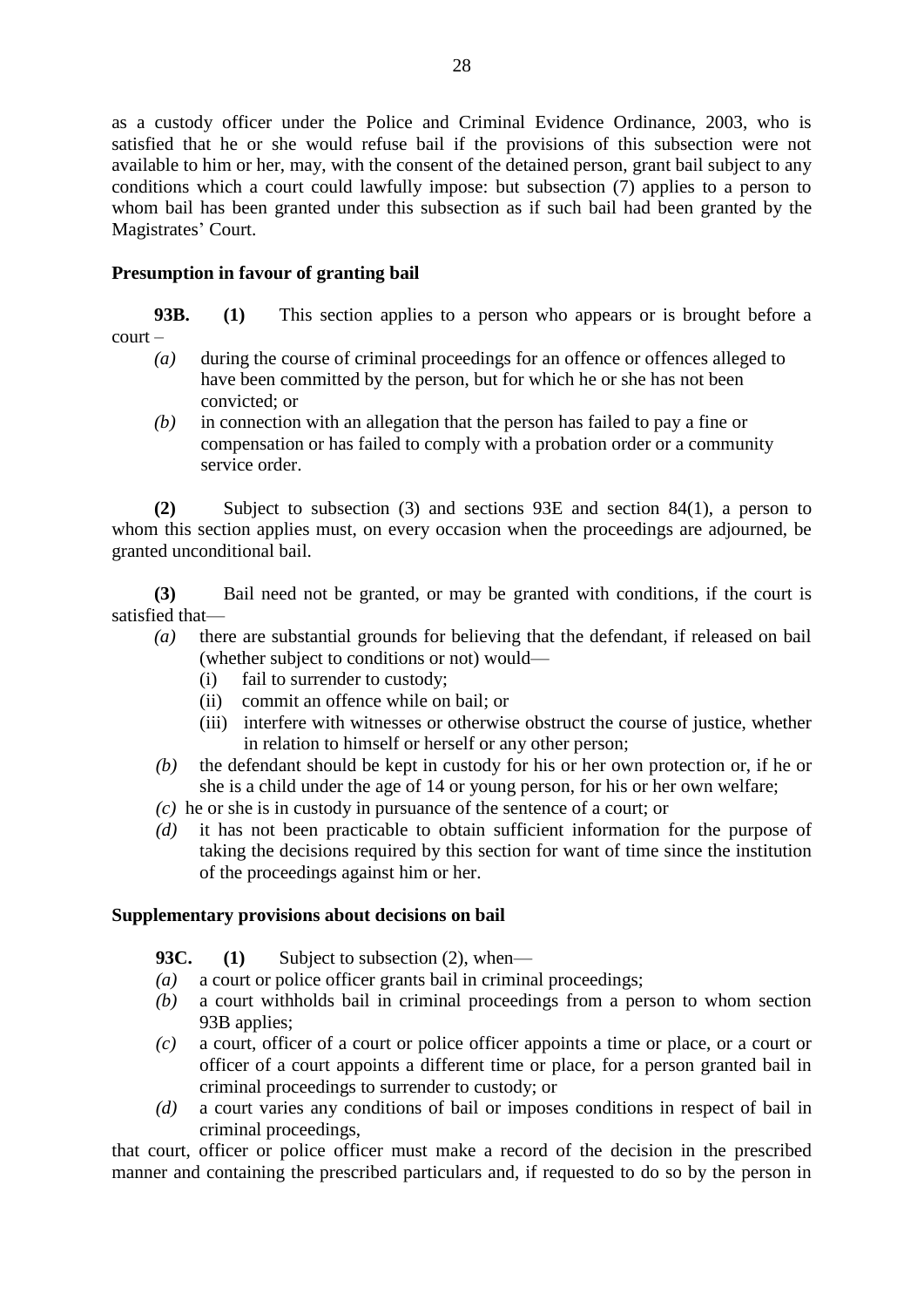relation to whom the decision was taken, must cause him or her to be given a copy of the record of the decision as soon as practicable after the record is made.

**(2)** If bail in criminal proceedings is granted by endorsing a warrant of arrest for bail, the police officer who releases on bail the person arrested must make the record required by subsection (1), instead of the judge or justice who issued the warrant.

- **(3)** If a Magistrates' Court or the Supreme Court—
- *(a)* withholds bail in criminal proceedings;
- *(b)* imposes conditions in granting bail in criminal proceedings; or
- *(c)* varies any conditions of bail or imposes conditions in respect of bail in criminal proceedings,

and does so in relation to a person to whom section 93B applies, the court must state its reasons for withholding bail or for imposing or varying the conditions.

**(4)** A court which is by virtue of subsection (3) required to state reasons for its decision must include a note of those reasons in the record of its decision and give a copy of that note to the person in relation to whom the decision was taken.

**(5)** If a person has given security pursuant to section 93A(4) and a court is satisfied that the person failed to surrender to custody, then, unless it appears that the person had reasonable cause for such failure, the court may order the forfeiture of the security, or any part of it the court thinks fit to order.

**(6)** A security which has been ordered to be forfeited by a court under subsection (5) must, to the extent of the forfeiture—

- *(a)* if it consists of money be accounted for and paid in the same manner as a fine imposed by that court;
- *(b)* if it does not consist of money be enforced in a manner specified in the order.

# **Offence of absconding by person released on bail**

**93D. (1) A** person who has been released on bail in criminal proceedings and who fails without reasonable cause to surrender to custody commits an offence. Penalty: As provided in subsection (5).

- **(2)** It is an offence for a person who—
- *(a)* has been released on bail in criminal proceedings; and
- *(b)* having reasonable cause therefor, has failed to surrender to custody,

to fail to surrender to custody at the appointed place as soon after the appointed time as is reasonably practicable.

Penalty: As provided in subsection (5).

**(3)** On a charge of an offence under subsection (1) or (2), it is for the accused to prove that he or she had reasonable cause for his or her failure to surrender to custody.

**(4)** A failure to give to a person granted bail in criminal proceedings a copy of the record of the decision does not constitute a reasonable cause for that person's failure to surrender to custody.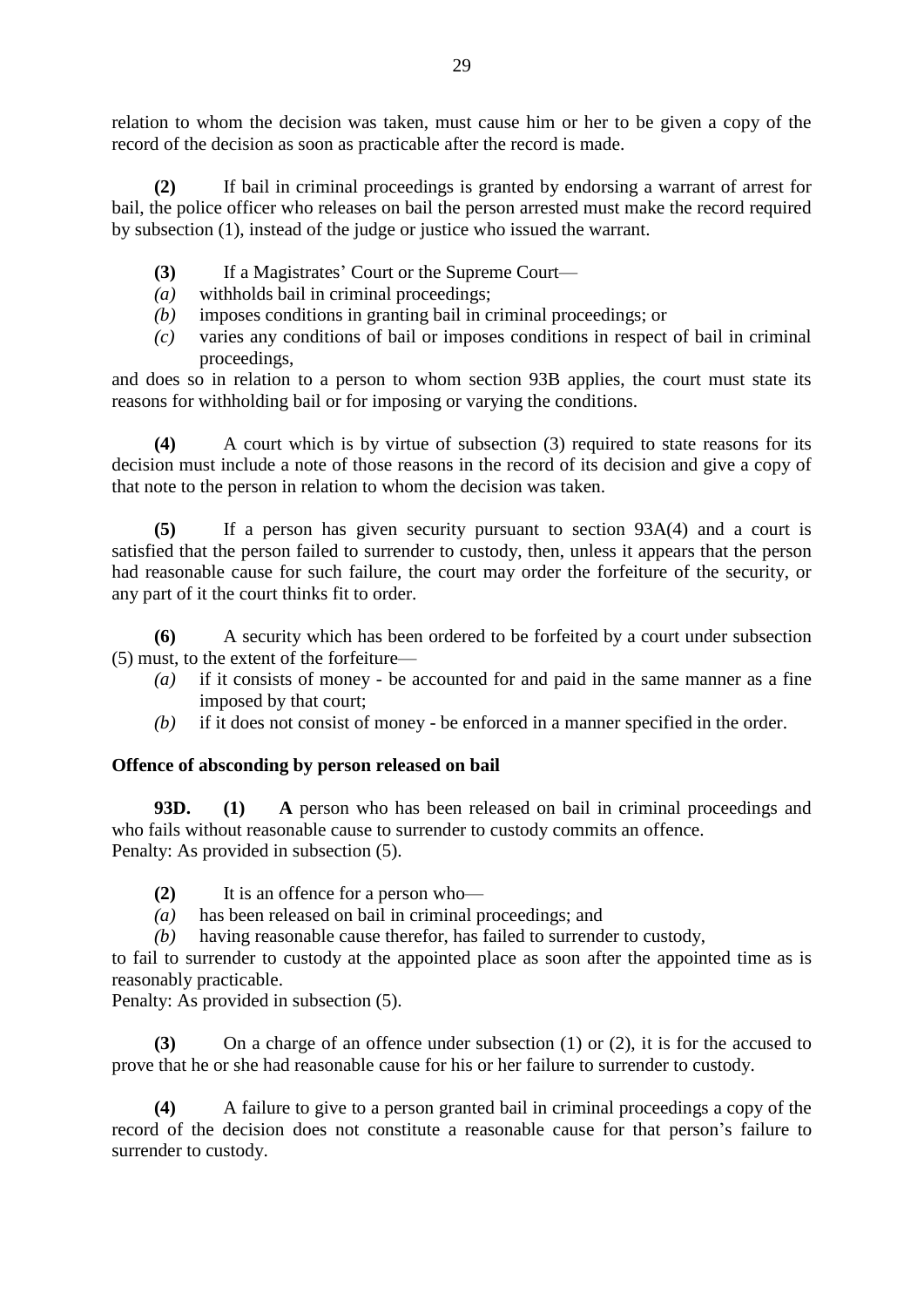**(5)** A person who commits an offence under this section is liable on conviction to a fine of £500 or imprisonment for 6 months, or both.

**(6)** In any proceedings for an offence under this section a document purporting to be a copy of the part of the prescribed record which relates to the time and place appointed for the person specified in the record to surrender to custody and to be duly certified to be a true copy of that part of the record is evidence of the time and place appointed for that person to surrender to custody.

- **(7)** For the purposes of subsection (6)—
- *(a)* **"the prescribed record"** means the record of the decision of the court, officer or police officer made pursuant to section 93C;
- *(b)* a copy of the prescribed record is duly certified if it is certified by the appropriate officer of the court or, as the case may be, by the police officer who took the decision or a police officer designated for that purpose by the officer in charge of the police station from which the person to whom the record relates was released.

# **Liability to arrest for absconding or breaking conditions of bail**

**93E.** (1) If a person who has been released on bail in criminal proceedings and is under a duty to surrender into the custody of a court fails to surrender to custody at the time appointed for the person to do so, the court may issue a warrant for his or her arrest.

**(2)** If a person who has been released on bail in criminal proceedings absents himself or herself from the court at any time after he or she has surrendered into the custody of the court but before the court is ready to begin or to resume the hearing of the proceedings, the court may issue a warrant for the person's arrest; but no warrant may be issued under this subsection if the person is absent in accordance with leave given to him or her by or on behalf of the court.

**(3)** A person who has been released on bail in criminal proceedings and is under a duty to surrender into the custody of a court may be arrested without warrant by a police officer—

- *(a)* if the police officer has reasonable grounds for believing that the person is not likely to surrender to custody;
- *(b)* if the police officer has reasonable grounds for believing that the person is likely to break any of the conditions of his or her bail or for suspecting that the person has broken any of those conditions; or
- *(c)* in a case where the person was released on bail with a surety or sureties, if a surety notifies a police officer in writing that the person is unlikely to surrender to custody and that for that reason the surety wishes to be relieved of his or her obligations as a surety.
- **(4)** A person arrested pursuant to subsection (3)—
- *(a)* must, except where the person was arrested within 24 hours of the time appointed for him or her to surrender to custody, be brought as soon as practicable and in any event within 24 hours after the arrest, before a justice of the peace; and
- *(b)* in the said excepted case must be brought before the court at which the person was to have surrendered to custody.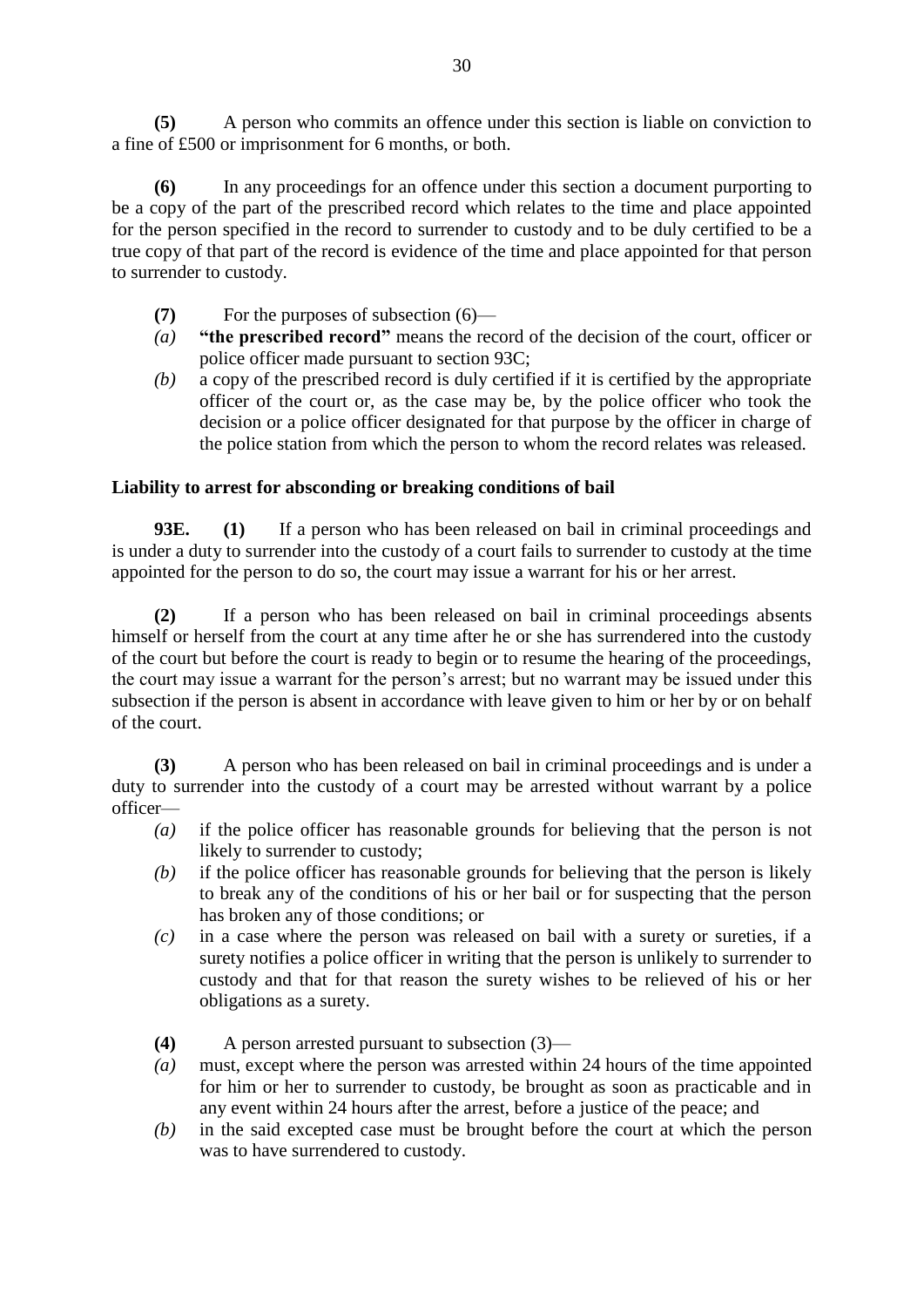**(5)** A justice of the peace before whom a person is brought under subsection (4) may, subject to subsection (6), if of the opinion that the person—

- *(a)* is not likely to surrender to custody; or
- *(b)* has broken or is likely to break any condition of his or her bail,

remand the person in custody or commit the person to custody, as the case may require, or alternatively, grant the person bail subject to the same or to different conditions; but if not of that opinion must grant the person bail subject to the same conditions (if any) as were originally imposed.

# **Warrant of arrest may be endorsed for bail**

**93F.** Whenever a warrant is issued for the arrest of any person, the court, magistrate or judge issuing the warrant may (if in all the circumstances it appears just and reasonable so to do) incorporate in it a direction that the officer executing the warrant may, instead of bringing the person arrested before the court, release the person on bail to appear before the court at a time and place specified in the direction.

### *Charges and indictments*

### **Contents of charge or indictment**

**94.** Every charge or indictment must contain, and is sufficient if it contains, a statement of the specific offence or offences with which the accused person is charged, together with any particulars necessary for providing reasonable information as to the nature of the offence charged.

# **Joinder of counts**

**95. (1)** Any offences may be charged together in the same charge or indictment if the offences charged are founded on the same facts or form or are a part of a series of offences of the same or a similar character.

**(2)** If more than one offence is charged in a charge or indictment, a description of each offence so charged must be set out in a separate paragraph of the charge or indictment, and every such separate paragraph is called a count.

- **(3)** If, before trial, or at any stage of a trial, the court is of opinion that–
- *(a)* an accused person may be embarrassed in his or her defence by reason of being charged with more than one offence in the same charge or indictment; or
- *(b)* for any other reason it is desirable to direct that the person should be tried separately for any one or more offences charged in a charge or indictment,

the court may order a separate trial of any count or counts of the charge or indictment.

# **Joinder of persons**

**96.** The following persons may be joined in one charge or indictment and may be tried together, namely—

- *(a)* persons accused of the same offence committed in the course of the same transaction;
- *(b)* persons accused of an offence and persons accused of abetment, or of an attempt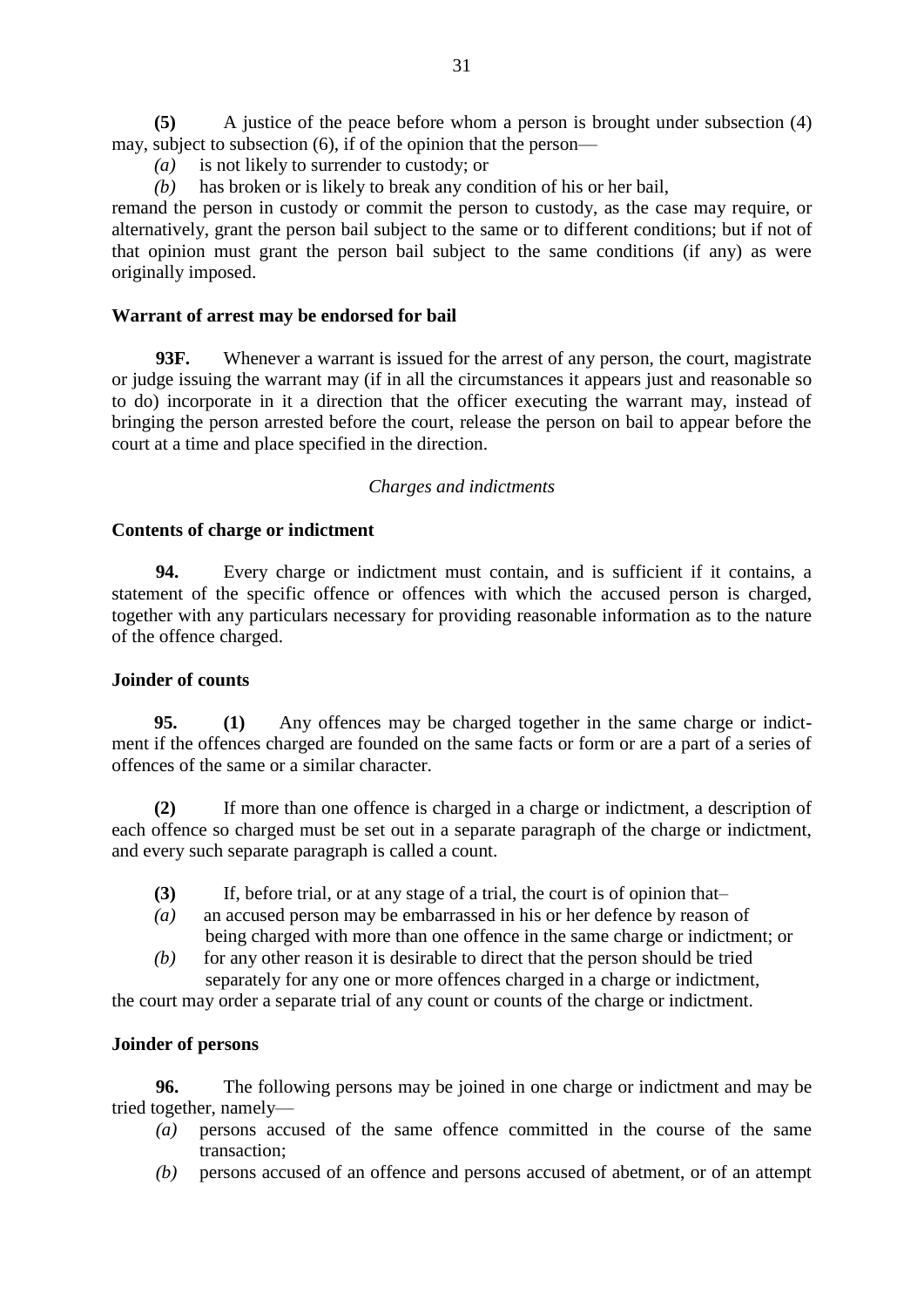to commit such offence;

- *(c)* persons accused of different offences committed in the course of the same transaction;
- *(d)* persons accused of robbery, aggravated burglary, burglary, or theft (as defined in the Theft Act, 1968 (UK) and persons accused of handling any property alleged to have been stolen in the course of any such offences and also any persons accused of aiding abetting or of attempting to commit any of the before mentioned offences.

# **Rules for the framing of charges and indictments: Schedule 1**

**97. (1)** Schedule 1 applies to the framing of all charges and indictments.

**(2)** Notwithstanding any rule of law or practice, but subject to this Ordinance, a charge or indictment is not open to objection in respect of its form or contents if it is framed in accordance with Schedule 1 and other provisions of this Ordinance.

**(3)** All indictments must be in the name of and signed by the Attorney General and be in a form the Chief Justice from time to time approves.

# *Previous conviction or acquittal*

# **Persons convicted or acquitted not to be tried again for same offence**

**98.** A person who has been once tried by a court of competent jurisdiction for an offence and convicted or acquitted of the offence is, while the conviction or acquittal has not been reversed or set aside, not liable to be tried again on the same facts for the same offence.

### **Person may be tried again for separate offence**

**99.** A person convicted or acquitted of any offence may afterwards be tried for any other offence with which he or she might have been charged on the former trial under section 95(1).

# **Consequences supervening or not known at time of former trial**

**100.** A person convicted or acquitted of any act causing consequences which together with such act constitute a different offence from that for which the person was convicted or acquitted may be afterwards tried for that last-mentioned offence, if the consequences had not happened or were not known to the court to have happened at the time when the person was acquitted or convicted.

### **If original court was not competent to try subsequent charge**

**101.** A person convicted or acquitted of any offence constituted by any acts may, despite the conviction or acquittal, be subsequently charged with and tried for any other offence constituted by the same acts which he or she may have committed, if the court by which the person was first tried was not competent to try the offence with which he or she is subsequently charged.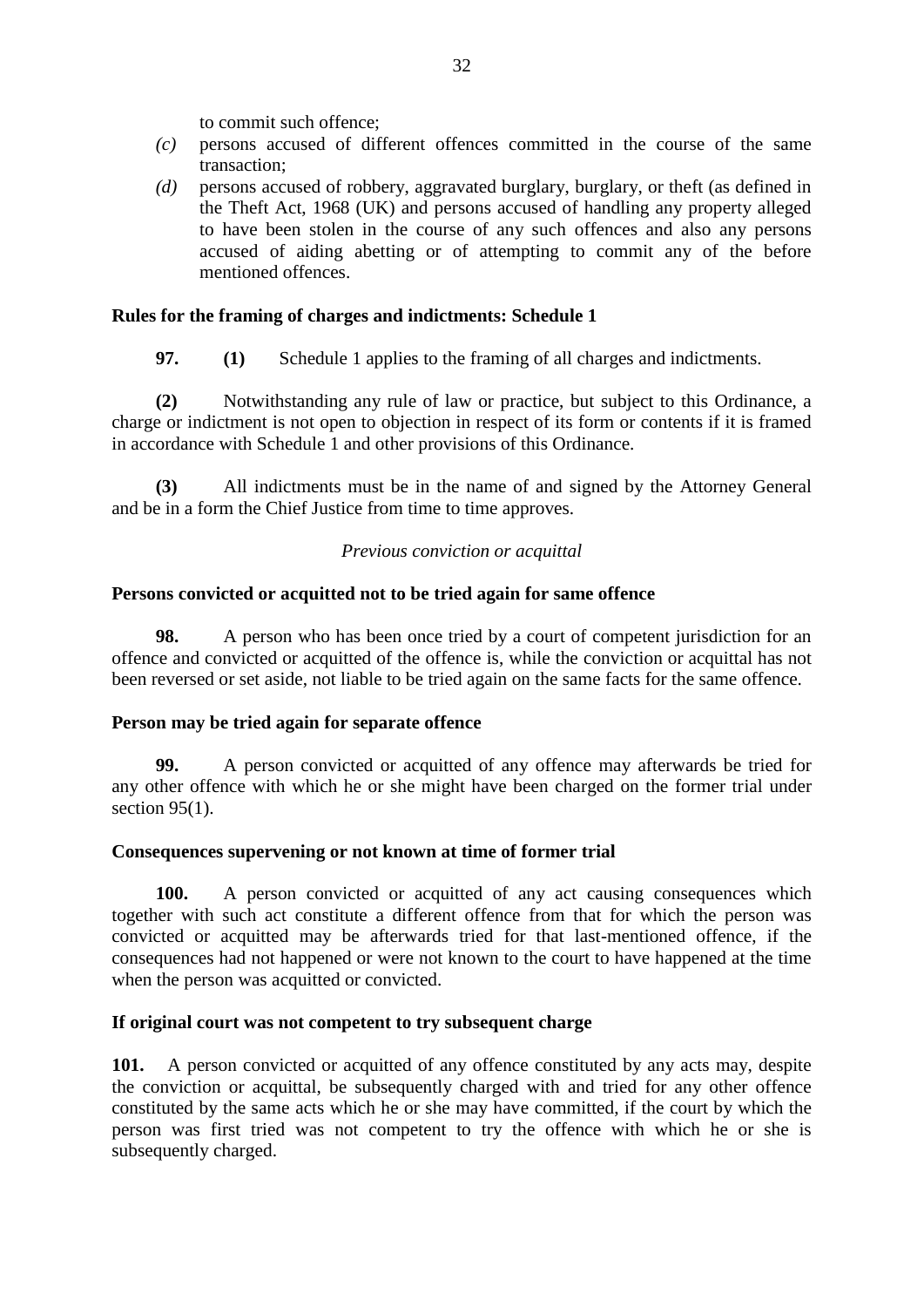### **Previous conviction or acquittal, how proved**

**102. (1)** In any inquiry, trial or other proceeding under this Ordinance, a previous conviction or acquittal may be proved, in addition to any other mode provided by any law for the time being in force—

- *(a)* by an extract certified, under the hand of the officer having the custody of the records of the court in which such conviction or acquittal was had, to be a copy of the sentence or order; or
- *(b)* in case of a conviction, either by a certificate signed by the officer in charge of the prison in which the sentence or any part of it was served, or by production of the warrant of commitment under which the sentence was imposed,

together with, in each of such cases, evidence as to the identity of the accused person with the person so convicted or acquitted.

**(2)** A certificate in a form approved by the Governor given under the hand of an officer appointed by the Governor for the purpose, who has compared the finger prints of an accused person with the finger prints of a person previously convicted or acquitted, is *prima facie* evidence of all facts set forth in the certificate, if it is produced by the person who took the finger prints of the accused person or by a police officer present at the same time.

**(3)** A previous conviction in any place outside Ascension may be proved by the production of a certificate duly signed by an authorised police officer in the country or territory where the conviction was had, containing a copy of the sentence or order and the finger prints, or photographs of the finger prints of the person so convicted, together with evidence to the satisfaction of the court that the finger prints of the person so convicted are those of the accused person. Such a certificate is *prima facie* evidence of all facts set forth in it without proof that the officer purporting to sign it did in fact sign it and was empowered so to do.

# *Compelling attendance of witnesses*

# **Summons for witness**

**103. (1)** If it appears that material evidence can be given by or is in the possession of any person, a court having cognisance of any criminal proceedings may to issue a summons to the person requiring his or her attendance before the court or requiring him or her to bring and produce to the court for the purpose of evidence all documents, writings or things in his or her possession or power which are specified or otherwise sufficiently described in the summons.

**(2)** Any thing produced before a court may be retained by the court until 30 days after the conclusion of the trial at which it was produced, and in the event of an appeal for any further period the court to which the appeal is made directs.

### **Warrant for witness who disobeys summons**

**104.** If, without sufficient excuse, a witness for whose attendance a summons is issued does not appear in obedience to the summons, the court, on proof of the proper service of the summons a reasonable time before the date specified in the summons, may issue a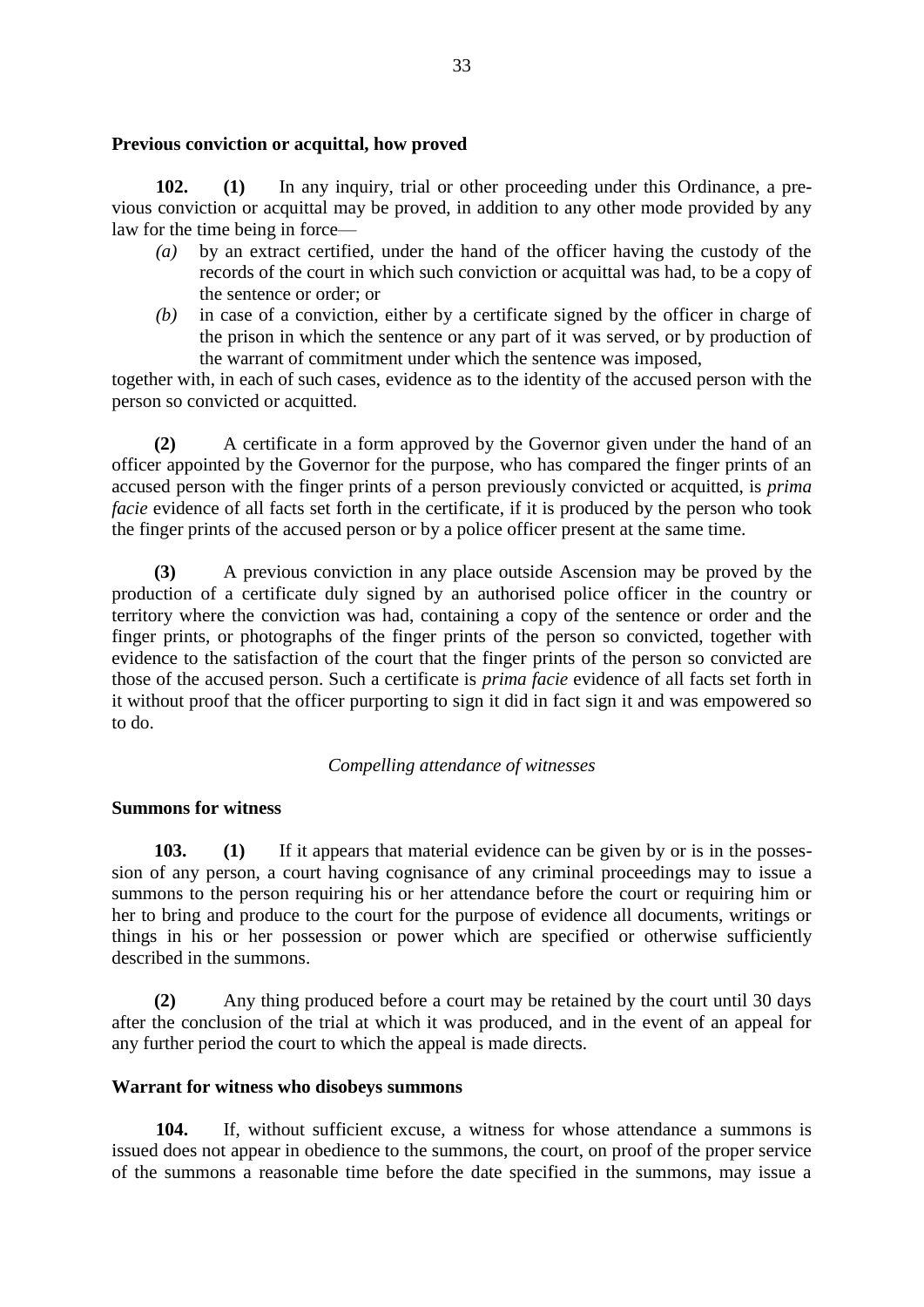warrant to bring the witness before the court at a time and place specified in the warrant.

### **Warrant for witness in first instance**

**105.** If the court is satisfied by evidence on oath that a witness will not attend unless compelled to do so, it may at once issue a warrant for the arrest of the person and his or her production before the court at a time and place specified in the warrant.

### **Mode of dealing with witness arrested under warrant**

- **106.** When any witness is arrested under a warrant, the court –
- *(a)* may, if the witness provides security by bond to the satisfaction of the court for his or her appearance at the hearing of the case, may order the witness to be released from custody; or
- *(b)* must, if the witness fails to provide such security, order him or her to be detained in custody for production at such hearing.

### **Power of court to order prisoner to be brought up for examination**

**107. (1)** A court that wishes to examine as a witness in any case pending before it a person confined in prison may issue an order to the officer in charge of the prison requiring him or her to bring the prisoner in proper custody, at a time specified in the order, before the court for examination.

**(2)** The officer in charge of a prisoner must, on receipt of an order under subsection (1), act in accordance with it and provide for the safe custody of the prisoner during his or her absence from the prison for the purpose mentioned in that subsection.

# **Penalty for nonattendance of witness**

**108. (1)** A person summoned to attend as a witness who, without lawful excuse—

- *(a)* fails to attend as directed by the summons;
- *(b)* having attended, departs without having obtained the permission of the court; or
- *(c)* fails to attend after adjournment of the court after being ordered to attend,
- is liable by order of the court to a penalty not exceeding £20.

**(2)** If a penalty imposed under subsection (1) is not paid, it may be levied by attachment and sale of any movable property belonging to the witness within the limits of the jurisdiction of the court imposing the penalty.

**(3)** In default of recovery of the penalty by attachment and sale, the witness may, by order of the court, be imprisoned as a civil prisoner for a period of 15 days unless the penalty is paid before the end of that period.

**(4)** For good cause shown, the Supreme Court may remit or reduce any penalty imposed under this section by the Magistrates' Court.

# Examination of witnesses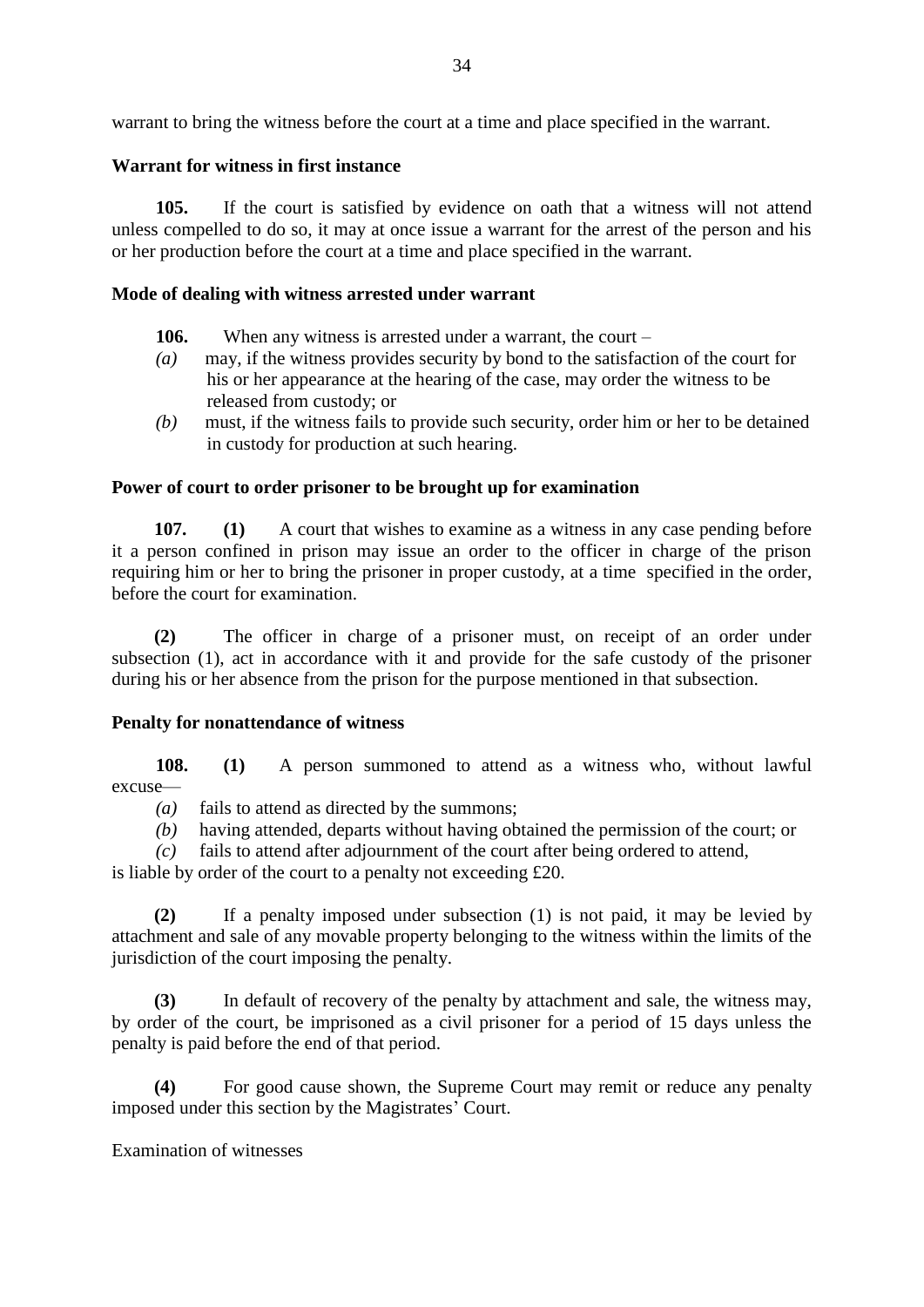Power to summon material witnesses, or examine person present

**109.** (1) Any court may, at any stage of any inquiry, trial or other proceeding under this Ordinance, summon or call any person as a witness, or examine any person in attendance though not summoned as a witness, or recall and re-examine any person already examined.

**(2)** The court must summon and examine or recall and re-examine any such person if his or her evidence appears to it essential to the just decision of the case:

**(3)** If the court examines any person pursuant to this section, the prosecutor or the advocate for the prosecution or the accused person or his or her advocate has the right to cross examine the person, and the court must adjourn the case for a period it thinks necessary to enable such cross examination to be adequately prepared if, in the court's opinion, either party may be prejudiced by the calling of any such person as a witness.

Evidence to be given on oath

**110. (1)** Subject as hereinafter provided, every witness in a criminal cause or matter must be examined upon oath and the court before which any witness appears has power and authority to administer the usual oath.

**(2)** Any witness, upon objecting to being sworn and stating as the grounds for such objection either that he or she has no religious belief or that the taking of an oath is contrary to his or her religious belief, must be permitted to make a solemn affirmation instead of taking an oath, which affirmation is of the same effect as if the person had taken the oath.

**(3)** If a witness in any criminal cause or matter offers to give evidence on oath or affirmation in any form common amongst, or held binding by persons of the race or persuasion to which the witness belongs, which is not repugnant to justice or decency, and which does not purport to affect any third person, the court may, if it thinks fit, notwithstanding subsection (1) or (2), tender such oath or affirmation to the witness.

**(4)** If any child of tender years is called as a witness in a criminal cause or matter and does not, in the opinion of the court, understand the nature of an oath, his or her evidence may be received though not given on oath, if in the opinion of the court the child—

- *(a)* is possessed of sufficient intelligence to justify the reception of the evidence; and
- *(b)* understands the duty of speaking the truth.

# **Effect of defendant's failure to mention facts when questioned or charged**

**110A. (1)** Subsection (2) applies if, in any proceedings against a person for an offence, evidence is given that the defendant—

- *(a)* at any time before he or she was charged with the offence, on being questioned under caution by a police officer trying to discover whether or by whom the offence had been committed, failed to mention any fact relied on in his or her defence in those proceedings; or
- *(b)* on being charged with the offence or officially informed that he or she might be prosecuted for it, failed to mention any such fact,

being a fact which in the circumstances existing at the time the defendant could reasonably have been expected to mention when so questioned, charged or informed, as the case may be.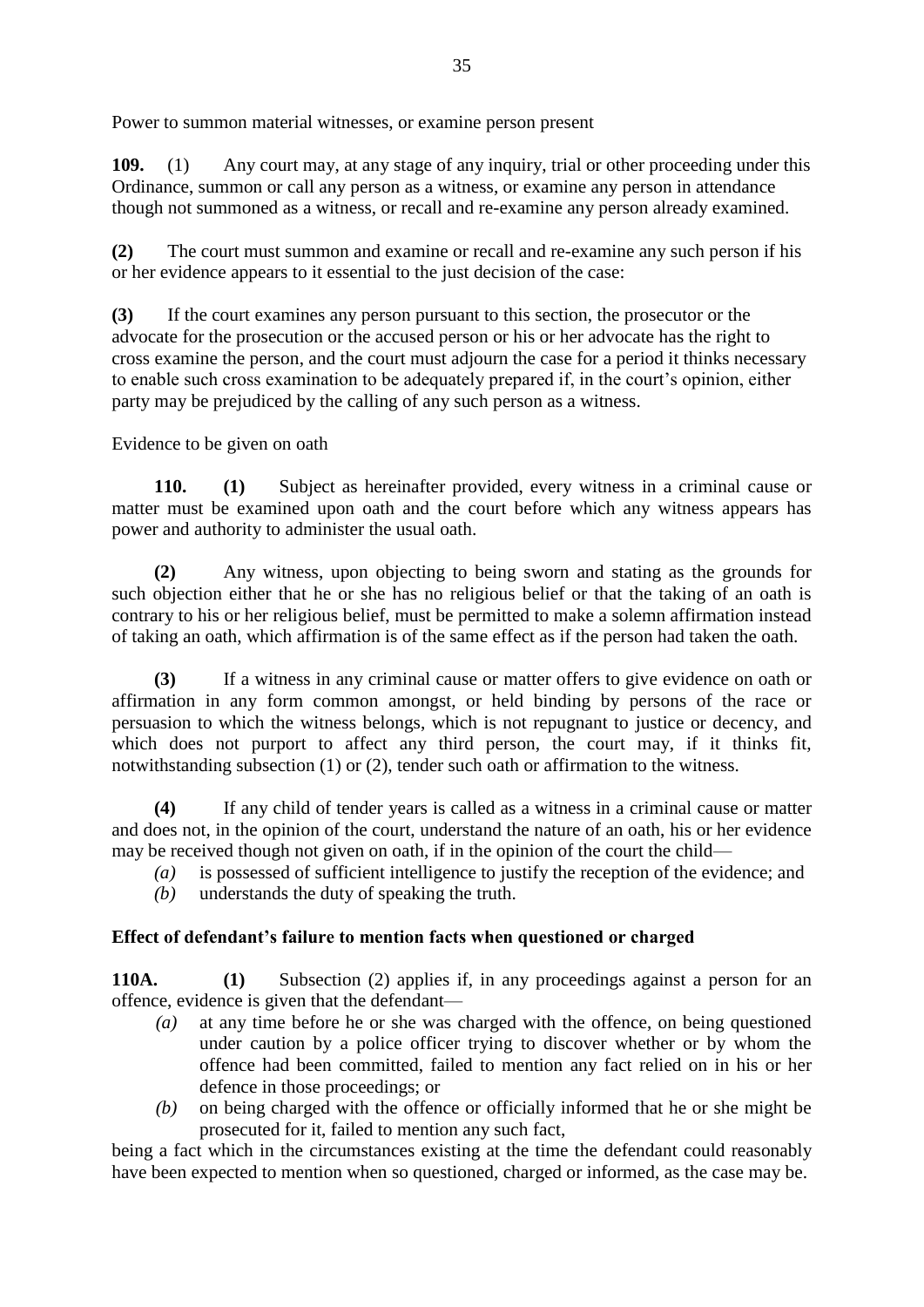- **(2)** If this subsection applies—
- *(a)* a magistrates' court inquiring into the offence as examining justices;
- *(b)* the court, in determining whether there is a case to answer; and
- *(c)* the court or jury, in determining whether the defendant is guilty of the offence charged,

may draw such inferences from the failure as appear proper.

**(3)** Subject to any directions by the court, evidence tending to establish the failure may be given before or after evidence tending to establish the fact which the defendant is alleged to have failed to mention.

**(4)** This section applies in relation to questioning by persons (other than police officers) charged with the duty of investigating offences or charging offenders as it applies in relation to questioning by police officers, and in subsection (1) "officially informed" means informed by a police officer or any such person.

- **(5)** This section does not—
- *(a)* affect the admissibility in evidence of the silence or other reaction of the defendant in the face of anything said in his or her presence relating to the conduct in respect of which he or she is charged, in so far as evidence thereof would be admissible apart from this section; or
- *(b)* preclude the drawing of any inference from any such silence or other reaction of the defendant which could properly be drawn apart from this section.

**(6)** This section does not apply in relation to a failure to mention a fact if the failure occurred before the commencement of this section.

# **Effect of defendant's silence at trial**

**110B. (1)** At the trial of any person for an offence, subsections (2) and (3) apply unless—

- *(a)* the defendant's guilt is not in issue; or
- *(b)* it appears to the court that the physical or mental condition of the defendant makes it undesirable for him or her to give evidence;

but subsection (2) does not apply if, at the conclusion of the evidence for the prosecution, the defendant's legal representative informs the court that the defendant will give evidence or, if the defendant is unrepresented, the court ascertains from him or her that he or she will give evidence.

**(2)** If this subsection applies, the court must, at the conclusion of the evidence for the prosecution, satisfy itself (in the case of proceedings on indictment, in the presence of the jury) that the defendant is aware that the stage has been reached at which evidence can be given for the defence and that he or she can, if he or she wishes, give evidence and that, if he or she chooses not to give evidence, or having been sworn, without good cause refuses to answer any question, it will be permissible for the court or jury to draw such inferences as appear proper from his or her failure to give evidence or his or her refusal, without good cause, to answer any question.

**(3)** If this subsection applies, the court or jury, in determining whether the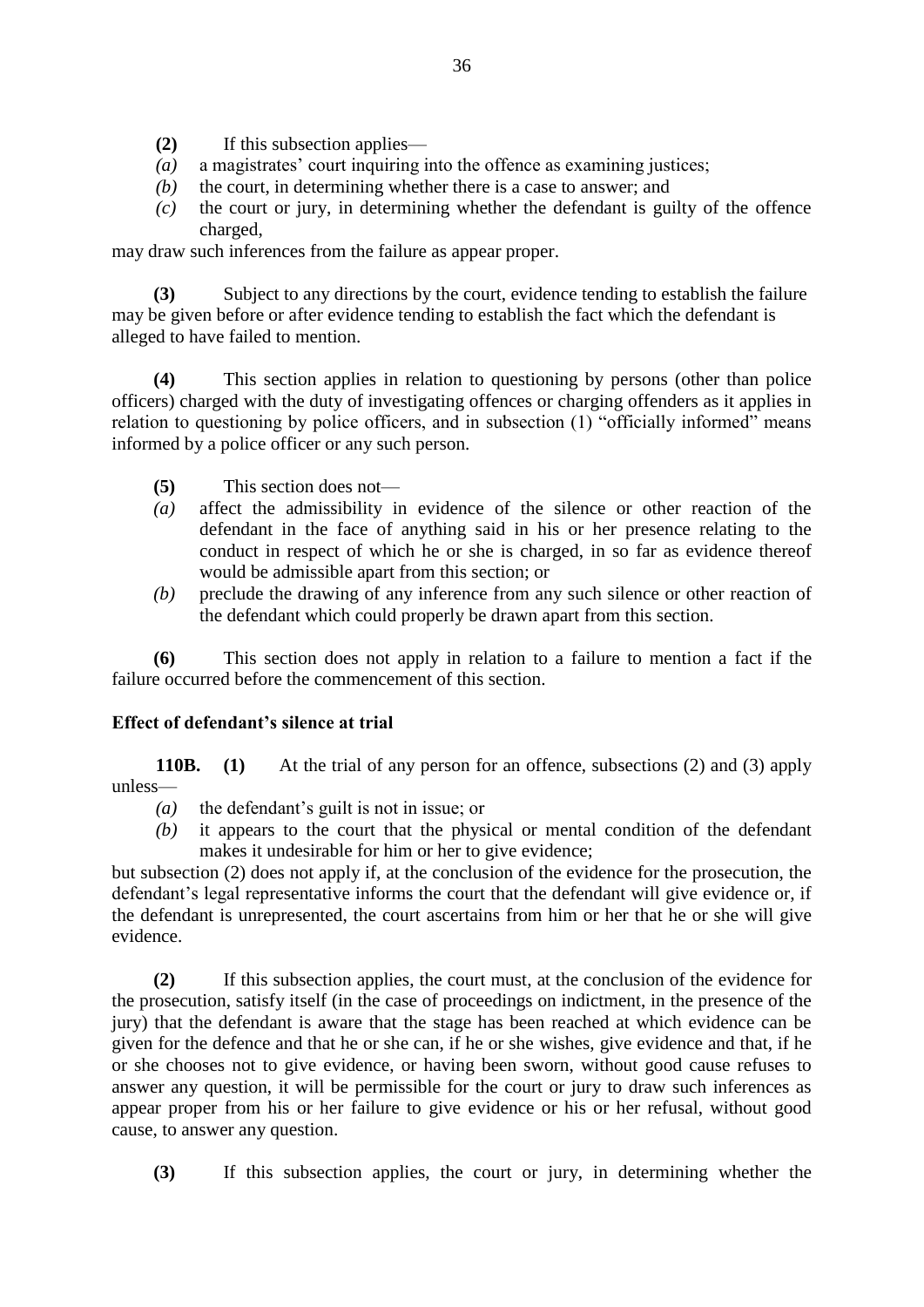defendant is guilty of the offence charged, may draw such inferences as appear proper from the failure of the defendant to give evidence or his or her refusal, without good cause, to answer any question.

**(4)** This section does not render the defendant compellable to give evidence on his or her own behalf, and the defendant does not commit contempt of court by reason of a failure to do so.

**(5)** For the purposes of this section a person who, having been sworn, refuses to answer any question is to be taken to do so without good cause unless

- *(a)* the person is entitled to refuse to answer the question by virtue of any enactment, whenever passed or made, or on the ground of privilege; or
- *(b)* the court in the exercise of its general discretion excuses the person from answering it.
- **(6)** This section applies—
- *(a)* in relation to proceedings on indictment for an offence only if the person charged with the offence is arraigned on or after the commencement of this section;
- *(b)* in relation to proceedings in a magistrates' court only if the time when the court begins to receive evidence in the proceedings falls after the commencement of this section.

### **Effect of defendant's failure or refusal to account for objects, substances or marks**

# **110C. (1)** If—

- *(a)* a person is arrested by a police officer, and there is—
	- (i) on his or her person;
	- (ii) in or on his or her clothing or footwear;
	- (iii) otherwise in his or her possession;
	- (iv) in any place in which he or she is at the time of his or her arrest,
	- any object, substance or mark, or there is any mark on any such object;
- *(b)* that or another police officer investigating the case reasonably believes that the presence of the object, substance or mark may be attributable to the participation of the person arrested in the commission of an offence specified by the officer;
- *(c)* the police officer informs the person arrested that he or she so believes, and requests the person to account for the presence of the object, substance or mark; and
- *(d)* the person fails or refuses to do so,

then if, in any proceedings against the person for the offence so specified, evidence of those matters is given, subsection (2) applies.

- **(2)** If this subsection applies
- *(a)* a magistrates' court inquiring into the offence as examining justices;
- *(b)* the court, in determining whether there is a case to answer; and
- *(c)* the court or jury, in determining whether the defendant is guilty of the offence charged,

may draw such inferences from the failure or refusal as appear proper.

**(3)** Subsections (1) and (2) apply to the condition of clothing or footwear as they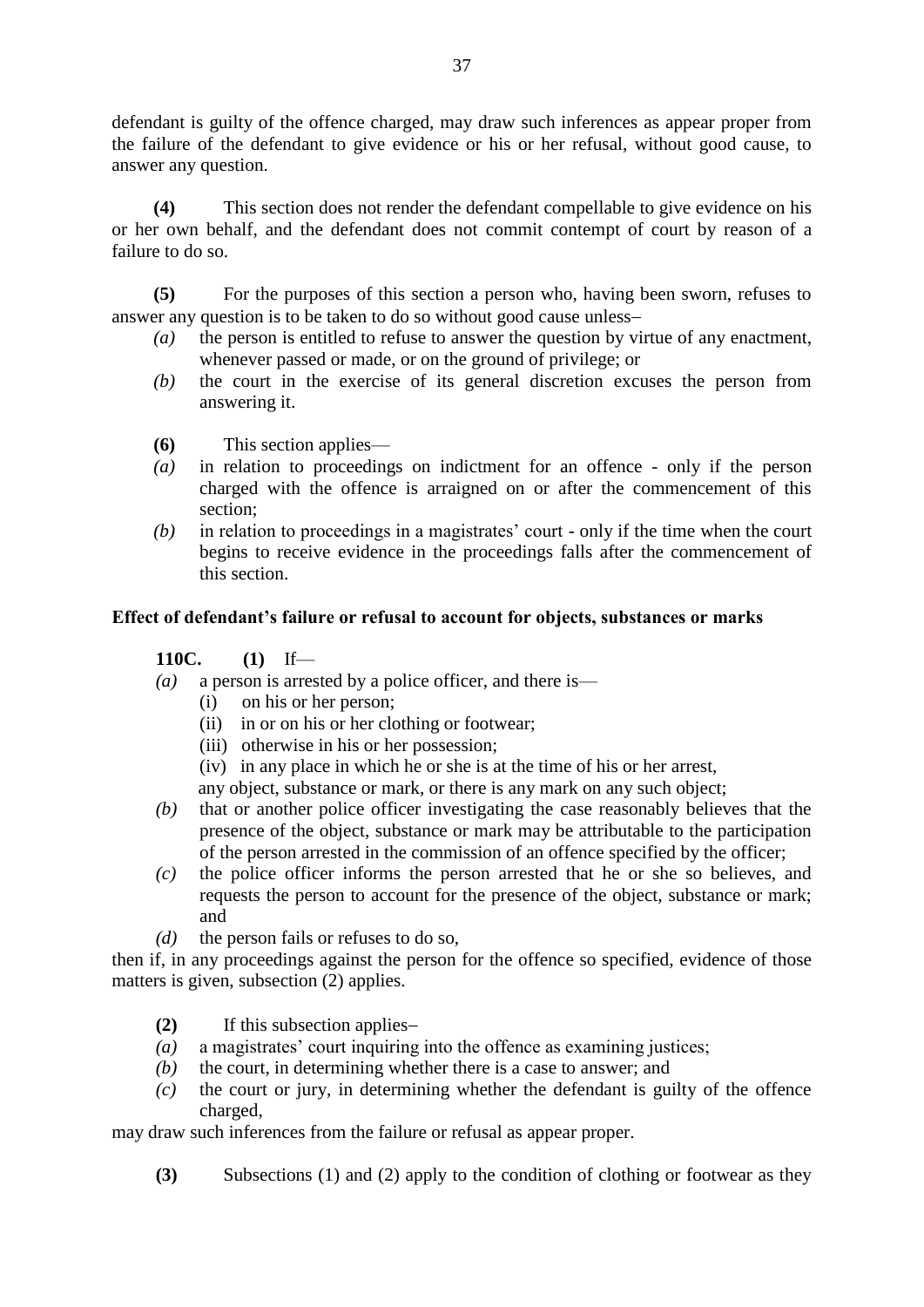apply to a substance or mark thereon.

**(4)** Subsections (1) and (2) do not apply unless the defendant was told in ordinary language by the police officer when making the request mentioned in subsection (1)(c) what the effect of this section would be if he or she failed or refused to comply with the request.

**(5)** This section applies in relation to customs officers as it applies in relation to police officers.

**(6)** This section does not preclude the drawing of any inference from a failure or refusal of the defendant to account for the presence of an object, substance or mark or from the condition of clothing or footwear that could properly be drawn apart from this section.

**(7)** This section does not apply in relation to a failure or refusal that occurred before the commencement of this section.

### **Effect of defendant's failure or refusal to account for presence at a particular place**

- **110D. (1)** If
- *(a)* a person arrested by a police officer was found by the officer at a place at or about the time the offence for which the person was arrested is alleged to have been committed;
- *(b)* that or another police officer investigating the offence reasonably believes that the presence of the person at that place and at that time may be attributable to his or her participation in the commission of the offence;
- *(c)* the police officer informs the person that the officer so believes, and requests him or her to account for that presence; and
- *(d)* the person fails or refuses to do so,

then if, in any proceedings against the person for the offence, evidence of those matters is given, subsection (2) applies.

- **(2)** If this subsection applies
- *(a)* a magistrates' court inquiring into the offence as examining justices;
- *(b)* the court, in determining whether there is a case to answer; and
- *(c)* the court or jury, in determining whether the defendant is guilty of the offence charged,

may draw such inferences from the failure or refusal as appear proper.

**(3)** Subsections (1) and (2) do not apply unless the defendant was told in ordinary language by the police officer when making the request mentioned in subsection (1)(c) what the effect of this section would be if he or she failed or refused to comply with the request.

**(4)** This section applies in relation to customs officers as it applies in relation to police officers.

**(5)** This section does not preclude the drawing of any inference from a failure or refusal of the defendant to account for his or her presence at a place that could properly be drawn apart from this section.

**(6)** This section does not apply in relation to a failure or refusal that occurred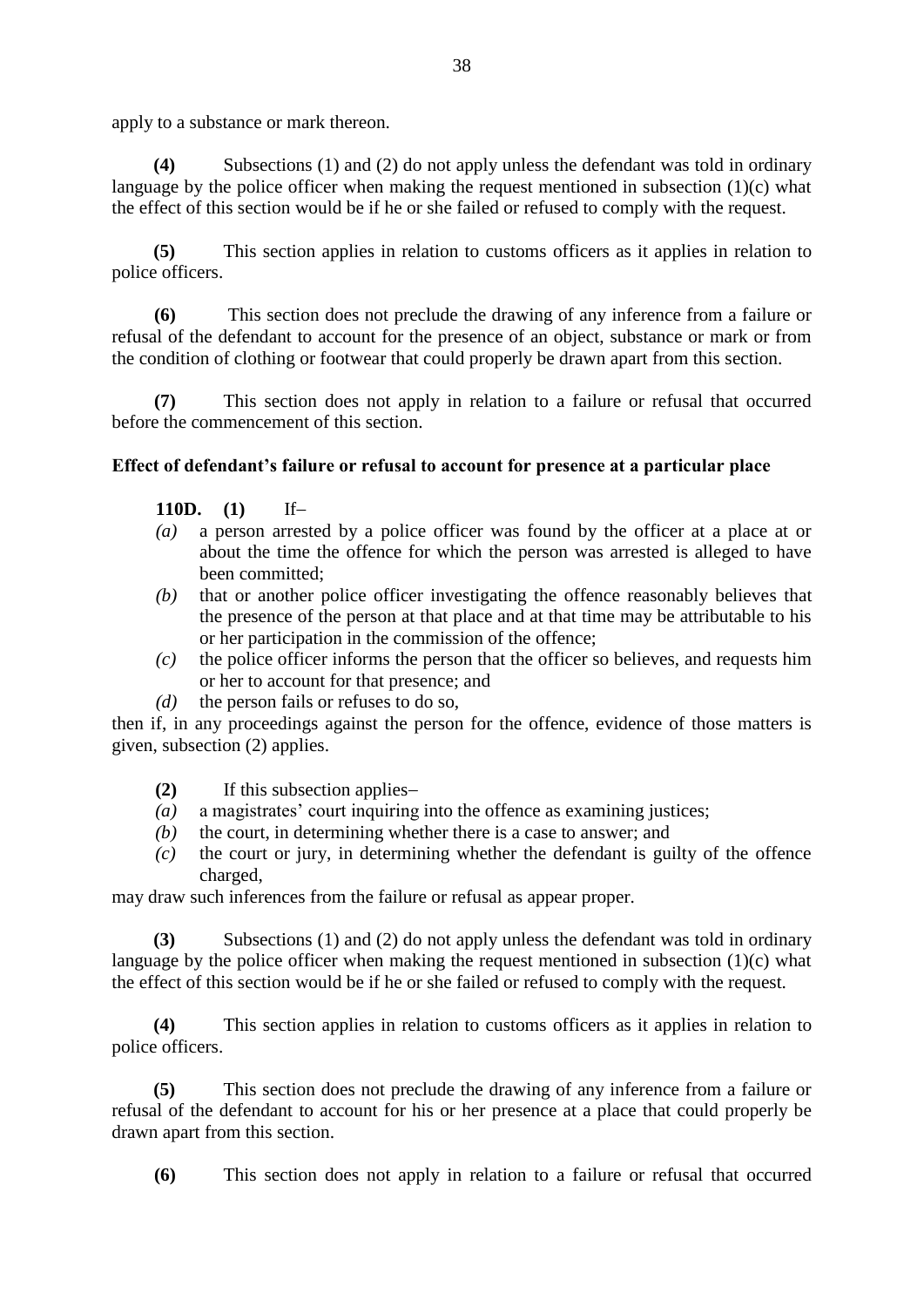before the commencement of this section.

### **Refractory witnesses**

**111. (1)** Whenever any person, appearing either in obedience to a summons or by virtue of a warrant, or being present in court and being verbally required by the court to give evidence—

- *(a)* refuses to be sworn;
- *(b)* having been sworn, refuses to answer any question put to him or her;
- *(c)* refuses or neglects to produce any document or thing which he or she is required to produce; or
- *(d)* refuses to sign his or her deposition,

without in any such case offering any sufficient excuse for such refusal or neglect, the court may adjourn the case for any period not exceeding 8 days, and may in the meantime commit the person to prison, unless he or she sooner consents to do what is required of him or her.

**(2)** If a person, upon being brought before the court pursuant to subsection (1) at or before an adjourned hearing, again refuses to do what is required of him or her, the court may, if it sees fit, again adjourn the case and commit the person for the like period, and so again from time to time until the person consents to do what is so required of him or her.

**(3)** This section does not affect the liability of any such person to any other punishment or proceeding for refusing or neglecting to do what is so required of him or her, nor prevent the court from disposing of the case in the meantime according to any other sufficient evidence taken before it.

### **Reports by experts**

**112. (1)** A court may receive in evidence in any inquiry, trial or other proceeding under this Ordinance any document purporting to be a report under the hand of an expert upon any matter or thing duly submitted to the expert for examination or analysis: but no such document may be so received unless it contains a statement of the qualifications of the expert to make such examination or analysis.

- **(2)** Without affecting section 109, the court may presume that—
- *(a)* the signature on a report as mentioned in subsection (1) is genuine and that the person signing it held the qualifications which the person professed to hold at the time he or she signed it; and
- *(b)* any matter or thing to which the report relates has been duly submitted for examination.

**(3)** The examination or analysis, or any part of it, on which a report as mentioned in subsection (1) is based may be made by the person signing the report or by any person acting under his or her direction.

### **Proof by written statement**

**112A. (1)** In any criminal proceedings, including committal proceedings, a written statement by any person is, if such of the conditions mentioned in the next following subsection as are applicable are satisfied, admissible as evidence to the like extent as oral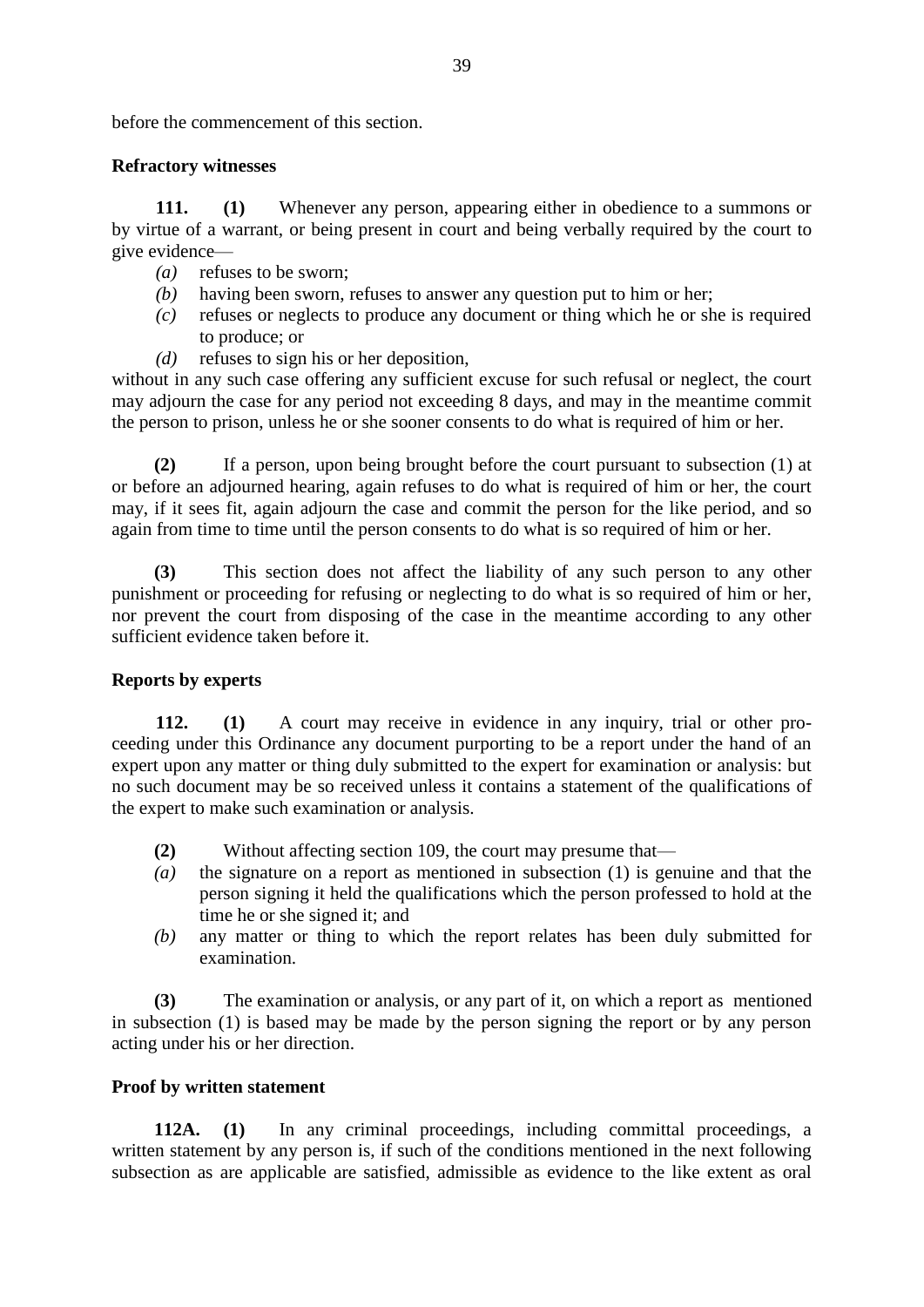evidence to the effect by that person.

- **(2)** The conditions mentioned in subsection (1) are—
- *(a)* the statement purports to be signed by the person who made it;
- *(b)* the statement contains a declaration by that person to the effect that it is true to the best of his or her knowledge and belief and that he or she made the statement knowing that, if it were tendered in evidence, he or she would be liable to prosecution if he or she wilfully stated in it anything which he or she knew to be false or did not believe to be true;
- *(c)* at least 7 days before the hearing at which the statement is tendered in evidence, a copy of the statement is served, by or on behalf of the party proposing to tender it, on each of the other parties to the proceedings; and
- *(d)* none of the other parties within 7 days from the service of the copy of the statement, serves a notice on the party so proposing objecting to the statement being tendered in evidence under this section.

**(2A)** The conditions mentioned in subsection (2)*(c)* and *(d)* do not apply if the parties agree before or during the hearing that the statement may be so tendered.

**(3)** The following provisions also have effect in relation to any written statement tendered in evidence under this section, that is to say—

- *(a)* if the statement is made by a person under the age of 21, it must give his or her age;
- *(b)* if it is made by a person who cannot read it, it must be read to the person before he or she signs it and must be accompanied by a declaration by the person who so read the statement to the effect that it was so read; and
- *(c)* if it refers to any other document as an exhibit, the copy served on any other party to the proceedings under subsection  $(2)(c)$  must be accompanied by a copy of that document or by any information necessary to enable the party on whom it is served to inspect that document or a copy of it.

**(4)** Even if a written statement made by any person is admissible as evidence by virtue of this section—

- *(a)* the party by whom or on whose behalf a copy of the statement was served may call the person to give evidence; and
- *(b)* the court may, of its own motion or on the application of any party to the proceedings, require that person to attend before the court and give evidence.

**(5)** So much of any statement as is admitted in evidence by virtue of this section must, unless the court otherwise directs, be read aloud at the hearing and, if the court so directs, an account must be given orally of so much of any statement as is not read aloud.

**(6)** Any document or object referred to as an exhibit and identified in a written statement tendered in evidence under this section must be treated as if it had been produced as an exhibit and identified in the court by the maker of the statement.

**(7)** A document required by this section to be served on any person may be served—

- *(a)* by delivering it to the person or his or her advocate; or
- *(b)* in the case of a corporate body, by delivering it to the secretary or clerk of the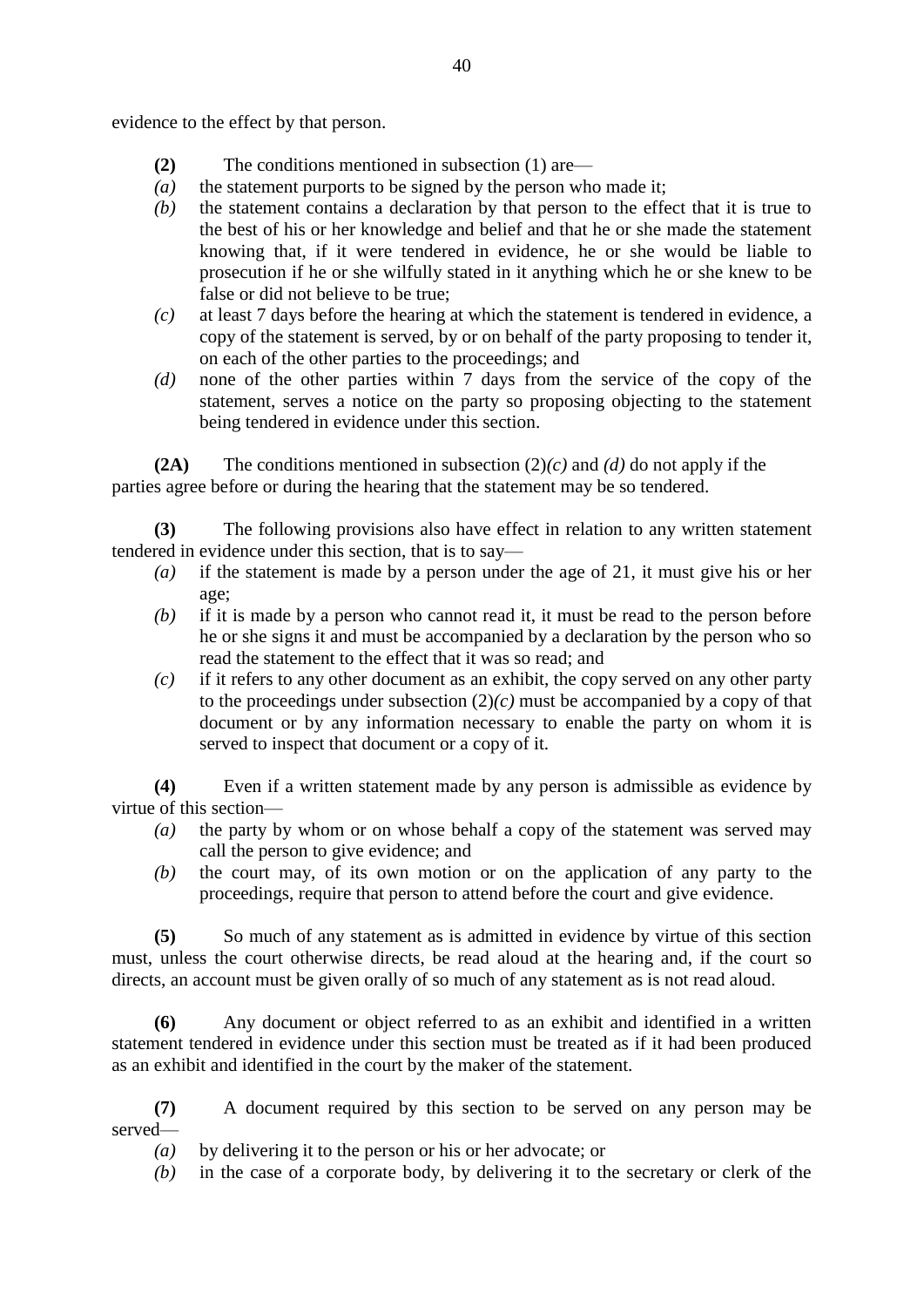body at its registered or principal office.

### **Taking evidence of witnesses in absence of the defendant**

**113. (1)** If it is proved that a defendant has absconded and that there is no immediate prospect of arresting him or her, the court competent to try or commit for trial the person for the offence complained of may, in his or her absence, examine the witnesses, if any, produced on behalf of the prosecution, and record their depositions.

**(1A)** Depositions taken pursuant to subsection (1) may, on the arrest of the defendant, be given in evidence against him or her on the inquiry into or trial of the offence with which he or she is charged if the deponent is dead or incapable of giving evidence, or his or her attendance cannot be procured without an amount of delay, expense or inconvenience which, under the circumstances of the case, would be unreasonable.

**(2)** If it appears that an offence punishable with imprisonment for a period not less than 7 years has been committed by some person or persons unknown, the Supreme Court may direct that the Magistrates' Court must hold committal proceedings and examine any witnesses who can give evidence concerning the offence; any evidence so taken may be given in evidence against any person who is subsequently accused of the offence if the witness is dead or incapable of giving evidence or outside Ascension.

### *Evidence for the defence*

**114.** *Repealed.*

# **Procedure where person charged is the only witness called**

**115.** If the only witness to the facts of the case for the defence is the person charged, he or she must be called as a witness immediately after the close of the evidence for the prosecution.

# **Right of reply**

**116.** In a case where the right of reply depends upon the question whether evidence has been called for the defence, the fact that the person charged has been called as a witness does not of itself confer on the prosecution the right of reply.

# **Abolition of right of defendant to make unsworn statement**

**116A. (1)** Subject to subsections (2) and (3), in any criminal proceedings the defendant is not entitled to make a statement without being sworn, and accordingly, if the defendant gives evidence, he or she must do so on oath and is liable to cross examination; but this section does not affect the right of the defendant, if not legally represented to address the court or jury otherwise than on oath on any matter on which, if the defendant were so legally represented, his or her advocate could address the court or jury on his or her behalf.

**(2)** Subsection (1) does not prevent the defendant making a statement without being sworn if—

*(a)* the statement is one which the defendant is required by law to make personally;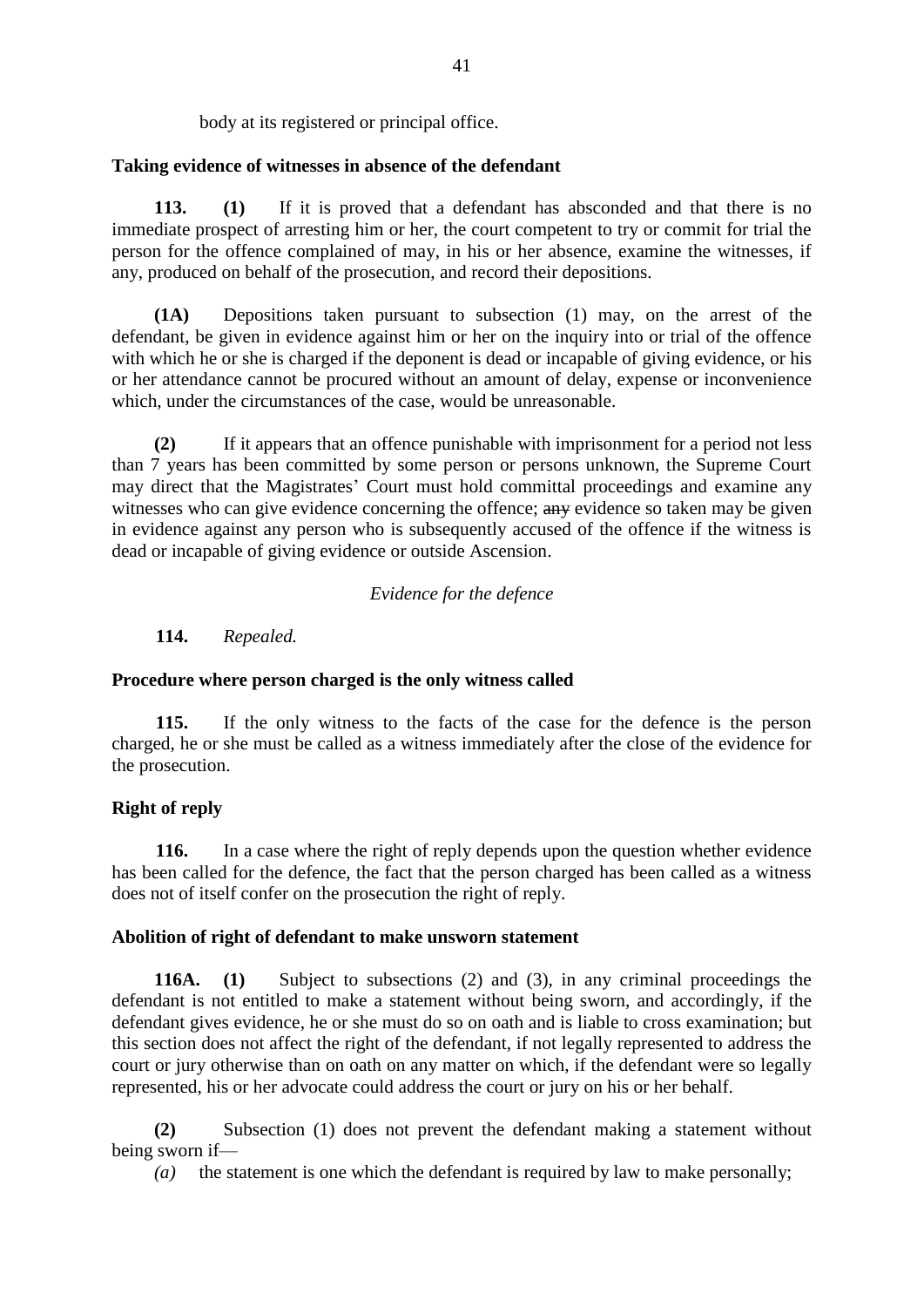or

*(b)* the defendant makes it by way of mitigation before the court passes sentence upon him or her.

*Procedure in case of mental disorder or other incapacity of a defendant*

### **Inquiry by court as to mental disorder of defendant**

**117. (1)** When in the course of a trial or committal proceedings the court has reason to believe that the defendant is mentally disordered and consequently incapable of making his or her defence, it must inquire into the fact of such unsoundness.

**(2)** If the defendant is found to be mentally disordered and consequently incapable of making his or her defence, the court must postpone further proceedings in the case.

**(3)** If the case is one in which bail may be taken, the court may release the defendant on sufficient security being given that he or she will be properly cared for and prevented from doing injury to himself or herself or to any other person, and for his or her appearance before the court or an officer the court appoints for the purpose.

**(4)** If the case is one in which bail may not be taken, or if sufficient security is not given, the court must order the defendant to be detained in safe custody in a place and manner the court thinks fit and must transmit the court record or a certified copy of it to the Governor.

**(5)** Upon consideration of the record the Governor may by warrant under his or her hand directed to the court, order that the defendant be confined in a mental hospital or other suitable place of custody, and the court must give any directions necessary to carry out such order.

**(6)** A warrant of the Governor under subsection (5) is sufficient authority for the detention of the defendant until the Governor makes a further order in the matter or until the court that found the defendant incapable of making his or her defence orders him or her to be brought before it again in the manner provided by sections 118 and 119.

# **Procedure when defendant certified as capable of making his or her defence**

**118. (1)** If any person confined in a mental hospital or other place of custody under section 117 is found by the medical officer in charge of the mental hospital or place to be capable of making his or her defence, the medical officer must forthwith forward a certificate to that effect to the Crown Prosecutor, who must thereupon inform the court which recorded the finding against the person whether it is the intention of the Crown that the proceedings against the person are to continue or otherwise.

**(2)** If the Crown Prosecutor informs the court that the proceedings are to continue, the court must thereupon order the removal of the person from the place where he or she is detained and cause him or her to be brought in custody before it in the manner described in section 119. Otherwise, the court must forthwith issue an order for the immediate release from custody of the person.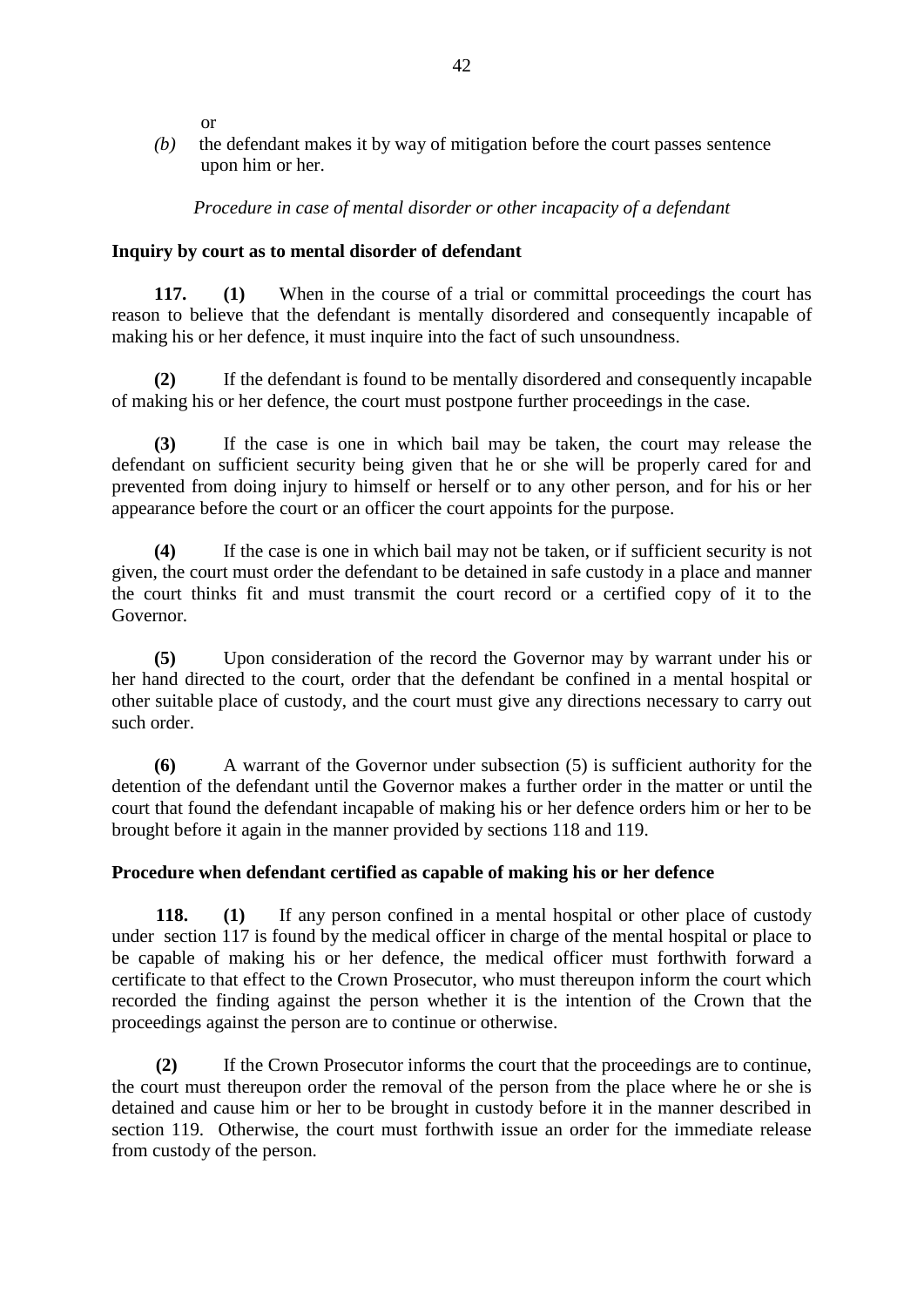### **Resumption of trial or investigation**

**119. (1)** Whenever committal proceedings are, or a trial is, postponed under section 117, the court may at any time, subject to section 118, resume those proceedings or trial and require the defendant to appear before the court, and if upon such appearance the court considers the person capable of making his or her defence, the investigation or trial must proceed, or begin *de novo*, as to the court may appear expedient.

**(2)** A certificate given to the Crown Prosecutor under section 118 may be given in evidence in any proceedings under this section without further proof unless it is proved that the medical officer purporting to sign it did not in fact sign it.

**(3)** If upon the appearance of a defendant before it, the court considers him or her still to be incapable of making his or her defence, it must proceed as if he or she were brought before it for the first time.

### **Defence of mental disorder at committal proceedings**

**120.** If a defendant appears to be of sound mind at the time of committal proceedings, the court, notwithstanding that it is alleged that at the time when the act in respect of which the defendant is charged was committed, the defendant was by reason of mental disorder incapable of knowing the nature of the act or that it was wrong or contrary to law, must proceed with the case, and, if the defendant ought to be committed for trial by the Supreme Court, the court must so commit him or her.

### **Defence of mental disorder on trial**

**121. (1)** If any act or omission is charged against any person as an offence, and it is given in evidence on the trial of the person for that offence that the person was mentally disordered so as not to be responsible for his or her action at the time when the act was done or omission made, then if it appears to the Magistrates' Court or, in the case of a trial before the Supreme Court, to the jury before which the person is tried (or the Trial Judge, if there is no jury) that the person did the act or made the omission charged but was mentally disordered as aforesaid at the time when he or she did or made the same, the court or jury or Trial Judge, as the case may be, must make a special finding or return a special verdict to the effect that the defendant is not guilty by reason of mental disorder.

**(2)** When any such special finding or verdict is made or returned the court must report the case for the orders of the Governor, and meanwhile must order the defendant to be kept in custody in a place and a manner the court directs.

**(3)** The Governor may upon receiving a report under subsection (2) order the person to be confined in a mental hospital, prison or other suitable place of safe custody either in Ascension or elsewhere.

**(4)** The superintendent of a mental hospital, prison or other place in which any person is detained by an order of the Governor under subsection (3) must make a report to the Governor on the condition, history and circumstances of every such person at the expiration of a period of 3 years from the date of the order and thereafter at the expiration of periods of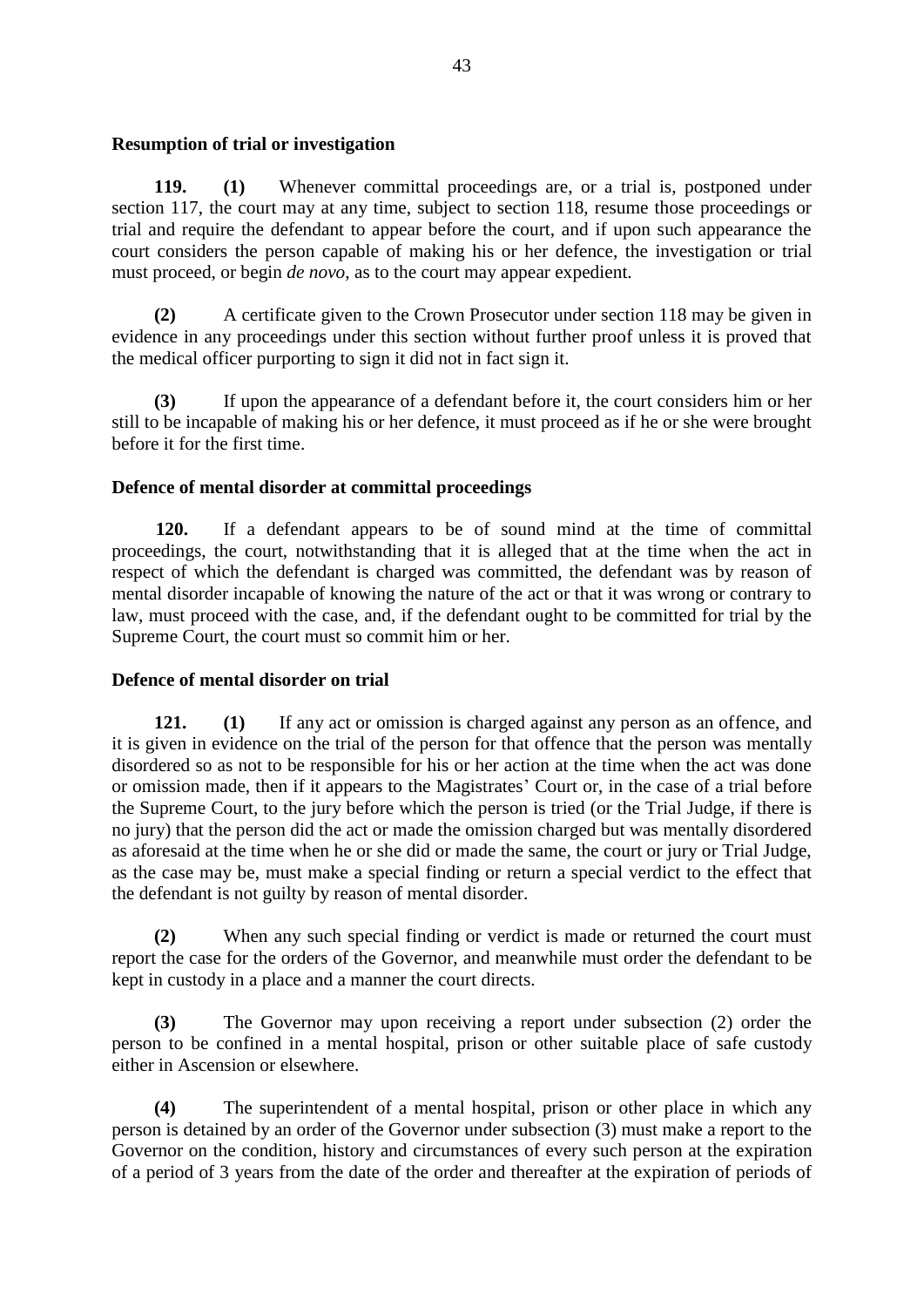2 years from the date of the last report; and on the consideration of any such report the Governor may order that the person detained be discharged or otherwise dealt with.

**(5)** Notwithstanding subsection (4), the officer in charge of the prison or the Senior Medical Officer/Clinical Director may, at any time after a person has been detained in any place by an order of the Governor under this section, make a special report to the Governor on the condition, circumstances and history of any such person, and the Governor, on a consideration of any such report, may order that the person detained be discharged or otherwise dealt with.

**(6)** The Governor may at any time order that a person detained under this section be transferred from a mental hospital to a prison, or from a prison to a mental hospital, or from any place in which he or she is detained to either a prison or a mental hospital.

### **Procedure when defendant does not understand proceedings**

**122. (1)** If the Magistrates' Court at any time in a trial or committal proceedings, decides that a defendant, though not mentally disordered. cannot be made to understand the proceedings, it must appoint the Public Solicitor, a lay advocate or other qualified person to represent the defendant. The court must then proceed to hear all the evidence available both for the prosecution and the defence, and—

- *(a)* if the court decides that the defendant did not do the act or make the admission charged - must discharge the defendant;
- *(b)* if the court decides that the defendant did the act or made the omission charged must not convict the defendant nor commit him or her for trial, but must make a special finding to that effect.

**(2)** If a Magistrates' Court makes a special finding under subsection (1), then, taking into consideration the need to protect the public and any other relevant factors, the court may order that the defendant be—

- *(a)* discharged, (either conditionally or on conditions the court considers appropriate);
- *(b)* detained in safe custody or released (either conditionally or on conditions the court considers appropriate), pending the receipt by the court of expert evidence concerning the defendant's mental and medical health; after which the court may make any other order under this subsection;
- *(c)* detained in safe custody pending an order made by the Governor under subsection (5), in a place and a manner the court thinks fit; or
- *(d)* released (either unconditionally or on conditions the court considers appropriate), pending an order made by the Governor under subsection (5).

**(3)** The conditions referred to in subsection (2)*(a)*, *(b)* and *(d)* and in subsection (5) are such conditions as to the Court seem appropriate, including that the defendant must—

- *(a)* keep the peace and be of good behaviour;
- *(b)* avoid certain named locations or persons;
- *(c)* live with a certain person or group of persons or at a certain location;
- *(d)* be cared for by a certain person or group of persons.

**(4)** If an order has been made under subsection (2)(c) or (d), the court must transmit the court record, or a certified copy of it, to the Governor.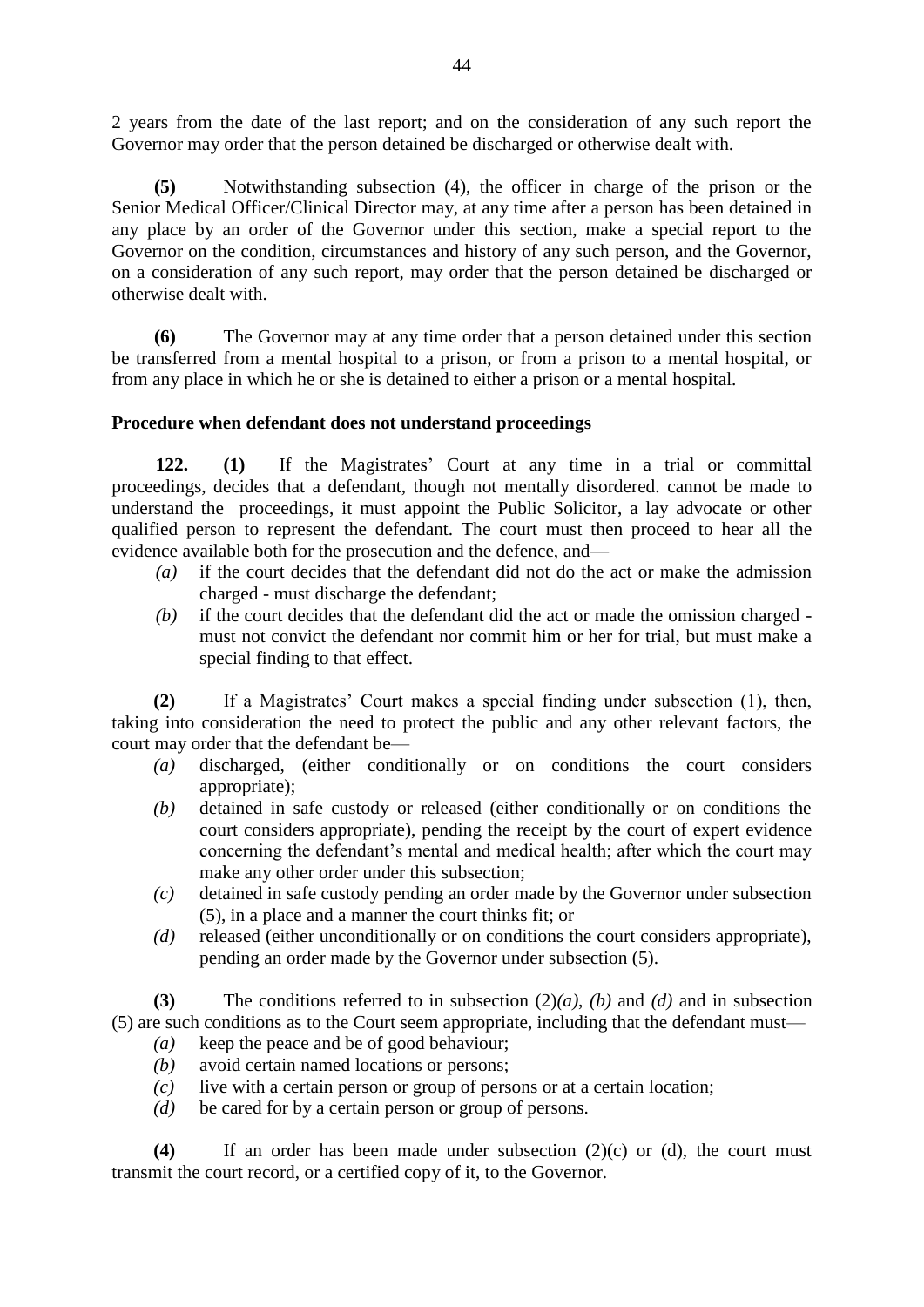**(5)** Upon consideration of the record transmitted to the Governor under subsection (4), the Governor may by order under his or her hand direct that the defendant is to be –

- *(a)* detained at Her Majesty's Pleasure or for a period or place of custody specified in the order; or
- *(c)* released, unconditionally or upon conditions the Governor specifies.

**(6)** An order made under subsection (5), other than an order directing the unconditional release of a person, may at any time be varied or discharged by the Governor and—

- *(a)* the order so made is sufficient authority for the removal of the person to whom it relates to the place of detention specified in the order so made or varied and for his or her detention there;
- *(b)* a person removed or detained under the authority of such an order is deemed to be in lawful custody:

but no such order may be so varied as to increase the period for which the person to whom it relates may be detained under it.

**(7)** If the defendant breaches any of the conditions made by the Magistrates' Court or the Governor under this section, he or she may be —

- *(a)* brought before the court and the court may make another order under subsection (2); or
- *(b)* detained in custody until the Governor has made another order under subsection (5).

**(8)** If a person confined, whether in a mental hospital or other place of custody, under this section is found by the medical officer in charge of the hospital or place to be capable of understanding proceedings which might be brought against him or her, the medical officer must forthwith forward a certificate to that effect to the Attorney General, who must thereupon inform the court which recorded the finding against that person whether it is the intention of the Crown that the proceedings against him or her are to continue or otherwise.

**(8A)** If pursuant to subsection (8) the Attorney General informs the court that the Crown intends that the proceedings against the person are to continue, the court must thereupon order the removal of the person from the place where he or she is detained and cause him or her to be brought in custody before it to be retried or dealt with under subsection (9); otherwise, the court must forthwith issue an order for the immediate release from custody of the person.

**(9)** If upon the appearance of a defendant before it the court considers him or her still to be incapable of understanding the proceedings, it must make an order under subsection (2).

**(10)** The person in charge of a place, whether a mental hospital or other place, in which a person is detained by an order made under this section must make a report to the Governor on the condition, history and circumstances of every such person every 6 months, and on the consideration of any such report the Governor may order that the person detained be discharged or otherwise dealt with.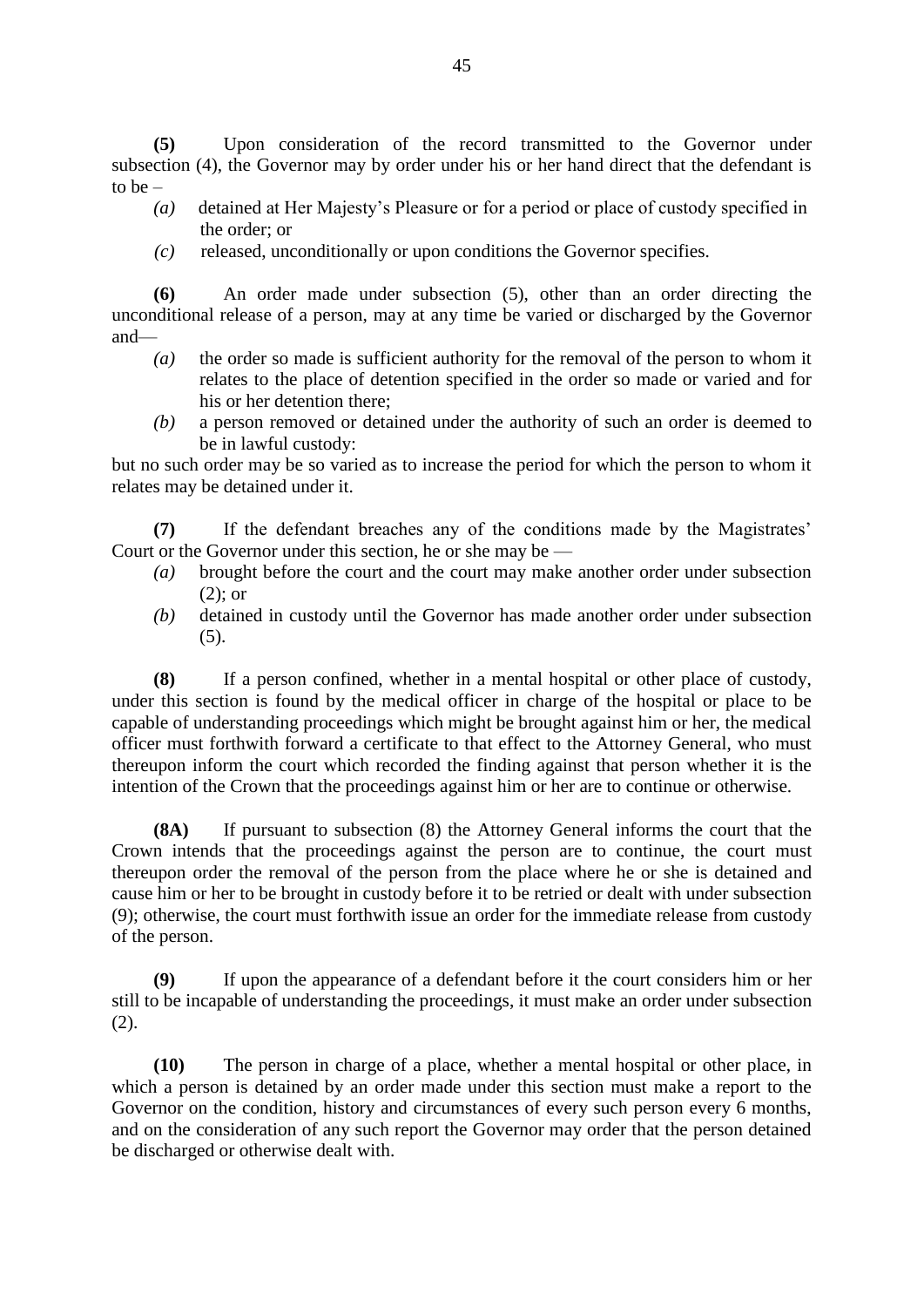**(11)** Notwithstanding subsection (10), the officer in charge of any place where a person has been detained by an order made under this section, or a medical officer may, at any time after a person has been detained in the place by that order, make a special report to the Governor on the condition, circumstances and history of the person, and the Governor, on consideration of such a report, may order that the person detained be discharged or otherwise dealt with.

**(12)** The provisions of this section apply with necessary modifications to proceedings before the Supreme Court.

#### *Costs and compensation*

### **Award of costs**

**123. (1)** A court may order the payment of costs in any of the following circumstances—

- *(a)* to the prosecutor, whether public or private, by a person convicted of any offence by the court;
- *(b)* to any person acquitted of any offence by the court, by the prosecutor, whether public or private, if the court considers that the prosecutor had no reasonable grounds for prosecuting the person;
- *(c)* to the respondent, by an appellant whose appeal fails;
- *(d)* to an appellant, by a respondent, on the success of an appeal;
- *(e)* to any person in any matter of an interlocutory nature, including a request for an adjournment, if the person has been put to any expense when in the opinion of the court the applicant had no reasonable or proper grounds for making the application;
- *(f)* to the trustees of the Legal Assistance Fund, by any person who might otherwise (in accordance with this section) be ordered to pay costs to a party who was assisted or represented by a Lay Advocate under the of the Legal Aid, Assistance and Services Ordinance, 2016

**(2)** The costs awarded under subsection (1) must be a sum (not exceeding, in the case of the Magistrates' Court, £500) as appears to the court to be just and reasonable in the circumstances of the case.

**(3)** Costs awarded under this section may be awarded in addition to any compensation awarded under section 124.

**(4)** An appeal lies to the Supreme Court against any award of costs of over £50 by the Magistrates' Court, but only if the leave of the Magistrates' Court or the Chief Justice is given to the bringing of such appeal, and —

- (a) no appeal lies against an order of the Supreme Court either awarding or refusing to award costs;
- (b) no appeal lies to the Supreme Court against an order of the Magistrates' Court refusing to award costs:

 **(5)** A court hearing an appeal relating to any other matter than costs may vary any order relating to costs made by the court from whose decision the appeal is made.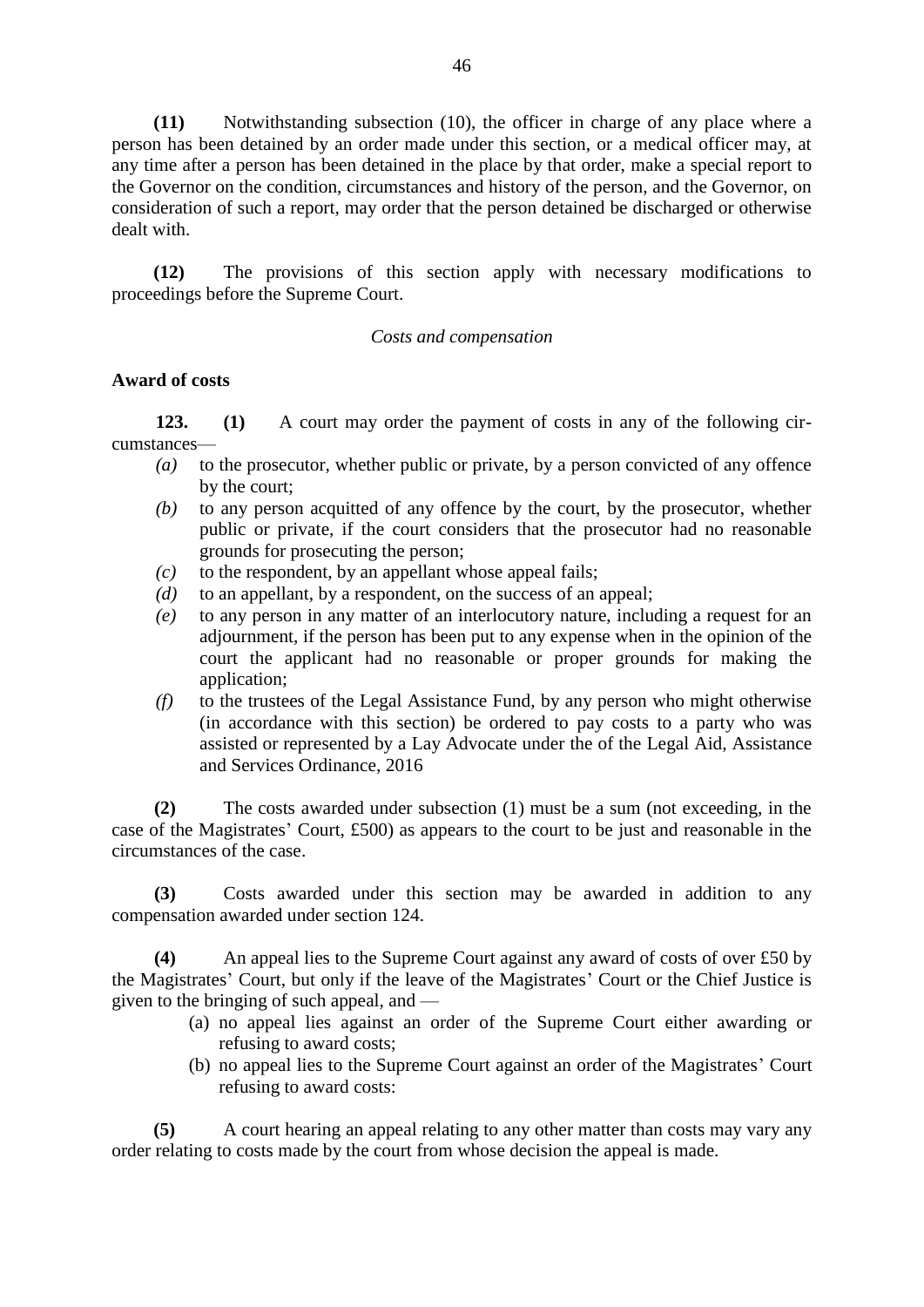# **Compensation in case of frivolous or vexatious charge**

**124.** If on the dismissal of any charge a court is of the opinion that the charge was frivolous or vexatious, the court may order the prosecutor to pay to the defendant a reasonable sum as compensation for the trouble and expense to which the defendant has been put by reason of the charge, in addition to the defendant's costs.

# **Power to order convicted person to pay compensation**

**125. (1)** When a defendant is convicted by a court of any offence and it appears from the evidence that –

- *(a)* some other person, whether or not that person is the prosecutor or a witness in the case, has suffered material loss or personal injury in consequence of the offence committed; and
- *(b)* substantial compensation is, in the opinion of the court, recoverable by that person by civil action,

the court may, in its discretion but subsection to subsection (1A), and in addition to any other lawful punishment, order the convicted person to pay to that other person compensation that the court considers fair and reasonable.

**(1A)** The amount of compensation awarded under subsection (1) must not exceed £2,000.

**(2)** When a person is convicted of an offence relating to property, the power conferred by subsection (1) includes a power to award compensation to any *bona fide* purchaser of any property in relation to which the offence was committed, for the loss of such property if it is restored to the possession of the person entitled to it.

**(3)** An order for compensation under this section is subject to appeal and no payment of compensation may be made before the period allowed for presenting the appeal has elapsed, or, if an appeal is presented, before the decision on the appeal.

**(4)** At the time of awarding any compensation in any subsequent civil action relating to the same matter, the court hearing the civil action must take into account any sum paid or recovered as compensation under this section.

# **Recovery of costs and compensation and imprisonment in default**

**126. (1)** Sums allowed for costs or compensation under section 123, 124 or 125 must in all cases be specified in the conviction sentence or order.

**(2)** If the person who has been ordered to pay such costs or compensation fails so to pay, a warrant of distress may be issued in accordance with section 227, and, in default of distress, the court may issue any process necessary for the person's appearance and may sentence him or her to imprisonment in accordance with section 228 or 231, and thereupon all the provisions of section 232 to sentences of imprisonment in default of distress become applicable.

# *Restitution of property*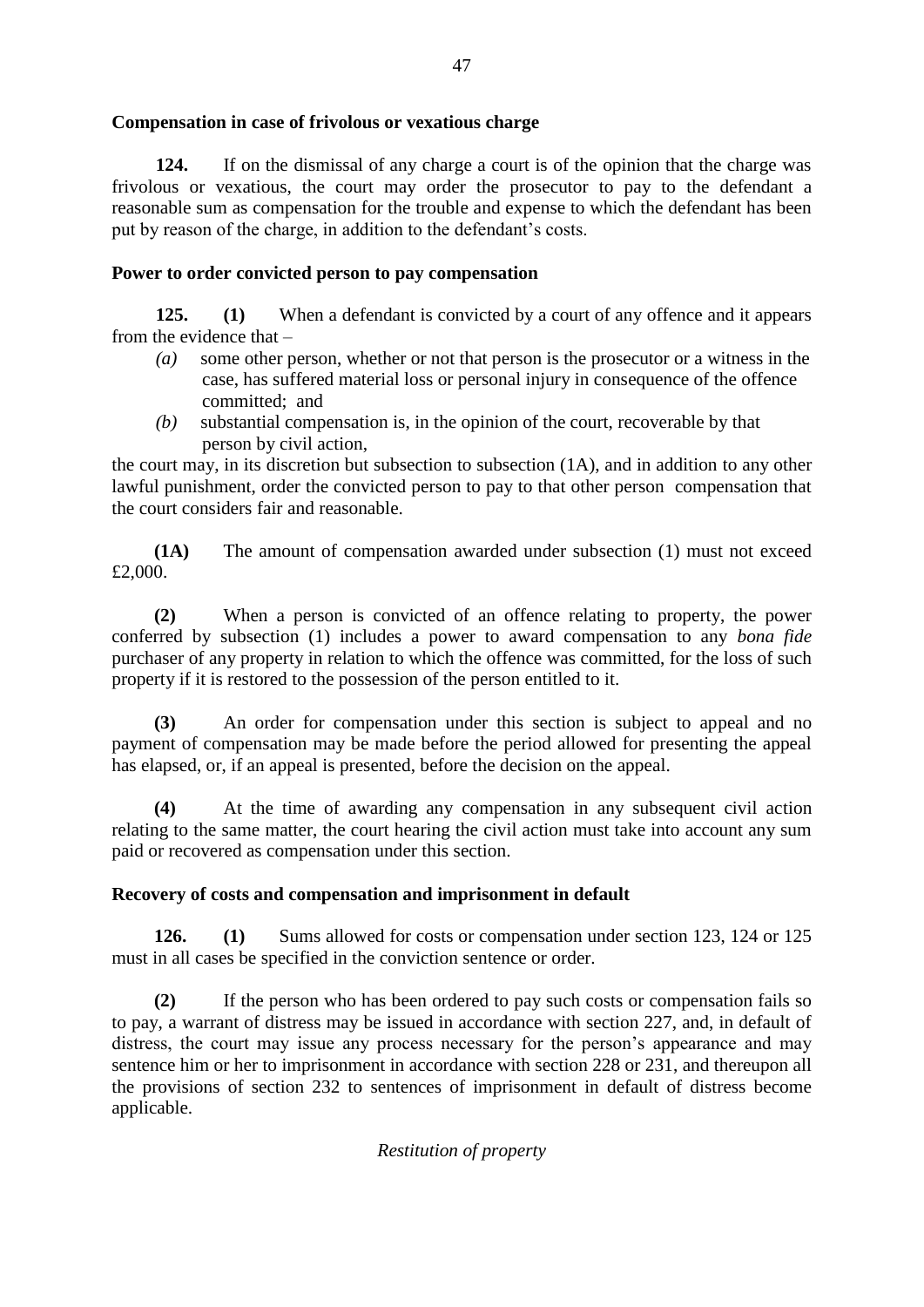#### **Property found on accused person**

**127.** If upon the arrest of a person charged with an offence, any property is taken from the person, the court before which he or she is charged may order that the property or a part of it be—

- *(a)* restored to the person who appears to the court to be entitled to it, and, if that person is the person charged, restored either to him or her or to any other person that the person charged directs; or
- *(b)* applied to the payment of any fine or any costs or compensation directed to be paid by the person charged.

### **Property stolen, etc.**

**128. (1)** If any person charged with an offence of stealing, taking, obtaining, extorting, embezzling, converting, or disposing of any property, or of knowingly receiving any property which has been unlawfully obtained, is prosecuted to conviction or admits any such offence under section 159(2) or section 220, the property must be restored to the owner or the owner's representative.

**(2)** In every case referred to in subsection (1), the court before which the person is convicted may, subject to subsections (2A) and (2B), make orders for restitution of the property or order the restitution of it in a summary manner.

**(2A)** If goods as defined in the Sale of Goods Act, 1893 (UK) have been obtained by deception or other wrongful means not amounting to theft, (as defined in the Theft Act, 1968 (UK)) the property in the goods does not re-vest in the person who was the owner of the goods, or that person's personal representative, by reason only of the conviction of the offender.

**(2B)** This section does not apply to the case of any valuable security which has been in good faith paid or discharged by some person liable to the payment of it; or, being a negotiable instrument, has been in good faith taken or received by transfer or delivery by some person for a just and valuable consideration without any notice or without reasonable cause to suspect that it has been stolen.

**(3)** On the restitution of any stolen property, if it appears to the court by the evidence that—

- *(a)* the offender has sold the stolen property to any person;
- *(b)* that person has had no knowledge that the property was stolen; and

*(c)* any money has been taken from the offender on his or her apprehension,

the court may, on the application of the purchaser, order that out of such money a sum not exceeding the amount of the proceeds of the sale be delivered to the purchaser.

**(4)** The operation of any order under this section must, unless the court by which the conviction is imposed directs to the contrary in any case in which the title to the property is not in dispute, be suspended—

*(a)* in any case - until the time for appeal has elapsed; and

*(b)* in cases where an appeal is lodged - until the determination of the appeal,

and in cases where the operation of any such order is suspended until the determination of the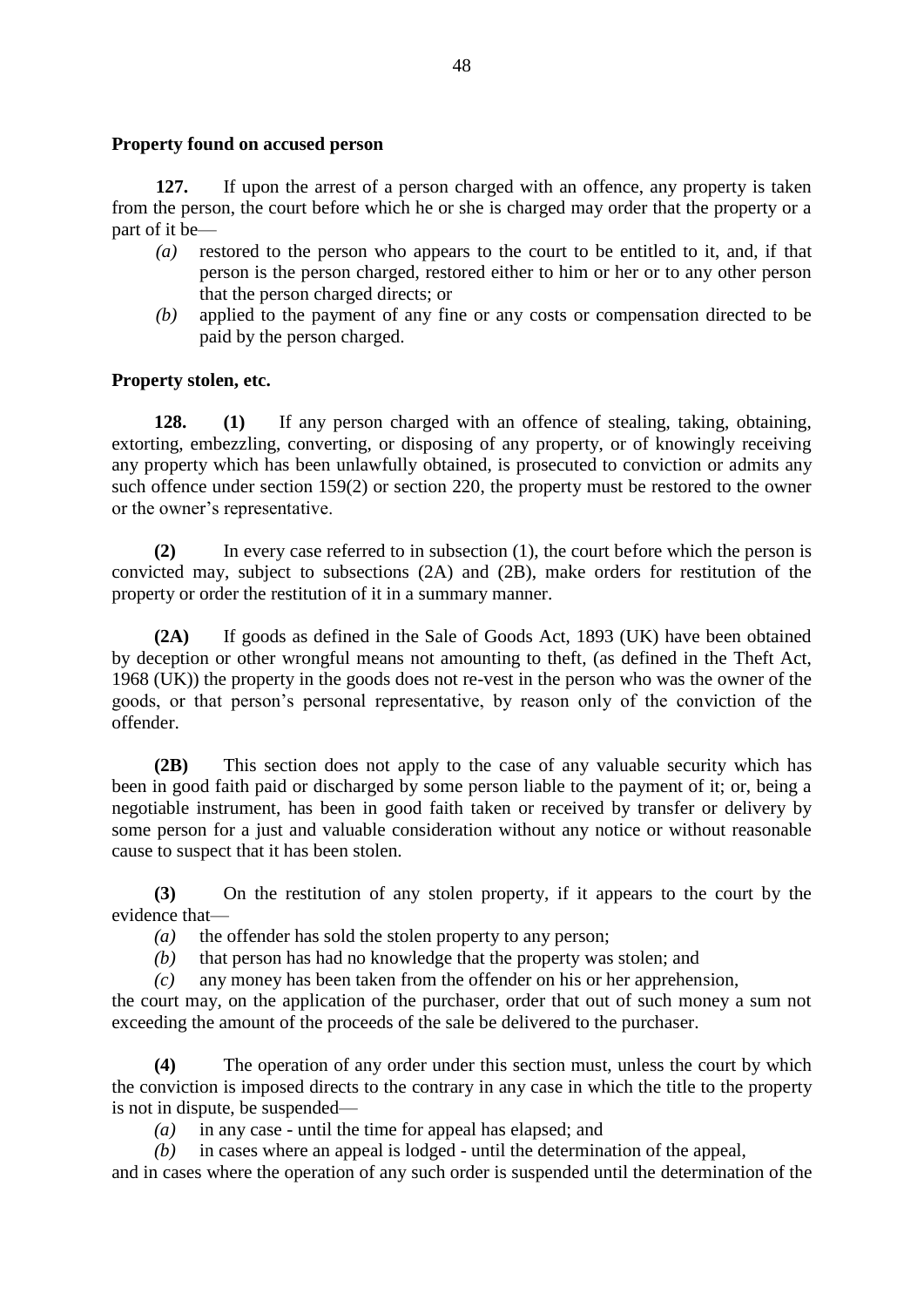appeal, the order does not take effect as to the property in question if the conviction is quashed on appeal. The Chief Justice or Trial Judge may give directions for securing the safe custody of any property pending the suspension of the operation of any such order.

**(5)** A person aggrieved by an order made by the Magistrates' Court under this section may appeal to the Supreme Court, and upon the hearing of such an appeal that court may by order annul or vary any order made on a trial for the restitution of any property to any person, even if the conviction is not quashed; and the order, if annulled, does not take effect, and, if varied, takes effect as so varied.

# *Convictions for offences other than those charged*

### **Person charged may be convicted of a minor offence**

**129.** If a person is charged with an offence and facts are proved which reduce it to a minor cognate offence, the person may be convicted of the minor offence, although not so charged.

### **Conviction for attempt or being an accessory after the fact**

130. A person charged with an offence may be convicted of—

*(a)* having attempted to commit that offence; or

*(b)* being an accessory after the fact to the commission of such offence,

although not so charged.

# **Convictions in respect of charges relating to death of child**

**131. (1)** If a woman is charged with the murder of her child, being a child under the age of 12 months, and the court is of opinion that the woman by any wilful act or omission caused its death, but at the time of the act or omission had not fully recovered from the effect of giving birth to the child and that, by reason thereof or by reason of the effect of lactation consequent upon the birth of the child, the balance of her mind was then disturbed, the woman may be convicted of the offence of manslaughter, although not so charged.

**(2)** If a person is charged with the murder or manslaughter of any child, or with an offence relating to the procuring of abortion, and the court is of opinion that the person is not guilty of murder or manslaughter or of an offence relating to the procuring of abortion, but is guilty of the offence of killing an unborn child, the person may be convicted of that offence although not so charged.

**(3)** If a person is charged with the offence of child destruction and the court is of opinion that the person is not guilty of that offence but is guilty of an offence relating to the procuring of abortion, the person may be convicted of that offence although not so charged.

# **Persons charged with manslaughter may be convicted of reckless driving, etc.**

**132.** If a person is charged with manslaughter in connection with the driving of a motor vehicle by the person and the court is of opinion that the person is not guilty of that offence but is guilty of an offence under section 30 of the Road Traffic Ordinance, 1985 (which relates to causing death by reckless or dangerous driving) or of section 31 of that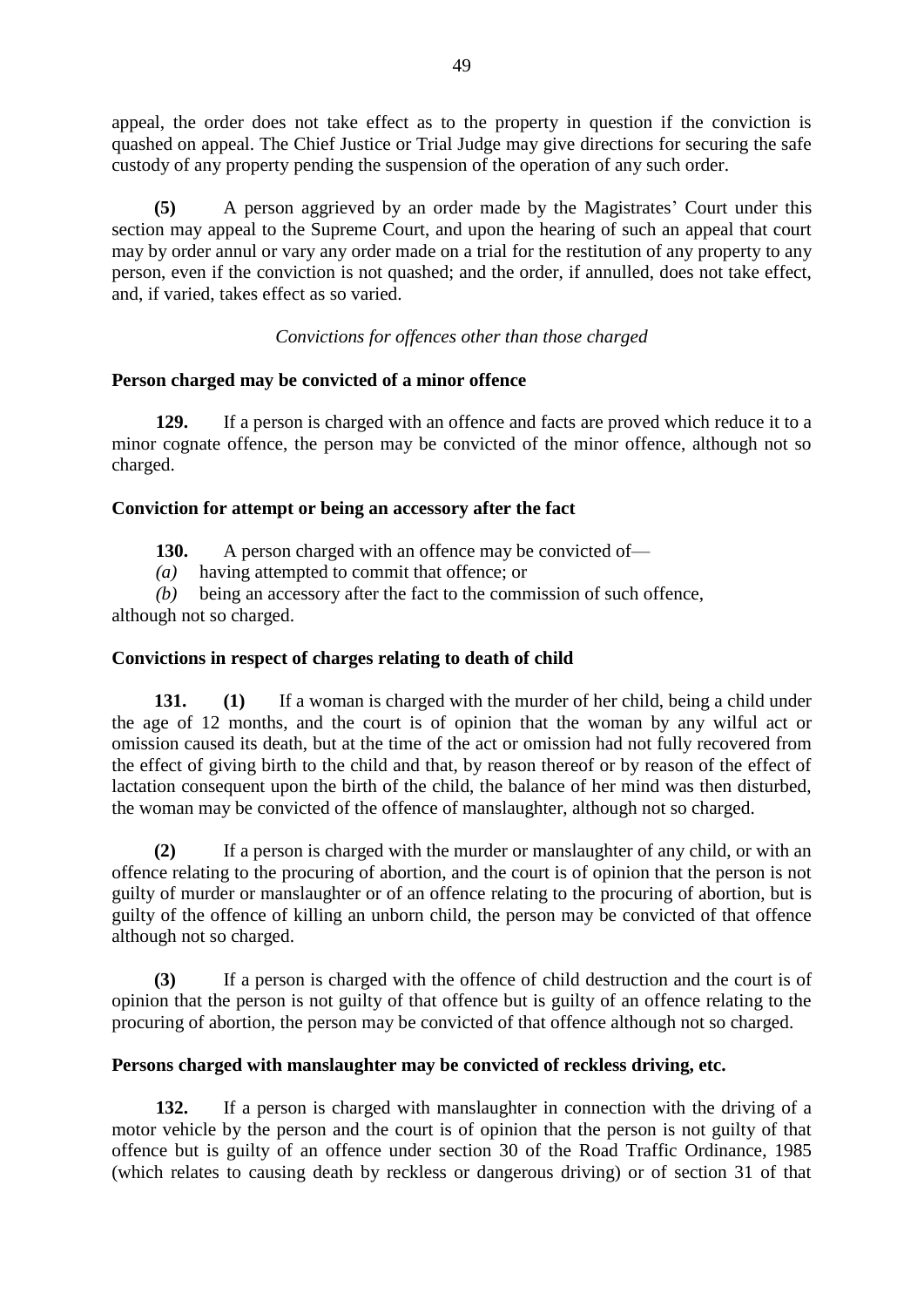Ordinance (which relates to reckless driving), the person may be convicted of either such offence although he or she was not so charged, whether or not the requirements of section 37 of that Ordinance (which relates to notice of prosecutions) have been satisfied with regard to that offence.

# **Person charged with rape may be convicted of indecent assault, etc.**

**133.** If an accused person is charged with rape and the court is of opinion that the accused person is not guilty of that offence but is guilty of the offence of indecent assault, unlawful sexual intercourse with a person under the age of 16 years or incest, the accused person may be convicted of one of those offences although not so charged.

### **Person charged with incest may be convicted of alternative offence**

**134.** A person charged with incest, although acquitted of that offence, may be found guilty of any alternative offence as provided in the Sexual Offences Act, 2003 (UK) as applied to Ascension, although not so charged.

# **Person charged with unlawful sexual intercourse of a girl under 16 years can be convicted of indecent assault**

**135.** If an accused person is charged with unlawful sexual intercourse with a person under the age of 16 years and the court is of opinion that the accused person is not guilty of that offence but is guilty of the offence of indecent assault, the accused person may be convicted of that offence although not so charged.

### **Alternative convictions on charge of theft**

- **136.** If a person is charged with the theft of anything and it is proved that—
- *(a)* the person handled stolen goods knowing or believing them to be stolen goods the person may be convicted of the latter offence, although not so charged;
- *(b)* the person obtained the thing in any such manner as would amount to obtaining it by deception – the person may be convicted of the offence of obtaining it by deception although not so charged.

### **Alternative conviction on charge of obtaining by deception**

**137.** If a person is charged with obtaining by deception anything capable of being stolen, and it is proved that the person stole the thing, the person may be convicted of the offence of theft although not so charged.

### **Construction of sections**

**138.** Sections 129 to 137 are in addition to and do not derogate from any other written law or other provisions of this Ordinance, and sections 130 to 137 do not limit section 129.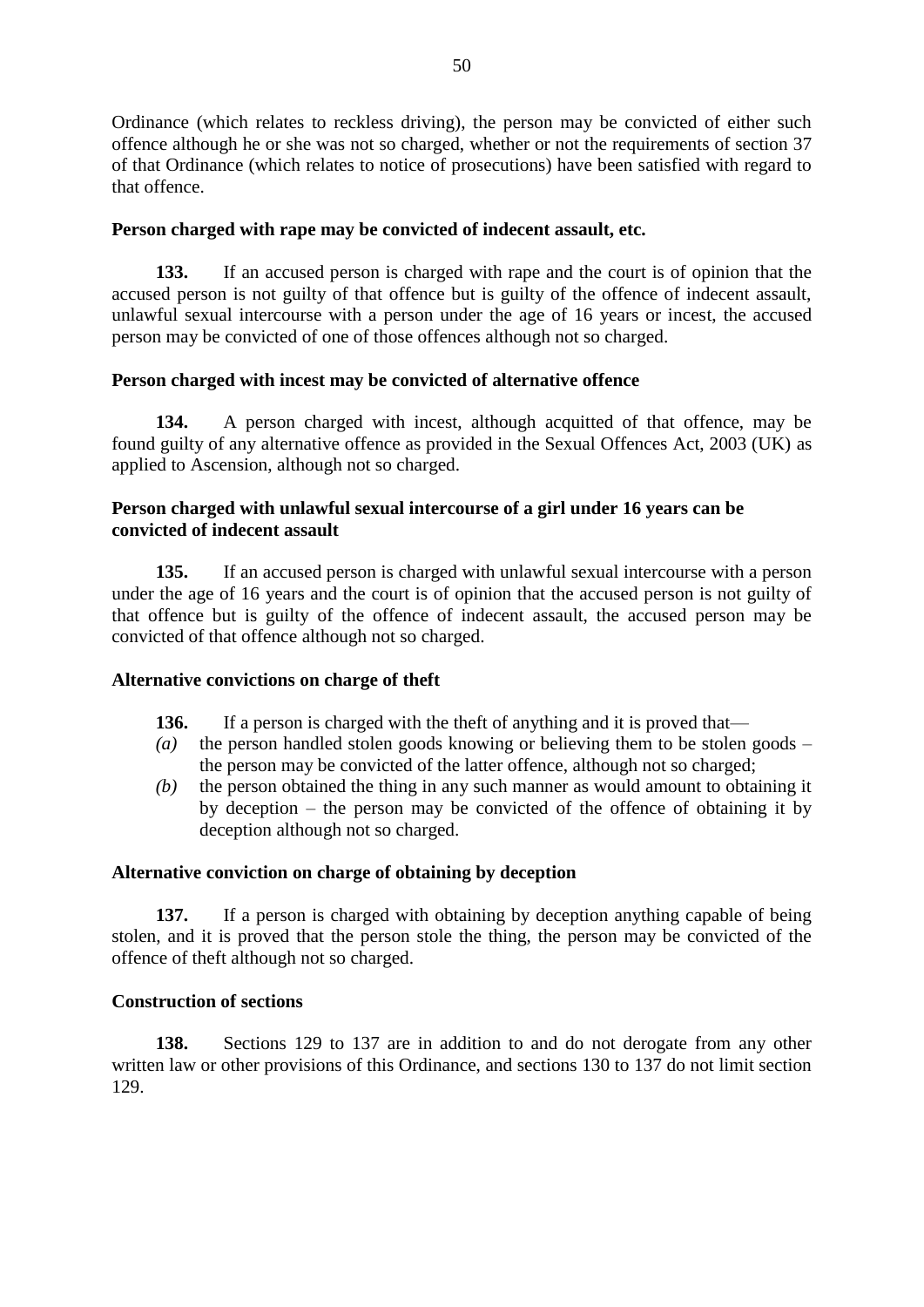#### **PART V**

# **MODE OF TAKING AND RECORDING EVIDENCE IN INQUIRIES AND TRIALS**

### *General*

### **Evidence to be taken in presence of defendant**

**139. (1)** Except as otherwise expressly provided, all evidence taken in any inquiry or trial under this Ordinance must be taken in the presence of the defendant.

**(2)** If the conduct of the defendant is such that, even after warning, the defendant continues to impede the course of the inquiry or trial, it is permissible to proceed with the inquiry or trial without the presence of the defendant; but the circumstances must be noted on the record.

### *The Magistrates' Court*

# **Record of evidence in Magistrates' Court<sup>3</sup>**

**140. (1)** The presiding magistrate must ensure that a record is kept of all of the evidence heard or received during the course of any trial or inquiry in the Magistrates' Court.

**(2)** Every statement tendered in evidence under section 112A must be retained by the court and forms part of the record, and such retention is sufficient compliance with subsection (1).

**(3)** Every exhibit produced in evidence must, subject to subsection (3A), be retained by the court and forms part of the record; and such retention is sufficient compliance with subsection  $(1)$ .

**(3A)** If an exhibit is of such a nature that it cannot be retained in the court, the court must give any directions that appear necessary or expedient for the preservation of the exhibit or a sufficient record of it, in order to comply with subsection (1).

- **(4)** The record of any oral evidence must be either—
- *(a)* a written record of the evidence, made by or under the personal superintendence of the presiding magistrate, which must normally be recorded in the form of a narrative; or
- *(b)* a sound recording of the evidence.
- **(4A)** If the record is made by way of a sound recording, the following provisions apply—
	- *(a)* the recording must be of the whole of the evidence given by each witness, including the taking of the oath and the evidence of the witness's identity;

<sup>&</sup>lt;sup>3</sup> Section 140 was amended by Ord.A3 of 1986 in relation to sound recording; the effect of that amendment is included in the text. See also the Sound Recording Rules, 1989 (L.N.13 of 1989) published under the Superior Courts (Appeals & Rules) Ordinance, 2016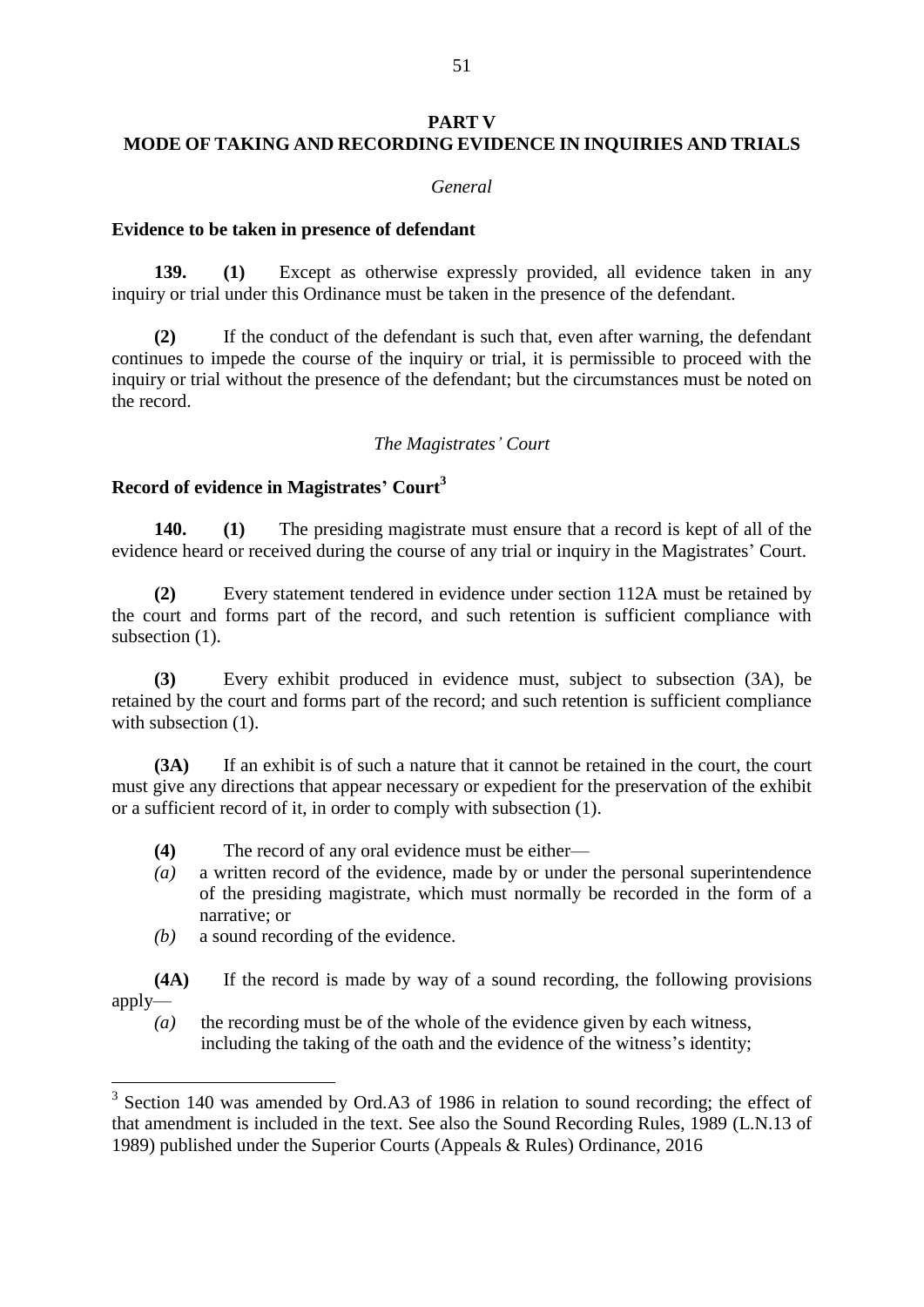- *(b)* the recording must be retained as part of the record for a period of at least 6 months or until any appeal against the decision of the court has been finally determined, whichever is longer.
- **(5)** Nothing in this section affects—
- *(a)* the procedure for recording the depositions of witnesses in committal proceedings; or
- *(b)* the practice whereby each member of the court makes his or her own notes of the principal parts of the evidence.

#### **Interpretation of evidence to defendant or advocate**

**141. (1)** Whenever any evidence in an inquiry or trial is given in a language not understood by the defendant, it must be interpreted to the defendant in open court in a language understood by him or her.

**(2)** If the defendant appears by advocate and the evidence is given in a language other than English, and is not understood by the advocate, it must be interpreted to the advocate in English.

#### **Interpretation of documents**

**142.** When a document is put in evidence for the purpose of formal proof it is in the discretion of the court to interpret as much of the document as appears necessary.

#### *Supreme Court*

#### **Record of evidence in Supreme Court**

**143.** The Chief Justice may, from time to time, give directions as to the manner in which evidence is to be taken down in cases coming before the Supreme Court, and the evidence or the substance of it must be taken down in accordance with such directions.

### **PART VI PROCEDURE IN TRIALS BEFORE THE MAGISTRATES' COURT**

*Provisions relating to the hearing and determination of cases*

#### **Nonappearance of prosecutor at hearing**

**144. (1)** If, in any case which the Magistrates' Court has jurisdiction to hear and determine, the defendant appears in obedience to the summons served at the time and place appointed in the summons for the hearing of the case, or is brought before the court under arrest, then, if the prosecutor, having had notice of the time and place appointed for the hearing of the case, does not appear, the court must dismiss the charge, unless for some reason it thinks it proper to adjourn the hearing of the case until some other date, in which event it may, upon terms it thinks fit, pending the adjourned hearing –

- *(a)* admit the defendant to bail;
- *(b)* remand the defendant to prison; or
- *(c)* take such security for the defendant's appearance as the court thinks fit.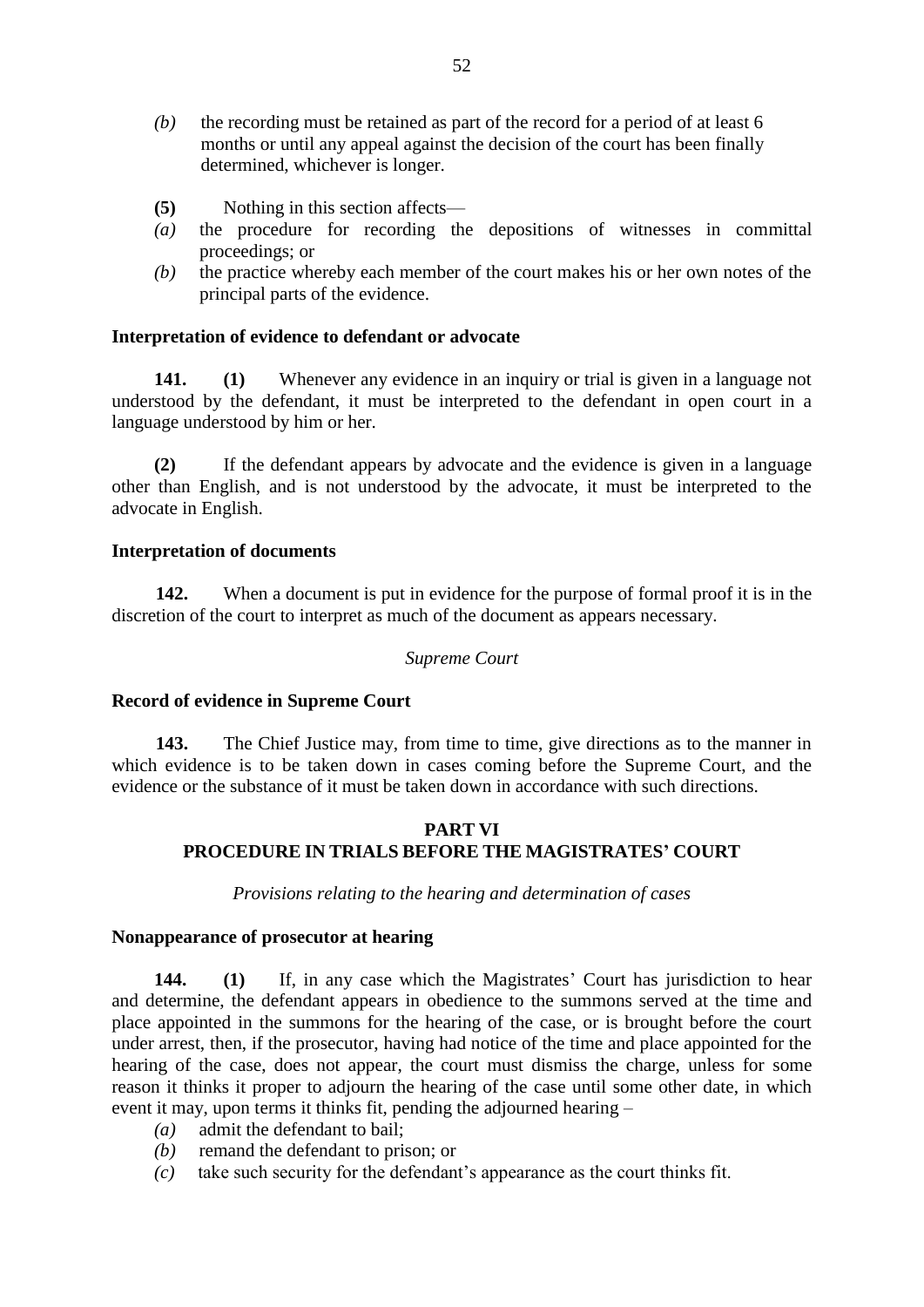**(2)** The dismissal of a charge under this section does not operate as a bar to subsequent proceedings against the defendant on account of the same facts.

### **Appearance of both parties**

**145.** If at any time appointed for the hearing of the case both the prosecutor and the defendant appear before the court, the court must proceed to hear and determine the case.

# **Adjournment**

**146. (1)** Before or during the hearing of any case, the court may in its discretion adjourn the hearing to a time and place then appointed and stated in the presence and hearing of the party or parties or their respective advocates (if any) then present. In the meantime the court may –

- *(a)* allow the defendant to be at liberty;
- *(b)* by warrant remand the defendant to some prison, remand home, or other suitable place; or
- *(c)* release the defendant upon the defendant entering into a bond with or without sureties, at the discretion of the court, conditioned for the defendant's appearance at the time and place to which the hearing or further hearing is adjourned.

**(1A)** An adjournment pursuant to subsection (1) must not be for more than 30 clear days, or if the defendant has been committed to prison or some other place of security, for more than 15 clear days, the day following that on which the adjournment is made being counted as the first day.

**(2)** If it appears that the court will not be able to deal with any case on the day on which a person has been summoned to appear in connection with it, or on the date on which a person granted bail is required to surrender to custody, it the Clerk of the Peace may cause written notice to be served on the person to the effect that the person's attendance is not required on that date but that the person should attend on a later date specified in the notice.

**(3)** If a notice has been served on a person under subsection (2), the effect is as if—

- *(a)* the original summons served upon the person had required the person's attendance on the later date specified in the notice; or
- *(b)* the person had been granted bail with a duty to surrender to custody on that later date,

as the case may be.

### **Nonappearance of parties after adjournment**

**147. (1)** If at any time and place to which a hearing or further hearing has been adjourned—

- *(a)* the defendant appears and the prosecutor fails to appear the court may dismiss the charge and make any order as to costs it thinks fit;
- *(b)* the prosecutor appears and the defendant fails to appear the court may proceed with the hearing or the further hearing, as the case may be, as if the defendant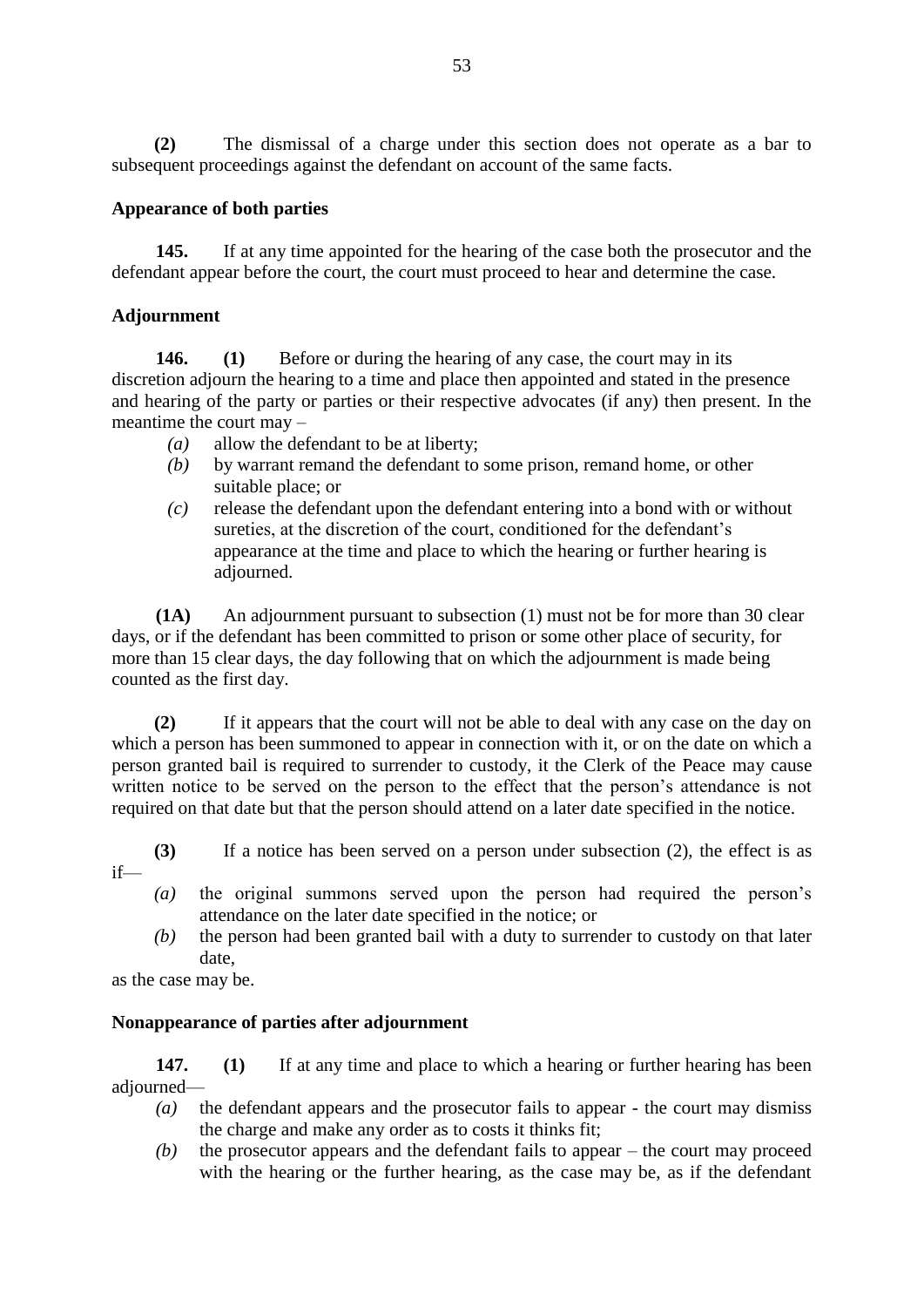were present;

*(c)* both the prosecutor and the defendant fail to appear - the court may dismiss the charge and make any order as to costs it thinks fit, or further adjourn the case to a time and place appointed.

**(2)** If the court convicts the defendant in the absence of the defendant, it may, upon being satisfied that the absence was occasioned by causes over which the defendant had no control, and that the defendant had a probable defence on the merits, set aside the conviction, and in that event the hearing must be resumed and further proceedings taken on it in all respects as if the court had not exercised the powers under subsection (1)*(b)*.

**(3)** Any sentence of imprisonment imposed under subsection (1)*(b)* is deemed to commence on the date of arrest of the defendant, and the person who made the arrest must endorse the date of it on the back of the warrant of commitment.

**(4)** If the court, in its discretion, refrains from convicting the defendant in the absence of the defendant, the court may issue a warrant for the arrest of the defendant and cause him or her to be brought before the court.

### **Defendant to be called upon to plead**

**148. (1)** At the commencement of a trial, the substance of the charge must be stated to the defendant by the court, and the defendant must be asked whether the defendant admits or denies the truth of the charge.

**(2)** If the defendant admits the truth of the charge, the court must convict the defendant and pass sentence upon or make an order against the defendant, unless there appears to it sufficient cause to the contrary.

**(3)** If the defendant does not admit the truth of the charge, the court must record a plea of not guilty and proceed to hear the case as in this Ordinance provided.

**(4)** If the defendant refuses to plead, the court must order a plea of not guilty to be entered for the defendant.

- **(5)** If the defendant pleads that the defendant has—
- *(a)* been previously convicted or acquitted, as the case may be, of the same offence; or
- *(b)* obtained a pardon for his or her offence,

the court must try the issue as to whether the plea is true in fact or not, and if the court finds that the facts alleged by the defendant do not establish the plea, or if it finds that it is false in fact, the defendant must be required to plead to the charge.

### **Nonappearance of defendant in petty cases**

**149. (1)** If a person is charged with an offence to which this section applies and—

- *(a)* the person fails to appear before the court at the time and place appointed in the summons directed to the person; and
- *(b)* the court is satisfied by evidence on oath that the summons was duly served upon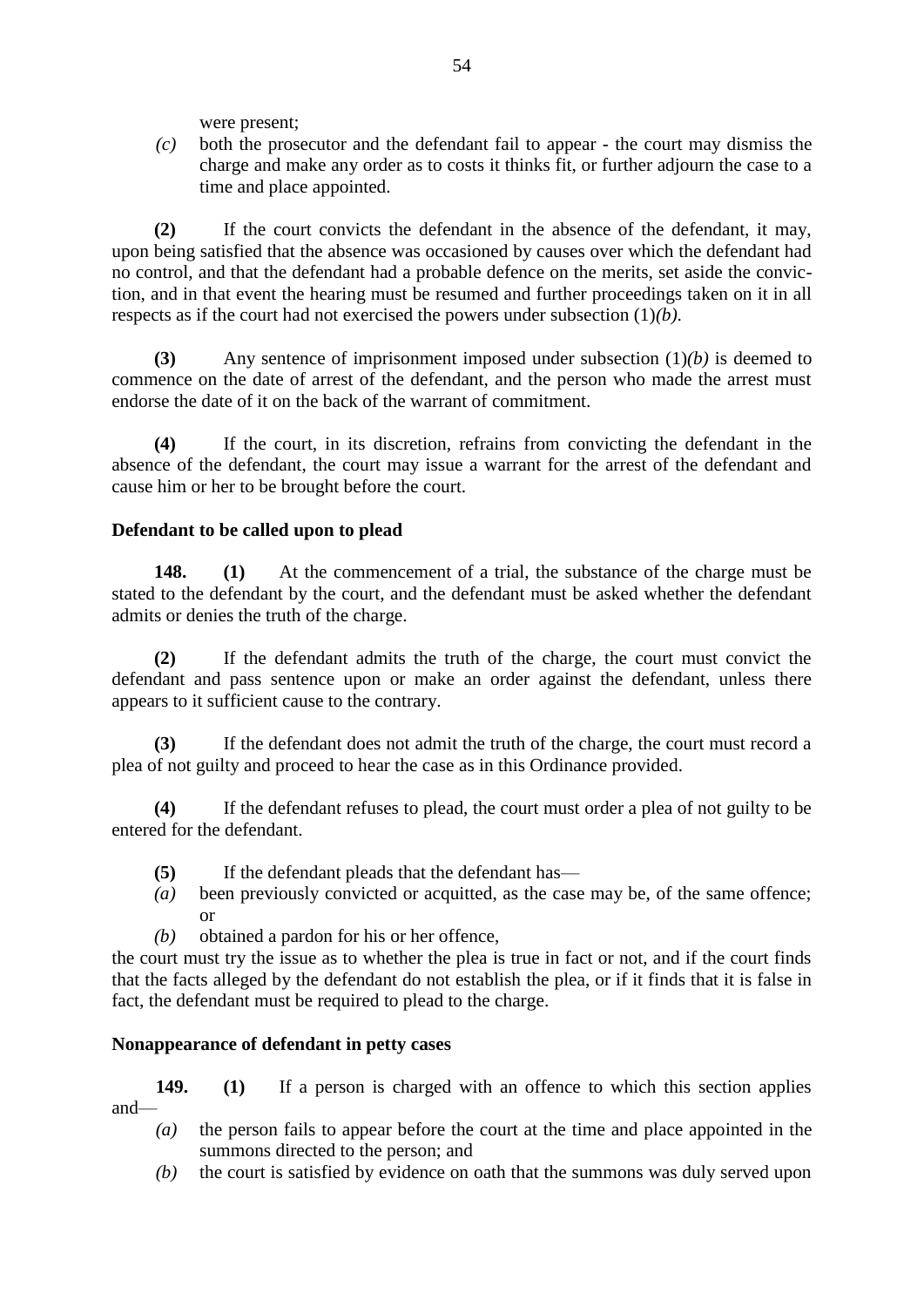the defendant,

the court may, in the absence of the defendant and on the application of the prosecutor, hear the evidence for the prosecution and, if is satisfied after hearing such evidence that the defendant committed the offence, may convict and sentence the defendant in the defendant's absence.

**(1A)** If the court sentences a person in the person's absence, it must not sentence the person –

- *(a)* to a term of imprisonment either directly or in default of the payment of a fine; or
- *(b)* to a fine exceeding £5.

**(2)** If the court convicts a defendant in the defendant's absence under subsection (1), it may, upon being satisfied that the absence was occasioned by causes over which the defendant had no control, and that the defendant had a probable defence on the merits, set aside the conviction and in that event the court must hear and determine the charge in all respects as if it had not exercised the powers under subsection (1).

- **(3)** The offences to which this section applies are—
- *(a)* an offence under the Road Traffic Ordinance, 1985 except as provided in section 150; and
- *(b)* any other offence which the Governor by order published in the *Gazette* declares to be an offence which can be tried under this section.

# **Plea of guilty in writing**

**150. (1)** A person accused of an offence under the Road Traffic Ordinance, 1985 may plead guilty in writing and the court may, on proof of such written plea and on the application of the prosecutor, convict and sentence the accused person in the person's absence:

**(2)** A person must not be sentenced to imprisonment (immediate or suspended) or to any punishment for which the person's consent is required, nor be disqualified for holding or obtaining a driving licence, unless the person is present in court at the time of sentence; and the court may issue a summons or a warrant of arrest to secure the person's attendance for this purpose.

# **Procedure on plea of not guilty**

**151. (1)** If a defendant, after being called upon to plead, does not admit the truth of the charge, the court must proceed to hear the witnesses for the prosecution.

**(2)** The defendant or the defendant's advocate, if any, may cross examine each witness for the prosecution.

**(3)** If the defendant does not employ an advocate, the court must, at the close of the examination of each witness for the prosecution, ask the defendant whether the defendant wishes to cross examine that witness and must record the defendant's answer.

**(4)** If the defendant cross examines any witness for the prosecution, the prosecutor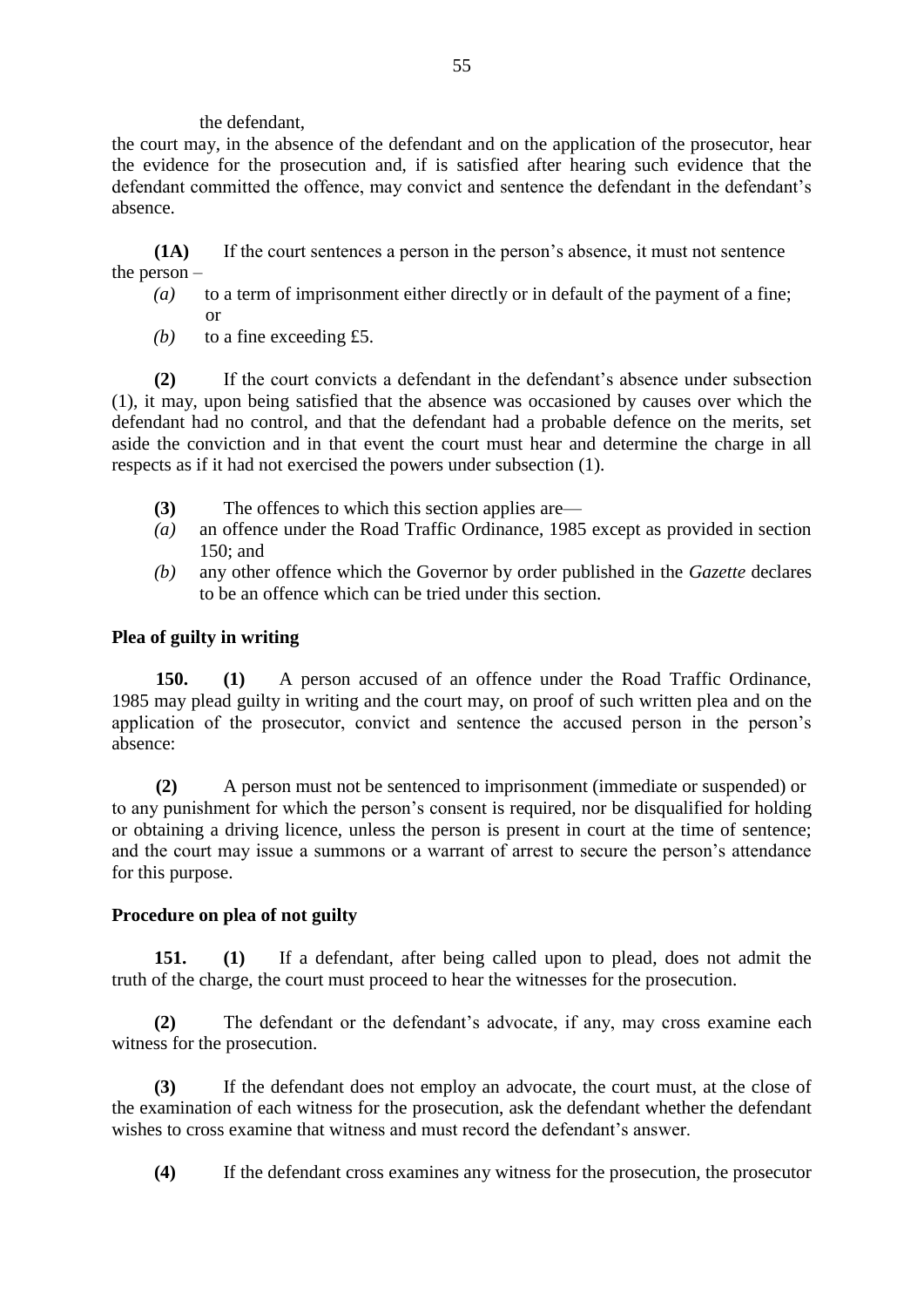may re-examine the witness on any matter arising out of such cross examination.

### **Discharge of defendant when no case to answer**

**152.** If at the close of the evidence for the prosecution in support of the charge it appears to the court that a case is not made out against the defendant sufficiently to require the defendant to make a defence, the court must dismiss the case and forthwith acquit the defendant.

### **Reply to claim of no case to answer**

**152A.** If a defendant or the defendant's advocate makes a submission, at the close of the prosecution case, to the effect that section 152 is applicable to the case, or if the court proposes, of its own motion, to proceed as provided in that section –

- *(a)* the prosecutor must be allowed to address the court; and
- *(b)* if the prosecutor addresses the court, the defendant or the defendant's advocate has the right to reply.

### **Defence**

**153. (1)** If, at the close of the evidence for the prosecution in support of the charge, it appears to the court that a case is made out against the defendant sufficiently to require the defendant to make a defence, the court must—

- *(a)* explain the substance of the charge to the defendant;
- *(b)* inform the defendant that the defendant has the right to—
	- (i) give evidence on oath, in which case the defendant will be liable to cross examination; or
	- (ii) remain silent;
- *(c)* ask the defendant whether the defendant has any witnesses to examine or other evidence to adduce in defence; and
- *(d)* proceed to hear the defendant and the defendant's witnesses and other evidence, if any.
- **(2)** In any case where there is more than one defendant, the court may—
- *(a)* hear each defendant and the defendant's witnesses, if any, in turn; or
- *(b)* if it appears more convenient, hear all the defendants and then hear all their witnesses.

**(3)** If the defendant states that the defendant has witnesses to call but that they are not present in court, and the court is satisfied that the absence of such witnesses is not due to any fault or neglect of the defendant, and that there is a likelihood that they could, if present, give material evidence on behalf of the defendant, the court may adjourn the trial and issue process, or take other steps, to compel the attendance of such witnesses.

**(4)** Section 151 as to cross-examination and re-examination of witnesses applies, with necessary modifications, to witnesses for the defence as they apply to witnesses for the prosecution.

# **Evidence in reply**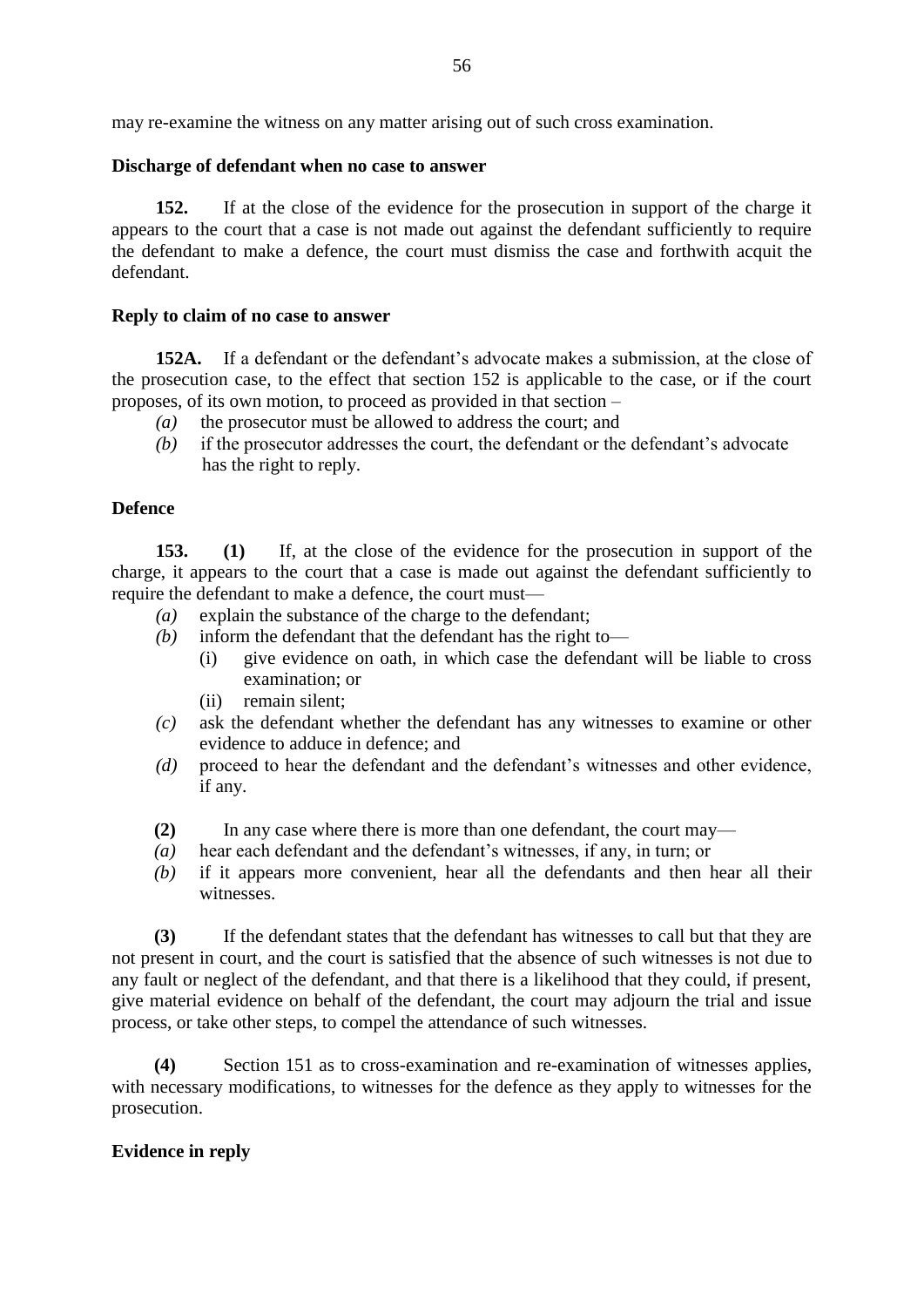**154.** If the defendant adduces evidence in his or her defence introducing new matter which the prosecutor could not by the exercise of reasonable diligence have foreseen, the court may allow the prosecutor to adduce evidence in reply to contradict that new matter.

# **Opening and close of case for prosecution and defence**

**155. (1)** The prosecutor and the defendant are entitled to address the court at the commencement of their respective cases for the purpose of—

- *(a)* explaining the nature of the evidence or the order in which witnesses are to be called; or
- *(b)* dealing with any point or points of law which appear to be relevant.

**(2)** After the close of the case for the defendant, the prosecutor is entitled to address the court, and the defendant is then entitled to address the court. If any issue of law is raised by the defendant, the prosecutor may reply to that issue, but the defendant then has the right to address the court in answer to such reply.

**(3)** If a right of address or reply is conferred by this section upon a prosecutor or any defendant, it may be exercised by an advocate representing the prosecutor or defendant.

### **Amendment of charges**

- **156. (1)** If, at any stage of a trial, it appears to court that—
- *(a)* the evidence discloses an offence other than the offence with which the defendant is charged;
- *(b)* the charge is defective in a material particular; or
- *(c)* the defendant desires to plead guilty to an offence other than the offence with which the defendant is charged,

the court, if it is satisfied that no injustice will be caused thereby, and subject to subsection (1A), may make any order for the alteration of the charge by way of amendment or by the substitution or addition of a new charge as the court thinks necessary to meet the circumstances of the case.

**(1A)** If a charge is altered under subsection (1)—

- *(a)* the court must thereupon call upon the defendant to plead to the altered charge;
- *(b)* the defendant may demand that the witnesses for the prosecution or any of them be recalled and be further cross examined by the defendant or the defendant's advocate, whereupon the prosecutor has the right to re-examine any such witnesses on matters arising out of such further cross examination; and
- *(c)* the defendant has the right to give or to call such further evidence on the defendant's behalf as the defendant wishes.

**(2)** If an alteration of a charge is made under subsection (1), the court must, if it is of the opinion that the defendant may be thereby prejudiced, adjourn the trial for such period as is reasonably necessary.

**(3)** The court must inform the defendant of the defendant's right to demand the recall of witnesses under subsection (1A), and that the defendant may apply to the court for an adjournment under subsection (2).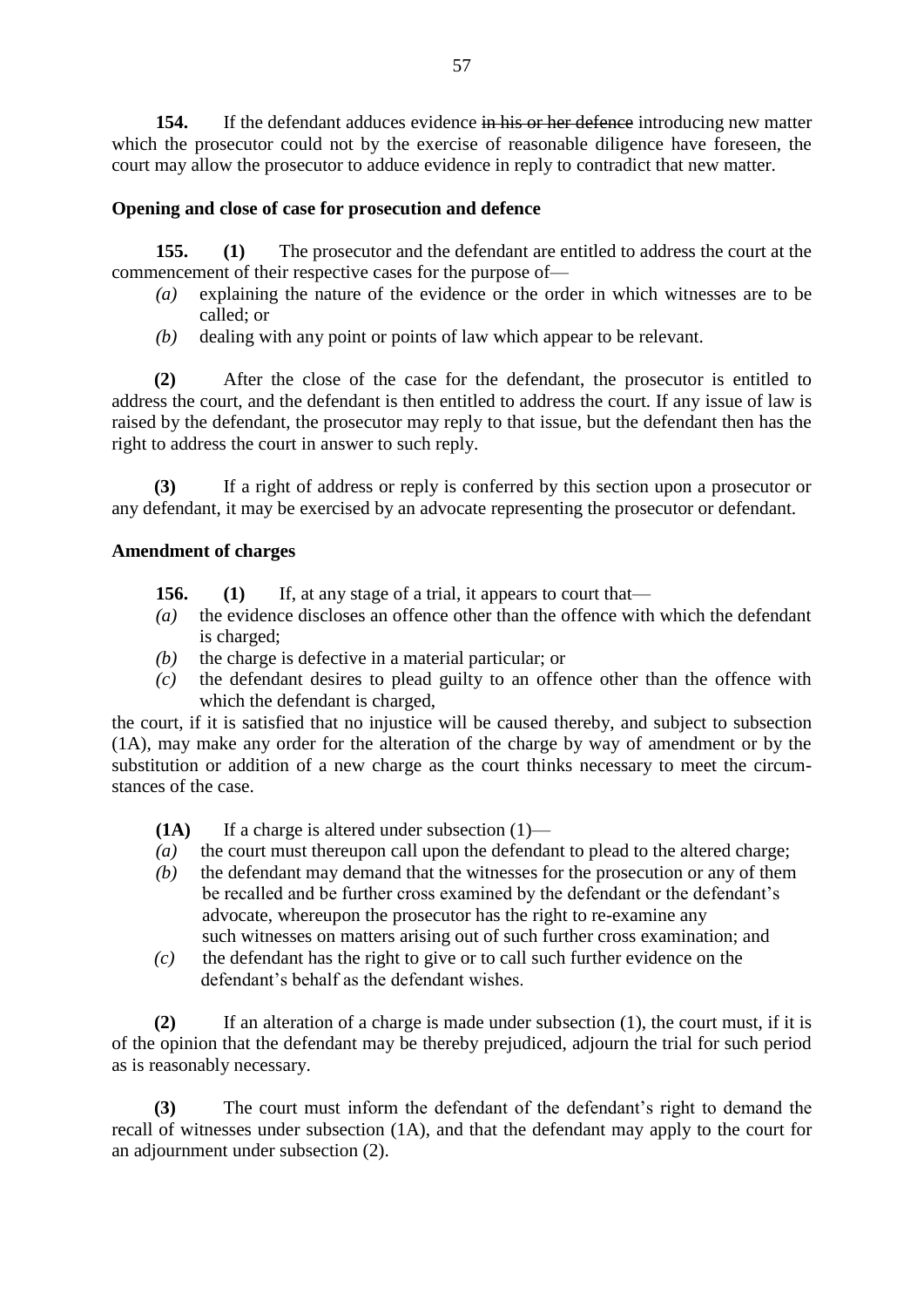**(4)** In any case where a charge is altered under subsection (1) the court may make any order as to the payment by the prosecution of any costs incurred on account of the alteration of the charge that it thinks fit.

# **Judgment**

**157. (1)** The court, having heard both the prosecutor and the defendant and their witnesses and evidence must then, or at some subsequent time to be notified to the prosecutor and the defendant, deliver judgment.

**(2)** The judgment in every trial in the Magistrates' Court must be pronounced, or the substance of it be explained, in open court either immediately after the termination of the trial or at some subsequent time of which notice must be given to the parties and their advocates, if any.

**(2A)** The whole judgment must be read out by the presiding magistrate if he or she is requested to do so either by the prosecution or defence.

**(3)** The defendant must, if in custody, be brought up, or, if not in custody, be required to attend to hear judgment delivered.

- **(4)** A judgment delivered by the court is not invalid by reason only—
- *(a)* of the absence of any party or the party's advocate on the day notified for the delivery of the judgment, or of any omission to serve, or defect in serving, on the parties or their advocates, or any of them, the notice of such day; or
- *(b)* of the absence at the time of the delivery of the judgment of one or more of the magistrates constituting the court at the trial.
- **(5)** This section does not limit section 266.

### **Contents of judgment**

**158. (1)** Every judgment delivered under section 157 must –

- *(a)* except as otherwise expressly provided by this Ordinance, be written by, or written down under the direction and superintendence of the presiding magistrate;
- *(b)* contain the point or points for determination, the decision on them and the reason for the decision; and
- *(c)* be dated and signed by the presiding magistrate as on the date on which it is pronounced in open court.

**(2)** In the case of a conviction, the judgment must specify the offence of which, and the section of the written law, if any, under which, the defendant is convicted.

**(3)** In the case of an acquittal the judgment must state the offence of which the defendant is acquitted and, in the case of an individual, direct that he or she be set at liberty.

**(4)** On the application of the defendant and upon payment for it, a copy of the judgment must be given to the defendant without delay.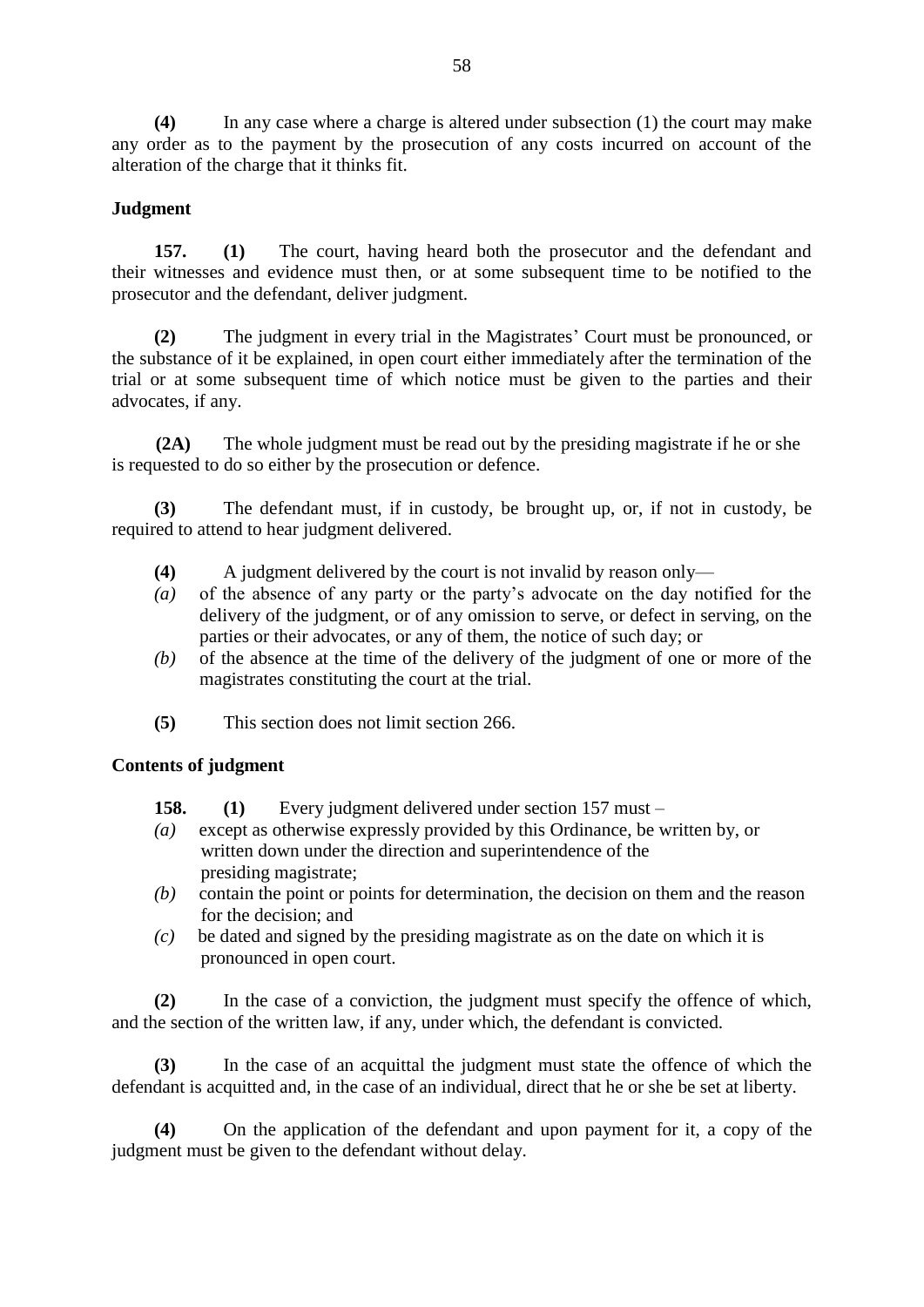#### **Antecedents and other offences**

**159. (1)** The court, having delivered its judgment, must in the case of the conviction of the defendant pass sentence upon or make an order against the defendant according to law.

- **(2)** The court, before passing sentence, may –
- *(a)* make any inquiries it thinks fit in order to determine the sentence proper to be passed;
- *(b)* inquire into the character and antecedents of the defendant; and
- *(c)* take into consideration, either at the request of either the prosecution or the defendant, in assessing the proper sentence to be passed, such character and antecedents, including any other offences admitted by the defendant, whether or not the defendant has been convicted of them.

**(3)** The defendant must be given an opportunity to confirm, deny or explain any statement made about him or her and in any case of doubt the court must in the absence of legal proof of it statement ignore such statement.

**(4)** An offence of which the defendant has not been convicted must not be taken into consideration in assessing the proper sentence unless in respect of each such offence the details of it, including the time, place and nature of it have been recorded and the defendant specifically requests in respect of each such offence that it be so taken into consideration and a note of such request is recorded in the proceedings.

**(5)** If for any reason the sentence passed by the court is set aside, the defendant is not entitled to plead *autrefois convict* in respect of any offence taken into consideration in assessing the sentence that was set aside.

### **Drawing up conviction or order**

**160.** The conviction or other order may, if required be afterwards drawn up and must be signed by the presiding magistrate of the court making the conviction or order, or by the appropriate officer.

### **Order of acquittal bar to further proceedings**

**161.** The production of a copy of an order of acquittal, certified by the appropriate officer, is without other proof a bar to any subsequent proceedings against the same defendant for the same offence.

# *Miscellaneous provisions relating to trials before the Magistrates' Court*

# **Limitation of time in certain cases**

**162. (1)** An offence in respect of which the punishment prescribed by law does not exceed imprisonment for 6 months or a fine of £50, or both, is not triable by the Magistrates' Court unless the charge or complaint relating to the offence is laid within 12 months from the time when the matter of the charge or complaint arose.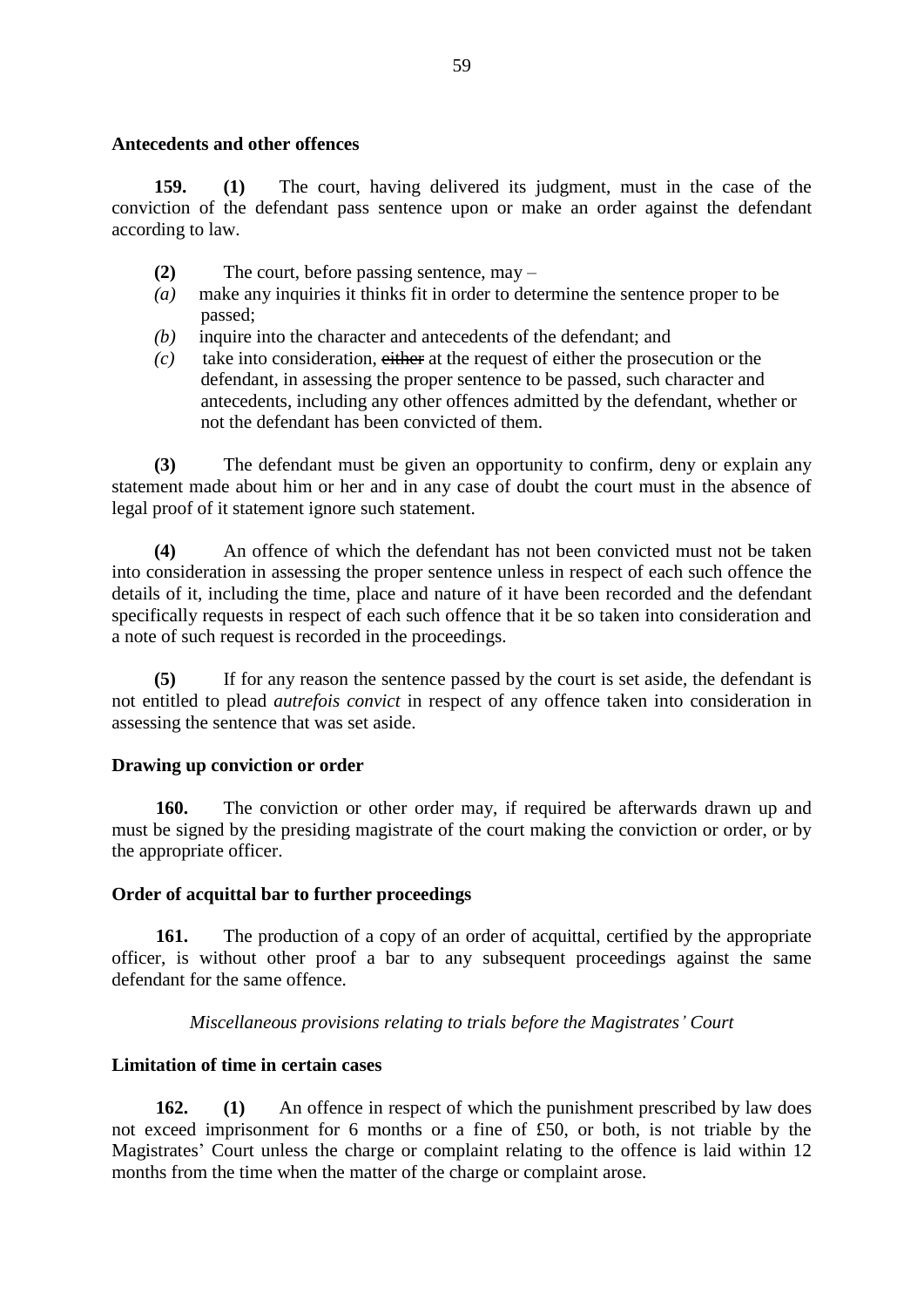**(2)** If by any written law a different period of limitation is prescribed in respect of any such offence from that prescribed by this section, this section has effect as if for the period of 12 months therein specified there were substituted that different period.

### **Procedure in case of offence proving unsuitable for summary trial**

**163.** If in the course of a trial before the Magistrates' Court it appears to the court at any stage of the proceedings that the case is one which ought to be tried by the Supreme Court, the proceedings must be stayed and the defendant must be committed for trial upon indictment before the Supreme Court in accordance with the procedure prescribed in Part VII in relation to committal proceedings for offences triable by the Supreme Court.

### **PART VII PROVISIONS RELATING TO THE COMMITTAL OF DEFENDANTS FOR TRIAL BEFORE THE SUPREME COURT**

*Committal proceedings in the Magistrates' Court*

#### **Power to commit for trial**

**164.** The Magistrates' Court may commit any defendant for trial by the Supreme Court in accordance with this Part.

#### **Offences triable summarily or on indictment**

**164A.** Unless otherwise specified in the provision creating it –

- *(a)* an offence for which a person is liable to be sentenced to a term of imprisonment of 14 years or more is triable only on indictment;
- *(b)* an offence for which a person is liable to be sentenced to a term of imprisonment of less than 14 years, or to an unlimited fine, is triable either summarily or on indictment as provided by section 165.<sup>4</sup>

### **Mode of trial of 'either way' offences**

1

**165. (1)** Subject to subsection (2), if an offence is triable either summarily or on indictment, the offence must be tried summarily unless the Attorney General directs, in writing, that it be tried on indictment.

**(2)** If, in the case of an offence for which a person is liable to be sentenced to a term of imprisonment exceeding 5 years, or to an unlimited fine, the Attorney General does not give such a direction as is mentioned in subsection (1), the defendant may make an application to the Chief Justice that the case be removed into and tried in the Supreme Court; and the Chief Justice may make such order in respect of it as he or she considers appropriate.

**(3)** In a case in which the Attorney General makes a direction as mentioned in subsection (1), the Magistrates' Court must forthwith commit the defendant (either in custody or on bail) to the Supreme Court for trial and must transmit the record of its proceedings to

<sup>&</sup>lt;sup>4</sup> For the Magistrates' Court's sentencing powers, see section 19 of the Magistrates' Court Ordinance, 2011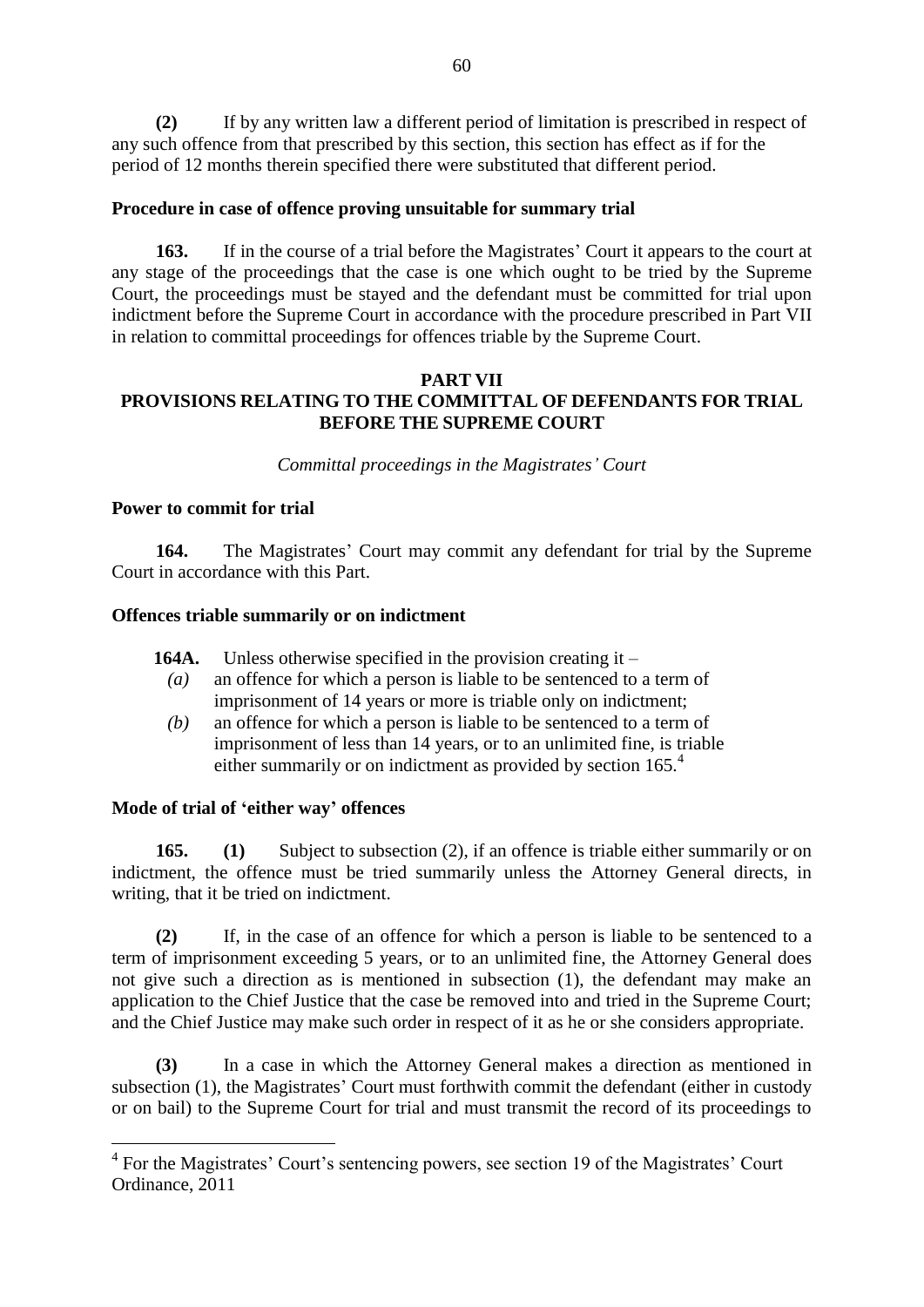the Chief Justice.

**(3A)** In a case to which subsection (2) applies, the Magistrates' Court must not call upon the defendant to enter a plea unless it first advises the defendant of the right under that subsection and affords the defendant an adequate opportunity (by adjournment if necessary) to exercise that right:

# **Procedure in relation to offences triable only upon indictment**

**166. (1)** If a person is charged before the Magistrates' Court with an offence triable only upon indictment, the Attorney General must, as soon as is practicable after the investigation of the case is complete, and in any event within 2 months (or any longer time the Court allows in exceptional circumstances), certify in writing to the Magistrates' Court either—

- *(a)* that he or she is satisfied that there is a case to answer and that it is the intention of the Crown that the matter proceed to trial; or
- *(b)* that the Crown does not intend to proceed to trial.

**(2)** In a case in which the Attorney General certifies as specified in subsection (1)*(a)*, the Magistrates' Court must forthwith commit the defendant (either in custody or on bail) to the Supreme Court for trial and transmit the record of its proceedings to the Chief Justice.

**(3)** In a case in which the Attorney General certifies as specified in subsection  $(1)(b)$ —

- *(a)* the proceedings in the Magistrate's Court must forthwith cease, without any further order of the court;
- *(b)* if the defendant is remanded in custody, the Attorney General must cause a copy of his or her certificate to be delivered forthwith to the Superintendent of Prisons and such certificate is sufficient authority for the prisoner to be forthwith released from custody;
- *(c)* if the defendant is on bail, the Attorney General must cause a copy of his or her certificate to be served upon the defendant and the defendant, if on bail, thereupon ceases to be bound by any conditions upon the bail and is released from his or her obligation to surrender to custody.

# **Election for trial by jury or by judge alone<sup>5</sup>**

**167. (1)** When a defendant is committed for trial, one of the magistrates or the Clerk of the Peace must explain to the defendant that he or she has the right, subject to subsections (5) and (6), to elect whether to be tried by jury or by the Trial Judge sitting alone and must call on the defendant to make an election.

**(2)** An indication of election may be given by the defendant's legal representative.

**(3)** An election under subsection (1), once made, may not be changed except for good reason and with the leave of the Trial Judge, but may be set aside as provided by subsections (5) and (6).

<sup>&</sup>lt;sup>5</sup> For the Ascension version of this provision, see the Trials Without a Jury Ordinance, 2016.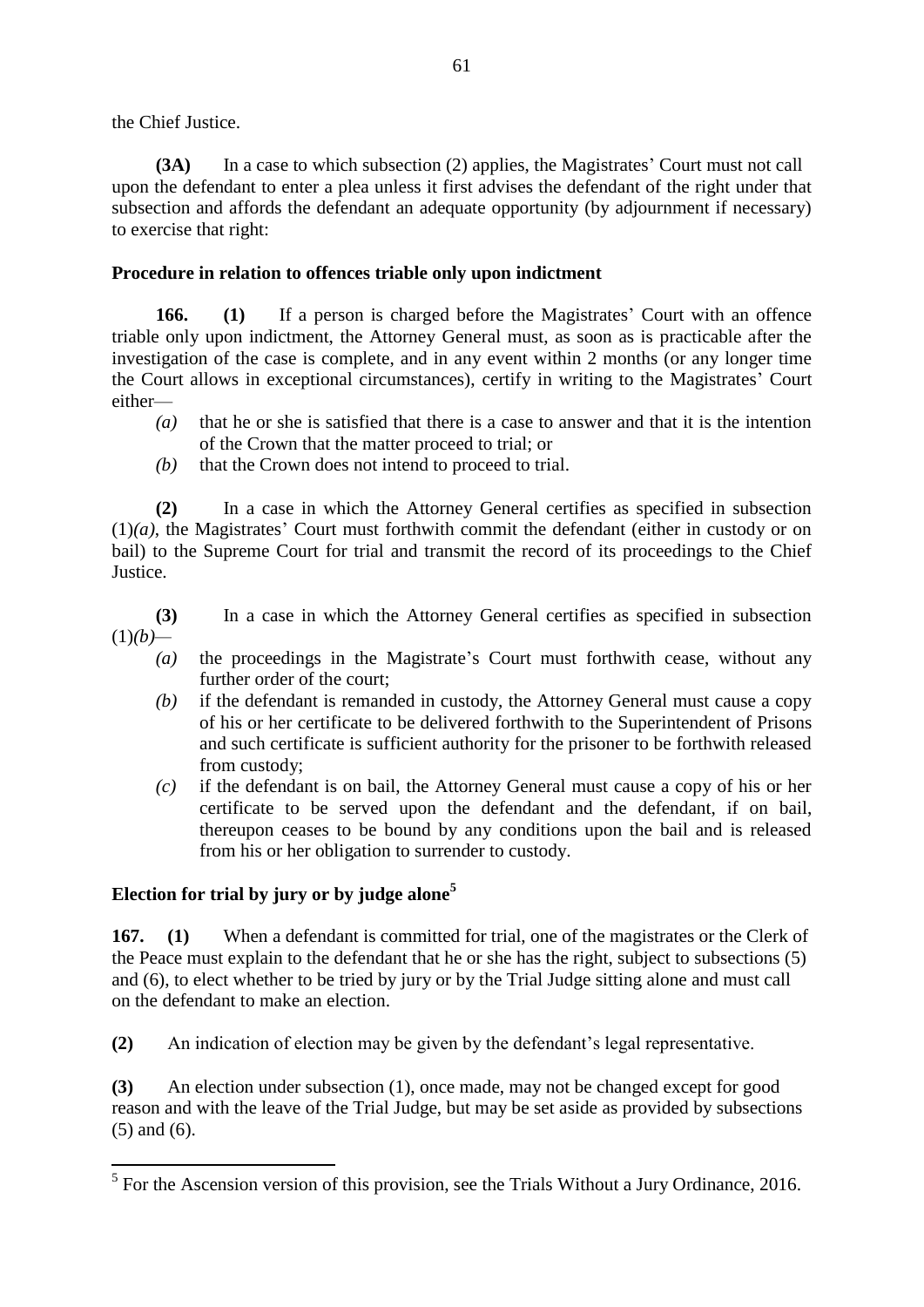- **(4)** Subject to subsections  $(5)$  and  $(6)$  –
- (a) if the defendant refuses to elect or remains silent the trial must be with a jury;
- (b) if there is more than one defendant to an indictment, and one of them elects trial by jury - the trial must be with a jury.

**(5)** The prosecution may apply to the Trial Judge for the trial to be conducted without a jury on the grounds that the nature of the case or the character of the defendant(s) render it improbable that an impartial jury could be selected.

**(6)** Upon such an application, and after hearing representations from each of the defendants, the Trial Judge may in his or her discretion order the trial to be by a judge sitting alone.

### **Remand**

**168.** If for any reasonable cause the court considers it necessary to adjourn committal proceedings, it may do so and remand the defendant either on bail or (subject to section 93B) in custody.

*Preservation of testimony in certain cases*

#### **Taking the depositions of witnesses**

- **169. (1)** Whenever it appears to any magistrate that—
- *(a)* a person who is dangerously ill or hurt and not likely to recover is able and willing to give material evidence relating to any offence triable by the Supreme Court; or
- *(b)* a person who is able to give material evidence relating to any offence triable by the Supreme Court is unwilling to do so in the form of a written statement in accordance with section 112A,

and (in either case) it is in the interests of justice to obtain and preserve the evidence of such person, the magistrate –

- (i) may take in writing the statement on oath or affirmation of the person;
- (ii) must subscribe the writing and certify that it contains accurately the whole of the statement made by the person;
- (iii) must add a statement of his or her reason for taking the same, and of the date and place when and where the same was taken; and
- (iv) must preserve such statement and file it for record.

**(2)** If the statement relates to an offence for which proceedings have been instituted against any person, reasonable notice of the intention to take it must, if practicable, be given to the prosecutor and the defendant, and if the defendant is in custody he or she must be brought by the person in whose charge he or she is, under an order in writing of the magistrate, to the place where the statement is to be taken and be given full opportunity to cross examine the person making the statement.

**(3)** If the statement relates to an offence for which any person is then or subsequently committed for trial, it must be transmitted to the Registrar, and a copy of it be transmitted to the Crown Prosecutor.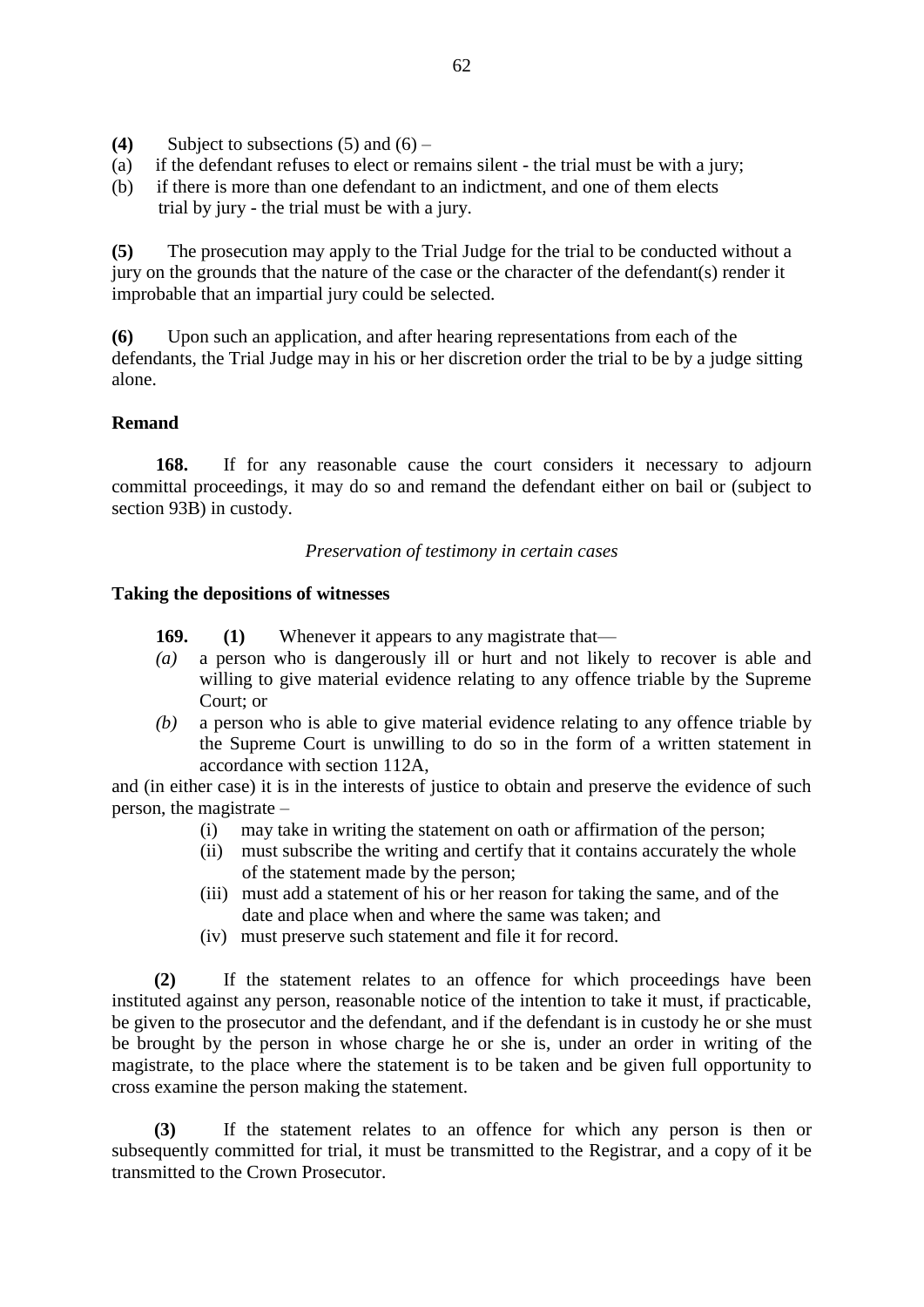**(4)** For the purposes of taking a deposition in the circumstances described in subsection (1)*(b)*, the magistrate may secure the attendance of the witness before him or her by issuing a summons or a warrant of arrest.

### **Use of statement in evidence**

**170.** A statement taken under section 169 may afterwards be used in evidence on the trial of any person accused of an offence to which the statement relates if—

- *(a)* the person who made the statement is dead; or
- *(b)* the court is satisfied that for any sufficient cause his or her attendance cannot be procured,

and if reasonable notice of the intention to take the statement was, if practicable, given to the person (whether the prosecutor or the defendant) against whom it is proposed to be read in evidence, and he or she had or might have had, if he or she had been present, full opportunity of cross examining the person making it.

### *Proceedings after committal for trial*

### **Filing of indictment and evidence**

**171. (1)** Within 21 days (or any longer time the Chief Justice allows) of the order committing a defendant to the Supreme Court for trial, the Attorney General must draw up an indictment in accordance with this Ordinance and cause it to be filed (together with copies of the statements of evidence of the witnesses upon whose evidence the Crown intends to rely) in the registry of the Supreme Court, and a copy of it to be served on the defendant.

**(2)** In any such indictment the Attorney General may charge the defendant with any offence which, in his or her opinion, is disclosed by the statements of evidence which he or she files with it, either in addition to, or in substitution for, the offence upon which the defendant has been committed for trial.

**(3)** In this section and section 172, **"statement of evidence"** includes a statement of a kind which is capable of being admitted in evidence under section 112A, a deposition taken in accordance with section 169, and any exhibit referred to in any such statement or deposition.

**(4)** The defendant may, within 21 days of the service upon the defendant of the indictment and copy statements in accordance with subsection (1), file in the Supreme Court any representations which the defendant wishes the Chief Justice or Trial Judge to consider in relation to the indictment or the admissibility of any of the statements.

### **Submission to Chief Justice**

**172. (1)** Every indictment filed in the registry of the Supreme Court must be submitted by the Registrar, together with the record of the committal proceedings and the statements of evidence filed with the indictment, and any representations filed by the defendant under section 171(4), to the Chief Justice or Trial Judge in chambers, for perusal and consideration.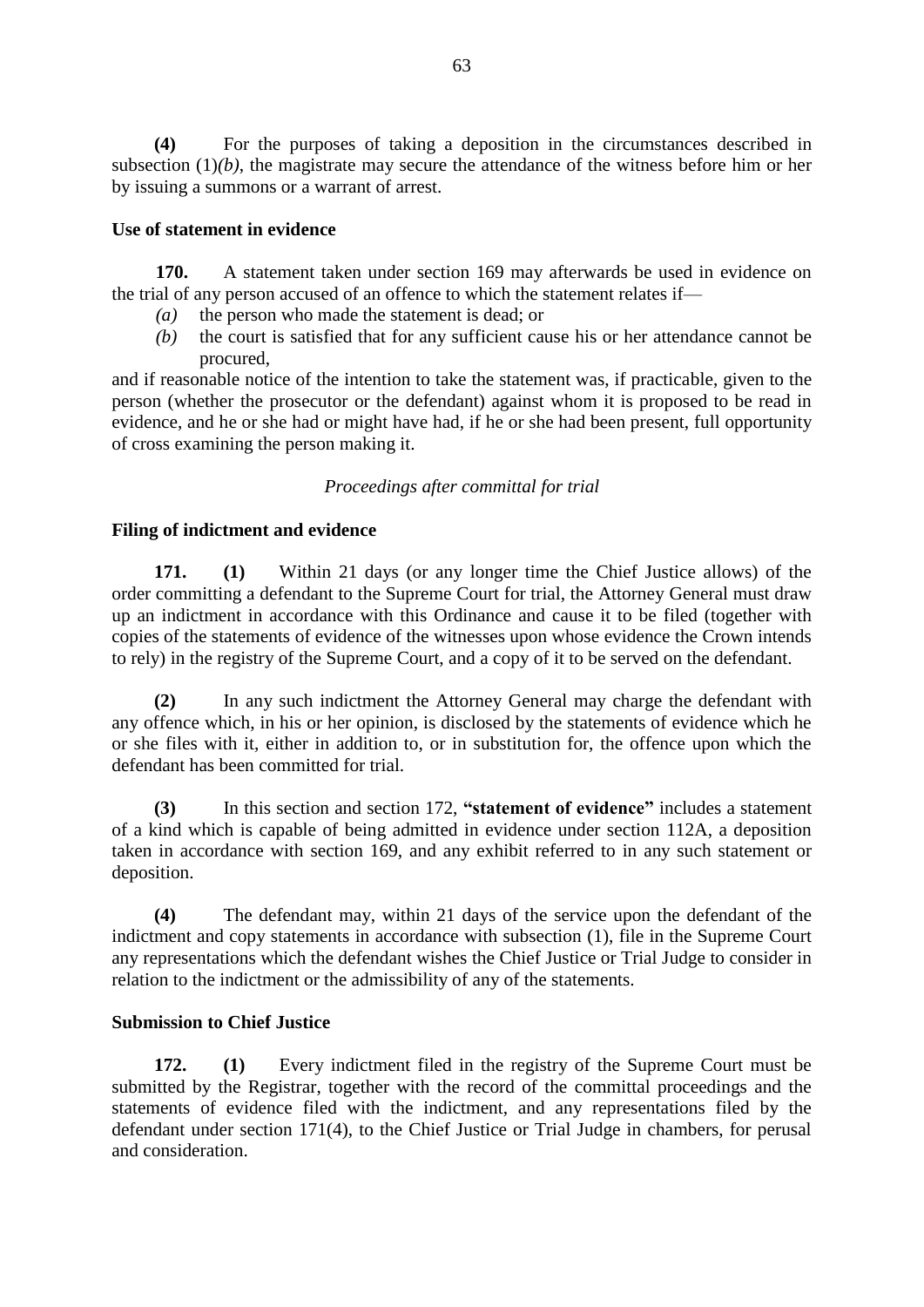**(2)** If, upon consideration of an indictment pursuant to subsection (1), it appears to the Chief Justice or Trial Judge that—

- *(a)* the offence with which the defendant is charged in the indictment is, after any amendment authorised by him or her, an offence disclosed by the evidence of the witnesses whose statements have been filed in accordance with section 171(1) the Chief Justice or Trial Judge must direct that the defendant be brought to trial upon the indictment at the next convenient sessions of the Supreme Court;
- *(b)* the case is one which may suitably be tried by the Magistrates' Court the Chief Justice or Trial Judge she may direct that the case is to be heard and determined by that court in the same manner as if the person had not been committed for trial, and thereupon the Magistrates' Court must proceed in accordance with that direction;
- *(c)* no probable ground or cause is disclosed by the evidence for bringing the accused person to trial upon that indictment, whether amended or not  $=$  the Chief Justice or trial Judge must disallow the indictment, and upon any such disallowance must order the defendant to be discharged.

**(3)** The discharge of a defendant under subsection (2)*(c)* is not a bar to any subsequent charge in respect of the same facts.

### **Notice of trial**

**173.** In every case where, pursuant to section 172, the Chief Justice or Trial Judge directs that a defendant be brought to trial upon an indictment, the Registrar must endorse on or annex to the indictment, and to every copy of it delivered to an officer of the court, a police officer or a prison officer for service, a notice of trial, specifying the particular session of the Supreme Court at which the defendant is to be tried on that indictment, which notice must be in a form the Chief Justice from time to time approves.

### **Copy of indictment and notice of trial to be served**

**174. (1)** The Registrar must deliver or cause to be delivered to the officer of the court, police officer or prison officer serving the indictment a copy of it with the notice of trial endorsed on it or annexed to it, and, if there is more than one defendant committed for trial, as many copies as there are such defendants.

**(2)** The officer of the court, police officer, or prison officer must, as soon as practicable after having received the copy or copies of the indictment and notice or notices of trial, and (in any event) at least 10 days before the day specified in the notice for trial, by himself or herself or his or her deputy or other officer, deliver to the defendant or defendants committed for trial the copy or copies of the indictment and the notice or notices.

**(3)** If a defendant has been admitted to bail and cannot readily be found, the officer of the court or police officer must affix the said copy and notice to the outer or principal door of the dwelling house of the defendant.

**(4)** This section does not prevent any person committed for trial, and in custody at the opening of or during any sessions of the Supreme Court, from being tried at that session, if the person expresses his or her assent to be so tried and no objection is made on the part of the Crown Prosecutor.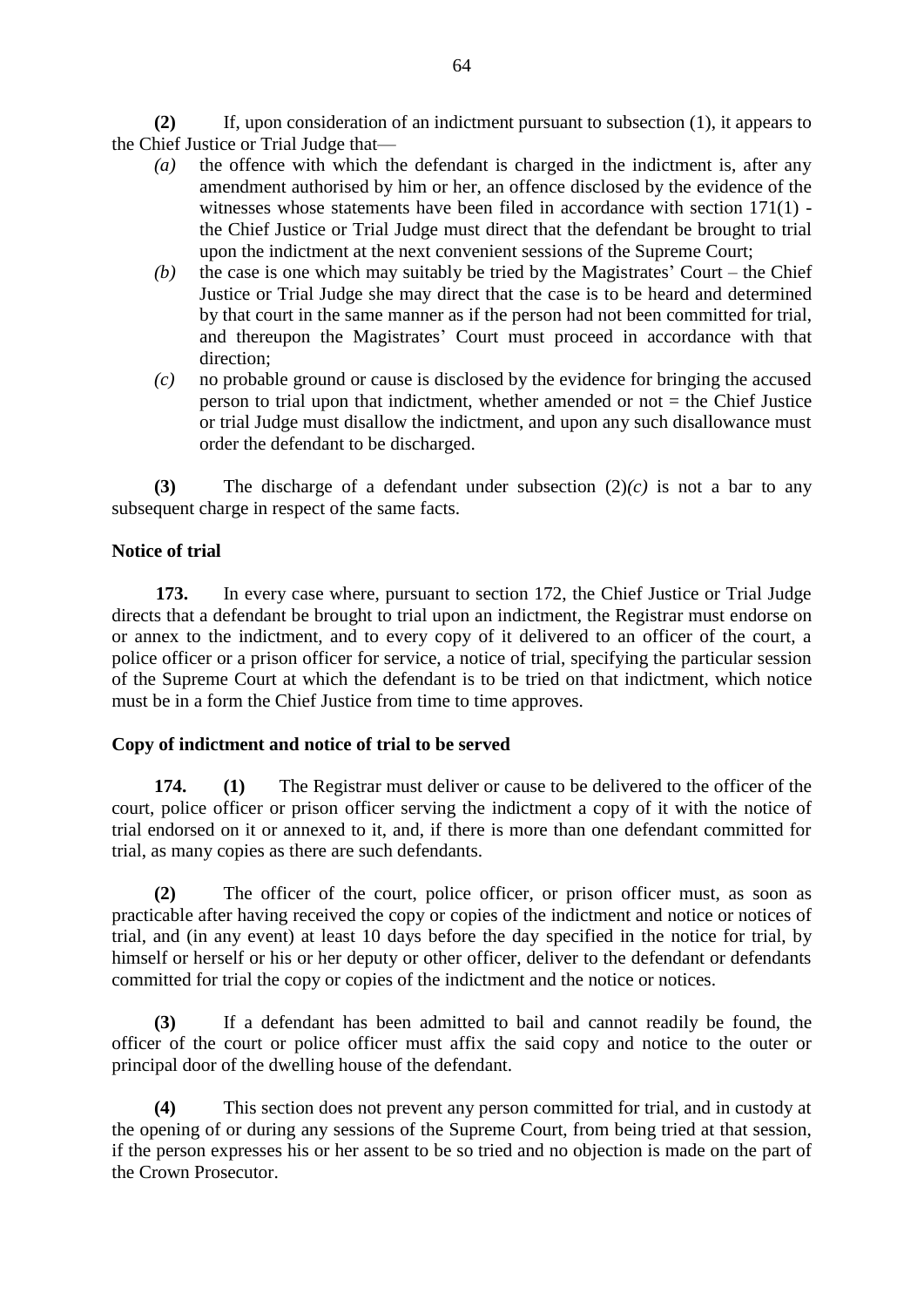### **Return of service**

**175.** The person who serves the copy or copies of the indictment and notice or notices of trial must forthwith make to the court a return of the mode of service.

### **Postponement of trial**

**176. (1)** If the Supreme Court considers that there is sufficient cause for the delay, it may (of its own motion or upon the application of the prosecutor or the defendant) –

- *(a)* postpone the trial of a defendant to the next sessions of the court or to a subsequent sessions; and
- *(b)* extend the bonds of any witnesses who have entered into bonds to appear at the trial, in which case the extended bonds have the same force and effect as fresh bonds to appear and give evidence at any subsequent sessions.

**(2)** The Supreme Court may give such directions for the amendment of the indictment and the service of any notices as the court considers necessary in consequence of any order made under subsection (1).

#### **Indictment to be in name of Attorney General**

**177.**  $Omited^6$ 

**178 to 183.** *Repealed*

# **PART VIII PROCEDURE IN TRIALS BEFORE THE SUPREME COURT**

#### *General*

### **Practice of Supreme Court in its criminal jurisdiction**

**184.** Subject to this Ordinance, the practice of the Supreme Court in its criminal jurisdiction is to be assimilated as nearly as circumstances will admit to the practice of Her Majesty's High Court of Justice in England in its criminal jurisdiction.

### **Mode of trial**

**185. (1)** All trials before the Supreme Court must be by—

- *(a)* the Chief Justice or Trial Judge and a jury of 9 persons; or
- *(b)* the Chief Justice or Trial Judge sitting alone.

**(2)** The Juries Ordinance 1979 applies to trials by jury, and to juries and the members of them.

*Arraignment*

 $\frac{6}{6}$  See section 97(3)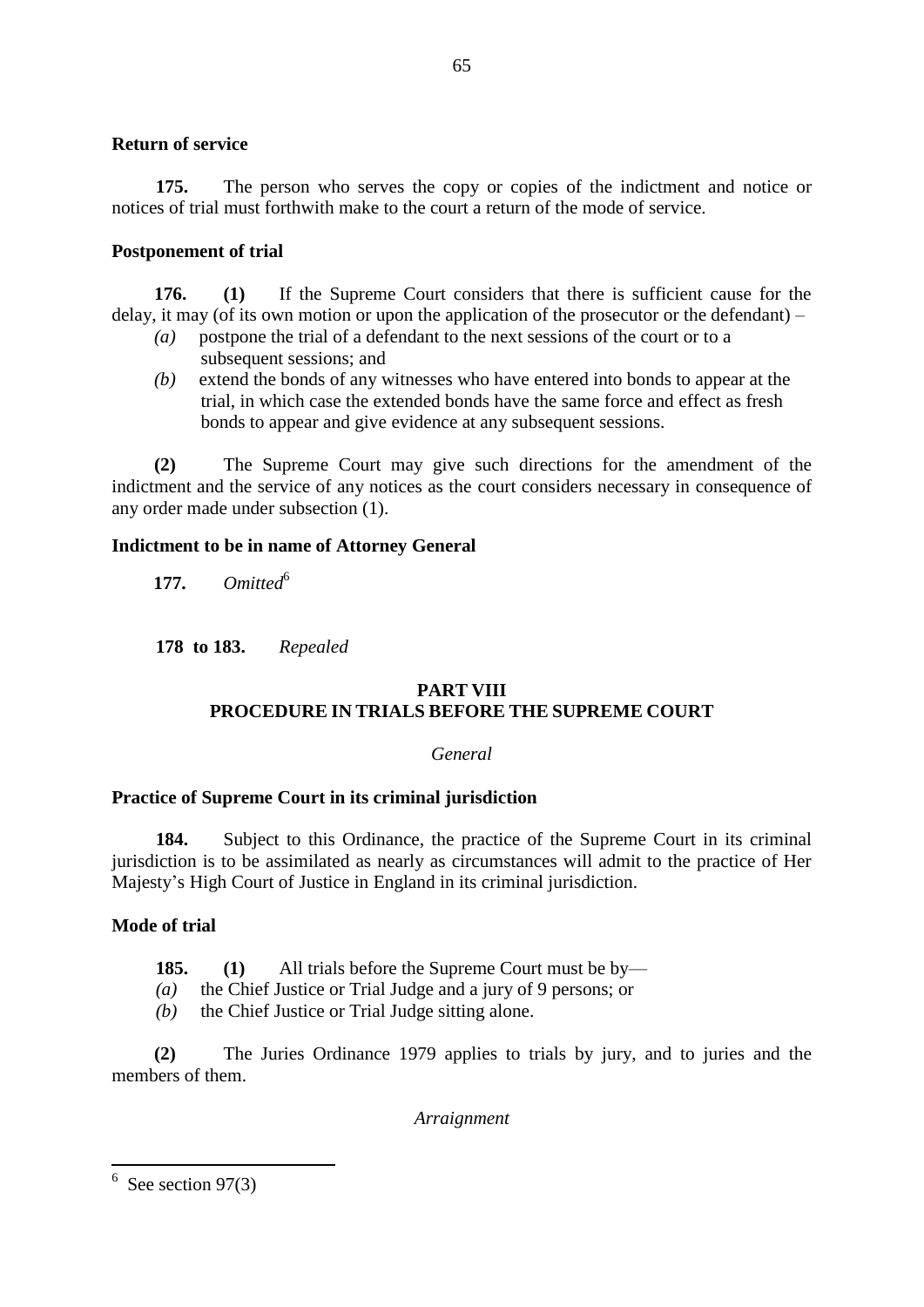### **Pleading to indictment**

**186.** The defendant to be tried before the Supreme Court upon an indictment must be placed at the bar unfettered, unless the court otherwise orders, and the indictment must be read over to the defendant by the Registrar or other officer of the court, and explained if need be by that officer, and the defendant must be required forthwith to plead to the indictment, unless the defendant objects to the want of service of the copy of the indictment and notice of trial in accordance with section 179, and the court finds that the defendant has not been duly served therewith.

# **Orders for amendment of indictment, separate trial, and postponement of trial**

**187. (1)** Every objection to an indictment for any formal defect on the face of it must be taken immediately after the indictment has been read over to the defendant and not later.

**(2)** If, before a trial upon indictment or at any stage of the trial, it appears to the Trial Judge that the indictment is defective, the court Trial Judge must make any order for the amendment of the indictment he or she thinks necessary to meet the circumstances of the case, unless, having regard to the merits of the case, the required amendments cannot be made without injustice. Any such amendment must be made upon such terms as to the court seem just.

**(3)** If an indictment is so amended in accordance with subsection (2), a note of the order for amendment must be endorsed on the indictment and the indictment must be treated for all purposes as having been filed in the amended form.

**(4)** If, before a trial upon indictment or at any stage of the trial, the Trial Judge is of opinion that the defendant may be prejudiced or embarrassed in the conduct of the defence by reason of being charged with more than one offence in the same indictment, or that for any other reason it is desirable to direct that the defendant should be tried separately for any one or more offences charged in an indictment, the Trial Judge may order a separate trial of any count or counts of the indictment.

**(5)** If, before a trial upon indictment or at any stage of the trial, the Trial Judge is of opinion that the postponement of the trial of the defendant is expedient as a consequence of the exercise of any power of the court under this Ordinance, the Trial Judge must make such order as to the postponement of the trial as appears necessary.

**(6)** If the Trial Judge makes an order under this section for a separate trial or for postponement of a trial—

- *(a)* he or she may order that the jury be discharged from giving its verdict on the count or counts the trial of which is postponed, or on the indictment, as the case may be;
- *(b)* the procedure on the separate trial of a count must be the same in all respects as if the count had been found in a separate indictment, and the procedure on the postponed trial must be the same in all respects (provided that the jury has been discharged) as if the trial had not commenced; and
- *(c)* the Trial Judge may make any order as to admitting the defendant to bail, and as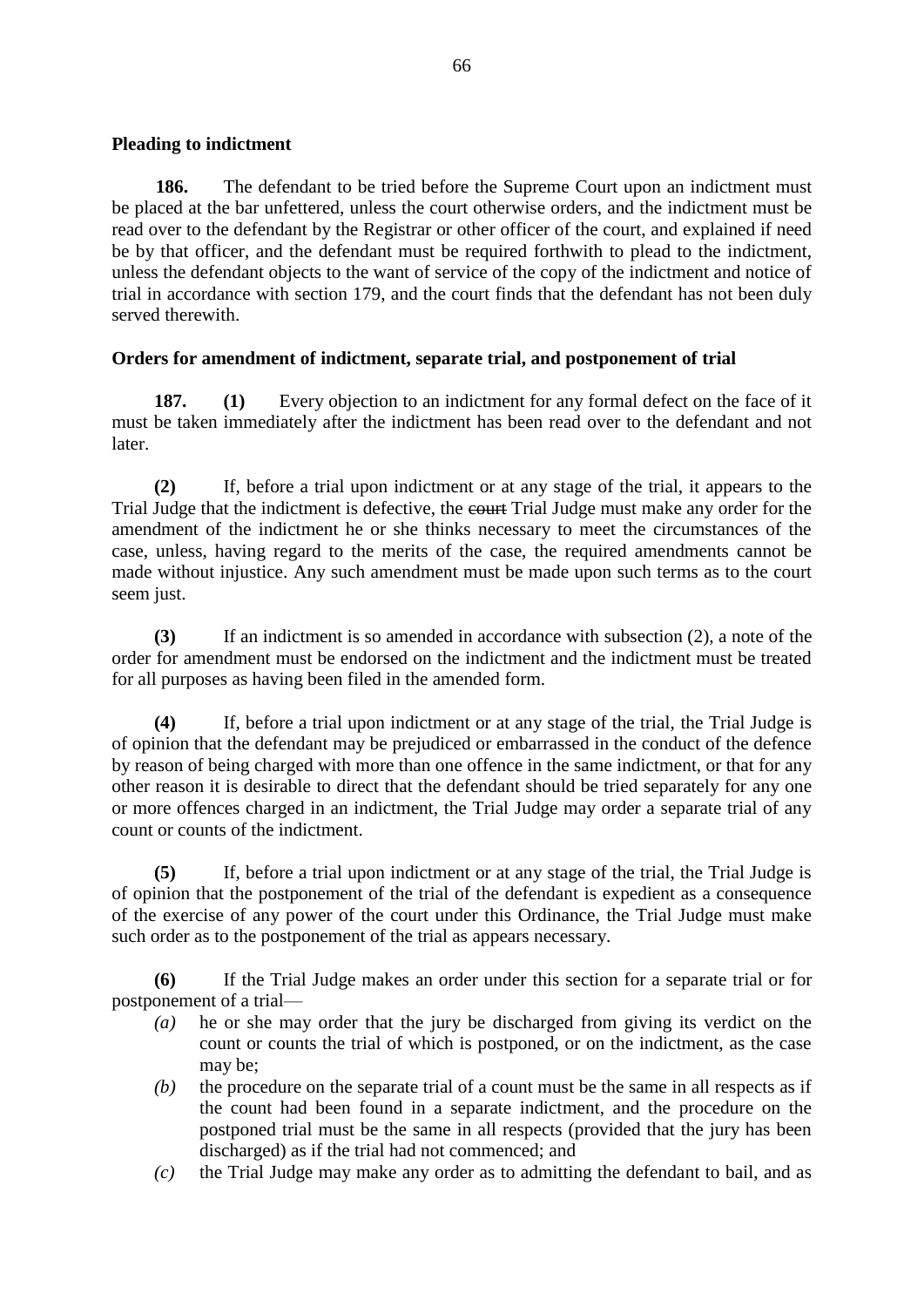to the enlargement of bonds and otherwise as he or she thinks fit.

**(7)** Any power of the Trial Judge under this section is in addition to and does not derogate from any other power of the court for the same or any similar purpose.

# **Quashing of indictment**

**188. (1)** If any indictment does not state, and cannot by any amendment authorised by section 187 be made to state, any offence of which the defendant has had notice, it must be quashed—

- *(a)* on a motion made before the defendant pleads;
- *(b)* on a motion made in arrest of judgment; or
- *(c)* by the court, of its own motion.

**(2)** A written statement of every motion to be made under subsection (1)*(a)* or *(b)* must be delivered to the Registrar or other officer of the court by or on behalf of the defendant and must be entered on the record.

### **Procedure in case of previous convictions**

**189. (1)** If an indictment contains a count charging a defendant with having been previously convicted of any offence, the procedure is—

- *(a)* the part of the indictment stating the previous conviction must not be read out in court, nor must the defendant be asked whether the defendant has been previously convicted as alleged in the indictment, unless and until the defendant has either pleaded guilty to or been convicted of the subsequent offence;
- *(b)* if the defendant pleads guilty to or is convicted of the subsequent offence, the defendant must then be asked whether the defendant has previously been convicted as alleged in the indictment;
- *(c)* if the defendant answers that the defendant has been so previously convicted, the Trial Judge may proceed to pass sentence on the defendant accordingly; but if the defendant denies that the defendant has previously been so convicted, or, refuses to or does not answer such question, the Trial Judge must then hear evidence concerning such previous conviction.

**(2)** If upon the trial of any person for any subsequent offence as mentioned in subsection (1) the person gives evidence of the person's own good character, the prosecutor, in answer thereto, may adduce evidence of the conviction of the person for the previous offence or offences before a finding of guilty is entered, and the court must inquire concerning such previous conviction or convictions at the same time as it inquires concerning such subsequent offence.

# **Plea of not guilty**

**190.** A defendant who, upon being arraigned upon an indictment, pleads generally to it a plea of not guilty is deemed, without further form, to have put the defendant upon trial.

# **Plea of** *autrefois acquit* **and** *autrefois convict*

**191. (1)** A defendant against whom an indictment is filed may plead that the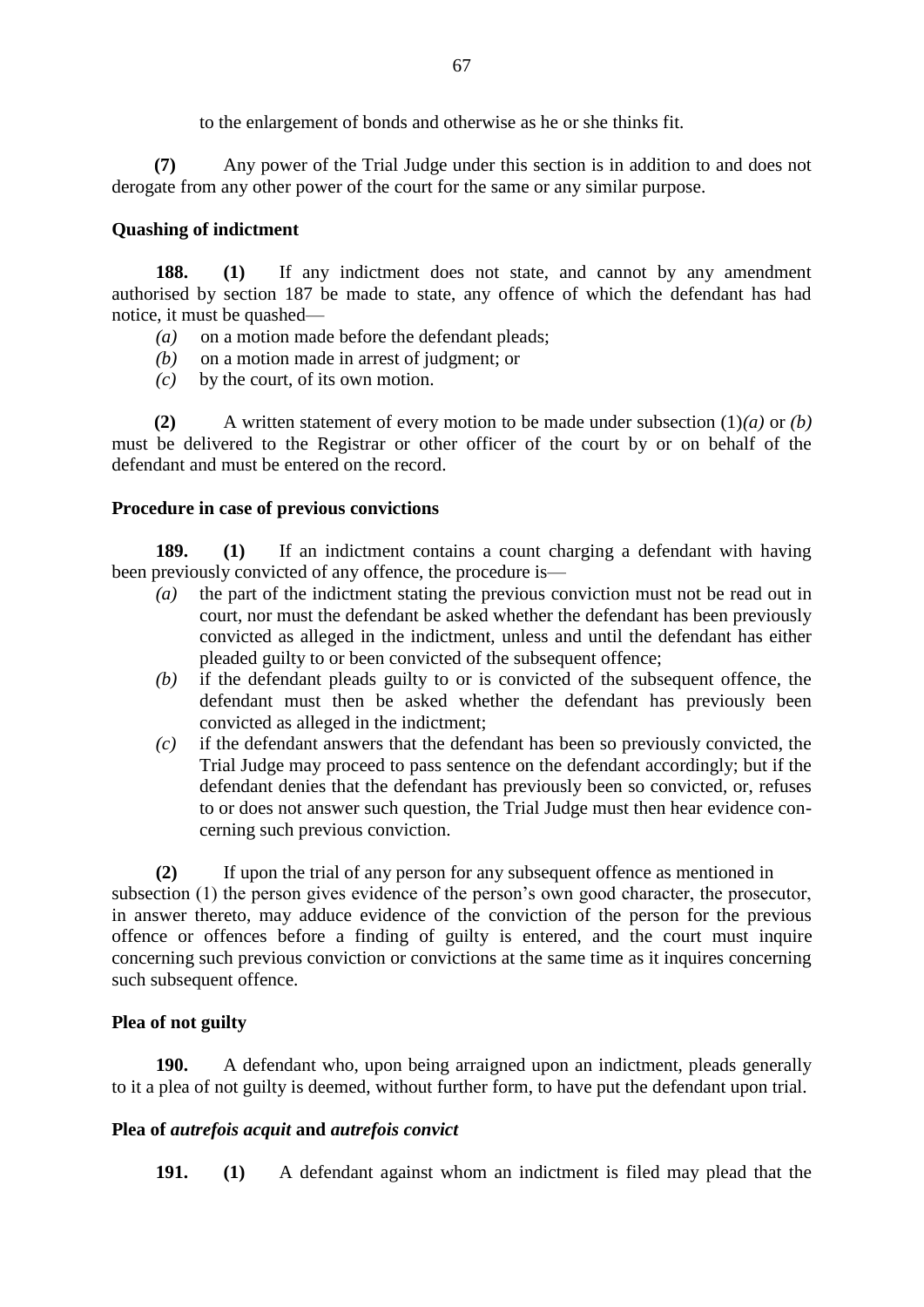defendant has—

- *(a)* previously been convicted or acquitted, as the case may be, of the same offence; or
- *(b)* obtained a pardon for the offence,

and if either of such pleas is pleaded in any case and denied to be true in fact, the Trial Judge must try whether the plea is true in fact or not.

**(2)** If the Trial Judge finds that the facts alleged by the defendant do not establish the plea, or if he or she finds that it is false in fact, the defendant must be required to plead to the indictment.

# **Refusal to plead**

**192.** If a defendant while being arraigned upon any indictment stands mute of malice, or either will not, or by reason of infirmity is unable to, answer directly to the indictment, the Trial Judge –

- *(a)* if he or she thinks fit, must enter a plea of not guilty on behalf of the defendant, and the plea so entered has the same force and effect as if the defendant had actually pleaded the same; or
- *(b)* if he or she has reason to believe that the defendant is of unsound mind mentally disordered or cannot be made to understand the nature of the proceedings, may find that—
	- (i) the defendant is mentally disordered, in accordance with section 117; or
	- (ii) the defendant cannot be made to understand the nature of the proceedings, in accordance with section 122, as if the defendant had been committed for trial and an indictment filed under section 122(1)*(b)*.

# **Plea of guilty**

 **193.** If a defendant pleads guilty, the plea must be recorded and the defendant may be convicted on it.

# **Plea of guilty to offence other than charged**

 **194.** If a defendant is arraigned on an indictment for an offence, and can lawfully be convicted on that indictment of some other offence not charged in it, the defendant may plead not guilty to the offence charged in the indictment, but guilty of that other offence; but the Trial Judge is not bound to accept any such plea of guilty.

### **195.** *Repealed.*

# **Power to postpone or adjourn proceedings**

**196. (1)** If, from the absence of witnesses or any other reasonable cause to be recorded in the proceedings, the Trial Judge considers it necessary or desirable to postpone the commencement of or to adjourn any trial, he or she may from time to time postpone or adjourn the proceedings for such time as he or she considers reasonable and may by warrant remand the defendant in prison or some other place of security.

**(2)** During a remand the Trial Judge may at any time order the defendant to be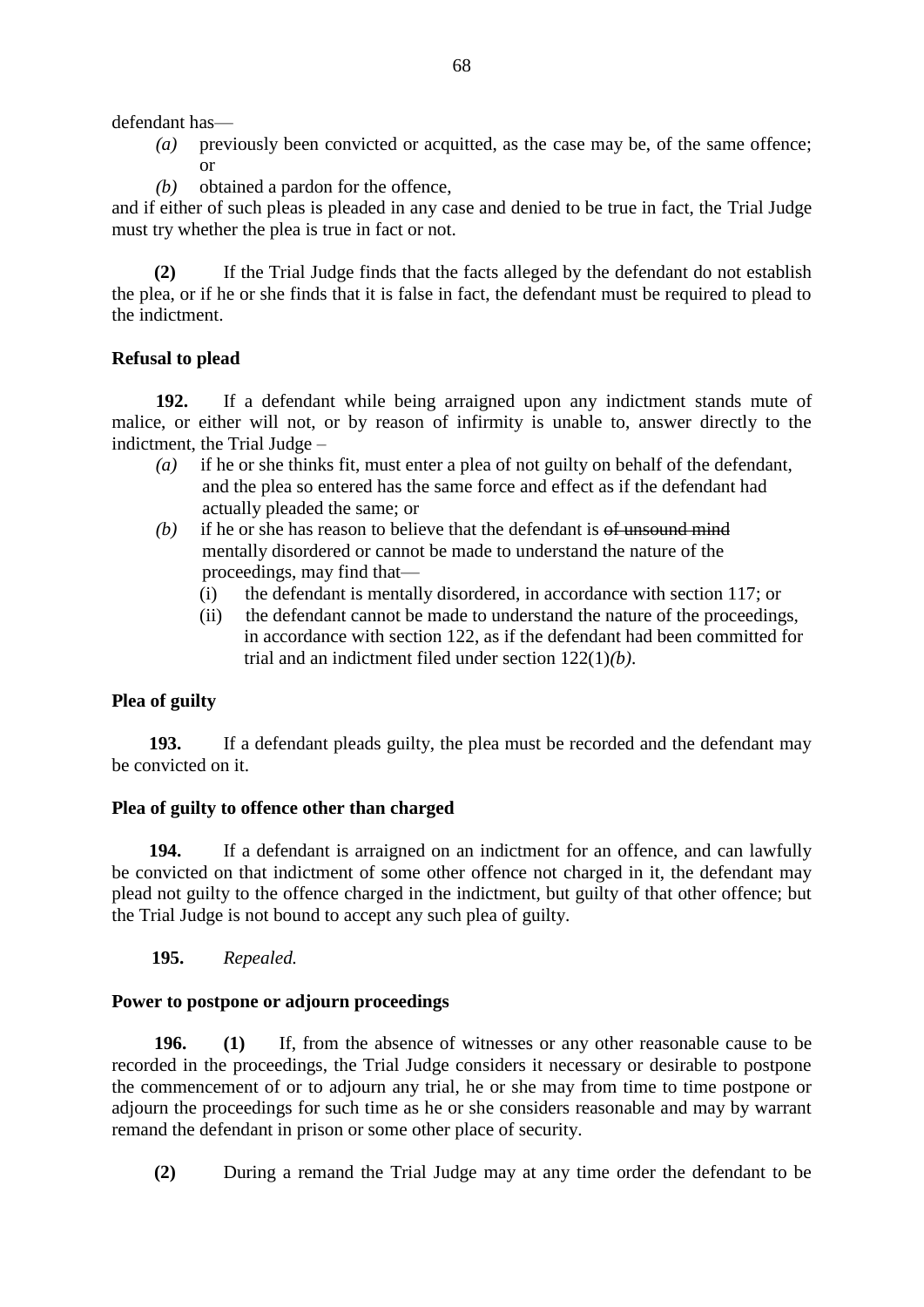brought before him or her.

**(3)** The Trial Judge may on a remand admit a defendant to bail, or allow the defendant to be at liberty.

# *Empanelling and instruction of jury*

### **Selection of jury**

**197. (1)** If, subject to section 167(5) and (6), the defendant has elected to be tried by jury, or has refused to elect, or has remained silent when called upon to elect, and pleads not guilty, or a plea of not guilty is entered on the defendant's behalf in accordance with section 192, jurors must be chosen and the trial must begin.

**(2)** Every jury in a criminal trial must be chosen in accordance with the procedure prescribed by the Juries Ordinance, 1979.

### **Peremptory challenge and challenges for cause**

**198. (1)** The prosecutor and every defendant is entitled to challenge, without assigning any reason for such challenge, not more than 5 persons whose names are drawn from the jurors' box.

**(2)** In addition to the peremptory challenges for which provision is made by subsection (1), the prosecutor and every defendant is entitled to any number of challenges for cause on any of the following grounds, and no other, namely that—

- *(a)* the name of the person called as a juror does not appear in the list prepared under the Juries Ordinance, 1979 and in that Ordinance called a "panel": but no misnomer or misdescription in the panel is a ground of challenge if it appears to the Trial Judge that the description given in that panel sufficiently identifies the person called as a juror;
- *(b)* the person called as a juror might not be impartial between the Crown and the defendant; or
- *(c)* the person called as a juror is disqualified or is not qualified for jury service under the provisions of any law in force.

**(3)** Every challenge must be made before the person called as a juror takes his or her seat in the place provided for the jury.

**(4)** If a challenge for cause is made, the prosecutor or the defendant, as the case may be, making the challenge must inform the Trial Judge of the grounds of the challenge, and the Trial Judge must inquire into and determine the issue and for such purpose may inspect the panel, and hear any evidence he or she thinks fit to receive.

**(5)** If upon an inquiry under subsection (4) the Trial Judge finds that the grounds upon which the challenge is made have been established, the person who has been called as a juror must not be sworn, but if the Trial Judge finds that the grounds have not been established, the person must be sworn.

**(6)** Every defendant must be informed of the rights of a defendant under this sec-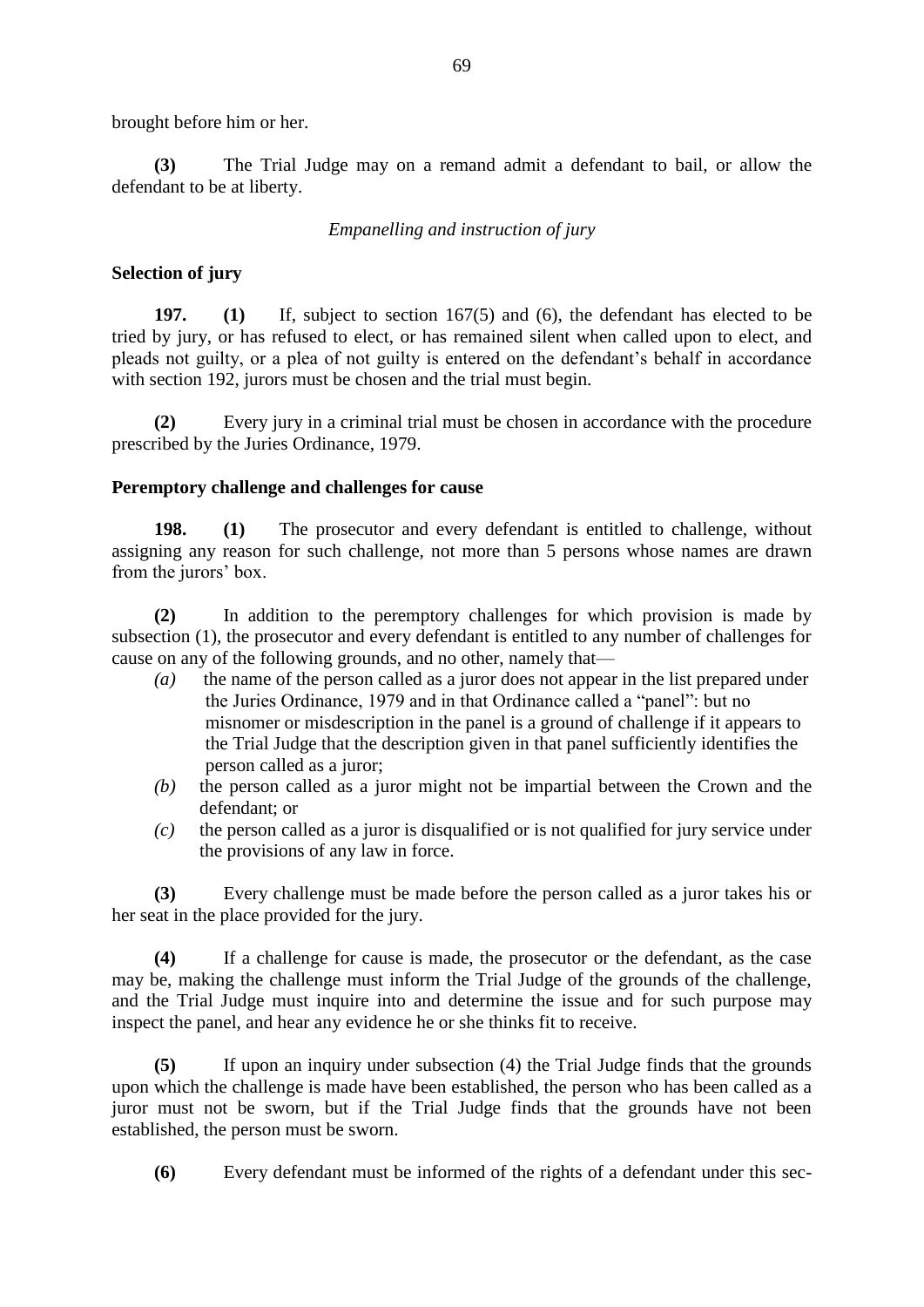tion before the choice of jurors is commenced.

**(7)** The provisions of this section are in addition to and do not derogate from the provisions of the Juries Ordinance, 1979.

# **Jury to be sworn, etc.**

**199. (1)** When the jury has been chosen the members of it must select one of their number to be the foreman.

**(2)** When the foreman of the jury has been selected, each member of the jury, including the foreman, must take an oath in the following form—

"I swear by Almighty God that I will faithfully try the defendant and give a true verdict according to the evidence."

**(3)** When the jury has been sworn pursuant to subsection (2), the Trial Judge, or an officer of the court under his or her supervision, must—

- *(a)* explain to the jury the substance of the indictment in respect of which the defendant is charged;
- *(b)* inform the jury that the defendant has pleaded not guilty to the charge; and

*(c)* explain to the jury the nature of the duties imposed on each member of it,

and thereupon the defendant is deemed to be in the charge of the jury.

# **Adjourned trial**

**200. (1)** If for any reason a trial is adjourned, the jurors must be required to attend at the adjourned sitting, and at any adjourned sitting of the court until the conclusion of the trial.

**(2)** Notwithstanding subsection (1), if for any reason a trial is adjourned and the Trial Judge is of the opinion that it is in the interests of justice to do so, he or she may, on the application of the defendant or of his or her own motion, discharge the jury and postpone the trial.

### *Case for the prosecution*

# **Opening of case for prosecution**

### **201.** When—

*(a)* in a case to be tried by jury - the jury has been sworn; or

*(b)* in any other case - a plea of not guilty has been recorded,

the prosecutor must open the case against the defendant, and must call witnesses and adduce evidence in support of the charge.

# **Additional witnesses for prosecution**

**202. (1)** A person who did not give evidence at the committal proceedings may not be called as a witness by the prosecutor at any trial unless the defendant has received reasonable notice in writing of the intention to call such witness.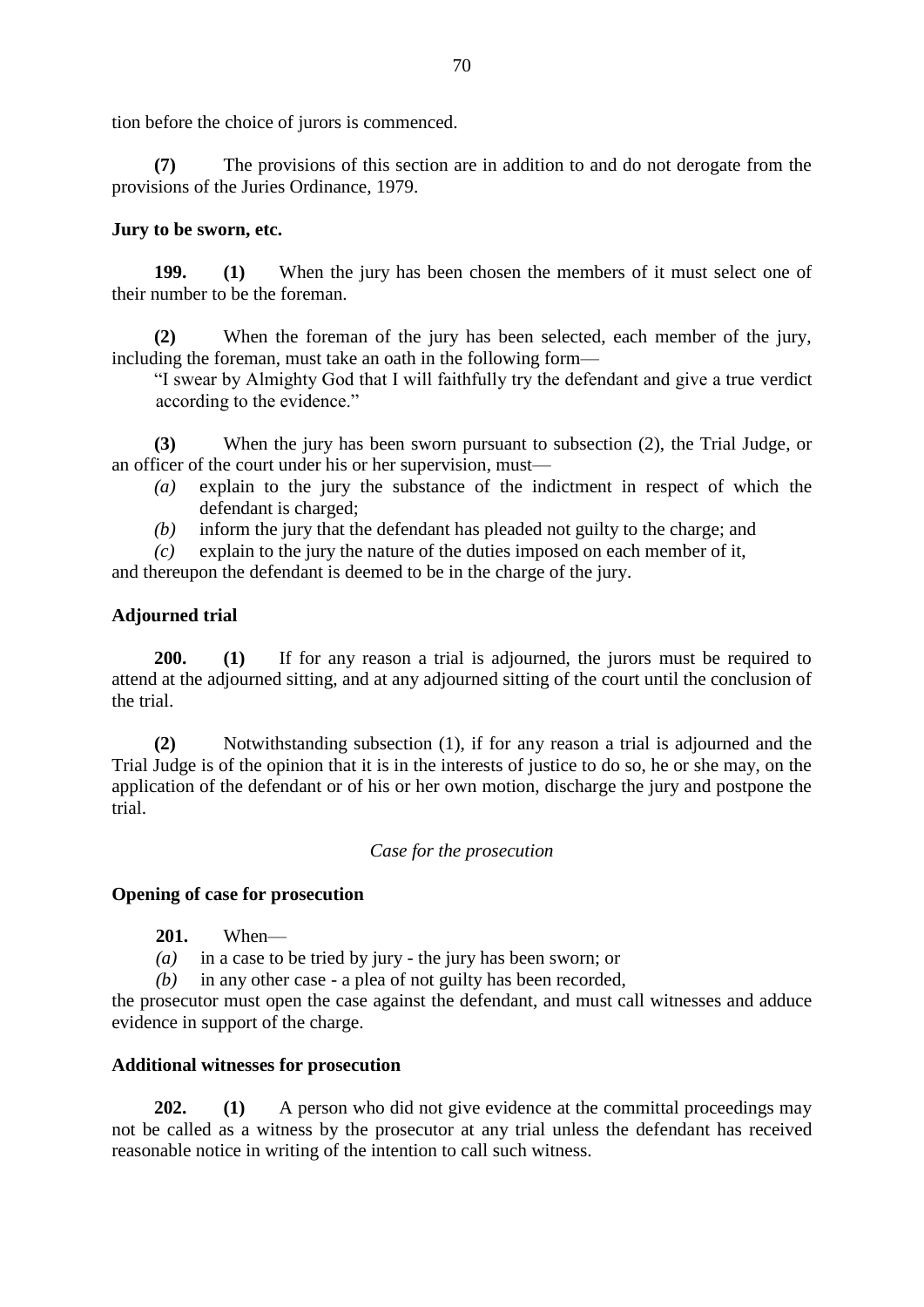**(2)** The notice must state the name and address of the witness and the substance of the evidence which he or she intends to give. The Trial Judge must determine what notice is reasonable, regard being had to the time when and the circumstances in which the prosecutor becomes acquainted with the nature of the witness's evidence and decides to call him or her as a witness. No such notice need be given if the prosecutor first becomes aware of the evidence which the witness could give on the day on which the witness is called.

**(3)** Notwithstanding subsection (1), if it is proposed to tender in evidence the evidence of a witness under section 204, evidence may be given of any of the matters set forth in subsection (2)*(a)* of that section without the notice required by this section.

**(4)** If the court is of the opinion that the defendant is taken by surprise in a manner likely to be prejudicial to the defendant's defence by the production of a witness who did not give evidence at the committal proceedings and of the intention to call whom no or insufficient notice has been given, the Trial Judge may, on the application of the defendant or of his or her own motion, adjourn the trial.

### **Cross examination of witnesses for the prosecution**

**203.** The witnesses called for the prosecution must be subject to cross examination by the defendant or any advocate for the defendant, and to re-examination by the prosecutor.

### **Evidence in committal proceedings may be read as evidence in certain cases**

**204. (1)** When any person has been committed for trial for any offence, the evidence in committal proceedings of any person taken before the Magistrates' Court may, if the conditions specified in subsection (2) are satisfied, without further proof be read as evidence on the trial of that person, whether for that offence or for any other offence arising out of the same transaction, or set of circumstances, as that offence.

- **(2)** The conditions referred to in subsection (1) are:
- *(a)* the evidence must be the evidence of a witness of whom it is proved at the trial that  $-$ 
	- (i) the witness cannot be found;
	- (ii) his or her attendance cannot be procured without an amount of delay, expense or inconvenience which, in the circumstances of the case, would be unreasonable;
	- (iii) he or she is dead;
	- (iv) he or she is mentally disordered;
	- (v) he or she is so ill as not to be able to travel; or
	- (vi) he or she is kept out of the way by the procurement of the defendant person or on the defendant's behalf; and
- *(b)* it is proved at the trial, by a certificate purporting to be signed by the magistrate presiding over the court before which the evidence in committal proceedings was taken or by an officer of that court or by the oath of a credible witness, that the evidence was taken in the presence of the defendant and that the defendant or any advocate for the defendant had full opportunity of cross-examining the witness; and
- *(c)* the record of the evidence must purport to be signed by one of the examining magistrates.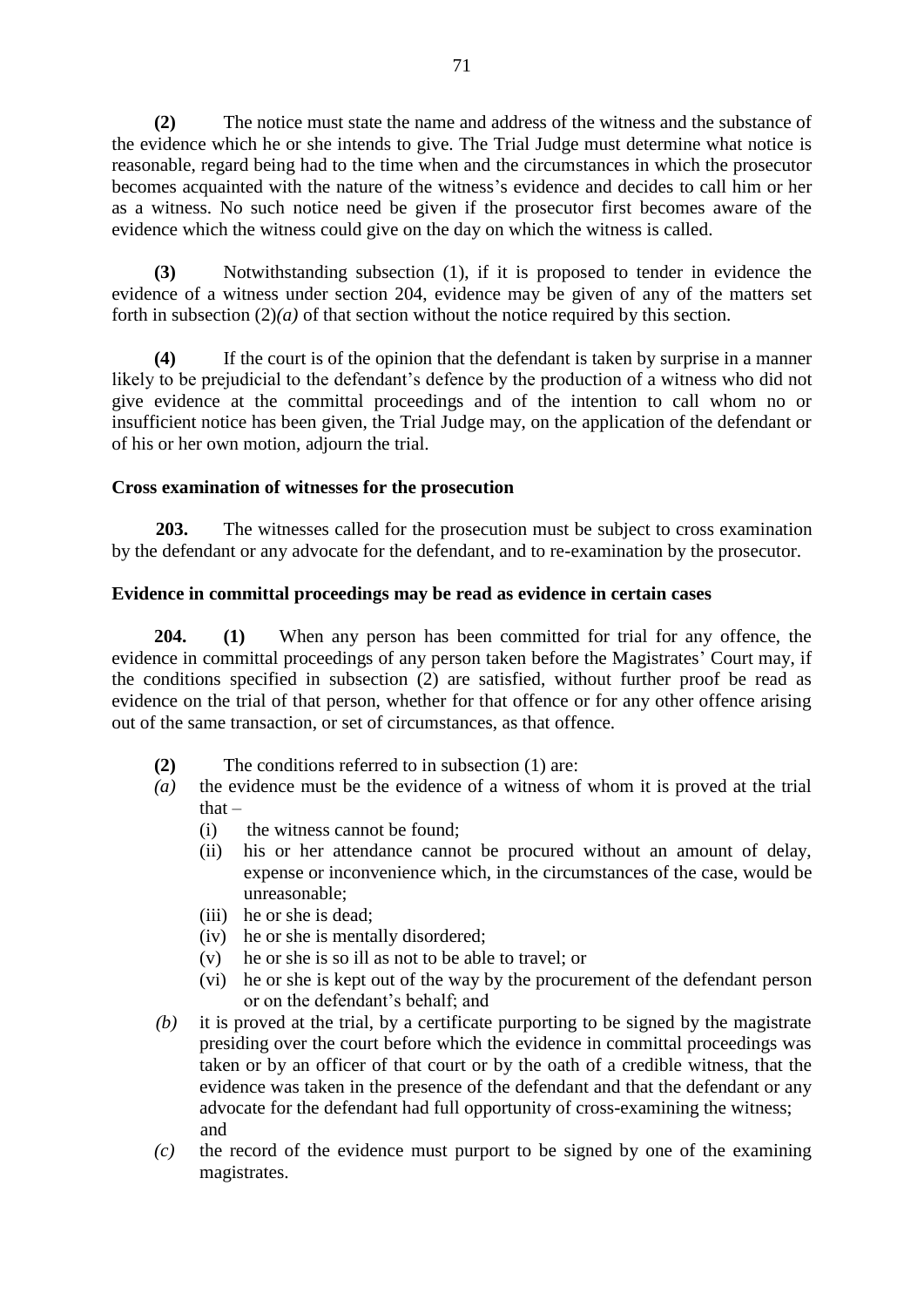**(2A) I**f the defendant, or any advocate for the defendant, had no opportunity of cross-examining the witness, the condition in subsection (2)(b) is deemed to be satisfied if the Trial Judge is of the opinion that the defendant is not prejudiced by the lack of such opportunity.

**(3)** This section has no effect in any case in which it is proved that the evidence aforesaid, or, where the proof required by subsection (2)*(b)* is given by means of a certificate, the certificate was not in fact signed by the magistrate by whom it purports to have been signed.

**(4)** In a case where committal proceedings were held under section 167A, subsection (2) applies apply with the substitution of the following paragraph *(b)*—

> *"(b)*the witness whose evidence it is proposed to read was made the subject of a conditional witness order in accordance with section 170;".

### **Evidence of medical witness**

**205. (1)** The evidence in committal proceedings of a medical officer or other medical witness, taken and attested by a magistrate in the presence of the defendant person, may be read as evidence, although the deponent is not called as a witness.

**(2)** The Trial Judge may, if he or she thinks fit, on the application of the prosecutor or the defendant, or of his or her own motion, summon any such medical officer or medical witness for the purpose of examination or cross examination as a witness.

#### **Statement or evidence of defendant**

**206.** Any statement or evidence of the defendant may, whether signed by the defendant or not, be given in evidence without further proof of it, unless it is proved that the magistrate purporting to certify the statement did not in fact certify it.

#### **Close of case for prosecution**

**207. (1)** When the evidence of the witnesses for the prosecution has been concluded, and any statement or evidence of the defendant before the committing court has been given in evidence, the Trial Judge, if he or she considers that there is not sufficient evidence that the defendant or any one of several defendants committed the offence, after hearing the defendant and the prosecutor –

- *(a)* in a trial by jury must withdraw the case from the jury and acquit the defendant;
- *(b)* in a trial without a jury may at any time acquit the defendant.

 **(2)** When the evidence of the witnesses for the prosecution has been concluded, and any statement or evidence of the defendant before the committing court has been given in evidence, the Trial Judge, if he or she considers that there is sufficient evidence that the defendant or any one or more of several defendants might have committed the offence, must inform each defendant of the right of the defendant—

- *(a)* to give evidence on the defendant's behalf; and
- *(b)* to call witnesses in the defendant's defence.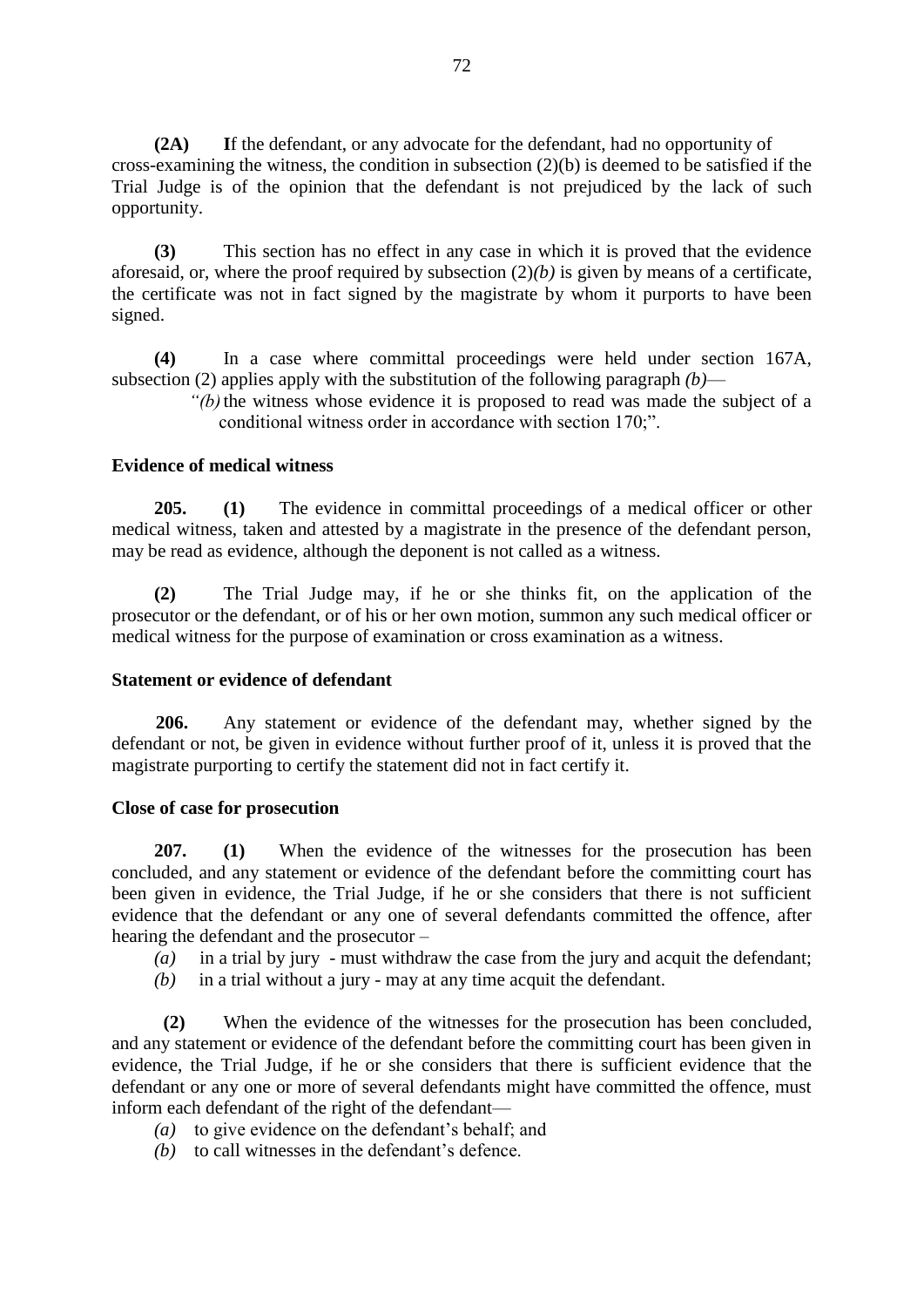- **(3)** The Trial Judge must then –
- *(a)* ask the defendant or any advocate for the defendant, whether the defendant intends to exercise any of the rights conferred upon the defendant under paragraph *(a)* or *(b)* in subsection (2) and must record the answer; and
- *(b)* call on the defendant to enter on the defendant's defence, unless the defendant does not wish to exercise any of such rights, in which event the prosecutor may sum up the case for the prosecution.

### *Case for the defence*

## **Defence**

**208.** In any case where there is more than one defendant the court may either hear each defendant and any witnesses for the defendant in turn, or may, if it appears to the Trial Judge more convenient, hear all the defendants and then hear all their witnesses.

### **Additional witnesses for the defence**

**209.** The defendant must be allowed to examine any witness not previously bound over to give evidence at the trial, if such witness is in attendance, but the defendant is not entitled as of right to have any witness summoned other than a witness whom the defendant named to the court that committed the defendant for trial as a witness whom the defendant desired to be summoned.

### **Evidence in reply**

**210.** If the defendant adduces evidence in the defendant's defence introducing new matter which the prosecution could not by the exercise of reasonable diligence have foreseen, the Trial Judge may allow the prosecutor to adduce evidence in reply to contradict that new matter.

### *Verdict*

### **Summing up to the jury**

**211.** In a case being tried by a jury, when the case on both sides is closed the-Trial Judge—

- *(a)* must direct the jury on the law which is applicable to the case; and
- *(b)* may sum up and comment on the evidence which has been given for the prosecution and for the defence, if any,

and must then direct the jury to consider its verdict.

### **Retirement of jury**

**212. (1)** If the jury retires to consider its verdict, the jurors must remain together under the charge of an officer of the court in a private place, and must not be allowed to separate, except on terms imposed by the Trial Judge, until the jury has considered and returned a verdict or is discharged for failure to agree upon a verdict.

**(2)** No person other than the officer of the court who has charge of the jurors may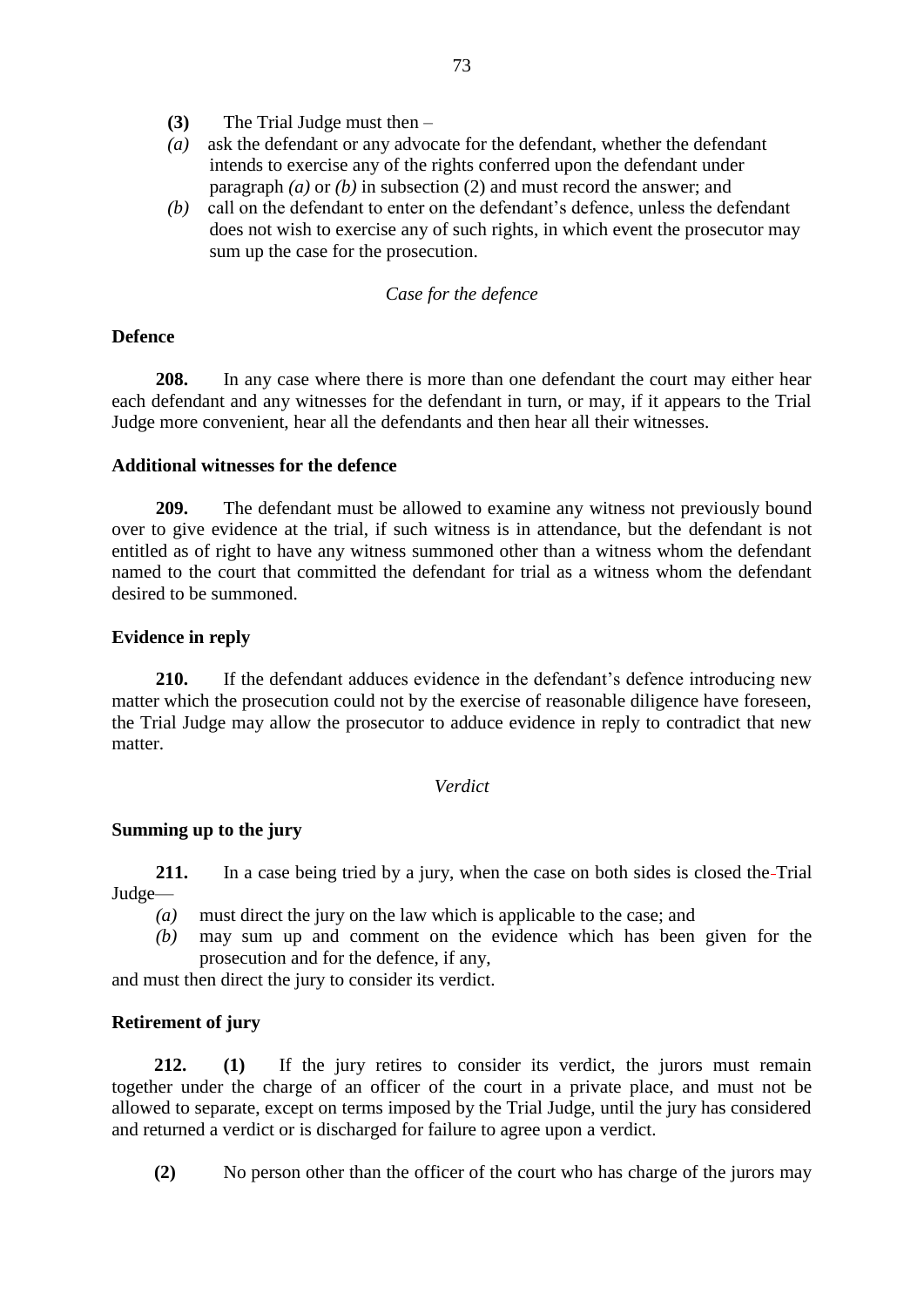be permitted to speak or communicate in any way with any juror without the leave of the Trial Judge.

**(3)** The breach of any of the foregoing provisions of this section does not affect the validity of the proceedings: but if it is discovered before the verdict of the jury is returned, the Trial Judge, if of the opinion that the breach has occasioned a substantial miscarriage of justice, may—

- *(a)* discharge the jury and direct a new jury to be chosen and sworn; or
- *(b)* postpone the trial of the defendant for a period and on terms the Trial Judge thinks fit.

**(4)** The jury may during any period of retirement for the purpose of considering its verdict communicate with the Trial Judge in order to obtain—

- *(a)* a direction on a point of law relevant to any issue between the prosecution and the defence; or
- *(b)* information as to any matter given in evidence for the prosecution or the defence.

**(4A)** Any communication authorised by subsection (4) must be made in open court and in the presence of the defendant any advocate for the defendant.

**(5)** If it appears to the court that the jury have had a period of time for deliberation that the Trial Judge thinks reasonable having regard to the nature and complexity of the case, and the jury is unable to agree upon a unanimous verdict, section 15 of the Juries Ordinance, 1979 applies as to a majority verdict.

## **Verdict of jury**

**213. (1)** The verdict of the jury must be returned in open court and in the presence of the defendant by the foreman of the jury.

- **(2)** The verdict of the jury may be—
- *(a)* a general verdict that the defendant is guilty or not guilty;
- *(b)* a special verdict under section 121;
- *(c)* a special verdict in which the jury finds the facts which have been established by the evidence; or
- *(d)* a finding under section 122 that the defendant did or did not do the act or make the omission charged,

and if the jury returns a special verdict under paragraph *(c)* the Trial Judge must determine the question whether the defendant is guilty of the offence with which he or she is charged.

**(3)** If an indictment contains more counts than one the jury must, unless the Trial Judge otherwise directs, return a separate verdict on each count in the indictment.

# **Reconsideration of verdict**

**214. (1)** Notwithstanding the foregoing provisions, the Trial Judge may, for reasons to be recorded by him or her, direct a jury which has returned a general verdict to reconsider the verdict in any case where—

- *(a)* such verdict is not in accordance with the law;
- *(b)* such verdict is not unequivocal as to the guilt or otherwise of the defendant;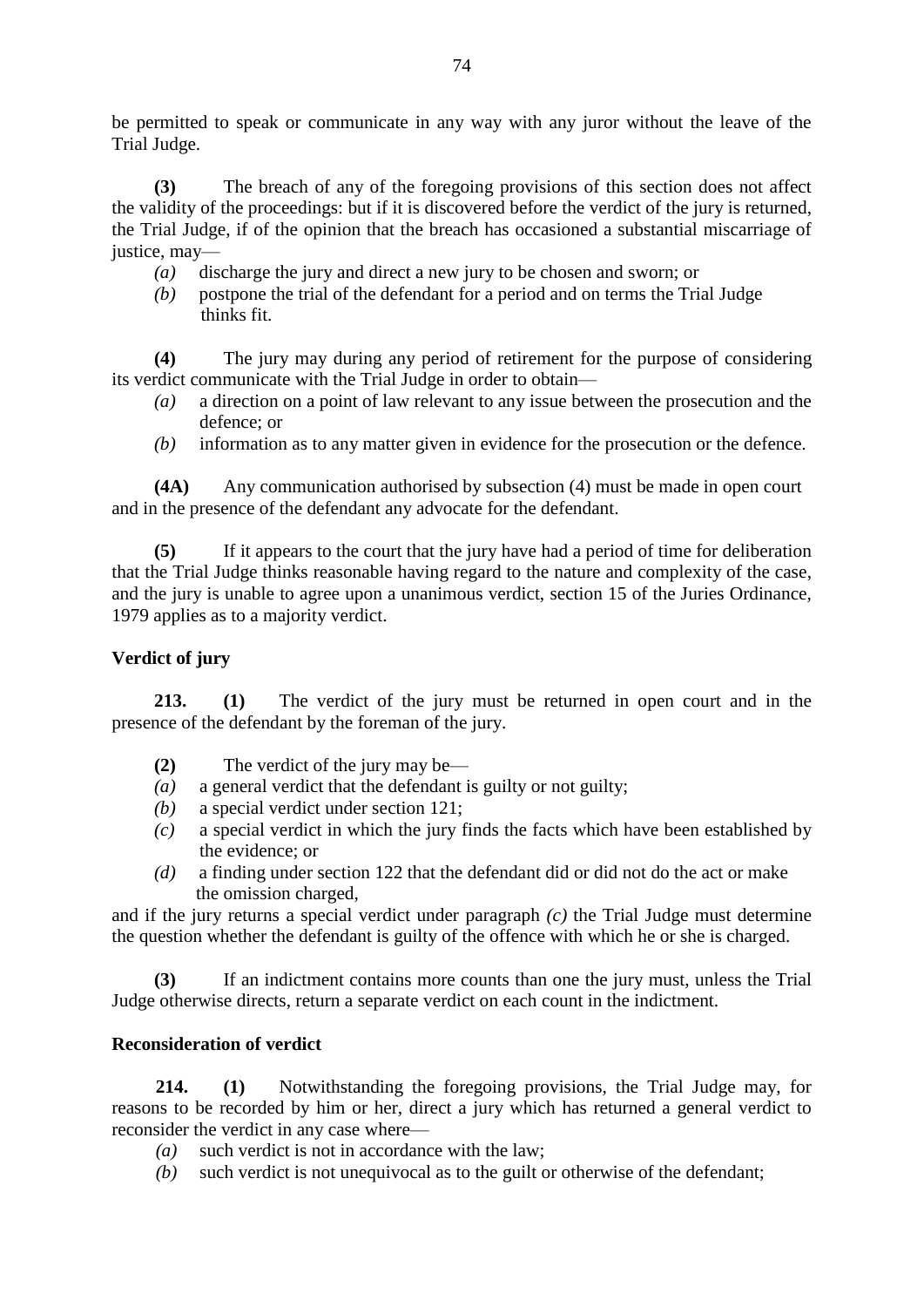*(c)* the verdicts are in the opinion of the Trial Judge inconsistent, and if upon any such reconsideration the jury returns a different verdict from that first returned, that different verdict is the verdict of the jury.

**(2)** This section does not entitle the Trial Judge to require a jury to reconsider its verdict more than once on any one count of an indictment.

#### **Recording verdict**

**215.** When the verdict of the jury is returned it must be recorded and the defendant be convicted or acquitted, as the case may be, in accordance with the verdict.

#### *Judgment*

#### **Judgment**

**215A. (1)** In a case being tried by a Trial Judge sitting alone, the Trial Judge must, when the case on both sides is closed, deliver judgment.

**(2)** Judgment must be pronounced in open court either immediately or at some subsequent time of which notice must be given to the parties and their advocates, if any.

**(3)** The defendant must, if in custody, be brought up, or, if not in custody, be required by the court to attend, to hear judgment delivered.

**(4) A** judgment is not invalid by reason only of the absence of any party or the party's advocate on the day or from the place notified for the delivery of the judgment, or of any omission to serve, or defect in serving, on the parties or their advocates, or any of them, the notice of such day and place.

#### *Passing sentence*

#### **Calling upon the defendant**

 **216.** If the defendant is found guilty or pleads guilty, the Trial Judge must ask the defendant whether the defendant has anything to say why sentence should not be passed upon the defendant according to law, but the omission to make such inquiry does not affect the validity of the proceedings.

#### **Motion in arrest of judgment**

**217. (1)** The defendant may, at any time before sentence, whether on the defendant's plea of guilty or otherwise, move in arrest of judgment on the ground that the indictment does not, after any amendment which the Trial Judge is willing and has power to make, state any offence which the court has power to try.

**(2)** The court may, in the discretion of the Trial Judge, either hear and determine the matter during the same sitting, or adjourn the hearing of it to a future time to be fixed for that purpose.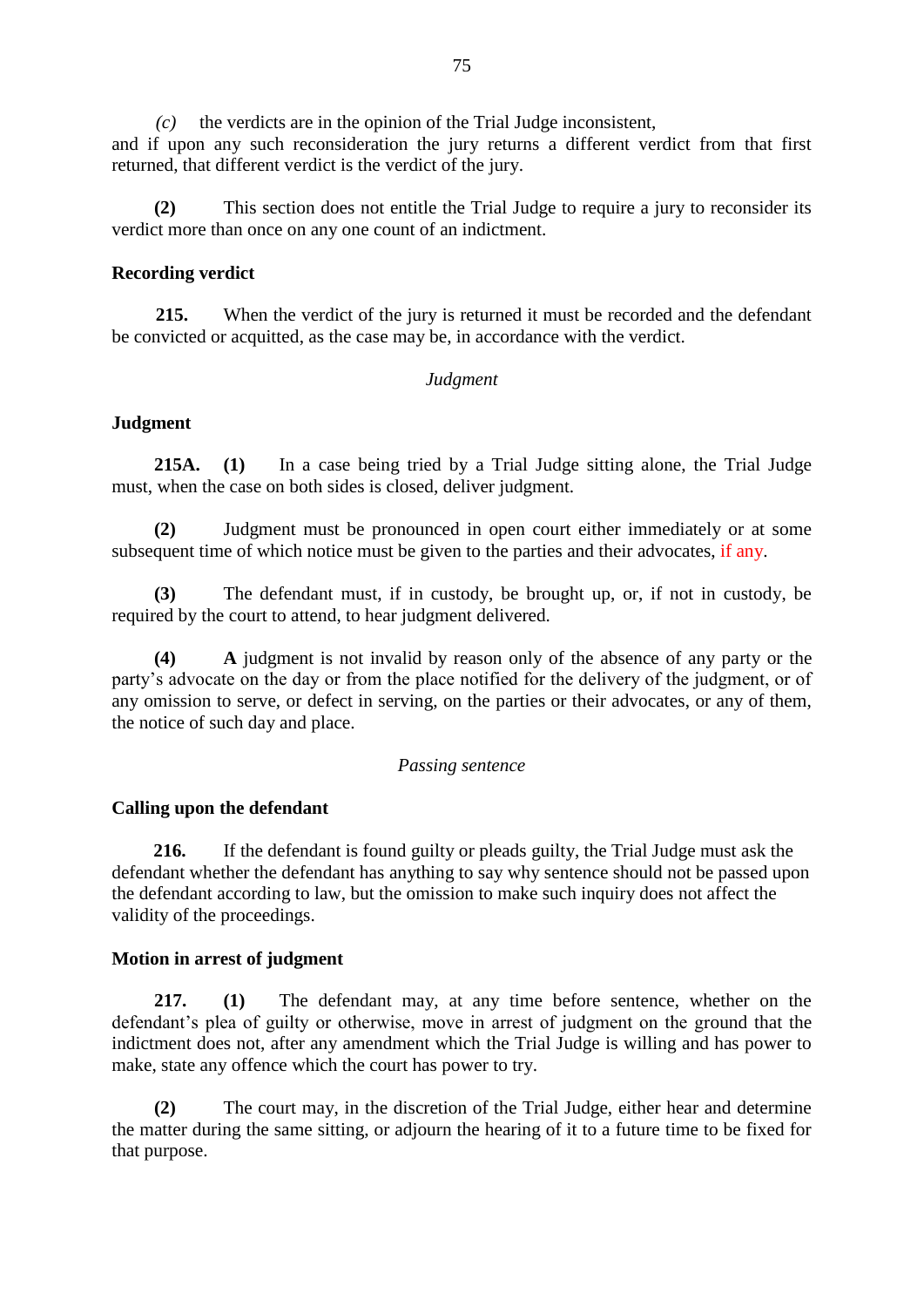**(3)** If on a motion on arrest of judgment under subsection (1) the Trial Judge decides in favour of the defendant, the defendant must be acquitted, but the acquittal does not operate as a bar to another indictment founded on the same facts.

### **Sentence**

**218.** If no motion in arrest of judgment is made, or if the Trial Judge decides against the defendant on such a motion, the Trial Judge may pass sentence upon the defendant or make an order against the defendant at any time during the session.

## **Objections cured by verdict**

**219.** No judgment is to be stayed or reversed on the ground of any objection, which if stated after the indictment was read over to the defendant, or during the progress of the trial, might have been amended by the court, nor for any informality in swearing the witnesses or any of them.

## **Inquiry may be made prior to passing sentence**

**220. (1)** The Trial Judge, before passing any sentence, may make such inquiries as he or she thinks fit, in order to inform himself or herself as to the sentence proper to be passed, and may inquire into the character and antecedents of the defendant either at the request of the prosecution or the defendant and may take into consideration in assessing the proper sentence to be passed such character and antecedents including any other offences committed by the defendant, whether or not the defendant has been convicted of such offences.

- **(1A)** In relation to the character and antecedents of the defendant—
- *(a)* the defendant must be given an opportunity to confirm, deny or explain any statement made about the defendant and in any case of doubt the Trial Judge must in the absence of legal proof thereof ignore such statement;
- *(b)* subject to subsection (2), no offence of which the defendant has not been convicted is to be taken into consideration in assessing the proper sentence unless the defendant specifically requests that such offence is to be taken into consideration and details of such request as set out in section 159 have been recorded in the proceedings; and
- *(c)* if for any reason the sentence passed by the court is set aside the defendant is not entitled to plead *autrefois convict* in respect of any offence taken into consideration in assessing the sentence that was set aside.

**(2)** If a defendant has committed a series of offences over a period of time, and has been convicted upon an indictment charging the defendant with having committed one or more of these offences, the Trial Judge may pass a sentence which is appropriate to the whole of the defendant's involvement in that series of offences, and it is not necessary to record the particulars of such offences in the manner prescribed in section 159: but the Trial Judge may take into account any such series of offences only to any extent to which the defendant admits guilt of it.

# **PART IX SENTENCES AND THEIR EXECUTION**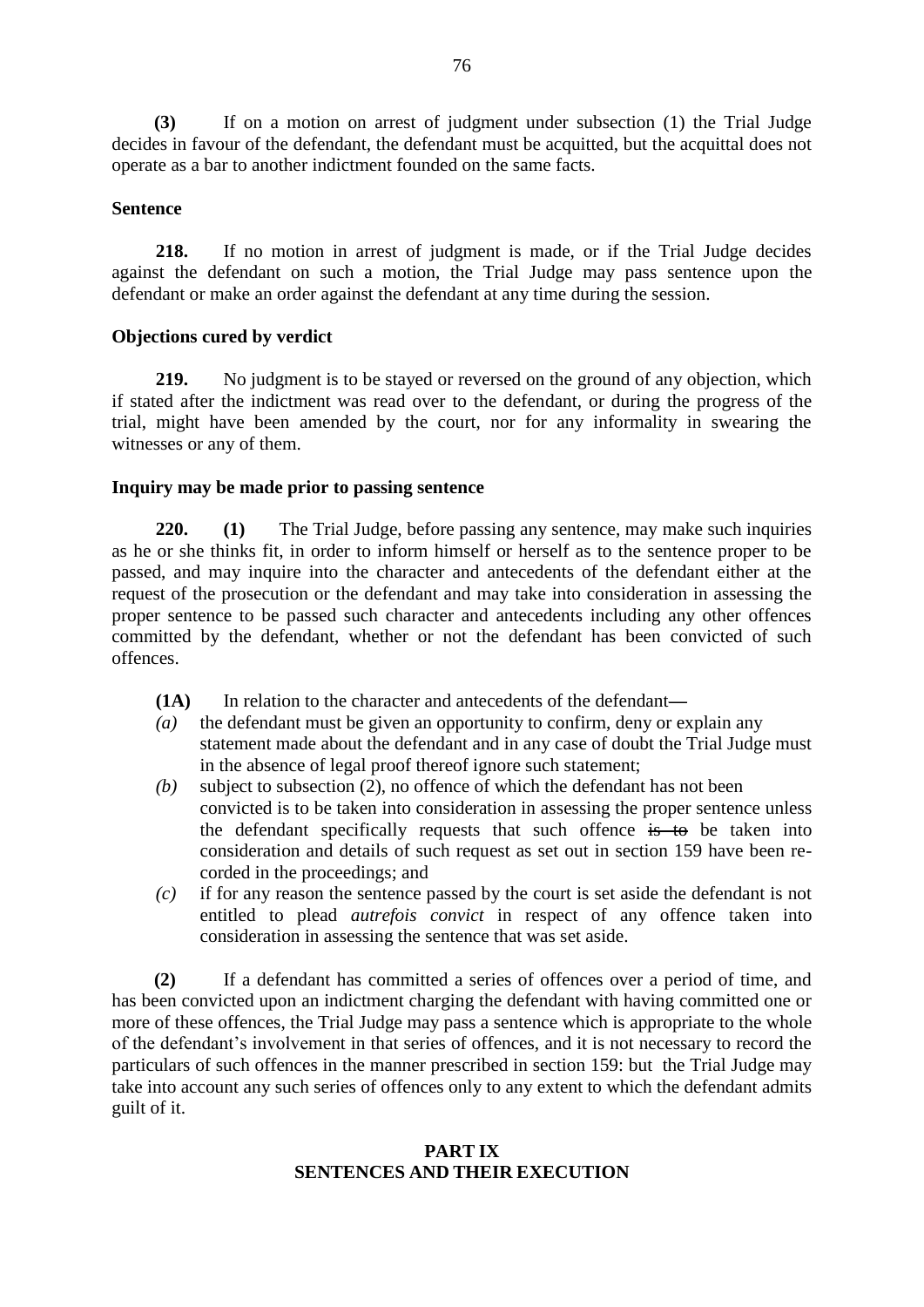### *Custodial sentences*

### **Warrant in case of sentence of imprisonment**

**221. (1)** If any person has been sentenced to imprisonment by the Supreme Court or the Magistrates' Court, a warrant under the hand of the Trial Judge or of the magistrate presiding over the court, as the case may be, ordering that the sentence is to be carried out in a prison is full authority to the Superintendent of Prisons and to all other persons for carrying into effect the sentence described in the warrant.

**(2)** Subject to any provision of this or any other written law to the contrary, every sentence is deemed to commence from and to include the whole of the day on which it was pronounced.

**(2A**) If a court sentences an offender to imprisonment for a term in respect of any offence and the offender has been remanded in custody in connection with the offence, or any other related offence the charge for which was founded on the same facts or evidence, the number of days for which the offender was so remanded in custody in connection with such offence or related offence are to count as time served by him or her as part of the sentence.

**(3)** If on appeal the Court of Appeal or the Supreme Court, as the case may be, makes an order which has the effect of requiring a person to commence or resume a sentence of imprisonment, any time during which the person has been at liberty, whether on bail or otherwise, after the sentence was first passed upon him or her does not count as part of the sentence, which is deemed to commence or, if the person has already served part of the sentence, to be resumed on the day on which the person is first received into prison after the making of the order.

**(4)** Subsection (3) is in addition to, and does not derogate from section 256(2) as to time spent on bail.

### **Prisons in which sentences are to be served**

**222. (1)** Subject to subsections (2) and (3) and any other law, every sentence of imprisonment must be served in a prison in Ascension.

**(2)** The Governor may, in any case in which he or she thinks fit, direct that the sentence be served in a prison in St Helena or Tristan da Cunha.

**(3)** If a court sentences a person to imprisonment for 14 days or less, whether awarded as a substantive sentence or in default of the payment of money, the court may, if it thinks fit, order the sentence to be served in any suitable place.

### **Imprisonment: discretionary powers**

**223. (1)** A person liable to imprisonment for life or any other fixed period may be sentenced for any shorter term.

**(2)** A person liable to imprisonment may be sentenced to pay a fine instead of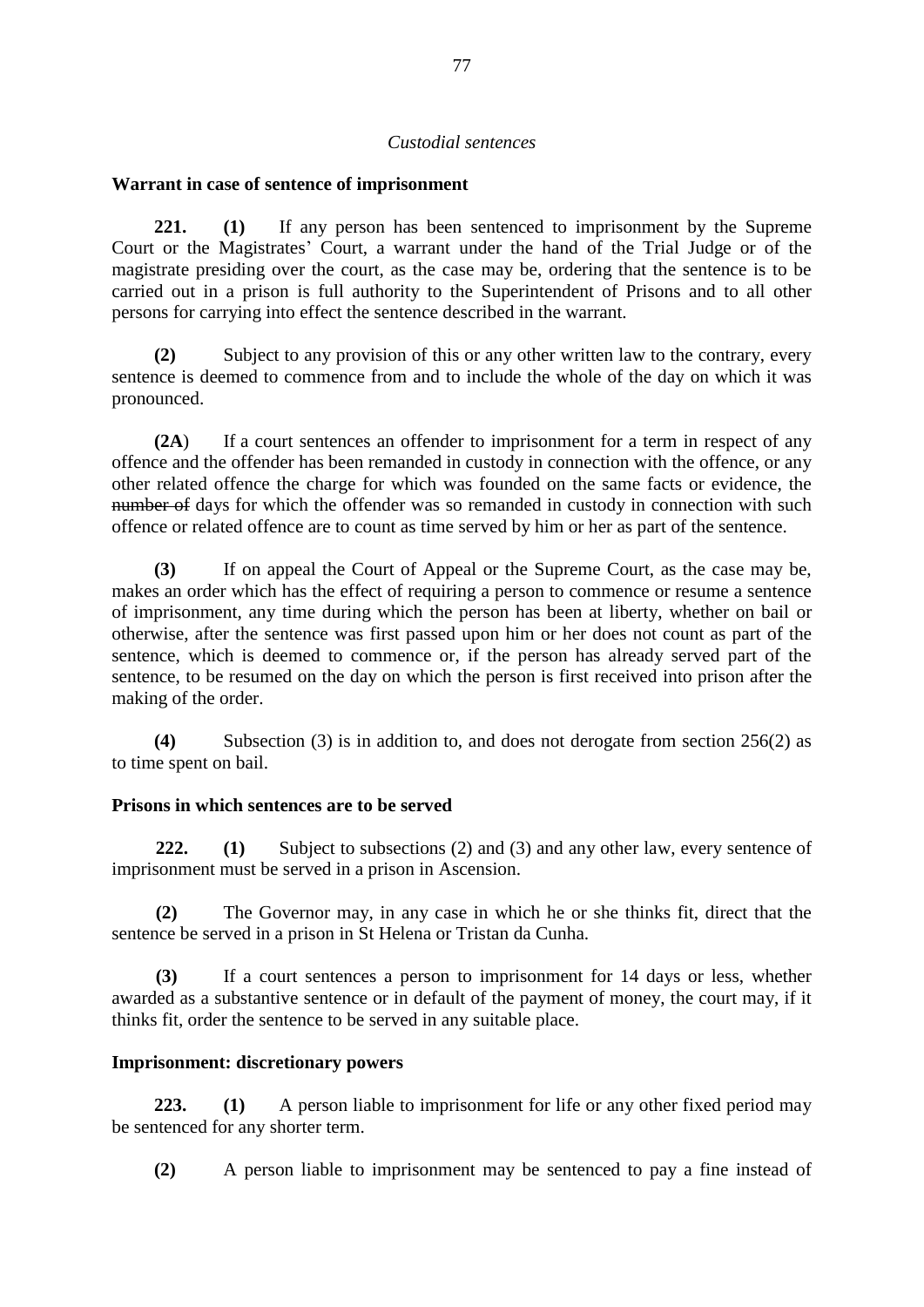imprisonment.

## **Detention of young offenders**

- **224. (1)** If a court –
- *(a)* convicts of an offence punishable with imprisonment a person who in its opinion is under the age of 16 years, (in this section referred to as a **"young offender");** and
- *(b)* is satisfied, for reasons to be stated by it in writing, that there would be, but for this section, no suitable alternative to sentencing the young offender to a term of imprisonment to be served in a prison,

the court must order the young offender to be detained in safe custody pending an order by the Governor under subsection (2) in a place and in a manner the court thinks fit and must send the court record, or a certified copy of it, to the Governor.

**(2)** Upon consideration of a record sent to him or her under subsection (1), the Governor must by order under his or her hand direct that the young offender is to be detained in a prison or other place of custody the Governor specifies in the order: but a prison must not be so specified in relation to any young offender unless, in the opinion of the Governor, no other place of custody is suitable for that offender.

**(3)** An order made under subsection (2) must state the maximum period during which is to be of effect and the periods at which it is to be reviewed, and may at any time, whether or not it has been varied under subsection (5), be varied or discharged by the Governor, subject to subsection (3A).

**(3A)** An order made under subsection (2) must not direct or be varied so as to direct, the detention of any young offender for a period which exceeds the maximum period of imprisonment to which the young offender could, but for the provisions of this section, have been sentenced in respect of the offence for which he or she was convicted.

- **(4)** If an order is made, or varied, under this section—
- *(a)* the order so made or varied is sufficient authority for the removal of the young offender to whom it relates to the place of detention specified in the order so made or varied and for his or her detention therein;
- *(b)* any young offender removed or detained under the authority of any such order is deemed to be in lawful custody; and
- *(c)* any written law in force for regulating and controlling a place where a young offender is detained under this section applies to that young offender, subject to any rules made under subsection (6).

**(5)** If any person in charge of a place of custody, other than a prison, where a young offender is detained under this section, is of the opinion that the young offender is beyond control, the person may bring the young offender before the Magistrates' Court, and the court, if satisfied that the young offender is beyond control, may after hearing the young offender order the young offender to be detained in a prison specified by it, and may make a recommendation to the Governor accordingly.

- **(6)** The Governor may make rules—
- *(a)* empowering a court, when a young offender is detained by virtue of an order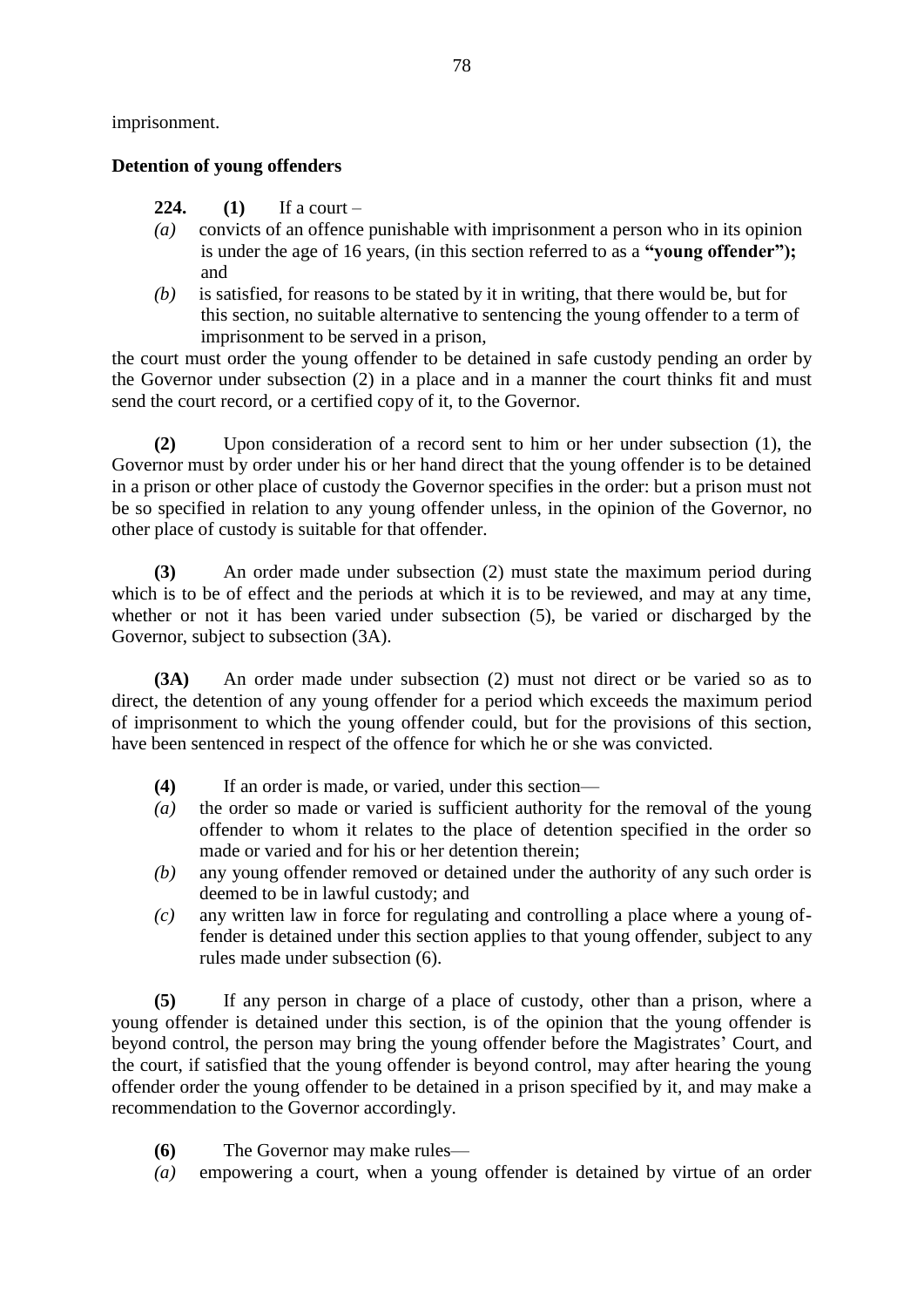made under subsection (2), to make, after giving to the parent or guardian of, or other person liable by law to maintain, the young offender an opportunity to be heard, an order requiring the parent, guardian or other person to make periodic payments to be applied for the maintenance of the young offender, providing for any payments so made to be so applied, prescribing the maximum amount of each such payment and the maximum period for which such payments are to be made and regulating the manner in which, and the periods at which, such payments are to be made;

- *(b)* providing for the education and training of young offenders, regulating visits to, and communications with, young offenders and prescribing generally the conditions under which they may be detained;
- *(c)* establishing committees of visitors for the purpose of visiting and inspecting places where young offenders are detained and hearing complaints from young offenders and regulating the manner in which such committees are to carry out their duties; and
- *(d)* generally for the better carrying into effect of this section.

### **Suspended sentences of imprisonment**

**224A. (1)** A court which passes a sentence of imprisonment for a term of not more than 2 years may order that the sentence or a part of it be suspended on the condition that, during the period specified in the order, being at least one year but not more than 2 years from the date of the order (in this Part referred to as **"the operational period"**), the offender does not commit another offence in Ascension which is punishable with imprisonment.

**(2)** A court must not deal with an offender by means of a suspended sentence unless the case appears to the court to be one in which a sentence of imprisonment would have been appropriate in the absence of any power to suspend such a sentence by an order under subsection (1).

**(3)** A court which passes a suspended sentence on any person for an offence must not make a probation order in his or her case in respect of another offence of which he or she is convicted by or before the court or for which he or she is dealt with by the court.

**(4)** On passing a suspended sentence the court must explain to the offender in ordinary language his or her liability under section 224B of this Ordinance if during the operational period he or she commits an offence punishable with imprisonment.

**(5)** Subject to any provision to the contrary in this or any other Ordinance, a suspended sentence which has not taken effect under section 224B must be treated as a sentence of imprisonment for the purposes of all Ordinances.

### **Power of court on conviction of further offence to deal with suspended sentence**

**224B. (1)** If an offender is convicted of an offence punishable with imprisonment which was committed during the operational period of a suspended sentence and he or she is so convicted by or before a court having power under section 224C to deal with him or her in respect of the suspended sentence or he or she subsequently appears or is brought before such a court, that court must consider his or her case and, subject to subsection (1A), order that the suspended sentence (or the part of it which has not already been served, as the case may be)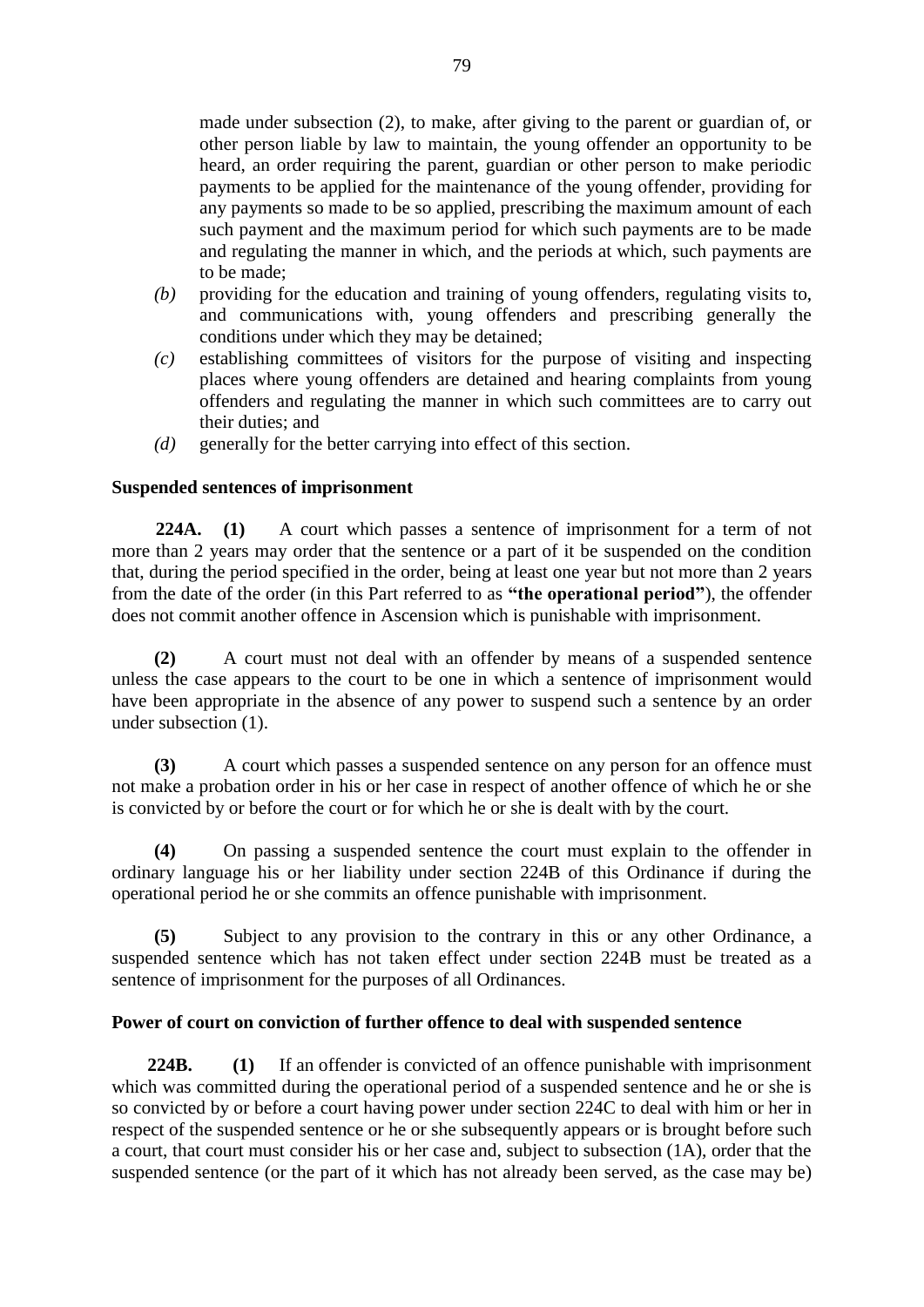is to take effect with the original term unaltered.

**(1A)** If in a situation contemplated by subsection (1) the court is of the opinion that, in view of all the circumstances which have arisen since the suspended sentence was passed, including the facts of the subsequent offence, it would be unjust to make an order referred to in that subsection, the court must state its reasons for that opinion and may—

- *(a)* order that the sentence is to take effect with the substitution of a lesser term for the original term;
- *(b)* by order vary the original order under section 224A(1) by extending the operational period by a further period expiring not later than 2 years from the date of the variation; or
- *(c)* make no order with respect to the suspended sentence.

**(2)** If a court orders that a suspended sentence is to take effect, with or without any variation of the original term, the court may order that it is to take effect immediately or that the term of it is to commence on the expiration of another term of imprisonment passed on the offender by that or another court.

**(3)** In proceedings for dealing with an offender in respect of a suspended sentence which take place before the Supreme Court, any question whether the offender has been convicted of an offence punishable with imprisonment committed during the operational period of the suspended sentence must be determined by the Supreme Court and not by the verdict of a jury.

**(4)** If a court deals with an offender under this section in respect of a suspended sentence, the appropriate officer of the court must notify the appropriate officer of the court which passed the sentence of the method adopted.

**(5)** If on consideration of the case of an offender a court makes no order with respect to a suspended sentence, the appropriate officer of the court must record that fact.

**(6)** For the purposes of any enactment conferring rights of appeal in criminal cases, any order made by a court with respect to a suspended sentence is to be treated as a sentence passed on the offender by that court for the offence for which the suspended sentence was passed.

### **Court by which suspended sentence may be dealt with**

**224C. (1)** An offender may be dealt with in respect of a suspended sentence by the Supreme Court or the Magistrates' Court.

**(2)** If an offender is convicted by the Magistrates' Court of an offence punishable with imprisonment and that court is satisfied that the offence was committed during the operational period of a suspended sentence passed by the Supreme Court—

- *(a)* the Magistrates' Court may, if it thinks fit, commit him or her in custody or on bail to the Supreme Court; and
- *(b)* if it does not, must give written notice of the conviction to the Registrar of the Supreme Court.
- **(3)** For the purposes of this section and of section 224D, a suspended sentence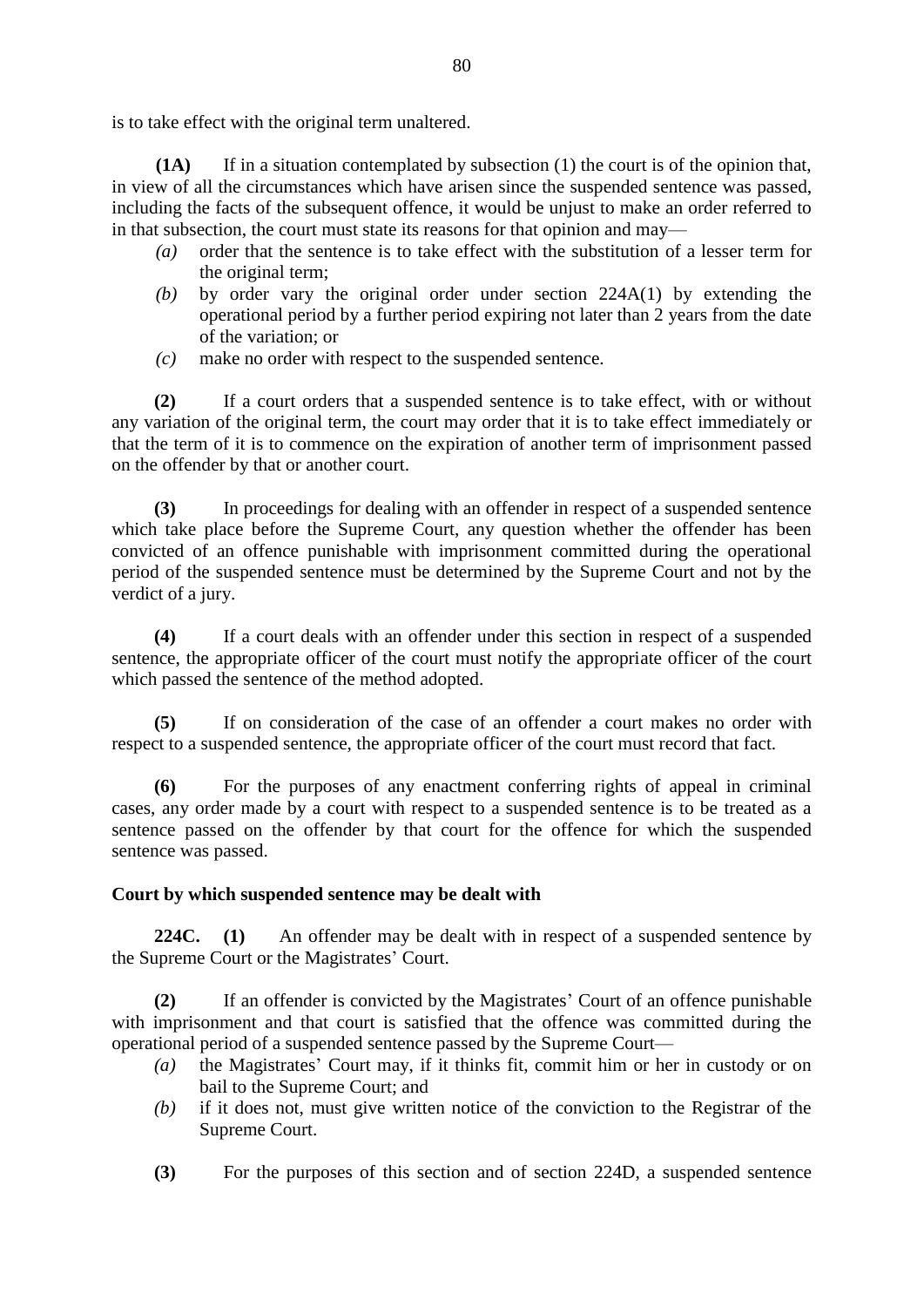passed on an offender on appeal is to be treated as having been passed by the court by which he or she was originally sentenced.

## **Procedure if court convicting of further offence does not deal with suspended sentence**

224D. **(1)** If it appears to the Supreme Court, or to a justice of the peace, that an offender has been convicted in Ascension of an offence punishable with imprisonment committed during the operational period of a suspended sentence and that the offender has not been dealt with in respect of the suspended sentence, that court or justice may, subject to this section, issue a summons requiring the offender to appear at the place and time specified in it, or a warrant for his or her arrest.

**(2)** A justice of the peace must not issue a summons under this section except on information and must not issue a warrant under this section except on information in writing and on oath.

**(3)** A summons or warrant issued under this section must direct the offender to appear or be brought before the court by which the suspended sentence was passed.

### *Community service orders*

### **Community service orders**

**224E. (1)** If a person of or over 14 years of age is convicted of an offence punishable with imprisonment, the court by or before which he or she is convicted may, instead of dealing with him or her in any other way (but subject to subsection (2)) make an order (**"a community service order"**) requiring the person to perform unpaid work in accordance with the following provisions for the number of hours (being in total not less than 20 nor more than 240) specified in the order.

**(2)** A court must not make a community service order in respect of any offender unless the offender consents and the court is satisfied—

- *(a)* after considering a report by a probation officer about the offender and his or her circumstances and, if the court thinks it necessary, hearing a probation officer, that the offender is a suitable person to perform work under such an order; and
- *(b)* that provisions can be made under the arrangements for him or her to do so.

**(3)** If a court makes community service orders in respect of 2 or more offences of which the offender has been convicted by or before the court, the court may direct that the hours of work specified in any of those orders is to be concurrent with or additional to those specified in any other of those orders, but so that the total number of hours which are not concurrent do not exceed the total mentioned in subsection (1).

**(4)** A community service order must specify the functions conferred by the following provisions of this Ordinance on a probation officer.

**(5)** Before making a community service order the court must explain to the offender in ordinary language—

*(a)* the purpose and effect of the order (and in particular the requirements of the order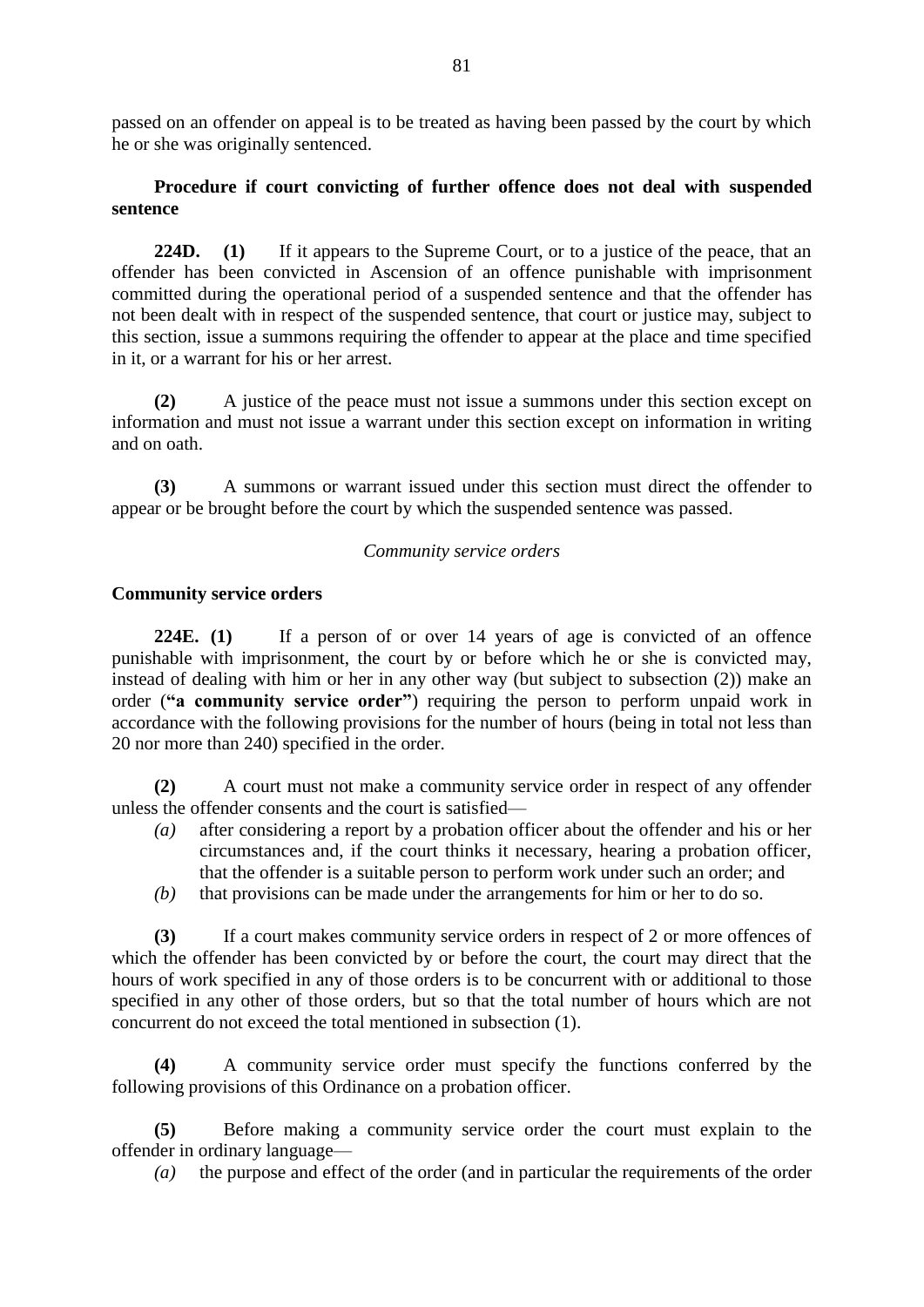as specified in section 224F);

- *(b)* the consequences which may follow under section 224G if he or she fails to comply with any of those requirements; and
- *(c)* that the court has under section 224H the power to review the order on the application either of the offender or of a probation officer.

**(6)** The court by which a community service order is made must forthwith give copies of the order to a probation officer and he or she must give a copy to the offender.

**(7)** The Governor may by order amend subsection (1) by substituting for the maximum number of hours specified in it as originally enacted or as previously amended under this subsection, the number of hours specified in the order.

**(8)** Subsection (1) does not prevent a court which makes a community service order in respect of any offence from making an order for costs against, or imposing any disqualifications on, the offender.

### **Obligations of person subject to community service order**

**224F. (1)** An offender in respect of whom a community service order is in force must—

- *(a)* report to the probation officer and subsequently from time to time notify him or her of any change of address; and
- *(b)* perform for the number of hours specified in the order any work directed by the probation officer, at times so directed.

**(2)** Subject to section 224H(1), the work required to be performed under a community service order must be performed during the period of 12 months beginning with the date of the order but, unless revoked, the order remains in force until the offender has worked under it for the number of hours specified in it.

**(3)** The instruction given by the probation officer under this section must, so far as practicable, be such as to avoid –

- *(a)* any conflict with the offender's religious beliefs; and
- *(b)* any interference with the times, if any, at which the offender normally works or attends a school or other educational establishment.

### **Breach of community service order**

**224G. (1)** If at any time while a community service order is in force in respect of an offender it appears on information to a justice of the peace that the offender has failed to comply with any of the requirements of section 224F (including any failure satisfactorily to perform the work which he or she has been instructed to do), the justice may issue a summons requiring the offender to appear at the place and time specified in it, or may, if the information is in writing and on oath, issue a warrant for his or her arrest.

**(2)** A summons or warrant issued under this section must direct the offender to appear or be brought before the Magistrates' Court.

**(3)** If it is proved to the satisfaction of the Magistrates' Court before which an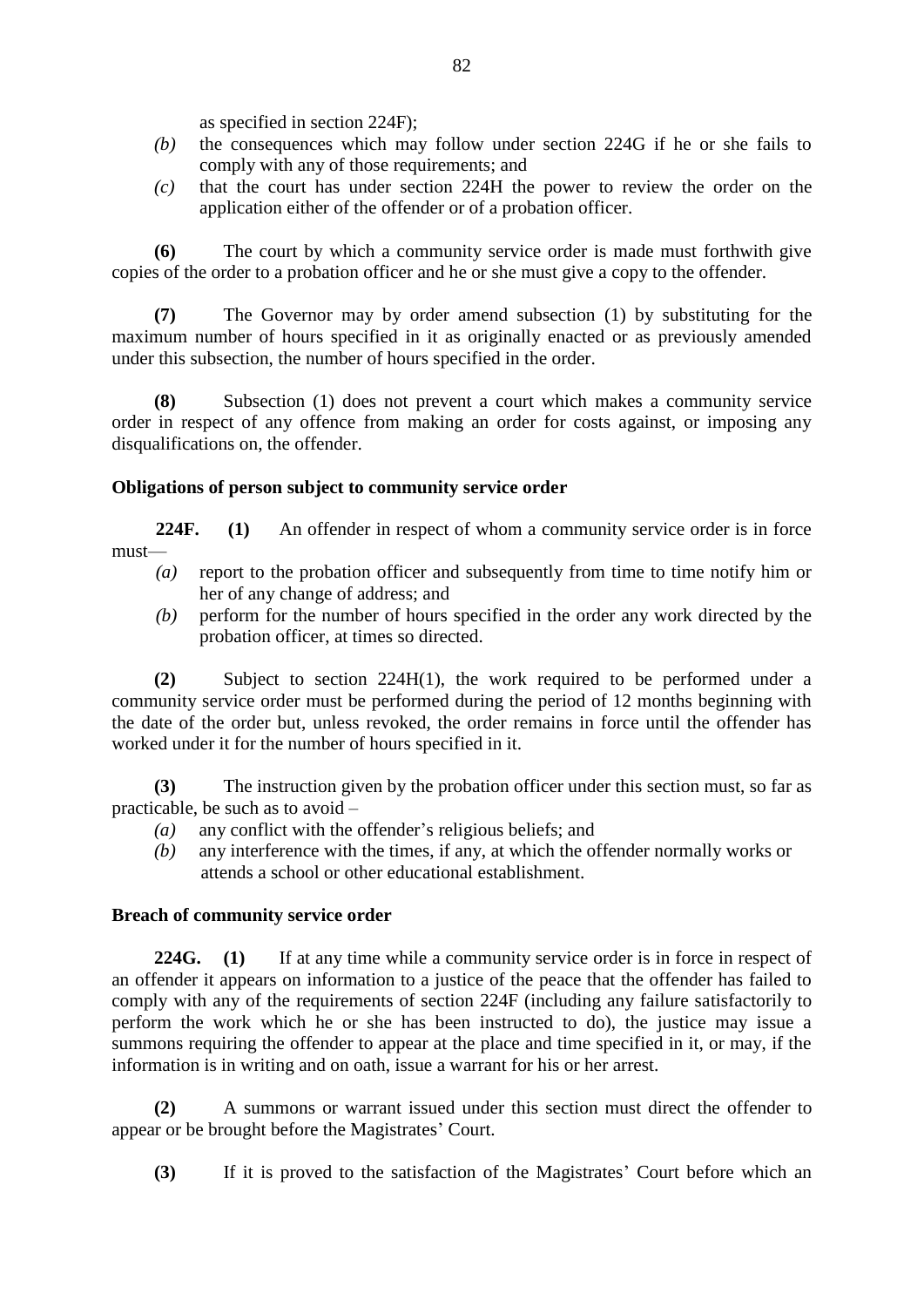offender appears or is brought under this section that he or she has failed without reasonable excuse to comply with any of the requirements of section 224F the court may, without prejudice to the continuance of the order, impose on him or her a fine not exceeding £1,000 or may—

- *(a)* if the community service order was made by the Magistrates' Court revoke the order and deal with the offender for the offence in respect of which the order was made in any manner in which he or she could have been dealt with for that offence if the order had not been made;
- *(b)* if the order was made by the Supreme Court commit him or her to custody or release him or her on bail until he or she can be brought or appear before the Supreme Court.

**(4)** If the Magistrates' Court deals with an offender's case under subsection (3)*(b)* it must send to the Supreme Court a certificate signed by a justice of the peace certifying that the offender has failed to comply with the requirements of section 224F in the respect specified in the certificate, together with any other particulars of the case that are desirable; and a certificate purporting to be so signed is admissible before the Supreme Court as evidence of the failure.

**(5)** If by virtue of subsection (3)*(b)* the offender is brought or appears before the Supreme Court and it is proved to the satisfaction of the court that he or she has failed to comply with any of the requirements of section 224F the court may either—

- *(a)* without prejudice to the continuance of the order, impose on him or her a fine not exceeding £1,000; or
- *(b)* revoke the order and deal with him or her for the offence in respect of which the order was made in any manner in which he or she could have been dealt with for that offence if the order had not been made.

**(6)** A person sentenced under subsection (3)*(a)* for an offence may appeal to the Supreme Court against the sentence.

**(7)** In proceedings before the Supreme Court under this section any question of whether the offender has failed to comply with the requirements of section 224F must be determined by the court and not by the verdict of the jury.

**(8)** A fine imposed under this section is deemed for the purpose of any enactment to be a sum adjudged to be paid on a conviction.

# **Alteration of community service orders**

**224H. (1)** If a community service order is in force in respect of any offender and, on the application of the offender or a probation officer, it appears to the Magistrates' Court that it would be in the interests of justice to do so having regard to circumstances which have arisen since the order was made, the court may extend, in relation to the order, the period of 12 months specified in section 224F(2).

**(2)** If a community service order is in force and on any such application it appears to the Magistrates' Court that, having regard to such circumstances, it would be in the interests of justice that the order should be revoked or that the offender should be dealt with in some other manner for the offence in respect of which the order was made, the court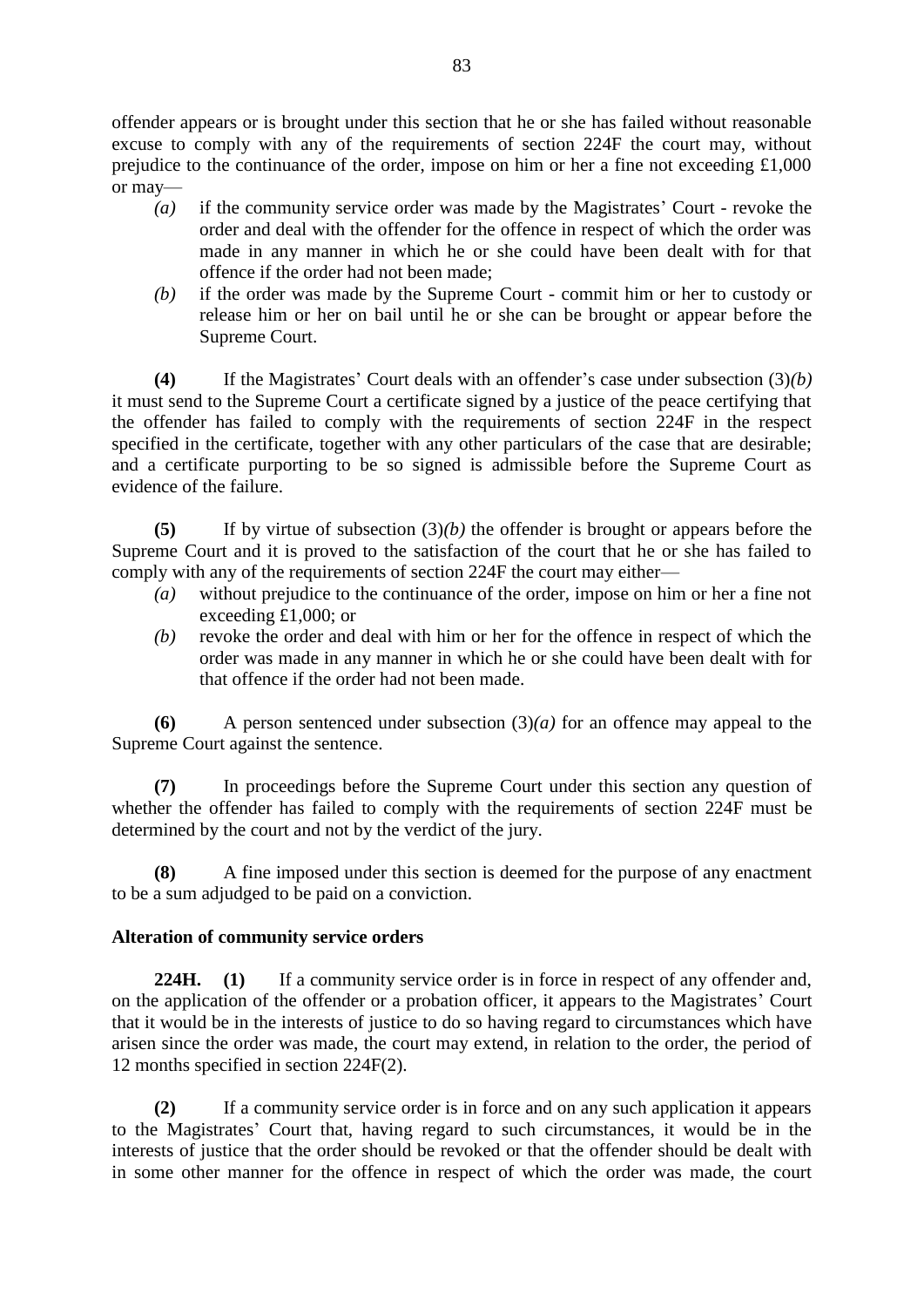may—

- *(a)* if the order was made by the Magistrates' Court revoke the order or revoke it and deal with the offender for the offence in respect of which the order was made in any manner in which he or she could have been dealt with for that offence if the order had not been made;
- *(b)* if the order was made by the Supreme Court commit him or her to custody or release him or her on bail until he or she can be brought or appear before the Supreme Court,

and if the court deals with his or her case under paragraph *(b)* it must send to the Supreme Court any particulars of the case that are desirable.

- **(3)** If an offender in respect of whom a community service order is in force—
- *(a)* is convicted of an offence before the Supreme Court; or
- *(b)* by virtue of subsection (2)*(b)* is brought or appears before the Supreme Court,

and it appears to the Supreme Court to be in the interests of justice to do so, having regard to circumstances which have arisen since the order was made, the Supreme Court may revoke the order or revoke the order and deal with the offender for the offence in respect of which the order was made in any manner in which he or she could have been dealt with for that offence if the order had not been made.

**(4)** A person sentenced under subsection (2)*(a)* for an offence may appeal to the Supreme Court against the sentence.

**(5)** If the Magistrates' Court proposes to exercise its powers under subsection (1) or (2) otherwise than on the application of the offender it must summon him or her to appear before the court and, if he or she does not appear in answer to the summons, may issue a warrant for his or her arrest.

#### *Monetary penalties*

#### **Fines**

**225. (1)** If a fine is imposed under any written law, then in the absence of express provisions relating to such fine in such law the following provisions apply—

- *(a)* if no sum is expressed to which the fine may extend, the amount of the fine which may be imposed is unlimited, but must not be excessive;
- *(b)* in the case of an offence punishable with a fine or a period of imprisonment, the imposition of a fine or a period of imprisonment is a matter for the discretion of the court;
- *(c)* in the case of an offence punishable with imprisonment as well as a fine, in which the offender is sentenced to a fine with or without imprisonment, and in every case of an offence punishable with fine only in which the offender is sentenced to a fine, the court passing sentence may, in its discretion—
	- (i) direct by its sentence that in default of payment of the fine the offender is to suffer imprisonment for a certain period, which imprisonment is in addition to any other imprisonment to which he or she is sentenced; and
	- (ii) issue a warrant for the levy of the amount on the immovable and movable property of the offender by distress and sale under warrant.
- **(1A)** If the sentence directs that in default of payment of the fine the offender is to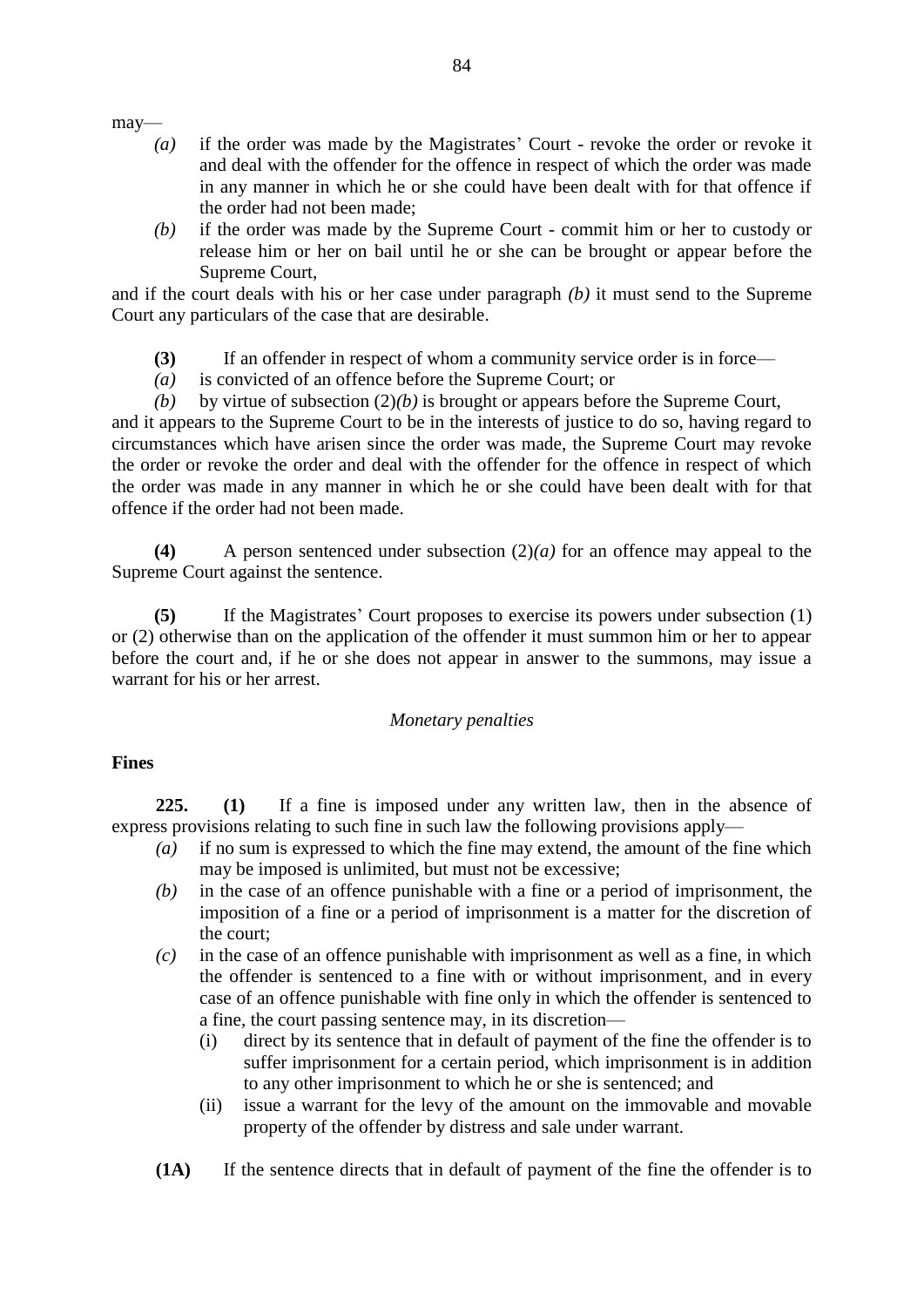be imprisoned, and if the offender has undergone the whole of the imprisonment in default, a court must not issue a distress warrant unless for special reasons to be recorded in writing it considers it necessary to do so.

**(2A)** The period of imprisonment ordered by a court in respect of the non-payment of any sum of money adjudged to be paid on a conviction must be such term as in the opinion of the court will satisfy the justice of the case, but must not exceed in any case the maximum fixed by the scale set out in Schedule 2.

**(2B)** The imprisonment which is imposed in default of payment of a fine must terminate whenever the fine is either paid or levied by process of law.

**(2)** When following the trial of a child or young person for any offence a fine is imposed upon or any costs or compensation are ordered to be paid by the child or young person –

- *(a)* the court imposing the fine or making the order may, and if the offender is a child must, order that the total amount so imposed or ordered to be paid be recovered from the parent or guardian of the child or young person;
- *(b)* if such an order is made the provisions of this Ordinance relating to the payment and default in payment of fines and to the recovery of costs and compensation apply in all respects as if the parent or guardian had himself or herself been sentenced to a fine or ordered to pay costs or compensation of the respective amounts imposed upon or ordered to be paid by the child or young person.
- **(2A)** No order may be made under subsection (2) unless the court is satisfied—
- *(a)* that the parent or guardian of the child or young person can be found and is within the jurisdiction of the court; and
- *(b)* that the neglect of the parent or guardian to exercise due care and control of the child or young person conduced to the commission of the offence.

**(3)** Any parent or guardian aggrieved by an order made under this section by the Magistrates' Court may appeal to the Supreme Court and the provisions of Part X (Appeals, etc.) apply to any such appeal.

**(4)** For the purposes of subsection (2)— **"child"** means a person under the age of 14 years;

**"young person"** means a person who has attained the age of 14 years and is under the age of 17 years.

# **Order for disposal of property regarding which offence committed**

**226. (1)** During or at the conclusion of any trial the court may make any order it thinks fit for the disposal, whether by way of forfeiture, confiscation or otherwise, of any property produced before it regarding which any offence appears to have been committed or which has been used for the commission of or to facilitate the commission of any offence.

**(2)** In any case where no evidence has been called, if the prosecutor wishes any property to be disposed of under subsection (1), he or she must after the conviction of the defendant produce the property before the court, which may thereupon make an order under subsection  $(1)$ .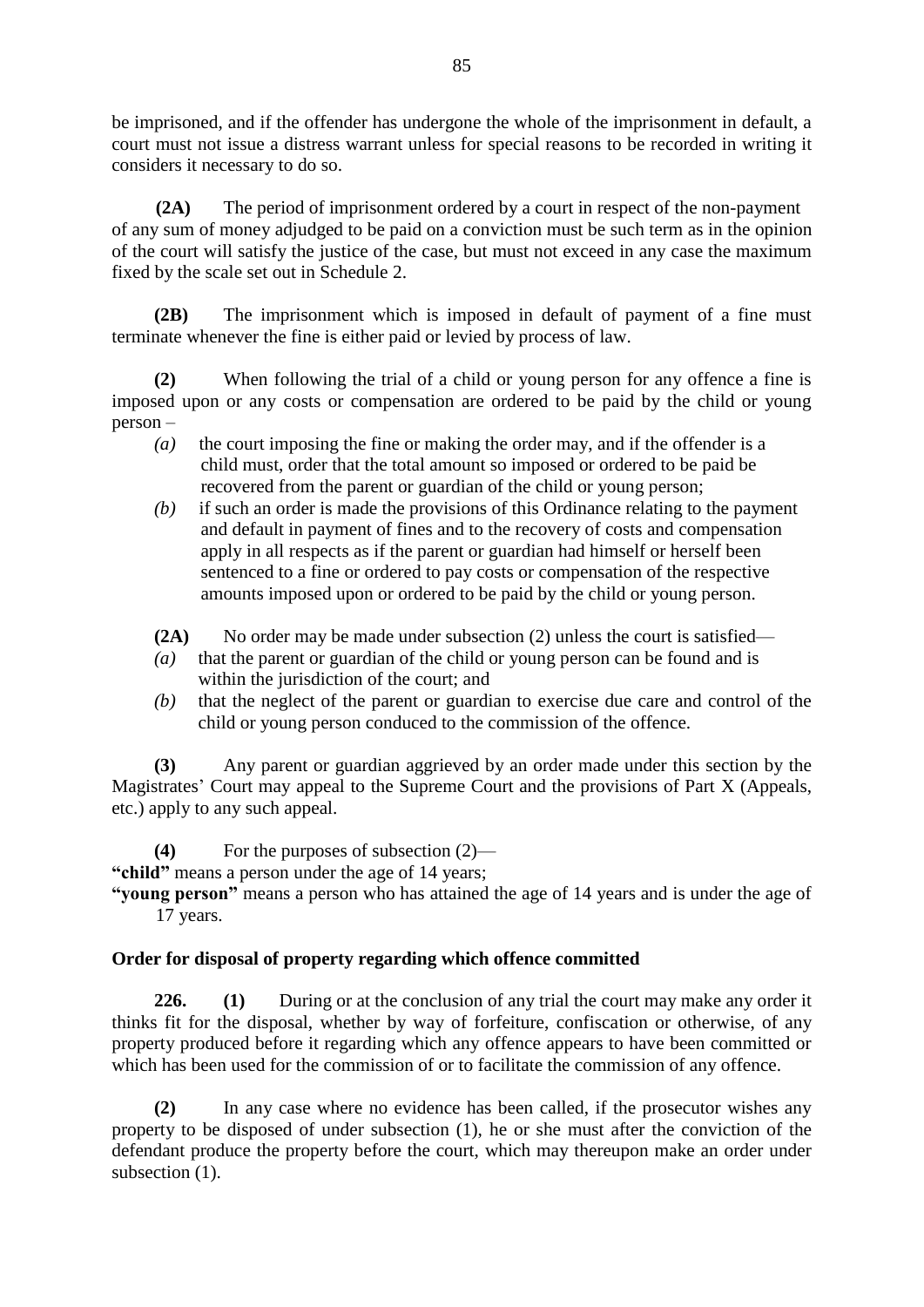**(3)** If the court orders the forfeiture or confiscation of any property as provided in subsection (1) but does not make an order for its destruction or for its delivery to any person, the court may direct that the property is to be kept or sold and that the property is (or, if it is sold, the proceeds of sale are) to be held as the court directs until some person establishes to the satisfaction of the court a right to the property or the proceeds. If no person establishes such a right within 6 months from the date of forfeiture or confiscation, the property or proceeds must be paid into and form part of the Consolidated Fund.

**(4)** The power in relation to property or the proceeds of sale of property conferred upon the court by subsections (1) and (3) includes the power to make an order for the forfeiture or confiscation of the property or for its destruction or delivery to any person, but must be exercised subject to any special provisions regarding forfeiture, confiscation, destruction, detention or delivery contained in the written law under which the conviction was made or in any other written law applicable to the case.

**(5)** If an order is made under this section, or under Part V of the Police Service Ordinance, 1975, the order must not, except when the property is livestock or is subject to speedy and natural decay, be carried out until the period allowed for presenting an appeal has passed or, if such an appeal is entered, until the disposal of it.

**(6)** In this section, **"property"** includes, in the case of property regarding which an offence appears to have been committed, not only such property as has been originally in the possession or under the control of any person, but also any property into or for which the same has been converted or exchanged and anything acquired by such conversion or exchange, whether immediately or otherwise.

### **Non-payment of fine, etc.**

**227. (1)** If it appears that a fine or other payment ordered to be made by a defendant has not been paid, the Magistrates' Court must inquire into the circumstances and may make one or more of the orders mentioned in subsection (2).

- **(2)** The orders which may be made under subsection (1) are—
- *(a)* if there are exceptional circumstances in which the court judges it in the interests of justice to do so - remit the outstanding payment (or any part of it) and discharge the debtor from further liability in respect of it;
- *(b)* make such fresh order as appears to be just as to the date by which or the instalments by which the outstanding amount is to be paid;
- *(c)* make an attachment of earnings order in accordance with section 227A;
- *(d)* in the case of a fine revoke the original order for payment and substitute for it any alternative sentence that meets the justice of the case.

**(3)** A justice of the peace may issue a summons or a warrant to secure the attendance of any person whose attendance before the court is necessary for the purposes of this section.

**(4)** If the original sentence or order was imposed in the Supreme Court, the Magistrates' Court must not make an order under subsection (2)(d) but may commit the debtor, either in custody or on bail, to the Supreme Court.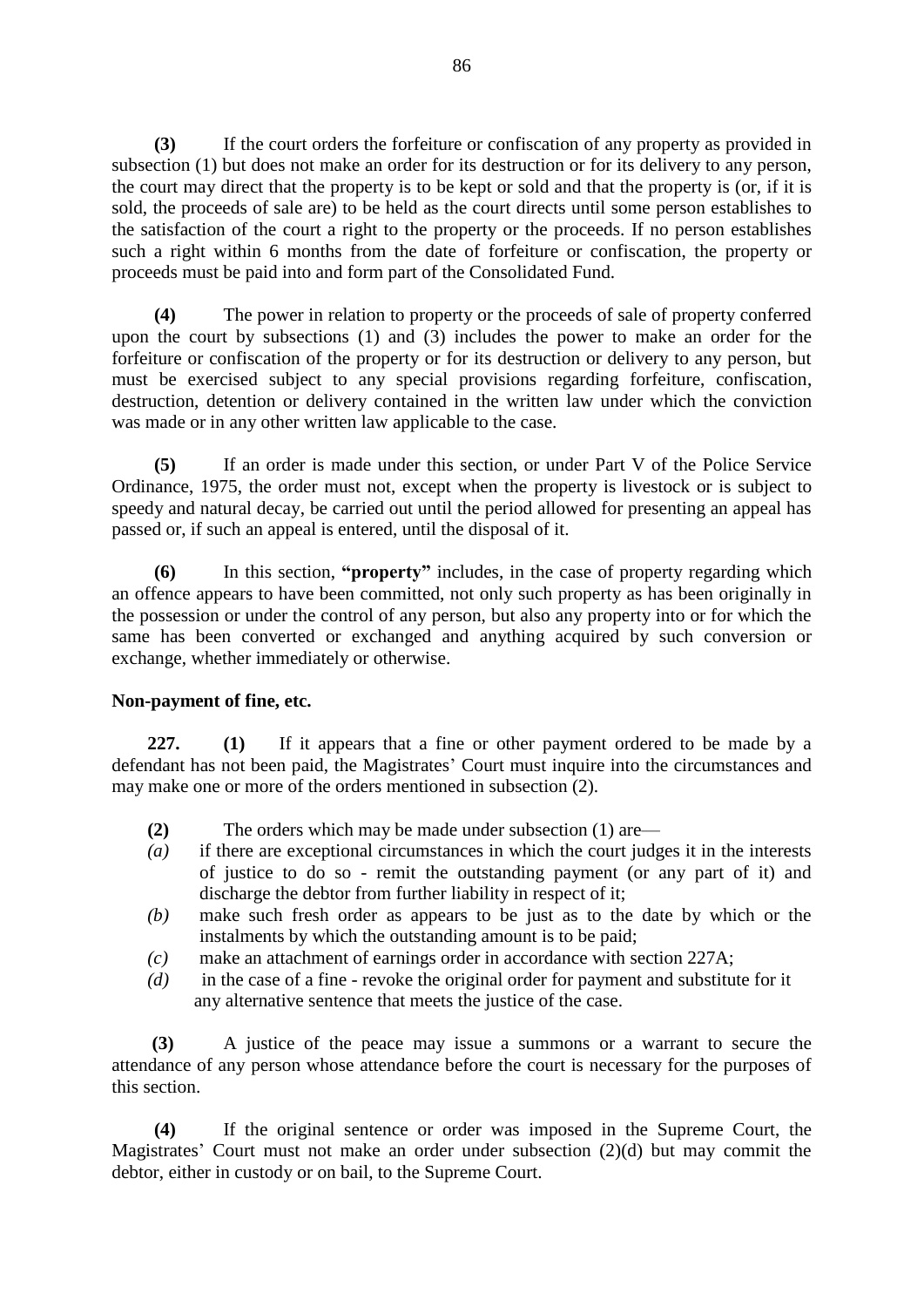### **Attachment of earnings**

**227A. (1)** Without affecting any other power to enforce payment of money, the Supreme Court and the Magistrates' Court both have power to make an attachment of earnings order to enforce the payment of any sum ordered to be paid by way of fine, costs, compensation or otherwise.

**(2)** In this section **"attachment of earnings order"** means an order directed to a person (**"the employer"**) who appears to the court to be the employer of the person (**"the debtor"**) ordered to pay the sum the payment of which is to be enforced.

**(3)** An attachment of earnings order must direct the employer to deduct from the salary or other remuneration of the debtor the periodical sums specified in the order, and to remit such sums to the appropriate officer of the court.

**(4)** *Omitted*

**(5)** Rules made under the Superior Courts (Appeals and Rules) Ordinance, 2017, may prescribe the form and contents of an attachment of earnings order, and generally provide for the effective use of attachment of earnings orders.

## **228.** *Repealed*

## **Payment in full after commitment**

**229.** Any person committed to prison for non-payment of money ordered to be paid may pay the sum mentioned in the warrant, with any amount of expenses authorised in it, to the person in whose custody he or she is and that person must thereupon discharge him or her if he or she is in custody for no other matter.

# **Part payment after commitment**

**230. (1)** If any person committed to prison for non-payment of money ordered to be paid pays any sum in part satisfaction of the sum adjudged to be paid, the period of his or her imprisonment must be reduced by a number of days bearing as nearly as possible the same proportion to the total number of days for which the person was committed, as the sum so paid bears to the sum for which he or she is liable.

**(2)** If a person is confined in a prison and wishes to make a payment in part satisfaction under subsection  $(1)$  –

- *(a)* the Superintendent of Prisons must, on application being made to him or her by the person, at once take him or her before a magistrate; and
- *(b)* the magistrate must certify the amount by which the period of imprisonment originally awarded is reduced by the payment in part satisfaction, and must make such order as is required in the circumstances.

**231.** *Repealed.*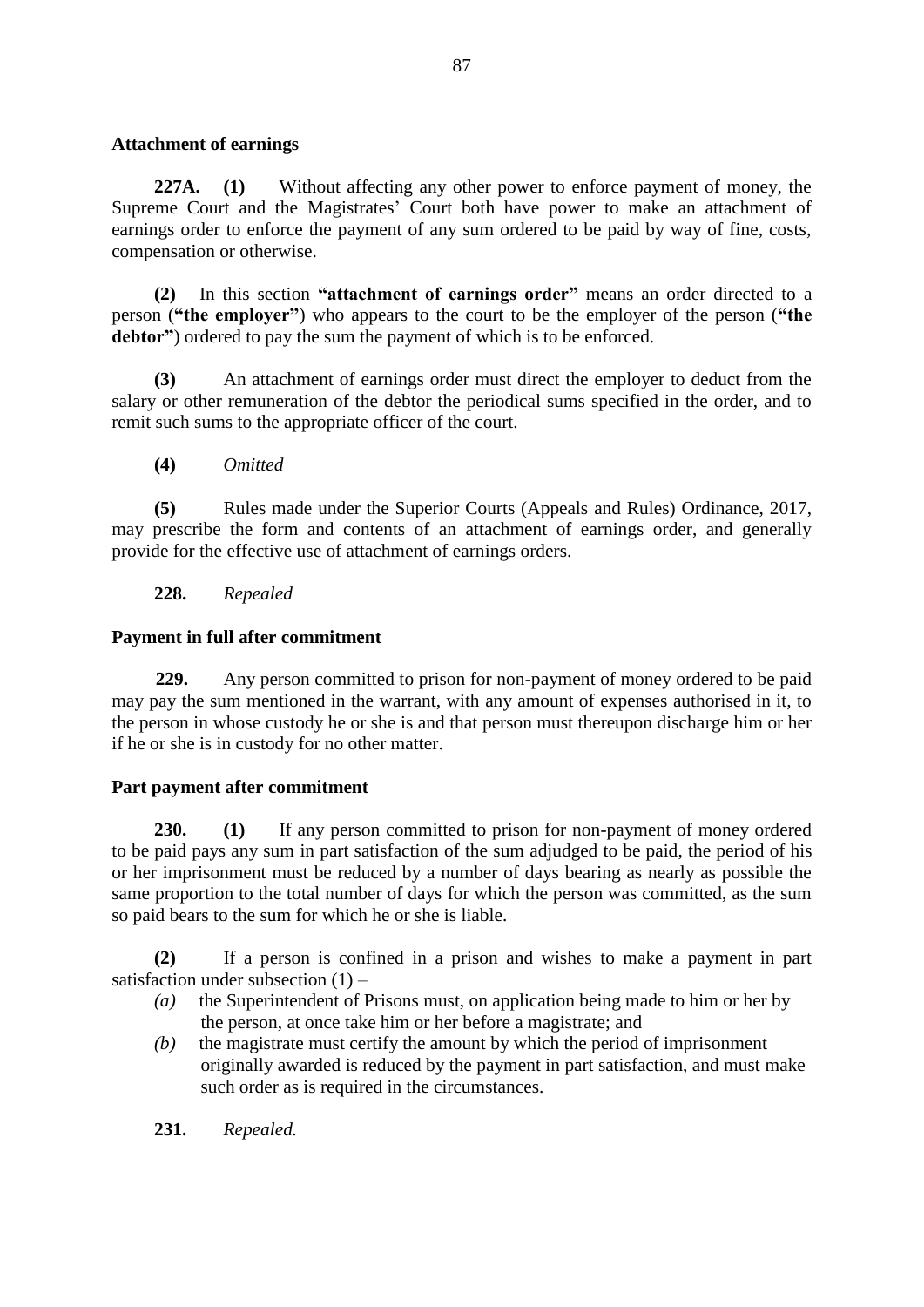### **Power to allow time for payment of money adjudged to be paid**

- **232. (1)** If a court—
- *(a)* sentences a convicted person to a fine and, at the same time or by a subsequent order, to imprisonment in default of payment of the fine; or
- *(b)* sentences to imprisonment for want of or *in lieu* of distress any person against whom an order for the payment of money has been made,

the court must, before committing the person to prison pursuant to the sentence, consider whether he or she will be able, if not committed to prison, to pay the amount due, either by instalments or otherwise, within a reasonable time.

- **(1A)** When a court is considering the question contemplated by subsection  $(1)$  –
- *(a)* if the court is satisfied that such person will not be able to pay the amount due within a reasonable time as aforesaid, it must forthwith commit him or her to prison;
- *(b)* if it appears to the court that the person will be able to pay the amount due, by instalments or otherwise, within a reasonable time as aforesaid, the court must make an order with regard to the time and manner of payment that it thinks fit, and must, subject to subsection (2), forthwith release him or her;
- *(c)* if the person is employed, whether in the public service or otherwise, the court may, by order (an **"attachment order"**) to be served upon the person's employer, direct that the amount due is to be deducted from the person's salary or wages and paid to the court either in one payment or by such monthly instalments as the court directs, and court must, subject to subsection (2), forthwith release such person.

 **(1B)** An attachment order must not include a direction to make a payment or monthly instalment exceeding one half of the monthly rate of salary or wages of the person to whom it relates.

**(2)** Before releasing any person under subsection (1A)(b) or (c), the court may, if it thinks fit, require him or her to enter into a bond, with or without sureties, conditioned for his or her appearance on a date or dates the court appoints and, in default of his or her so entering into such bond, the court must forthwith commit him or her to prison.

**(3)** If a person who has been allowed time for payment under subsection (1A)*(b)*  fails to pay the amount due, or any instalment of it, in accordance with the order made by the court, the court may, after making inquiry into his or her means in his or her presence, commit him or her to prison.

**(4)** If the court has ordered payment by instalments and default is made in the payment of any such instalment, the whole of the amount then remaining unpaid becomes immediately due and payable.

**(5)** Upon making inquiry in accordance with subsection (3) the court may, in its discretion, instead of issuing a warrant of commitment to prison forthwith, make an order extending the time allowed for payment, or varying the amount of the instalments or the times at which the instalments were, by the previous order of the court, directed to be paid, as the case may be.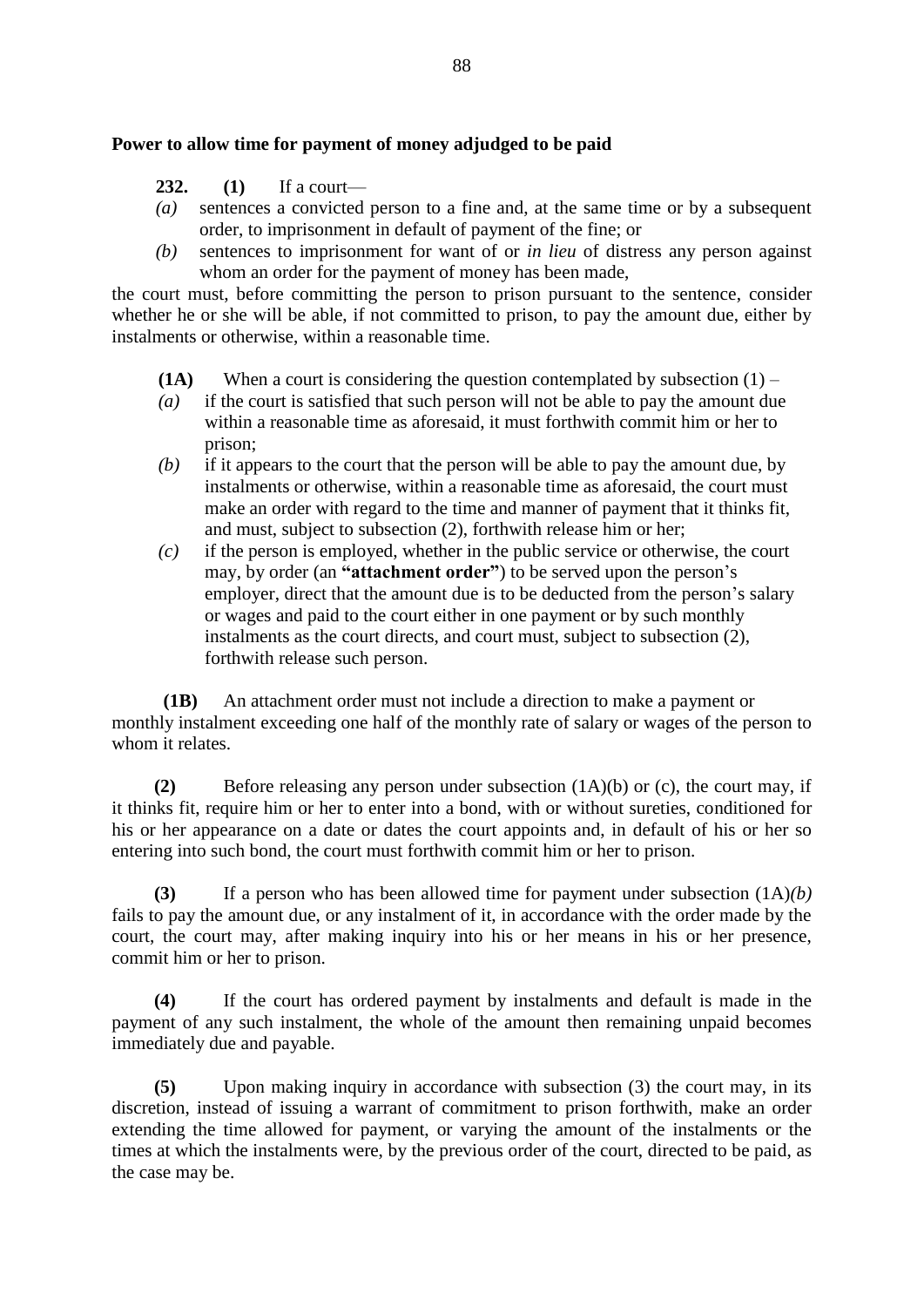- **(6)** For the purpose of enabling inquiry to be made under subsection (3) the court
- may
	- *(a)* issue a summons to the person ordered to pay the money to appear before it and, if he or she does not appear in obedience to the summons, may issue a warrant for his or her arrest; or
	- *(b)* without issuing a summons, issue in the first instance a warrant for his or her arrest.

## **Objections to attachment**

**233. (1)** Any person claiming to be entitled to or to have a legal or equitable interest in the whole or part of any property attached in execution of a warrant issued under section 227(3) may, at any time prior to the receipt by the court of the proceeds of sale of such property, give notice in writing to the court of his or her objection to the attachment of the property, and thereupon all further proceedings in connection with the objection are to be regulated by the procedure prescribed by any Ordinance or rules of court relating to objections to attachment of property in execution of a civil judgment.

**234.** *Repealed*.

## *Probation orders*

### **Power of court to permit conditional release of offenders on probation**

**235. (1)** In any case in which an individual is found guilty by any court of any offence and no previous conviction is proved against him or her, or if it appears to the court by which he or she is found guilty that, having regard to the youth, character, antecedents, health or mental condition of the offender, or to the trivial nature of the offence, or to any extenuating circumstances under which the offence was committed, no sentence of imprisonment or fine should be imposed, the court may, with or without convicting the offender, make a probation order:

**(1A)** Before making a probation order, the court must explain to the offender in ordinary language the effect of the order and that if he or she fails in any way to comply therewith or commits another offence, he or she will be liable to be sentenced or to be convicted and sentenced for the original offence, and the court must not make a probation order unless the offender expresses his or her willingness to comply with the provisions of the order.

**(1B)** For the purposes of sections 123(1), 125 and 128, an order made under this section is deemed to be a conviction.

- **(2)** A probation order –
- *(a)* has effect for a period of not less than 12 months and of not more than 3 years from the date of the order as specified in it;
- *(b)* must require the probationer to submit during that period to the supervision of a probation officer or other suitable person; and
- *(c)* must contain any provisions the court considers necessary for securing the supervision of the offender, and any additional conditions as to residence and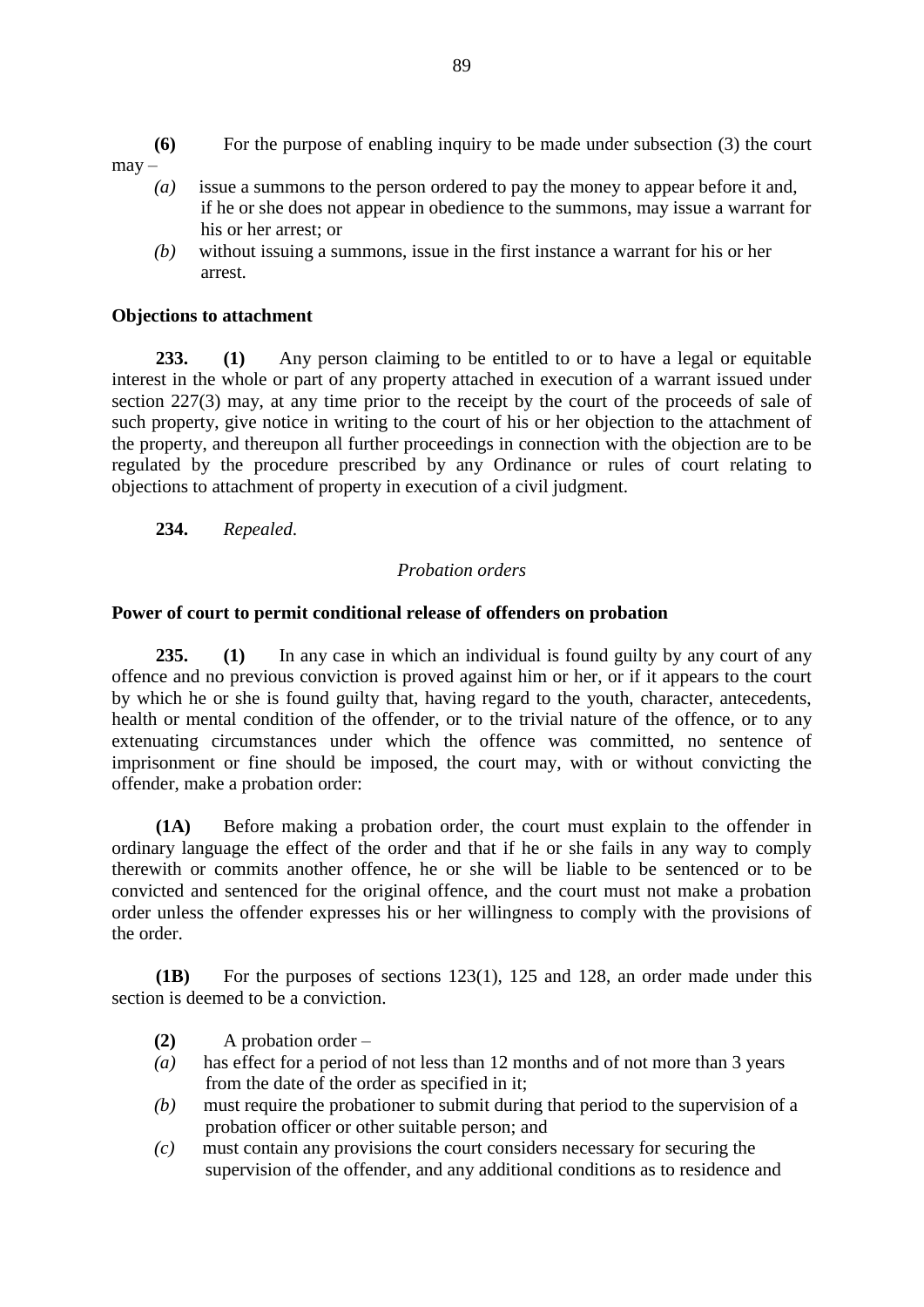other matters that the court, having regard to the circumstances of the case, considers necessary for securing the good conduct of the offender or for preventing a repetition of the same offence or the commission of other offences.

**(3)** The court by which a probation order is made must provide 2 copies of the order, one of which must be given to the probationer and the other to the person under whose supervision he or she is placed.

- **(4)** A court which has made a probation order may at any time—
- *(a)* if it appears to it upon the application of any interested party that it is expedient that the terms or the conditions of the order should be varied - summon the probationer to appear before it;
- *(aa)* if the probationer fails to show cause why such variation should not be made, vary the terms of the order by extending or diminishing its duration, subject to subsection (5), or by altering its conditions or by inserting additional conditions;
- *(b)* on application being made by any interested party, and on being satisfied that the conduct of the probationer has been such as to make it unnecessary that he or she should be under supervision for any further period - discharge the probation order.

**(5)** In no case may a probation order be extended in such a manner that the total period of probation exceeds 3 years;

## **Misconduct by probationers**

**236. (1)** If a probationer is convicted of an offence committed while the probation order was in force the court which made the order may issue a summons requiring the probationer to appear at the place and time specified in the summons or may issue a warrant for his or her arrest.

**(2)** If a probationer is convicted by a court of an offence committed while the probation order was in force, any court may commit the probationer to custody or release him or her on bail, with or without sureties, until he or she can be brought or appear before the court by which the probation order was made.

**(3)** If it is proved to the satisfaction of the court by which the probation order was made that the probationer has been convicted of an offence while the probation order was in force —

- *(a)* if the probationer was not convicted of the original offence in respect of which the probation order was made - the court may convict him or her of that offence and pass any sentence which it could pass if the probationer had then been convicted before that court of that offence;
- *(b)* if the probationer was convicted of the original offence in respect of which the probation order was made - the court may pass any sentence which it could pass if the probationer had then been convicted before that court of that offence.

**(4)** If it appears to a court that a probationer has failed to comply with any of the provisions of a probation order, it may issue a summons to the probationer requiring him or her to appear at the place and time specified in the summons or may issue a warrant for his or her arrest: but a court must not issue such a summons or such a warrant except on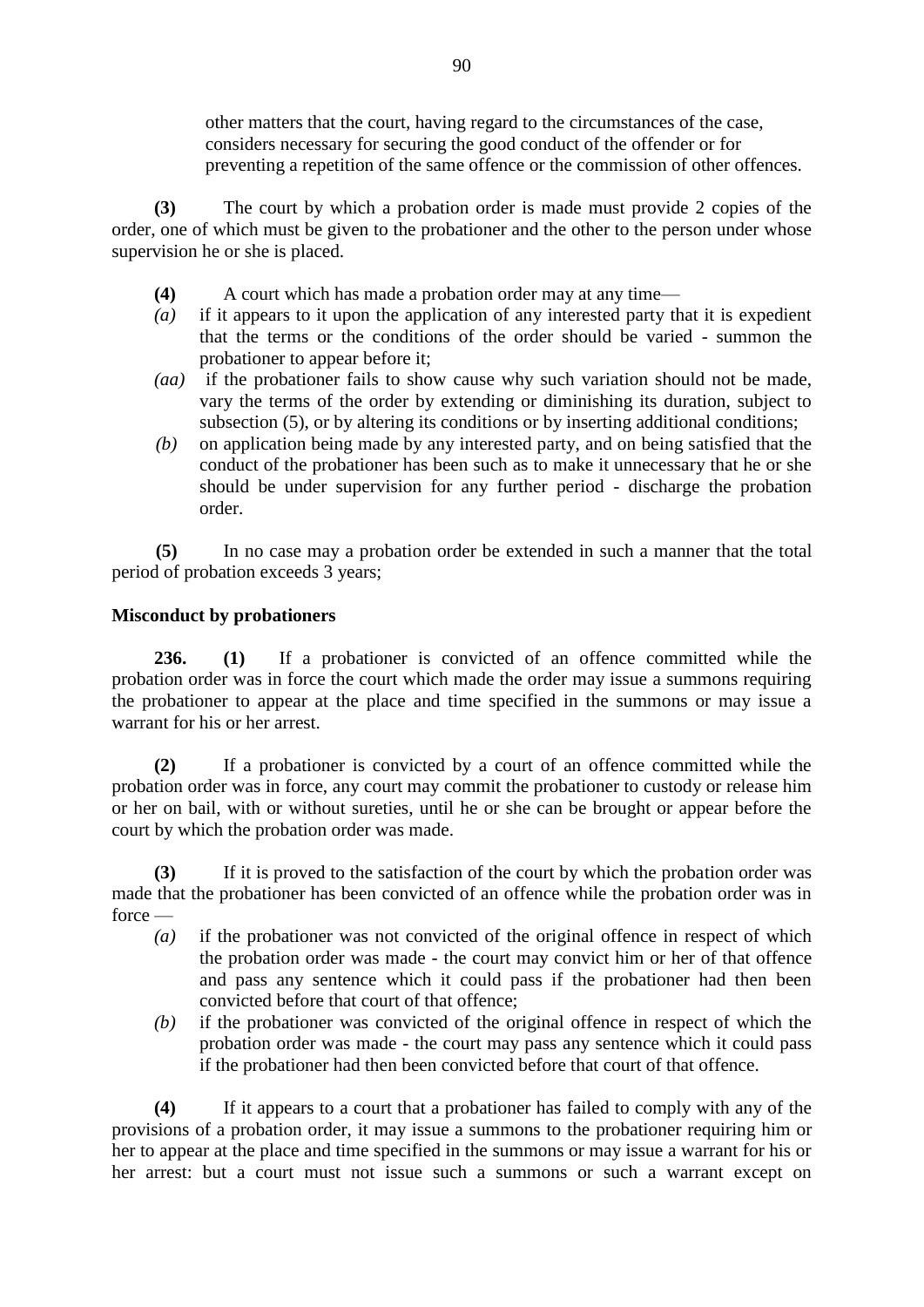information on oath.

**(5)** If it is proved to the satisfaction of the court by which the probation order was made that the probationer has failed to comply with any of the provisions of the probation order—

- *(a)* without prejudice to the continuance in force of the probation order, the court may, subject as hereinafter provided, impose on the probationer a fine not exceeding £1,000; or
- *(b)* if the probationer—
	- (i) was not convicted of the original offence in respect of which the probation order was made - the court may convict him or her and pass any sentence which it could pass if the probationer had then been convicted before that court of that offence;
	- (ii) was convicted of the original offence in respect of which the probation order was made - the court may pass any sentence which it could pass if the probationer had then been convicted before that court of that offence.

**(6)** If a court has under subsection (5)(a) imposed a fine on the probationer then, on any subsequent sentence being passed upon the probationer under subsection (4), the imposition of the fine must be taken into account in fixing the amount of the sentence.

## **Appointment, selection and duties of probation officers**

**236A. (1)** The Governor may from time to time appoint persons of either sex to be probation officers, and may appoint such number as appears to the Governor to be necessary.

**(2)** A probation officer has the powers and must discharge the duties conferred or imposed on a probation officer by or under this or any other Ordinance; and in particular a probation officer must–

- *(a)* supervise the probationers placed the officer's supervision, having regard to the requirements of the probation order made in each respective case;
- *(b)* advise, assist and befriend probationers placed under the officer's supervision;
- *(c)* inquire, without prejudice to any special directions that may be given by the court, into the circumstances and past and present environment of any accused or convicted person, with a view to assisting the court in determining the most suitable way of dealing with such person's case;
- *(d)* assist the court by which a probation order was made in determining how best to exercise its powers in relation to a probationer; and
- *(e)* advise, assist and befriend persons who, on release from custody, have been placed under the officer's supervision.

**(3)** The Director of Health and Social Welfare, subject to any general or special directions given to that officer by the Governor, must provide for the efficient carrying out of the work of probation officers and review the work of probation officers in individual cases.

**(4)** The probation officer who is to be responsible for the supervision of a probationer must be selected under arrangements made by the Director of Health and Social Welfare from among the available probation officers, so, however, that the probation officer under whose supervision a female is placed must be a female.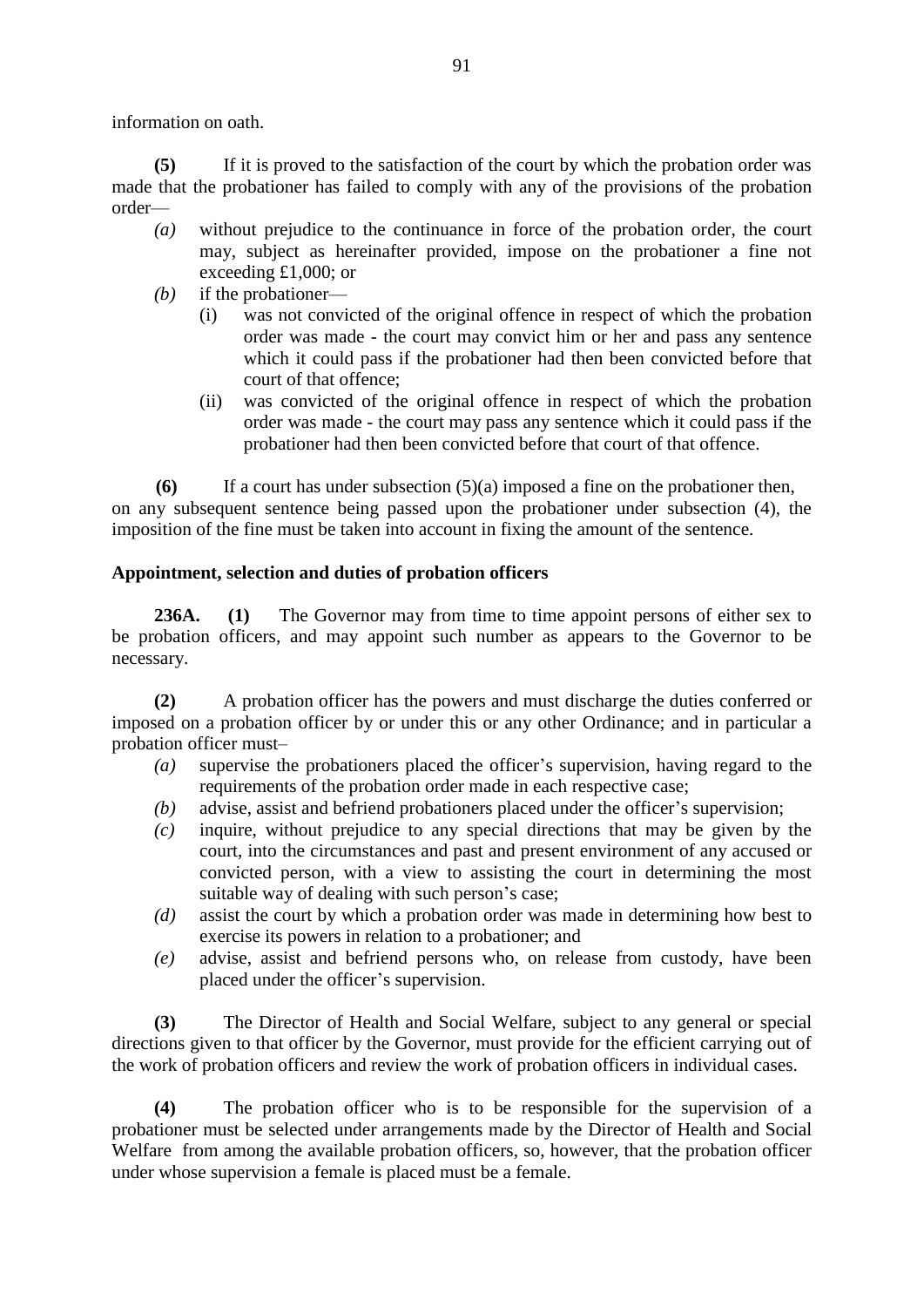**(5)** If the probation officer selected under subsection (4) is unable for any reason to carry out his or her or her duties, or if the Director of Health and Social Welfare thinks it desirable that another probation officer should take his or her or her place, another probation officer must be selected in like manner from among the available probation officers.

## **Probation of offenders rules**

**237.** The Governor may make rules prescribing any matter relating to the probation of offenders which the Governor thinks necessary.

### *Miscellaneous sentencing provisions*

## **Discharge of an offender without punishment**

**238. (1)** If, in any trial for an offence the sentence for which is not fixed by law, the court finds that the charge against the defendant is proved but is of opinion that, having regard to the defendant's character, antecedents, age, health or mental condition, to the trivial nature of the offence, or to the extenuating circumstances in which the offence was committed, it is inexpedient to inflict any punishment and that a probation order is not appropriate, the court may convict the defendant and—

- *(a)* make an order discharging the defendant absolutely; or
- *(b)* make an order discharging the defendant subject to the condition that the defendant commits no offence during a period, not exceeding 12 months from the date of the order, specified in it.

**(2)** At the time of making an order on a person under subsection (1)*(b)* (**"an order of conditional discharge"**), the court must inform the person that if the person commits another offence during the period specified in such order the defendant will be liable to be sentenced for the original offence.

**(3)** If a person in respect of whom an order of conditional discharge has been made is convicted of another offence committed during the period specified in the order, the court which made the order may pass in respect of the original offence any sentence which it could pass if the person had then been convicted of that original offence.

**(4)** When an order is made by the court under this section is it deemed to be a conviction for the purposes of sections 123(1), 125 and 128.

### **Sentences cumulative unless otherwise ordered**

**239. (1)** If a person after conviction for an offence is convicted of another offence, either before sentence is passed under the first conviction or before the expiration of that sentence, any sentence of imprisonment which is passed upon the person under the subsequent conviction must be executed after the expiration of the former sentence, unless the court directs that it is to be executed concurrently with the former sentence or of any part of it.

**(1A)** A court must not direct that a sentence of imprisonment in default of payment of a fine is to be executed concurrently with a former sentence under section 225(1)*(c)*(i) or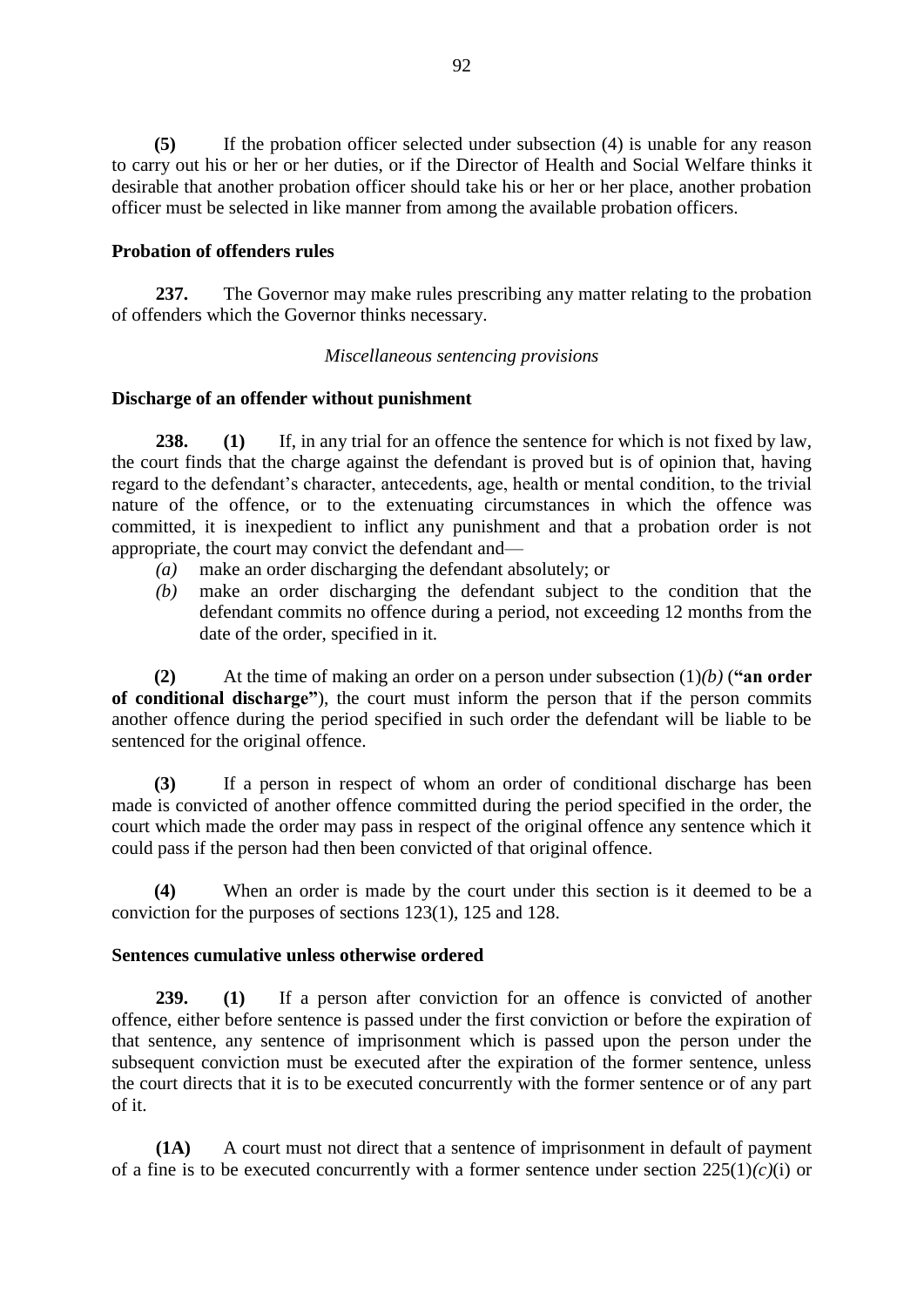of any part of it.

**(2)** If a person is convicted of more than one offence at the same time and is sentenced to pay a fine in respect of more than one of such offences, the court may order that all or any of such fines may be non-cumulative.

#### **Escaped convicts to serve unexpired sentences when recaptured**

**240.** When sentence is passed under this Ordinance on an escaped convict, the sentence, if of imprisonment, does not take effect until the convict has served a period of imprisonment equal to the portion of his or her period of imprisonment that remained unexpired at the date of his or her escape from prison.

### **Penalties on conviction**

**241.<sup>7</sup>** If an Ordinance, or any English Law applied to St Helena by or pursuant to the English Law (Application) Ordinance, 2005 provides for different penalties for an offence according to whether conviction for the offence is summary or on indictment, or according to any other difference of circumstance, the Ordinance or Law is to be read as providing that the maximum penalty that a court may impose on conviction is (subject to any rule of law limiting the powers of courts subordinate to the Supreme Court) the higher or the highest of the penalties so provided. $8$ 

#### **PART X**

APPEALS, Etc.

#### *Appeals from Magistrates' Court*

#### **Appeal to Supreme Court**

**242. (1)** Except as hereinafter provided, any person convicted on a trial by the Magistrates' Court may appeal to the Supreme Court, and must be so informed by the presiding magistrate at the time when sentence is passed.

**(2)** An appeal to the Supreme Court may be on a matter of fact as well as on a matter of law.

#### **No appeal on plea of guilty**

1

**243.** No appeal lies in the case of any person who has pleaded guilty and has been convicted on such plea by the Magistrates' Court, except as to the extent or legality of the sentence.

 $7$  This is the effect of the Criminal Justice (Sentencing) Ordinance, 2012. For previous section 241, see now 267A ('Errors and omissions in orders and warrants')

<sup>&</sup>lt;sup>8</sup> See section 17 of the Magistrates' Court (Ascension) Ordinance, 1968 for the limits on sentencing powers of the Magistrates' Court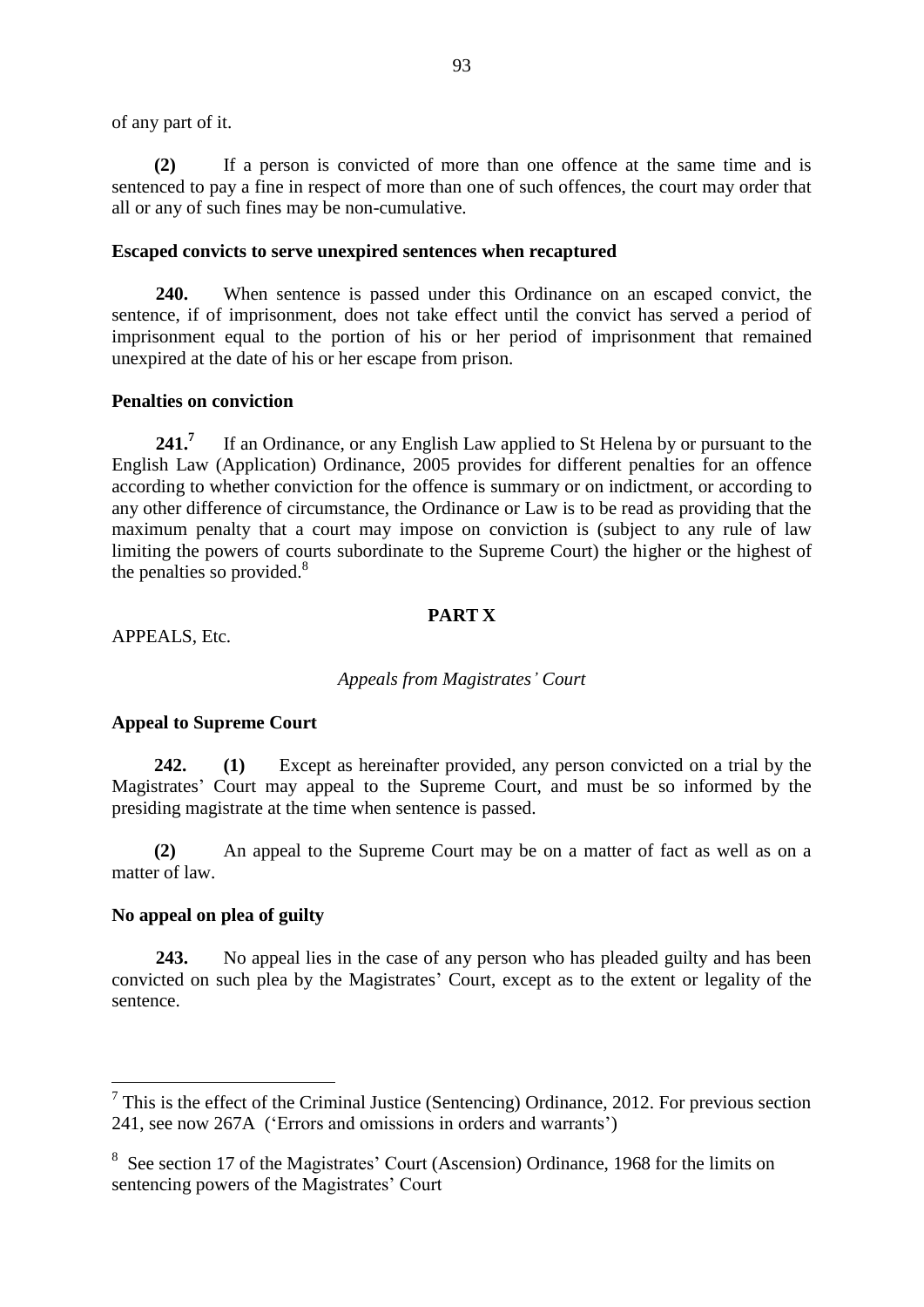### **Right of appeal against acquittal**

**244. (1)** The prosecutor may appeal to the Supreme Court against a decision or determination of the Magistrates' Court on any of the following grounds, namely:

- *(a)* that the decision or determination was erroneous in law;
- *(b)* that the decision or determination was one which no reasonable court, properly directing itself in law, could have reached;
- *(c)* that the sentence imposed was so lenient as to be one which no reasonable court, properly directing itself in law, could have passed.

**(2)** An appeal on the ground mentioned in subsection (1)*(c)* may not be instituted except by or with the consent of the Attorney General.

### **Petition of appeal**

**245. (1)** Every appeal must be –

- *(a)* made in the form of a petition in writing presented by the appellant; and
- *(b)* lodged with the Registrar within 14 days after the date of the judgment or order appealed against, unless the Supreme Court extends the time for good cause shown.

**(2)** When the appellant is represented by an advocate or is the Crown Prosecutor, the petition must contain particulars of the matters of law or of fact in regard to which the Magistrates' Court is alleged to have erred.

**(3)** A petition of appeal by the Crown Prosecutor must be presented and signed by the Crown Prosecutor.

**(4)** Unless waived or reduced, the fee prescribed for filing an appeal must be paid at the time of lodging a petition of appeal, and if any such fee is not paid the petition is not to be received.<sup>9</sup>

### **Appellant in prison**

1

**246.** If the appellant is in prison, he or she may present his or her petition of appeal to the Superintendent of Prisons, who must thereupon forward the petition to the Registrar.

### **Application for extension of time, and abandonment of appeal**

**247. (1)** An application to extend the time for lodging a petition of appeal must be made in writing to the Registrar and be supported by an affidavit specifying the grounds for the application.

**(2)** The Supreme Court may summarily reject an application of the kind mentioned in subsection (1) without hearing the applicant or the applicant's advocate if, on perusing the supporting affidavit, it is of the opinion that no grounds for granting the

<sup>9</sup> See the Supreme Court (Fees) Rules published under the Superior Courts (Appeals and Forms) Ordinance, 2017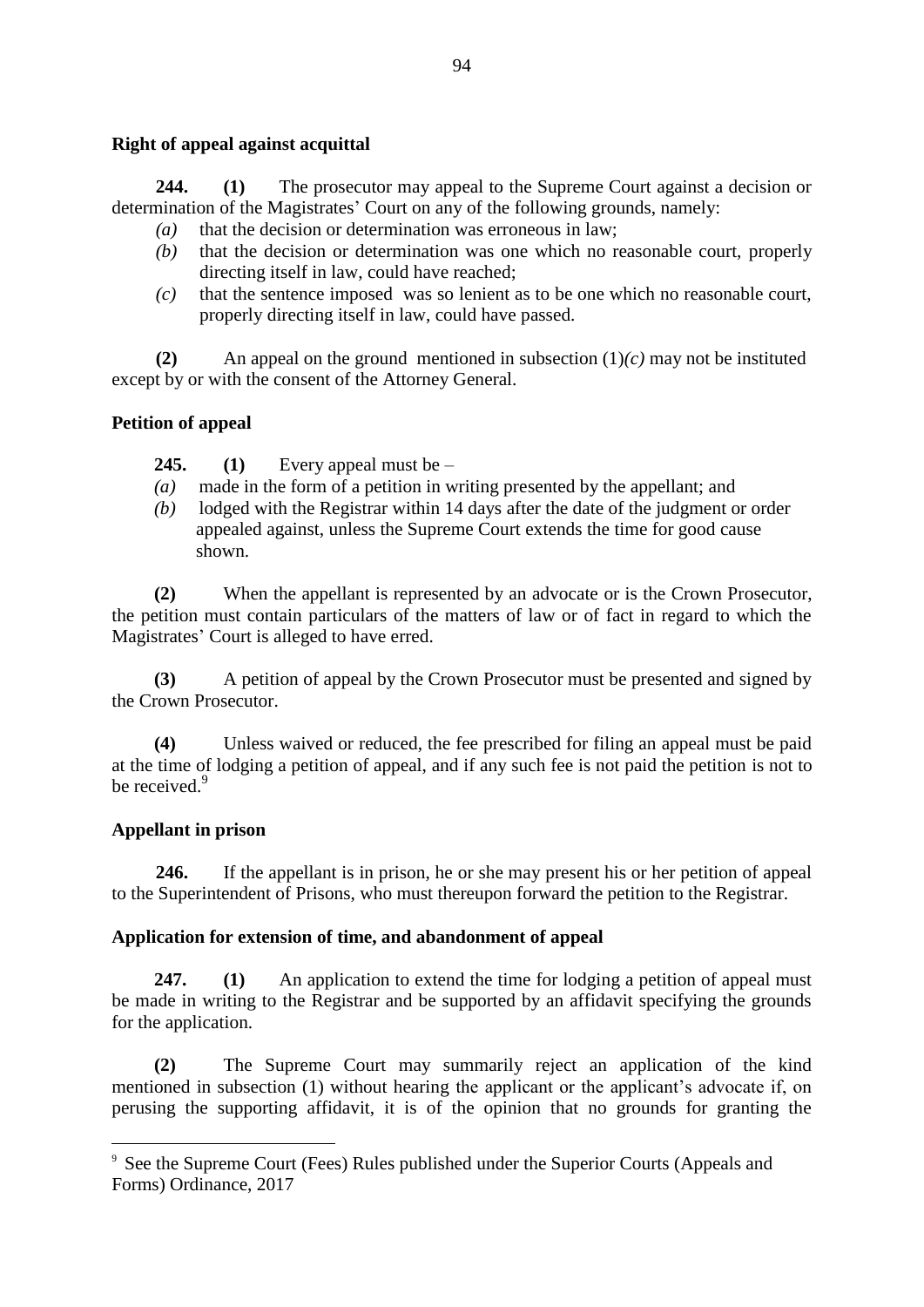application are disclosed.

**(3)** An appellant may, at any time after having lodged a petition of appeal or an application to extend the time for lodging such petition, abandon the appeal by giving notice in writing of such abandonment to the Registrar, and upon such notice being given the appeal is deemed to have been dismissed by the Supreme Court.

# **Summary dismissal of appeal**

**248.** On receiving a petition made under section 245, the Chief Justice must peruse the same and after perusing the record of the Magistrates' Court—

- *(a)* in the case of an appeal against sentence only if the Chief Justice considers that the sentence is not excessive;
- *(b)* in any other case if the Chief Justice considers that no question of law is raised proper for consideration by the court, or that there is no material in the circumstances of the case which could raise a reasonable doubt whether the conviction was right or lead the court to consider that the sentence ought to be reduced,

the Chief Justice may dismiss the appeal summarily without hearing the appellant or the appellant's advocate.

# **Notice of hearing**

**249. (1)** If the Chief Justice does not dismiss an appeal summarily, the Supreme Court must cause notice to be given to the appellant and to the respondent or to their advocates, if any, of the time and place at which the appeal will be heard and must provide the appellant with a copy of the proceedings and the respondent with a copy of the proceedings and of the petition of appeal.

**(2)** At the hearing of an appeal the Supreme Court must hear the appellant and the respondent or their advocates, if any.

**(3)** The Supreme Court may hear and dispose of an appeal from the Magistrates' Court while sitting outside St Helena and in the absence of the parties and their advocates, if both the appellant and the respondent so agree and if the Chief Justice considers it a proper case in which so to proceed.

**(4)** If the Supreme Court is proceeding to hear an appeal under subsection (3) in the absence of the parties and their advocates, the Chief Justice may order the parties to deliver written submissions at times and in a manner specified in the order.

# **Powers of Supreme Court on appeal against conviction**

**250. (1)** On an appeal against conviction, the Supreme Court, subject to subsection (1A), must allow the appeal if it is of the opinion that—

- *(a)* the judgment should be set aside on the ground that it is unreasonable or cannot be supported having regard to the evidence;
- *(b)* the judgment should be set aside on the ground of a wrong decision on any question of law if the decision has in fact caused a miscarriage of justice; or
- *(c)* on any other ground there has been a miscarriage of justice,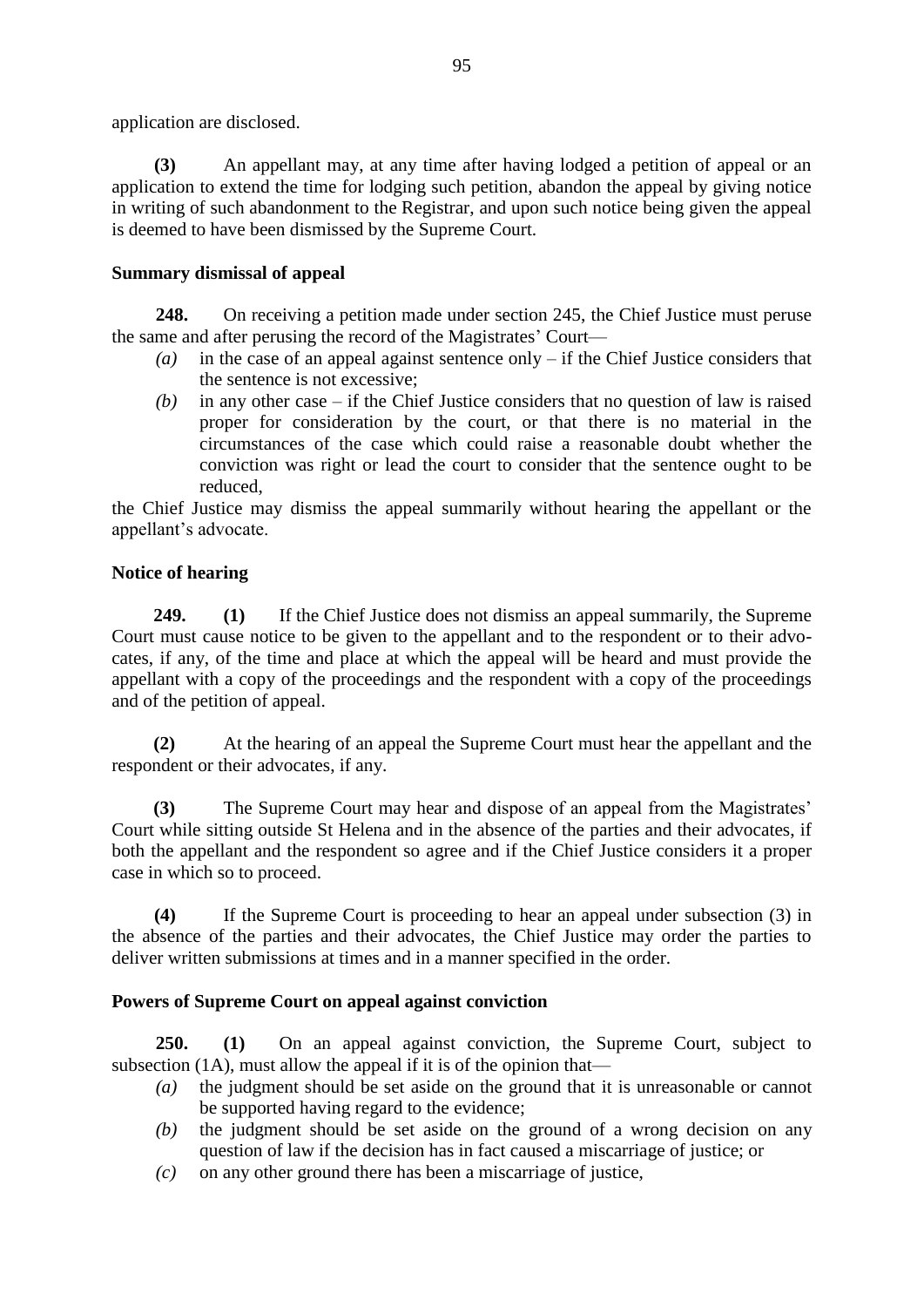and in any other case must dismiss the appeal.

**(1A)** The court must, notwithstanding that it is of the opinion that the point raised in the appeal might be decided in favour of the appellant, dismiss the appeal if it considers no substantial miscarriage of justice has actually occurred.

- **(2)** Subject to subsection (1), the Supreme Court on any appeal may—
- *(a)* reverse the finding and sentence, and acquit or discharge the appellant, or order a new trial;
- *(b)* alter the finding and find the appellant guilty of another offence, maintaining the sentence, or with or without altering the finding, reduce or increase the sentence; or
- *(c)* with or without such reduction or increase and with or without altering the finding, alter the nature of the sentence or make any order which the Magistrates' Court could have made.

### **Powers of Supreme Court on appeal against acquittal**

**251.** On an appeal against an acquittal or dismissal, the Supreme Court may remit the case together with its judgment on it to the court of trial for determination, whether or not by way of rehearing, with any directions the Supreme Court thinks necessary.

### **Powers of Supreme Court on appeal against other orders**

**252.** The Supreme Court may on any appeal from against any order other than a conviction, acquittal or dismissal alter or reverse any such order.

### **Appellant's right to be present at appeal**

**253.** An appellant who is in custody is entitled to be present at the hearing of the appeal.

### **Delivery of judgment**

**254. (1)** At the conclusion of the hearing of an appeal the Supreme Court must, subject to subsection (2), either at once or at some future date which must either then be appointed or of which notice must subsequently be given, deliver judgment in open court.

**(2)** In the absence of the Chief Justice or Trial Judge from St Helena another Trial Judge or the Registrar may in open court read the judgement of the Supreme Court on an appeal.

**(3)** In the case of an appeal against a conviction, if the Supreme Court is of the opinion that the appeal should be allowed and the appellant discharged, it may at the conclusion of the hearing of the appeal order the release of the appellant if he or she is in custody.

#### **Supreme Court to make orders conformable with judgment**

**255.** When a case is decided on appeal by the Supreme Court it must thereupon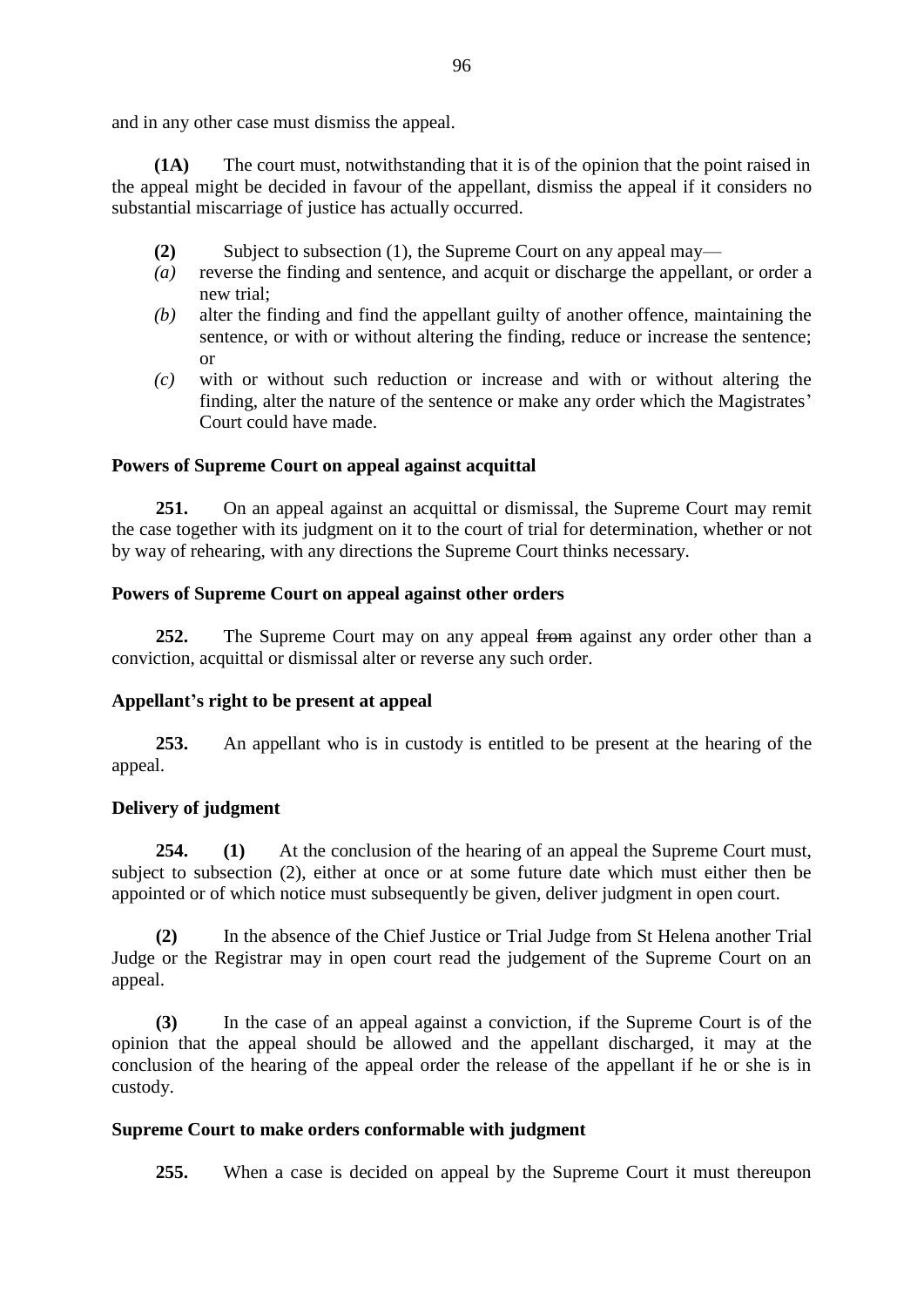make such orders as are conformable to the judgment or order and must if necessary cause the record of the lower court to be amended in accordance with such judgment or order.

## **Admission of appellant to bail pending appeal**

**256. (1)** The Supreme Court or the Magistrates' Court may, if it sees fit, admit an appellant to bail pending the determination of the appeal.

**(1A)** An application for bail under subsection (1) must be made in the first instance to the Magistrates' Court.

**(2)** The time during which an appellant, pending the determination of his or her appeal, is admitted to bail does not count as part of any term of imprisonment under his or her sentence and the sentence of the appellant, whether it is the sentence passed by the court of trial or the sentence passed by the Supreme Court on appeal, is, subject to any directions given by the court as aforesaid, deemed to be resumed or to begin to run, as the case requires –

- *(a)* if the appellant is in custody as from the day on which he or she was first confined to prison under the sentence;
- *(b)* if the appellant is not in custody as from the day on which he or she is received into prison under the sentence.

## **Further evidence**

**257. (1)** If in an appeal from the Magistrates' Court the Supreme Court thinks additional evidence is necessary, it must record its reasons, and may either take such evidence itself or direct it to be taken by the Magistrates' Court.

**(2)** When the additional evidence is taken by the Magistrates' Court, that court must certify the evidence to the Supreme Court, which must thereupon proceed to dispose of the appeal.

**(3)** Unless the Supreme Court otherwise directs, the defendant or any advocate for the defendant must be present when the additional evidence is taken.

**(4)** Evidence taken pursuant to this section must be taken as if it were evidence taken at a trial before the Magistrates' Court.

**(5)** In an appeal from the Magistrates' Court, the Supreme Court may, if it thinks fit, call for and receive from that court a report on any matter connected with the appeal.

### **Abatement of appeals**

**258.** Every appeal from the Magistrates' Court, except an appeal from a sentence of a fine, finally abates on the death of the appellant.

# **Second appeal**

**259. (1)** Either party to an appeal from the Magistrates' Court may appeal against the decision of the Supreme Court in its appellate jurisdiction to the Court of Appeal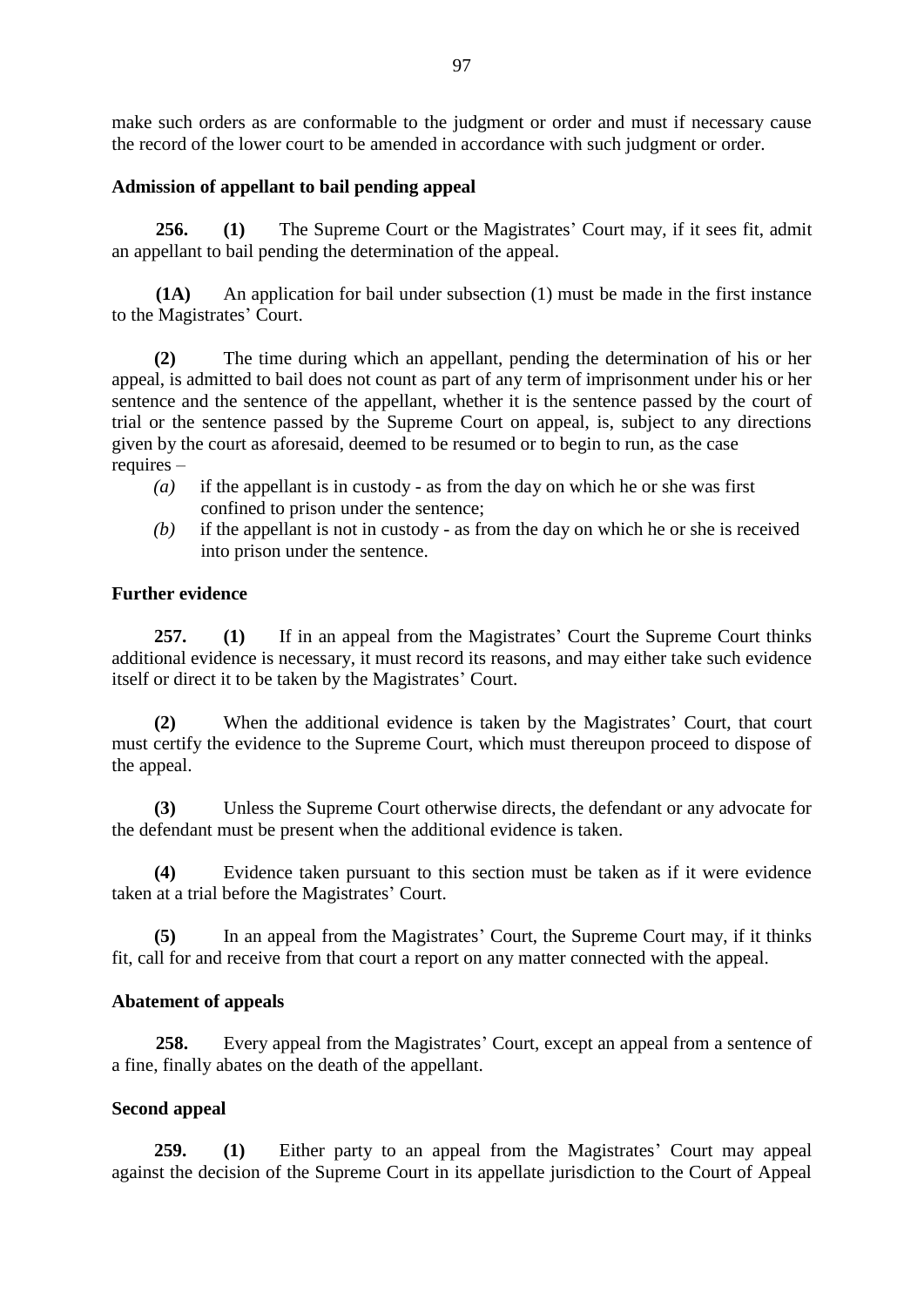on a matter of law, not including severity of sentence, but not on a matter of fact or of mixed fact and law.

**(2)** On any such appeal, the Court of Appeal may, if it thinks that the judgment of the Magistrates' Court or of the Supreme Court should be set aside or varied, make any order which the Magistrates' Court or the Supreme Court could have made; or may remit the case, together with its judgment or order on it, to the Supreme Court or to the Magistrates' Court for determination, whether or not by way of rehearing, with any directions the Court of Appeal thinks necessary.

**(2A)** In the case of an appeal against conviction, if the Court of Appeal dismisses the appeal and confirms the conviction appealed against, it must not, save as provided in subsection (3), increase, reduce or alter the nature of the sentence imposed in respect of that conviction, whether by the Magistrates' Court or by the Supreme Court, unless the Court of Appeal is of the opinion that such sentence was an unlawful one, in which case the court may impose any sentence in substitution for the sentence that it thinks proper.

**(3)** If it appears to the Court of Appeal that a party to an appeal, though not properly convicted on some count, has been properly convicted on some other count, the Court of Appeal may, in respect of the count on which the court considers that the appellant has been properly convicted, either affirm the sentence passed by the Magistrates' Court or by the Supreme Court, or pass any other sentence, whether more or less severe, in substitution for the sentence that the court thinks proper.

**(4)** If a party to an appeal has been convicted of an offence and the Magistrates' Court or the Supreme Court could lawfully have found the party guilty of some other offence and, on the finding of the Magistrates' Court or of the Supreme Court, it appears to the Court of Appeal that the court must have been satisfied of facts which proved the party guilty of that other offence, the Court of Appeal may, instead of allowing or dismissing the appeal –

- *(a)* substitute for the conviction entered by the Magistrates' Court or by the Supreme Court a conviction of that other offence;
- *(b)* pass in substitution for the sentence passed by the Magistrates' Court or by the Supreme Court any lawful sentence for that other offence.

**(5)** On an appeal under this section the Court of Appeal, even if it is of the opinion that the point raised in the appeal might be decided in favour of the appellant, may dismiss the appeal if it considers that no substantial miscarriage of justice has occurred.

**(6)** For the purposes of this section the proceedings of the Supreme Court on a revision under section 262 are deemed to be an appeal.

**(7) S**ection 256(2) applies to a convicted appellant appealing under this section with the modification that that section is to be construed as if for the words "Supreme Court" occurring in it there were substituted the words "Court of Appeal".

# **Admission to bail pending second appeal**

**260.** The Supreme Court may in its discretion, in any case in which an appeal from a decision of that court in its appellate jurisdiction to the Court of Appeal is filed, grant bail pending the hearing of the appeal.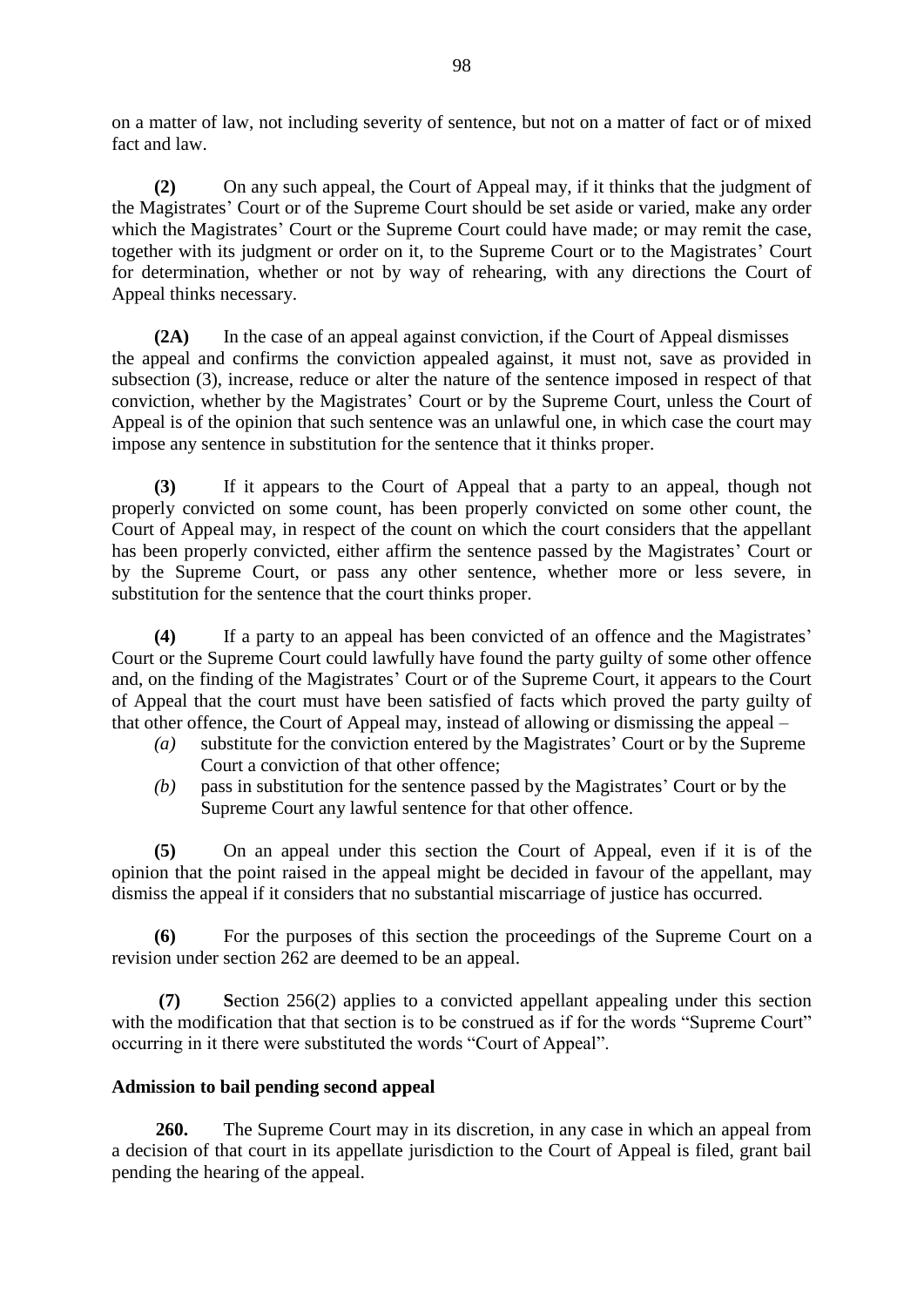#### *Revision*

### **Power of courts to call for records**

**261. (1)** The Supreme Court may call for and examine the record of any criminal proceedings before the Magistrates' Court for the purpose of satisfying itself as to the correctness, legality or propriety of any finding, sentence or order recorded or passed, and as to the regularity of any proceedings of such court.

**(2)** In every case coming before the Magistrates' Court in which a person is convicted and is sentenced to a total period of more than 6 months imprisonment, the Magistrates' Court must as soon as possible submit its record of the proceedings to the Supreme Court for consideration.

### **Powers of Supreme Court on revision**

**262. (1)** In the case of any proceedings in the Magistrates' Court the record of which has been called for or which has been submitted for consideration under section 261(2), or which otherwise comes to its knowledge, if it appears that in such proceedings an error material to the merits of any case or involving a miscarriage of justice has occurred, the Supreme Court may—

- *(a)* in the case of a conviction exercise any of the powers conferred on it as a court of appeal by sections 250 and 257 and enhance the sentence;
- *(b)* in the case of any other order other than an order of acquittal alter or reverse the order.

**(2)** An order under this section must not be made to the prejudice of a person convicted of an offence unless the person has had an opportunity of being heard either personally or by an advocate.

**(3)** In exercising its powers under this section in relation to sentence, the Supreme Court must not impose a higher penalty for the offence which in the opinion of the Supreme Court the offender has committed, than could legally have been imposed by the Magistrates' Court.

**(4)** This section does not authorise the Supreme Court to convert a finding of acquittal into one of conviction: but if a person is acquitted of the offence with which the person was charged but is convicted of another offence, whether charged with the other offence or not, the Supreme Court may, if it reverses the finding of conviction, itself convert the finding of acquittal into one of conviction.

**(5)** If an appeal lies from any finding, sentence or order, and no appeal is brought, no proceeding by way of revision may be entertained at the instance of the party who could have appealed.

**(6)** In exercising the powers of revision under this section, the Supreme Court may, pending the final determination of the case, release any convicted person on bail: but if the convicted person is ultimately sentenced to imprisonment the time he or she has spent on bail must be excluded in computing the period for which he or she is sentenced.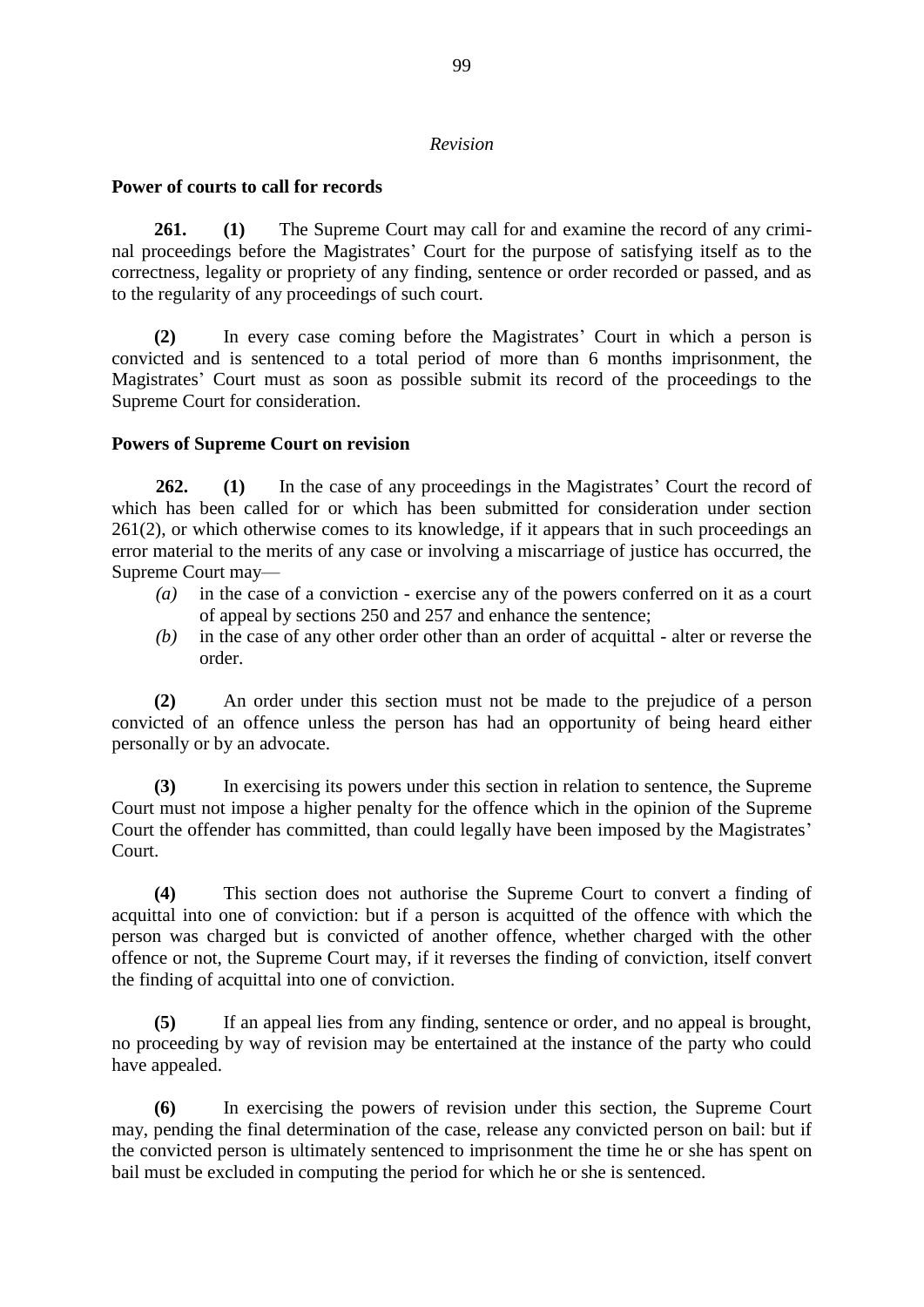**(7)** In exercising its powers under this section, the Supreme Court may, if it thinks fit, call for and receive from the Magistrates' Court a report on any matter connected with the case.

### **Discretion of court as to hearing parties**

**263.** Except as provided in section 262, no party has any right to be heard either personally or by advocate by the Supreme Court when it is exercising its powers of revision: but the court may, if it thinks fit, when exercising such powers hear any party either personally or by advocate, or receive a written submission.

### **Supreme Court order to be certified to lower court**

**264.** When a case is revised by the Supreme Court, the Supreme Court must certify its decision or order to the Magistrates' Court, and that court must thereupon make any orders that are conformable to the decisions so certified, and, if necessary, the record must be amended in accordance with that decision.

### *Appeals from the Supreme Court*

### **Appeals from Supreme Court to Court of Appeal**

**265. (1)** Subject as hereinafter provided, a person convicted on a trial held by the Supreme Court and sentenced to a term of imprisonment exceeding 12 months or to a fine exceeding £50, may appeal to the Court of Appeal—

- *(a)* against that conviction on a question of law or of fact or of mixed law and fact; and
- *(b)* with the leave of the Supreme Court or the Court of Appeal, against the sentence, unless the sentence is one fixed by law.

**(2)** Subject as hereinafter provided, a person convicted on a trial held by the Supreme Court and sentenced to a term of imprisonment for 12 months or less, or to a fine exceeding £10 but not exceeding £50 may, with the leave of the Court of Appeal, or upon the certificate of the Supreme Court that it is a fit case for appeal, appeal against the conviction on any ground which appears to the Court of Appeal or to the Supreme Court to be a sufficient ground of appeal.

**(2A)** Even if the sentence imposed is a fine not exceeding £10, the Court of Appeal or the Supreme Court may pursuant to subsection (2) grant such leave or certificate, as the case may be, if either court is of opinion that the case involves a question of law of general or public importance.

**(3)** An appeal against conviction must not be allowed in the case of a person who has pleaded guilty and has been convicted on such a plea.

**(4)** The Supreme Court or the Court of Appeal may in its discretion, in any case in which an appeal to the Court of Appeal is lodged under this section, grant bail, pending the hearing and determination of the appeal.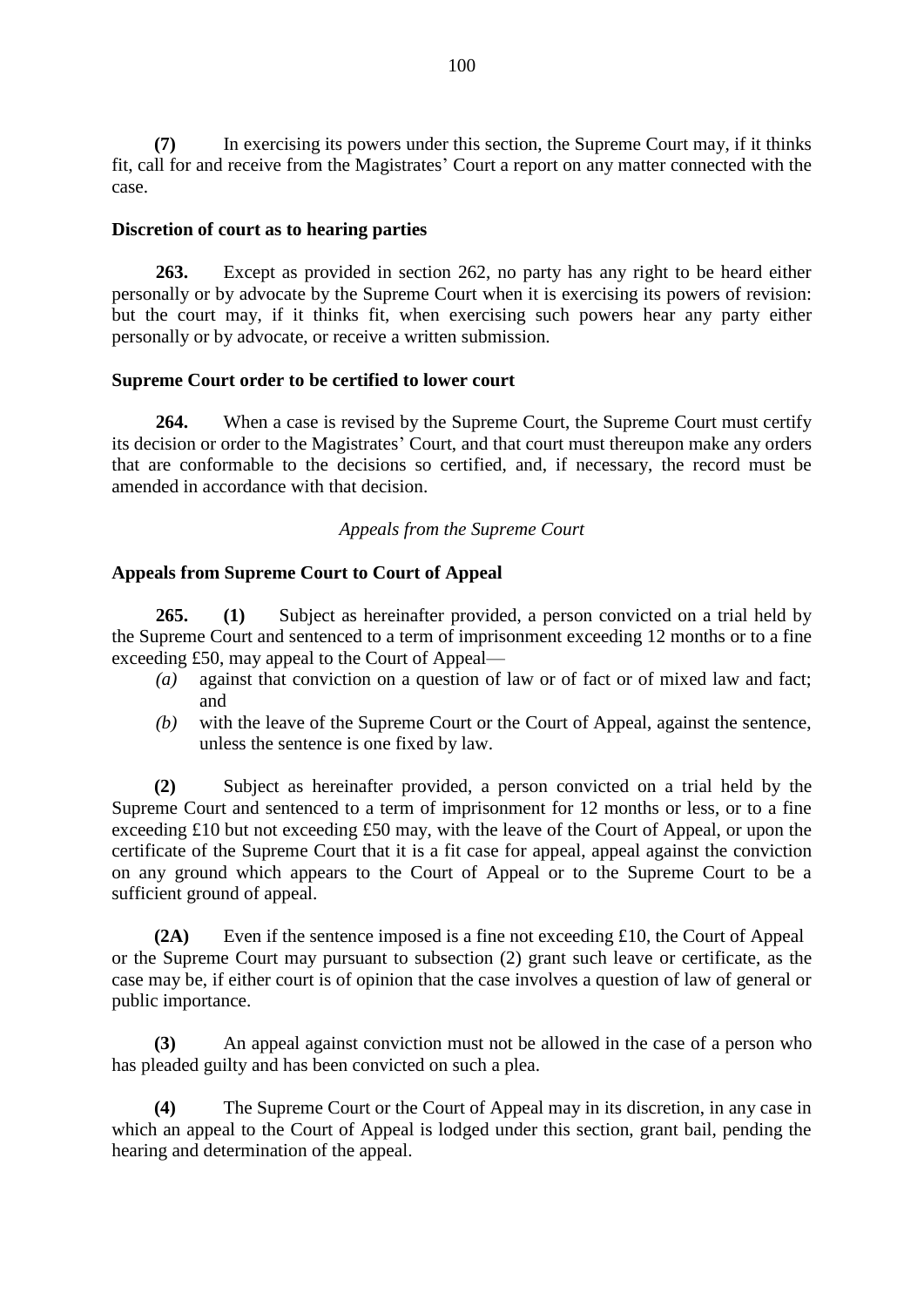**(5) Se**ction 256(2) applies to a convicted appellant appealing under this section with the modification that that section is to be construed as if for the words "Supreme Court" occurring in it there were substituted the words "Court of Appeal".

 **(6)** The prosecutor may appeal to the Court of Appeal against a decision or determination of the Supreme Court on any of the following grounds, namely:

- *(a)* that the decision or determination was erroneous in law;
- *(b)* that the decision or determination was one which no reasonable court, properly directing itself in law, could have reached;
- *(c)* that the sentence imposed was one which the court had no power to impose or was so lenient as to be one which no reasonable court, properly directing itself in law, could have passed.

**(7)** The grounds of appeal mentioned in subsection (6)*(a)* and *(b)* do not enable the prosecutor to appeal against the verdict of a jury unless it is alleged that the jury was misdirected in law by the trial judge.

(8) An appeal on the ground mentioned in subsection  $(6)(c)$  may not be instituted except by or with the consent of the Attorney General.

# **PART XI SUPPLEMENTARY PROVISIONS**

# *Irregular proceedings*

## **Finding or sentence when reversible by reason of error or other proceedings**

**266. (1)** Subject to the provisions of this Ordinance relating to appeals and to revision, no finding, sentence or order passed by a court of competent jurisdiction may be reversed or altered on appeal or revision on account of any error, omission, irregularity or misdirection in the complaint, summons, warrant, charge, indictment, proclamation, order, judgment or other proceedings before or during the trial or in any inquiry or other proceedings under this Ordinance, unless the court in which the matter is raised determines that the error, omission, irregularity or misdirection has in fact occasioned a failure of justice.

(2) In determining whether any error, omission, irregularity or misdirection has occasioned a failure of justice the court must have regard to the question whether the objection could and should have been raised at an earlier stage in the proceedings.

### **Distress not illegal nor distrainer a trespasser for defect or want of form in proceedings**

**267.** No distress made under this Ordinance is to be deemed unlawful, nor is any person making distress to be deemed a trespasser, on account of any defect or want of form in the summons, conviction, warrant of distress or other proceedings relating to the distress.

# **Errors and omissions in orders and warrants<sup>10</sup>**

**267A.** The court may at any time amend any defect in substance or in form in any

<sup>&</sup>lt;sup>10</sup> This was previously section 241.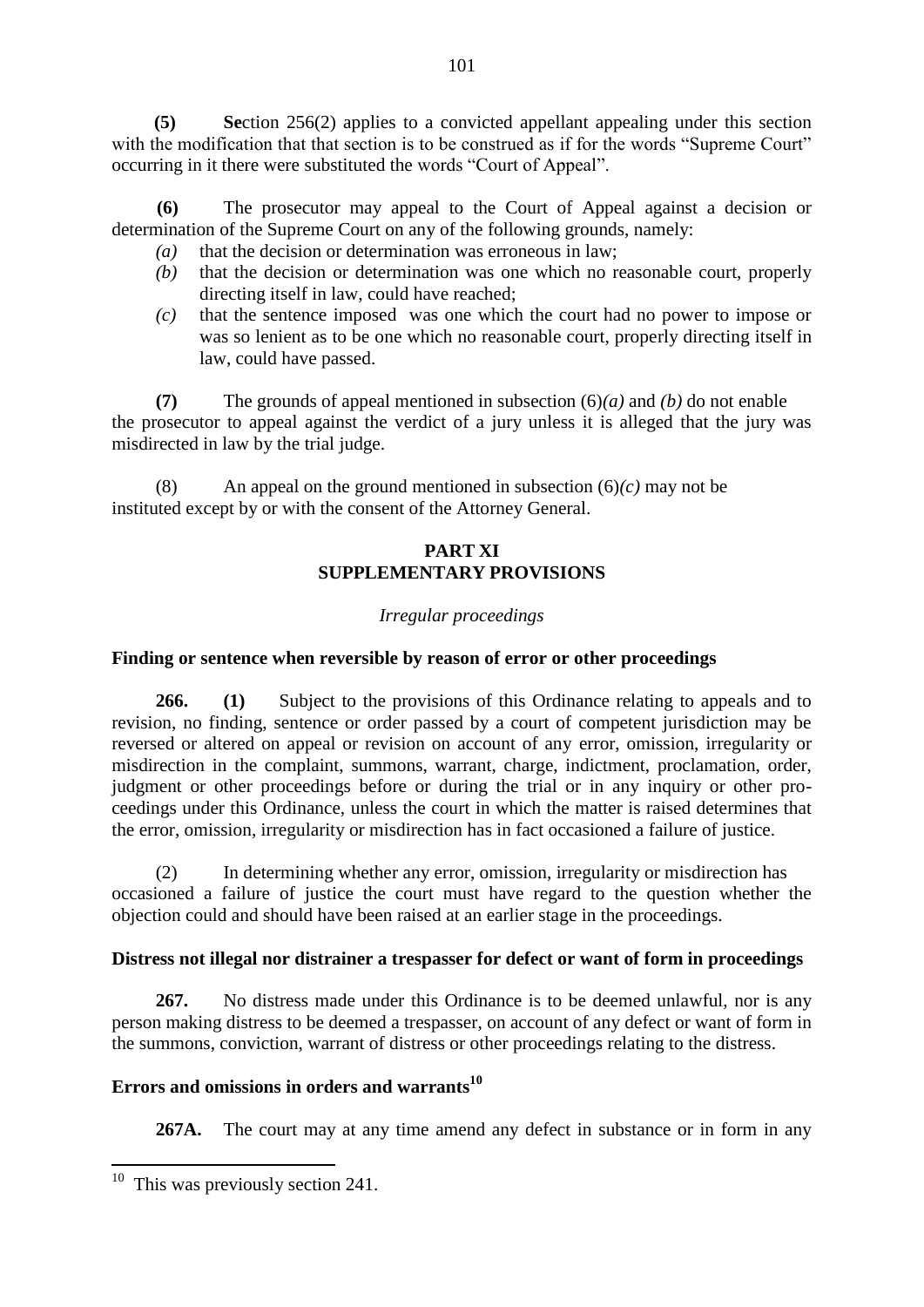order or warrant, and no omission or error as to the time and place, and no defect in form in any order or warrant given under this Ordinance, renders void or unlawful any act done or intended to be done by virtue of such order or warrant, provided that –

- *(a)* it is mentioned in the order or warrant, or may be inferred from it, that the act is founded on a conviction or judgment; and
- *(b)* there is a valid conviction or judgment to sustain the same.

### *Directions in the nature of habeas corpus*

### **Power to issue directions in the nature of** *habeas corpus*

- **268. (1)** The Supreme Court may whenever it thinks fit direct that—
- *(a)* any person within the limits of St Helena be brought up before the court to be dealt with according to law;
- *(b)* any person illegally or improperly detained in public or private custody within those limits be set at liberty;
- *(c)* any prisoner detained in any prison situated within those limits be brought before the court to be there examined as a witness in any matter pending or to be inquired into in such court;
- *(d)* any prisoner detained as aforesaid be brought before a court-martial or any commissioners acting under the authority of any commission from the Governor for trial or to be examined touching any matter pending before such court-martial or commissioners respectively;
- *(e)* the body of a defendant within those limits be brought in on a return of *cepi corpus* to a writ of attachment.

**(2)** The Chief Justice may from time to time make rules to regulate the procedure in cases under this section.

### *Miscellaneous*

### **Appearances and representations**

**269. (1)** Notwithstanding anything contained in the articles of association, bylaws or other document governing the constitution of a corporation, and notwithstanding anything contained in any other written law, an officer of a corporation (as defined in section 66 of this Ordinance) appearing in court on behalf of the corporation is deemed so to appear with the full authority of the corporation, and to have full power to represent it.

**(2)** If any person is charged before any court with the commission of an offence, the person may be represented at the trial of the offence by an advocate or, with the leave of the court, by any other person who is not a legal practitioner, or may personally conduct his or her own defence.

### **Affidavits**

**270.** Affidavits and affirmations to be used before the Supreme Court may be sworn or affirmed, as the case may be, before the Chief Justice, the Trial Judge, the Registrar or any magistrate or before a commissioner for oaths.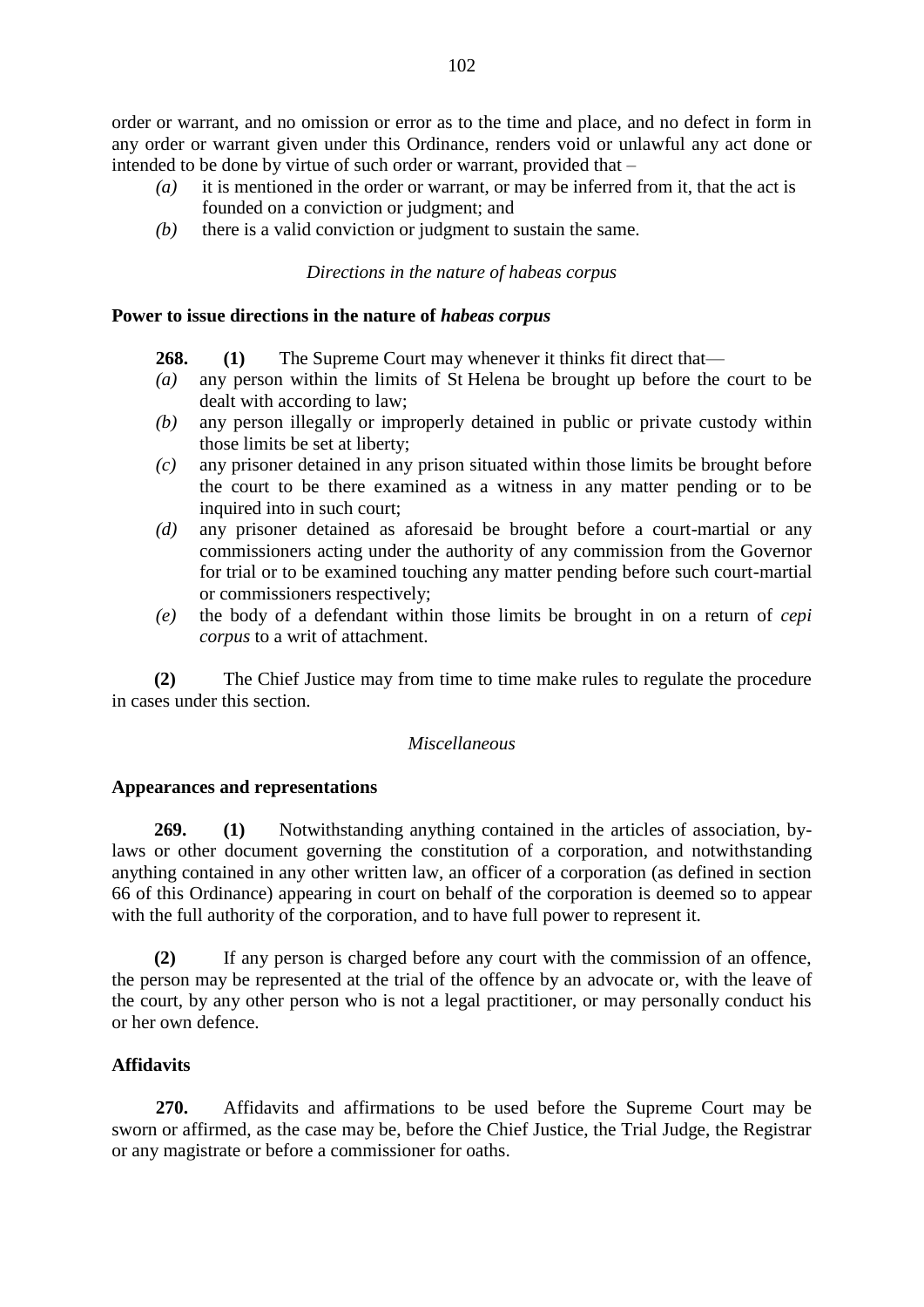### **Copies of proceedings**

**271.** A person affected by any judgment or order passed in any proceedings under this Ordinance who desires to have a copy of the judgment or order or any deposition or other part of the record, must on applying for such a copy be provided with one, if the person pays for it, unless the court for special reasons thinks fit to provide the copy free of cost.

## **Forms**

**272.** Forms approved by the Chief Justice from time to time, with any variations that the circumstances of each case require, may be used for the respective purposes mentioned in them, and if so used are be sufficient for any such purpose.

## **Power to make rules, etc.**

**273. (1)** The Governor may make rules prescribing—

- *(a)* the fees to be paid by appellants under this Ordinance;
- *(b)* the manner in which such fees should be paid;
- *(c)* the persons who may be exempted from the payment of such fees;
- *(d)* the fees to be paid, if any are payable, for copies of proceedings held under this Ordinance;
- *(e)* the amount of expenses payable to complainants, witnesses and jurors attending before any court for the purpose of any inquiry, trial or proceedings held under this Ordinance.

**(2)** Notwithstanding subsection (1)*(e)* or any rules made under it, a court may in its discretion disallow the payment of or reduce the expenses payable to any person.

# **SCHEDULE**

# (Section 97)

# **Rules for the framing of charges and indictments**

**1.** *(a)* A count of a charge or indictment must commence with a statement of the offence charged, called the statement of offence, which must describe the offence shortly in ordinary language, avoiding as far as possible the use of technical terms, and without necessarily stating all the essential elements of the offence, and if the offence charged is one created by written law must contain a reference to the section of the enactment creating the offence.

 *(b)* After the statement of the offence, particulars of the offence must be set out in ordinary language, in which the use of technical terms is not necessary: but if any rule of law or any written law limits the particulars of an offence which are required to be given in a charge or indictment, paragraph does not require any more particulars to be given than those so required.

*(c)* If a charge or indictment contains more than one count, the counts must be numbered consecutively.

**2.** *(a)* If an enactment constituting an offence states the offence to be the commission or the omission of any one of any different acts in the alternative, or the commission or the omission of any act in any one of any different capacities, or with any one of different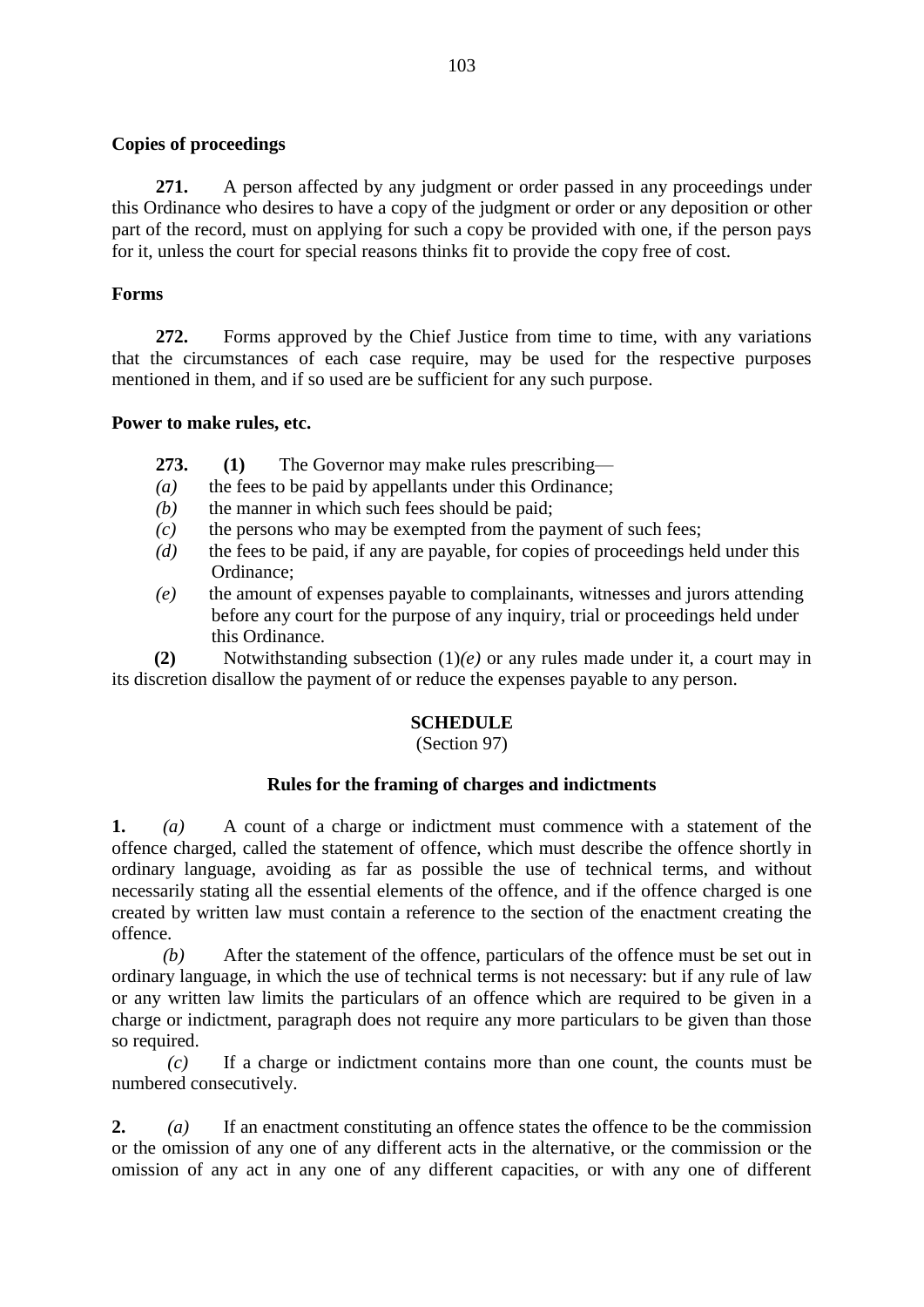intentions, or states any part of the offence in the alternative, the acts, omissions, capacities or intentions, or other matters stated in the alternative in the enactment, may be stated in the alternative in the count charging the offence.

 *(b)* It is not necessary, in any count charging an offence constituted by an enactment, to negative any exception to, exemption from or qualification of the operation of the enactment creating the offence.

**3.** *(a)* The description of property in a charge or indictment must be in ordinary language, and such as to indicate with reasonable clarity the property referred to; and, if the property is so described, it is not necessary, except when required for the purpose of describing an offence depending on any special ownership of property or special value of the property, to name the person to whom the property belongs or the value of the property.

*(b)* If property is vested in more than one person, and the owners of the property are referred to in a charge or indictment, it is sufficient to describe the property as owned by one of those persons by name with the others, and if the persons owning the property are a body of persons with a collective name, such as a joint stock company or "Inhabitants", "Trustees", "Commissioners" or "Club" or other such name, it is sufficient to use the collective name without naming any individual.

 *(c)* Property belonging to or provided for the use of any public establishment, service or department may be described as the property of the Government.

 *(d)* Coin, bank notes and currency notes may be described as money; and any allegation as to money, so far as regards the description of the property, may be sustained by proof of any amount of coin or of any bank or currency note (although even if the particular species of coin of which such amount was composed, or the particular nature of the bank or currency note, are not proved); and, in cases of theft and obtaining property or pecuniary advantage by deception (as defined in the Theft Act 1968 (UK)) by proof that the accused person dishonestly appropriated or obtained any coin or any bank or currency note, or any portion of the value thereof, although even if such coin or bank or currency note was delivered to the person in order that some part of the value of it should be returned to the party delivering it or to any other person and such part has been returned accordingly.

**4.** The description or designation in a charge or indictment of the accused person, or of any other person to whom reference is made in it, must be such as is reasonably sufficient to identify the person, without necessarily stating his or her correct name, or his or her abode, style, degree or occupation; and if, owing to the name of the person not being known, or for any other reason, it is impracticable to give such a description or designation, such description or designation must be given as is reasonably practicable in the circumstances, or the person may be described as "a person unknown".

**5.** If it is necessary to refer to any document or instrument in a charge or indictment it is sufficient to describe it by any name or designation by which it is usually known, or by the purport of it, without setting out a copy of it.

**6.** subject to this section, it is sufficient to describe any place, time, thing, matter, act or omission whatsoever to which it is necessary to refer in any charge or indictment in ordinary language in such a manner as to indicate with reasonable clarity the place, time, thing, matter, act or omission referred to.

**7.** It is not necessary in stating any intent to defraud, deceive or injure, to state an intent to defraud, deceive or injure a particular person unless an intent to defraud, deceive or injure